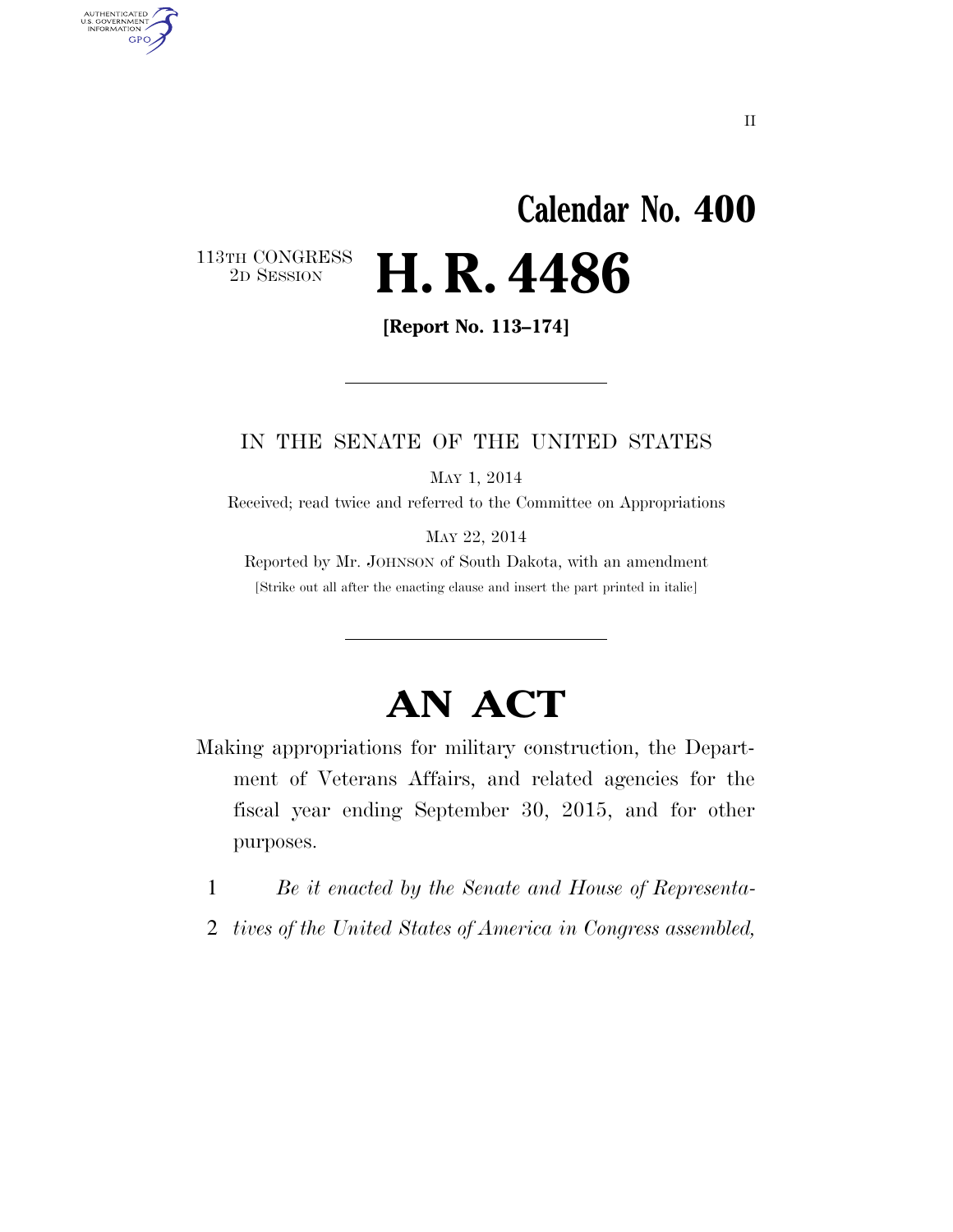That the following sums are appropriated, out of any money in the Treasury not otherwise appropriated, for military construction, the Department of Veterans Affairs, and related agencies for the fiscal year ending September 30, 2015, and for other purposes, namely:

| DEPARTMENT OF DEFENSE              |
|------------------------------------|
| <b>MILITARY CONSTRUCTION, ARMY</b> |

 For acquisition, construction, installation, and equip- ment of temporary or permanent public works, military installations, facilities, and real property for the Army as currently authorized by law, including personnel in the Army Corps of Engineers and other personal services nec- essary for the purposes of this appropriation, and for con- struction and operation of facilities in support of the func- tions of the Commander in Chief, \$526,427,000, to re- main available until September 30, 2019: *Provided*, That 18 of this amount, not to exceed  $$51,127,000$  shall be avail- able for study, planning, design, architect and engineer services, and host nation support, as authorized by law, unless the Secretary of the Army determines that addi- tional obligations are necessary for such purposes and no- tifies the Committees on Appropriations of both Houses 24 of Congress of the determination and the reasons therefor.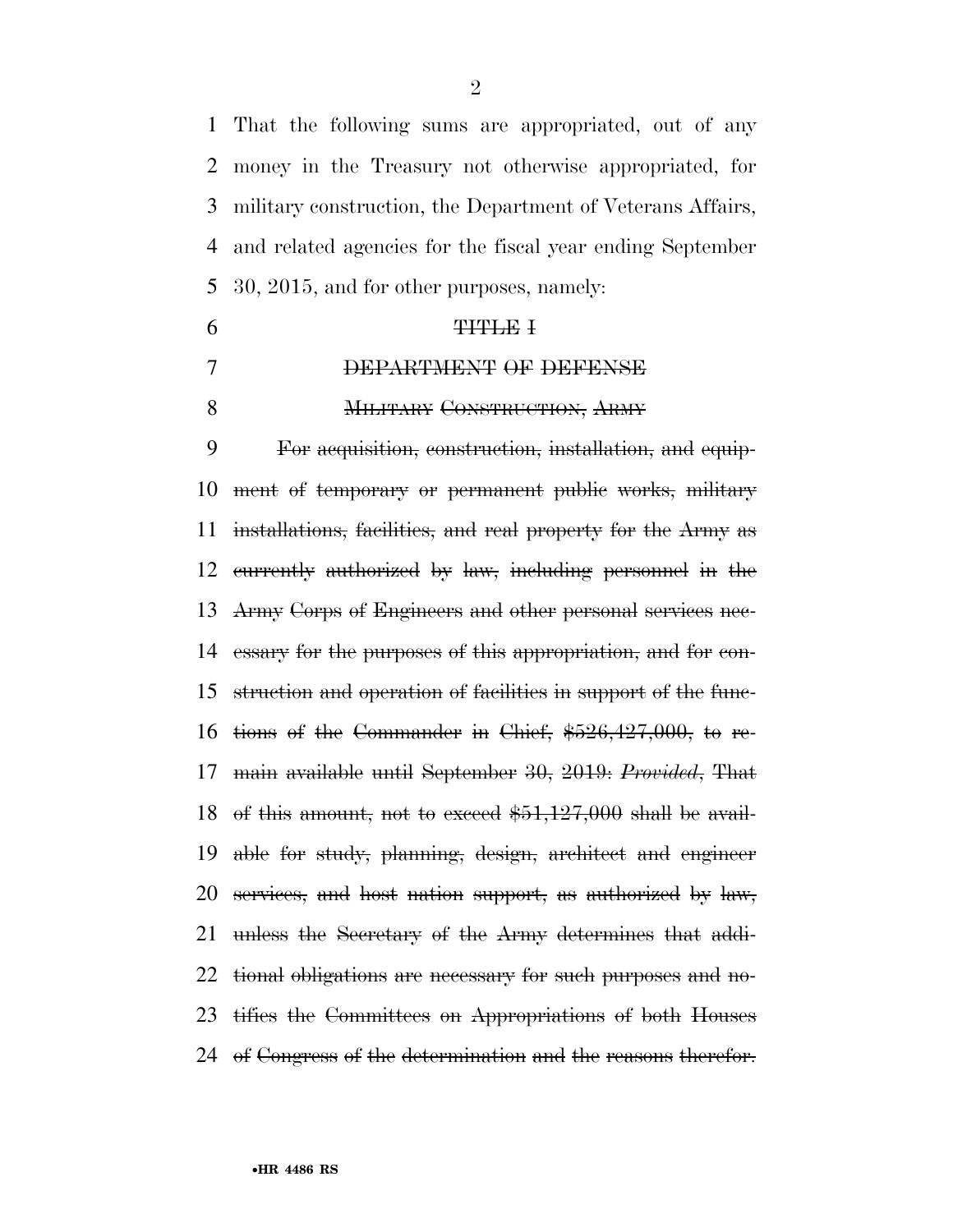MILITARY CONSTRUCTION, NAVY AND MARINE CORPS For acquisition, construction, installation, and equip- ment of temporary or permanent public works, naval in- stallations, facilities, and real property for the Navy and Marine Corps as currently authorized by law, including personnel in the Naval Facilities Engineering Command and other personal services necessary for the purposes of this appropriation, \$998,772,000, to remain available until September 30, 2019: *Provided*, That of this amount, 10 not to exceed  $$33,366,000$  shall be available for study, planning, design, and architect and engineer services, as authorized by law, unless the Secretary of the Navy deter- mines that additional obligations are necessary for such purposes and notifies the Committees on Appropriations of both Houses of Congress of the determination and the reasons therefor.

# **MILITARY CONSTRUCTION, AIR FORCE**

 For acquisition, construction, installation, and equip- ment of temporary or permanent public works, military installations, facilities, and real property for the Air Force 21 as eurrently authorized by law,  $$719,551,000$ , to remain available until September 30, 2019: *Provided*, That of this 23 amount, not to exceed  $$10,738,000$  shall be available for study, planning, design, and architect and engineer serv-ices, as authorized by law, unless the Secretary of the Air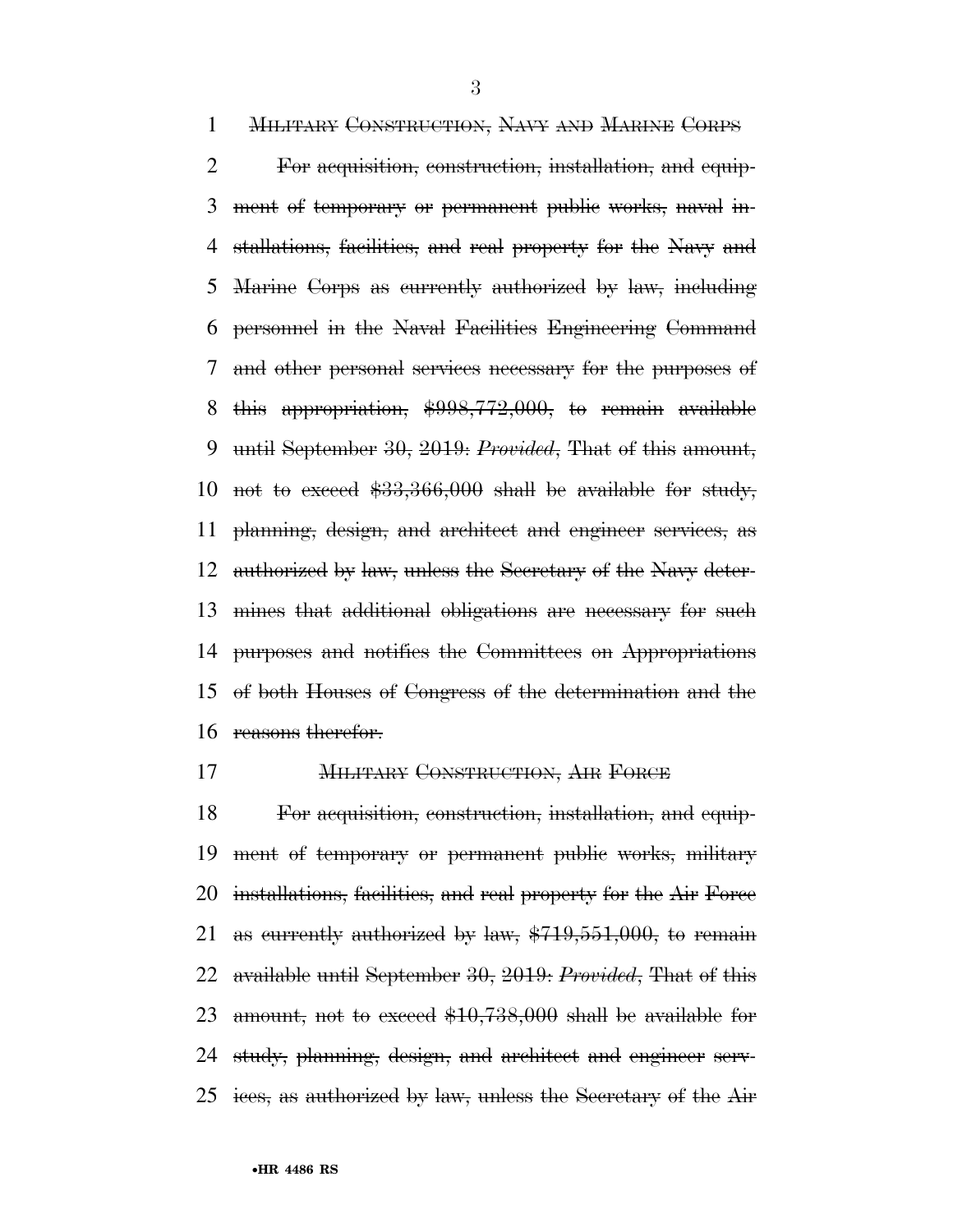Force determines that additional obligations are necessary for such purposes and notifies the Committees on Appro- priations of both Houses of Congress of the determination and the reasons therefor: *Provided further*, That none of the funds provided under this heading for military con- struction in Europe as identified in the table entitled ''Military Construction'' in the accompanying report may be obligated or expended until the Department of Defense completes a European Consolidation Study.

MILITARY CONSTRUCTION, DEFENSE-WIDE

**(INCLUDING TRANSFER OF FUNDS)** 

 For acquisition, construction, installation, and equip- ment of temporary or permanent public works, installa- tions, facilities, and real property for activities and agen- cies of the Department of Defense (other than the military departments), as currently authorized by law,  $\frac{17}{20.021,690,000}$  (reduced by  $\frac{120,000,000}{20,000}$  (increased by  $\text{$}20,000,000\text{)}$ , to remain available until September 30, 2019: *Provided*, That such amounts of this appropriation as may be determined by the Secretary of Defense may be transferred to such appropriations of the Department of Defense available for military construction or family housing as the Secretary may designate, to be merged with and to be available for the same purposes, and for the same time period, as the appropriation or fund to which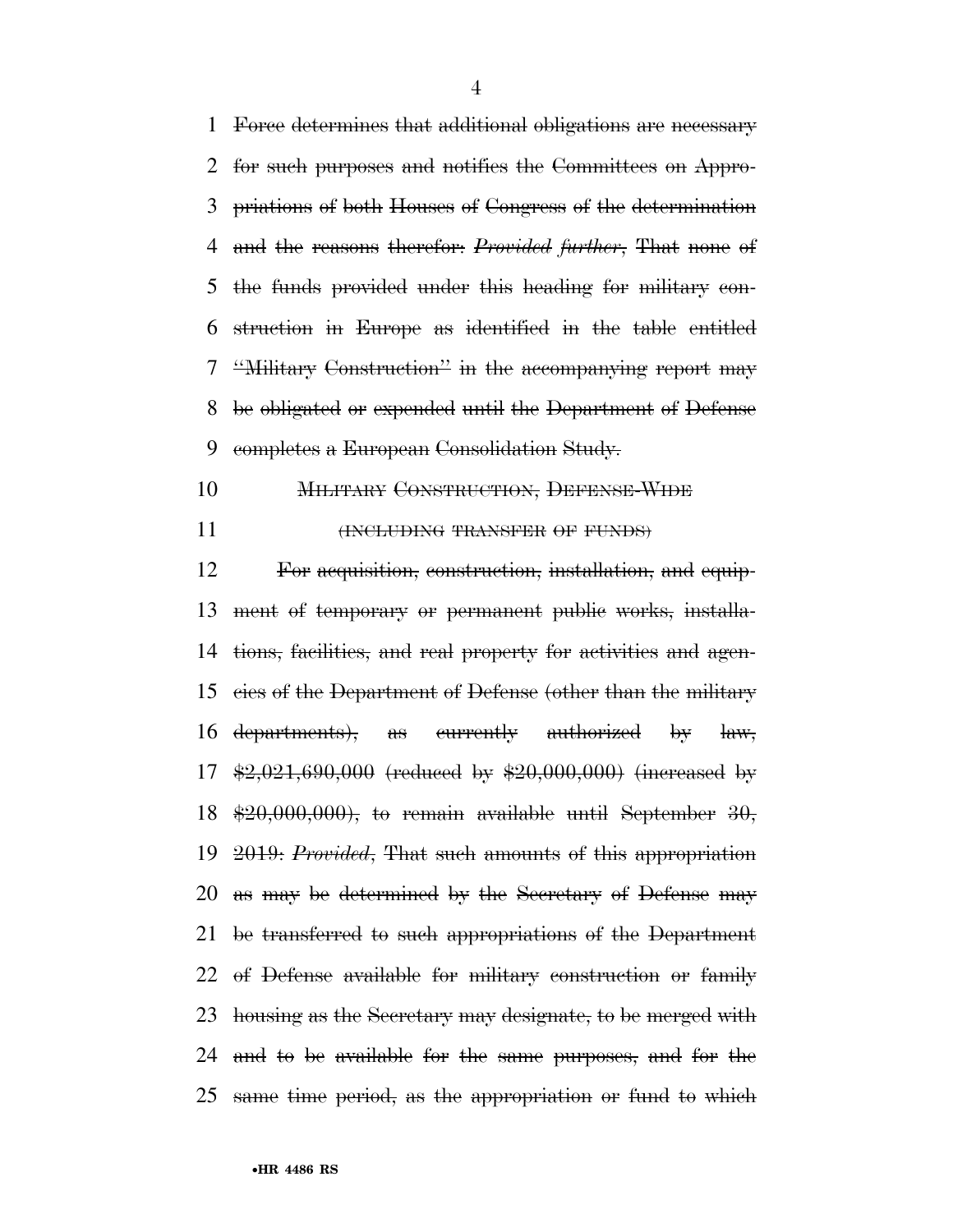transferred: *Provided further*, That of the amount appro-2 priated, not to exceed  $$122,240,000$  (increased by  $\&20,000,000$  shall be available for study, planning, de- sign, and architect and engineer services, as authorized by law, unless the Secretary of Defense determines that additional obligations are necessary for such purposes and notifies the Committees on Appropriations of both Houses of Congress of the determination and the reasons therefor: *Provided further*, That none of the funds provided under this heading for military construction in Europe as identi- fied in the table entitled ''Military Construction'' in the accompanying report may be obligated or expended until the Department of Defense completes a European Consoli- dation Study: *Provided further*, That of the amount appro- priated, notwithstanding any other provision of law, \$37,918,000 shall be available for payments to the North Atlantic Treaty Organization for the planning, design, and construction of a new North Atlantic Treaty Organization headquarters.

# MILITARY CONSTRUCTION, ARMY NATIONAL GUARD

 For construction, acquisition, expansion, rehabilita- tion, and conversion of facilities for the training and ad- ministration of the Army National Guard, and contribu- tions therefor, as authorized by chapter 1803 of title 10, United States Code, and Military Construction Authoriza-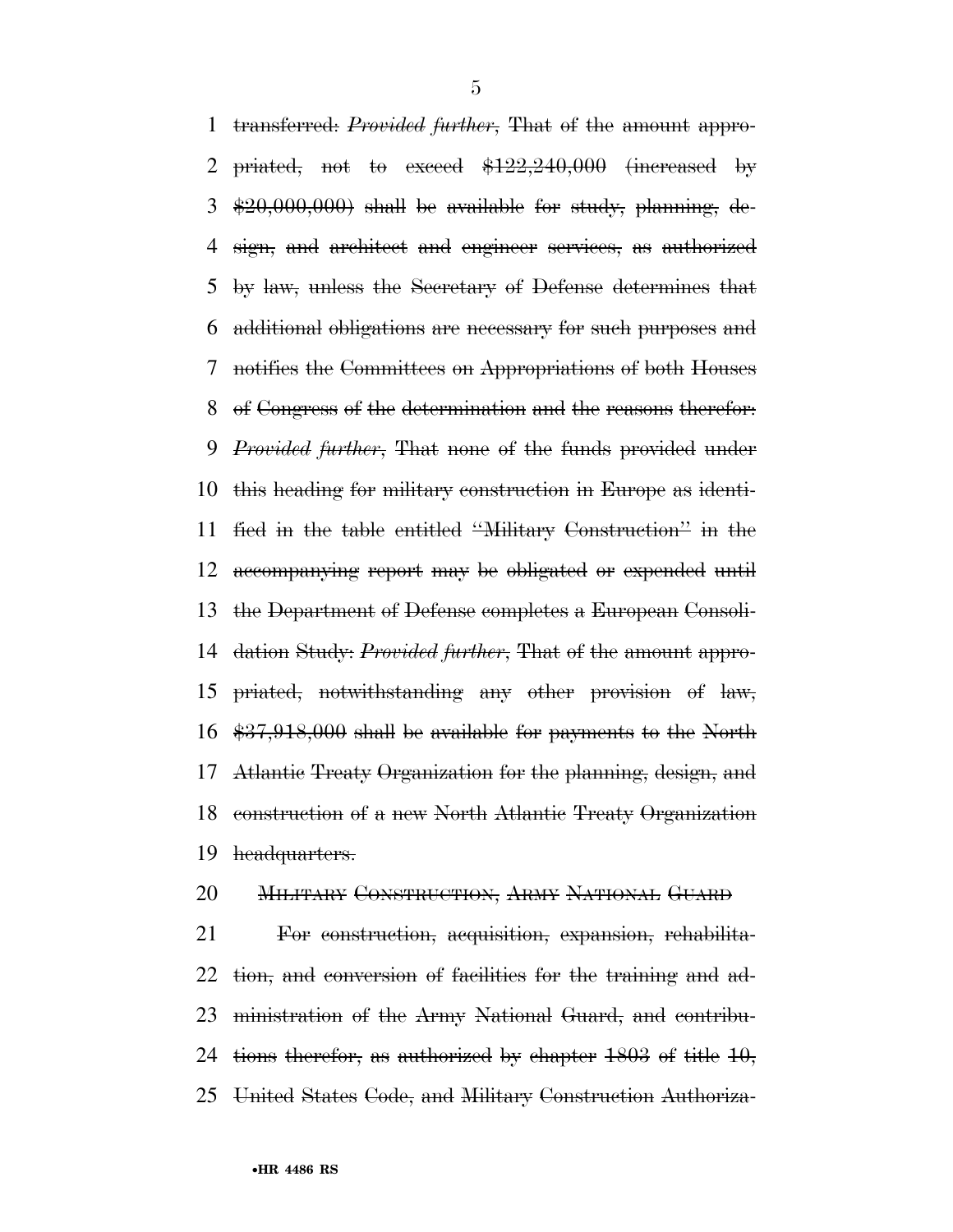1 tion Acts,  $$126,920,000$ , to remain available until Sep- tember 30, 2019: *Provided*, That of the amount appro- priated, not to exceed \$17,600,000 shall be available for study, planning, design, and architect and engineer serv- ices, as authorized by law, unless the Director of the Army National Guard determines that additional obligations are necessary for such purposes and notifies the Committees on Appropriations of both Houses of Congress of the de-termination and the reasons therefor.

# MILITARY CONSTRUCTION, AIR NATIONAL GUARD

 For construction, acquisition, expansion, rehabilita- tion, and conversion of facilities for the training and ad- ministration of the Air National Guard, and contributions therefor, as authorized by chapter 1803 of title 10, United States Code, and Military Construction Authorization Acts, \$94,663,000, to remain available until September 30, 2019: *Provided*, That of the amount appropriated, not 18 to exceed  $$7,700,000$  shall be available for study, plan- ning, design, and architect and engineer services, as au- thorized by law, unless the Director of the Air National Guard determines that additional obligations are nec- essary for such purposes and notifies the Committees on Appropriations of both Houses of Congress of the deter-mination and the reasons therefor.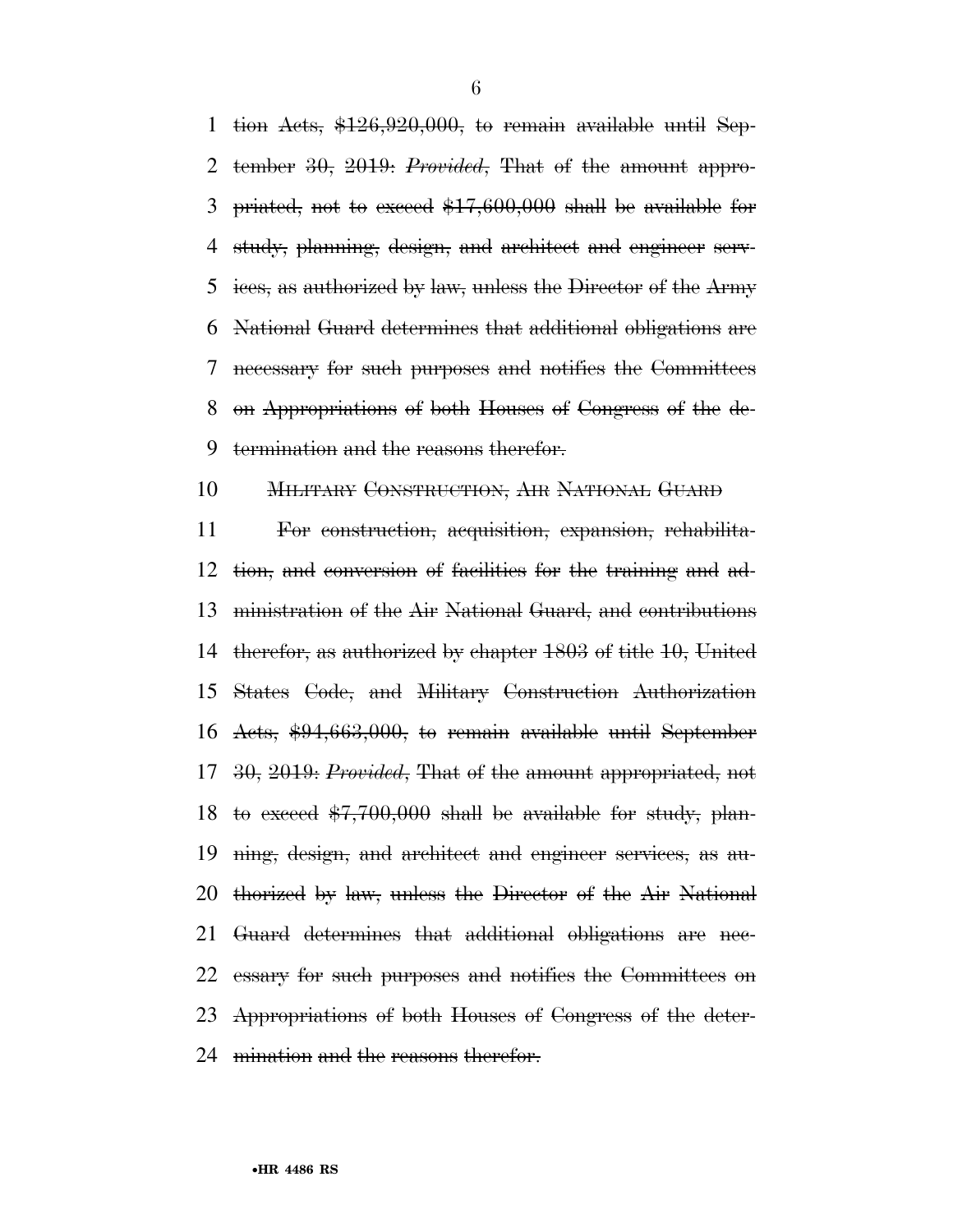**MILITARY CONSTRUCTION, ARMY RESERVE** 

 For construction, acquisition, expansion, rehabilita- tion, and conversion of facilities for the training and ad- ministration of the Army Reserve as authorized by chapter 1803 of title 10, United States Code, and Military Con- struction Authorization Acts, \$103,946,000, to remain available until September 30, 2019: *Provided*, That of the amount appropriated, not to exceed \$8,337,000 shall be available for study, planning, design, and architect and en- gineer services, as authorized by law, unless the Chief of the Army Reserve determines that additional obligations are necessary for such purposes and notifies the Commit- tees on Appropriations of both Houses of Congress of the determination and the reasons therefor.

# MILITARY CONSTRUCTION, NAVY RESERVE

 For construction, acquisition, expansion, rehabilita- tion, and conversion of facilities for the training and ad- ministration of the reserve components of the Navy and Marine Corps as authorized by chapter 1803 of title 10, United States Code, and Military Construction Authoriza- tion Acts, \$51,528,000, to remain available until Sep- tember 30, 2019: *Provided*, That of the amount appro-23 priated, not to exceed  $\frac{2,123,000}{2}$  shall be available for study, planning, design, and architect and engineer serv-ices, as authorized by law, unless the Secretary of the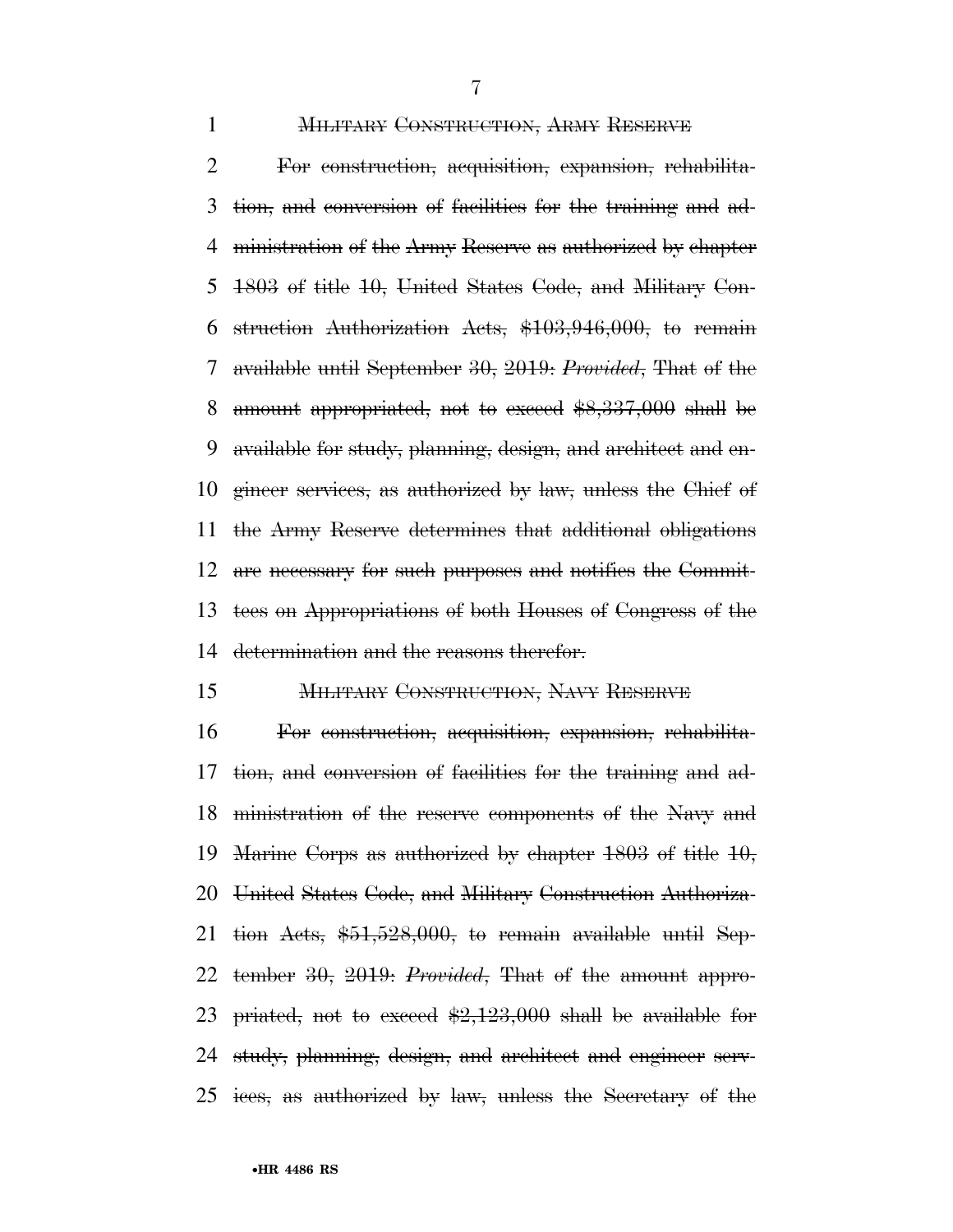Navy determines that additional obligations are necessary for such purposes and notifies the Committees on Appro- priations of both Houses of Congress of the determination 4 and the reasons therefor.

# MILITARY CONSTRUCTION, AIR FORCE RESERVE

 For construction, acquisition, expansion, rehabilita- tion, and conversion of facilities for the training and ad- ministration of the Air Force Reserve as authorized by chapter 1803 of title 10, United States Code, and Military Construction Authorization Acts, \$49,492,000, to remain available until September 30, 2019: *Provided*, That of the amount appropriated, not to exceed \$6,892,000 shall be available for study, planning, design, and architect and en- gineer services, as authorized by law, unless the Chief of the Air Force Reserve determines that additional obliga- tions are necessary for such purposes and notifies the Committees on Appropriations of both Houses of Congress of the determination and the reasons therefor.

- NORTH ATLANTIC TREATY ORGANIZATION
- SECURITY INVESTMENT PROGRAM

 For the United States share of the cost of the North Atlantic Treaty Organization Security Investment Pro- gram for the acquisition and construction of military fa- cilities and installations (including international military headquarters) and for related expenses for the collective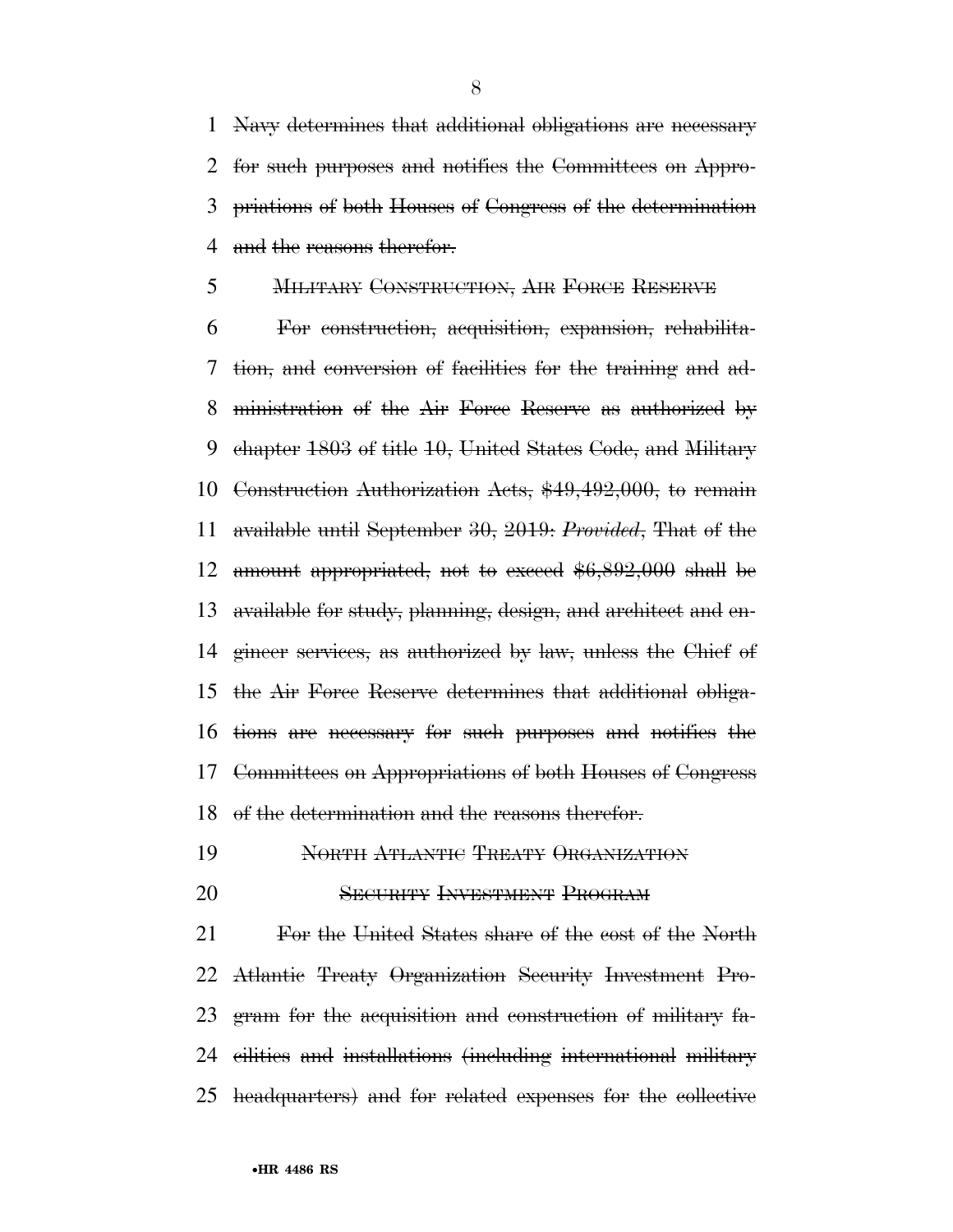defense of the North Atlantic Treaty Area as authorized by section 2806 of title 10, United States Code, and Mili- tary Construction Authorization Acts, \$199,700,000, to remain available until expended.

FAMILY HOUSING CONSTRUCTION, ARMY

 For expenses of family housing for the Army for con- struction, including acquisition, replacement, addition, ex- pansion, extension, and alteration, as authorized by law,  $*78,609,000$ , to remain available until September 30, 2019.

FAMILY HOUSING OPERATION AND MAINTENANCE,

ARMY

 For expenses of family housing for the Army for op- eration and maintenance, including debt payment, leasing, minor construction, principal and interest charges, and in- surance premiums, as authorized by law, \$350,976,000. FAMILY HOUSING CONSTRUCTION, NAVY AND MARINE CORPS

 For expenses of family housing for the Navy and Ma- rine Corps for construction, including acquisition, replace- ment, addition, expansion, extension, and alteration, as 22 authorized by law, \$16,412,000, to remain available until September 30, 2019.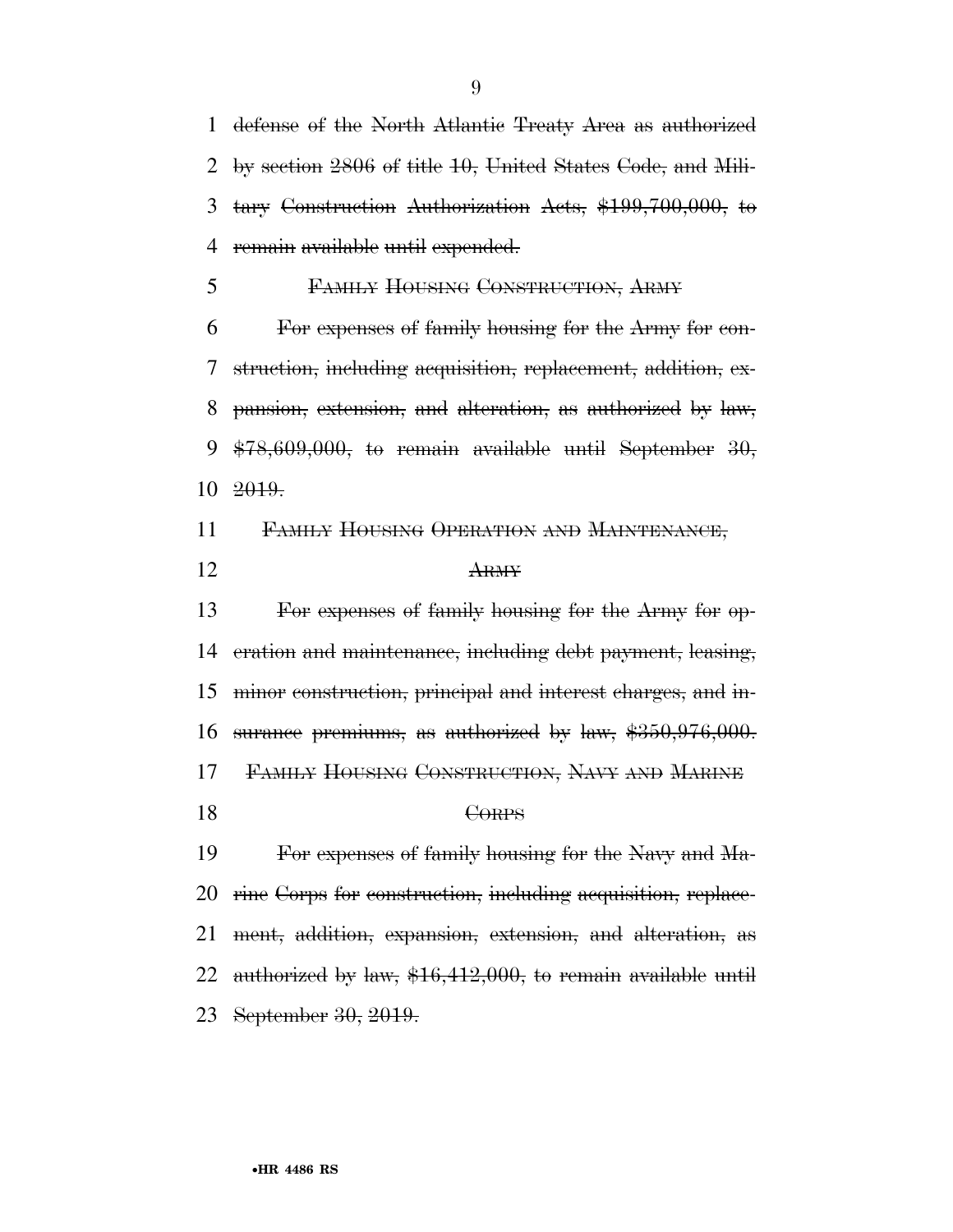FAMILY HOUSING OPERATION AND MAINTENANCE,

NAVY AND MARINE CORPS

 For expenses of family housing for the Navy and Ma- rine Corps for operation and maintenance, including debt payment, leasing, minor construction, principal and inter- est charges, and insurance premiums, as authorized by  $7 \text{ law}, \$354,029,000.$ 

 FAMILY HOUSING OPERATION AND MAINTENANCE, AIR FORCE

 For expenses of family housing for the Air Force for operation and maintenance, including debt payment, leas- ing, minor construction, principal and interest charges, and insurance premiums, as authorized by law, \$327,747,000.

- FAMILY HOUSING OPERATION AND MAINTENANCE,
- 

### DEFENSE-WIDE

 For expenses of family housing for the activities and agencies of the Department of Defense (other than the military departments) for operation and maintenance, leasing, and minor construction, as authorized by law, \$61,100,000.

# DEPARTMENT OF DEFENSE FAMILY HOUSING

**IMPROVEMENT FUND** 

 For the Department of Defense Family Housing Im-provement Fund, \$1,662,000, to remain available until ex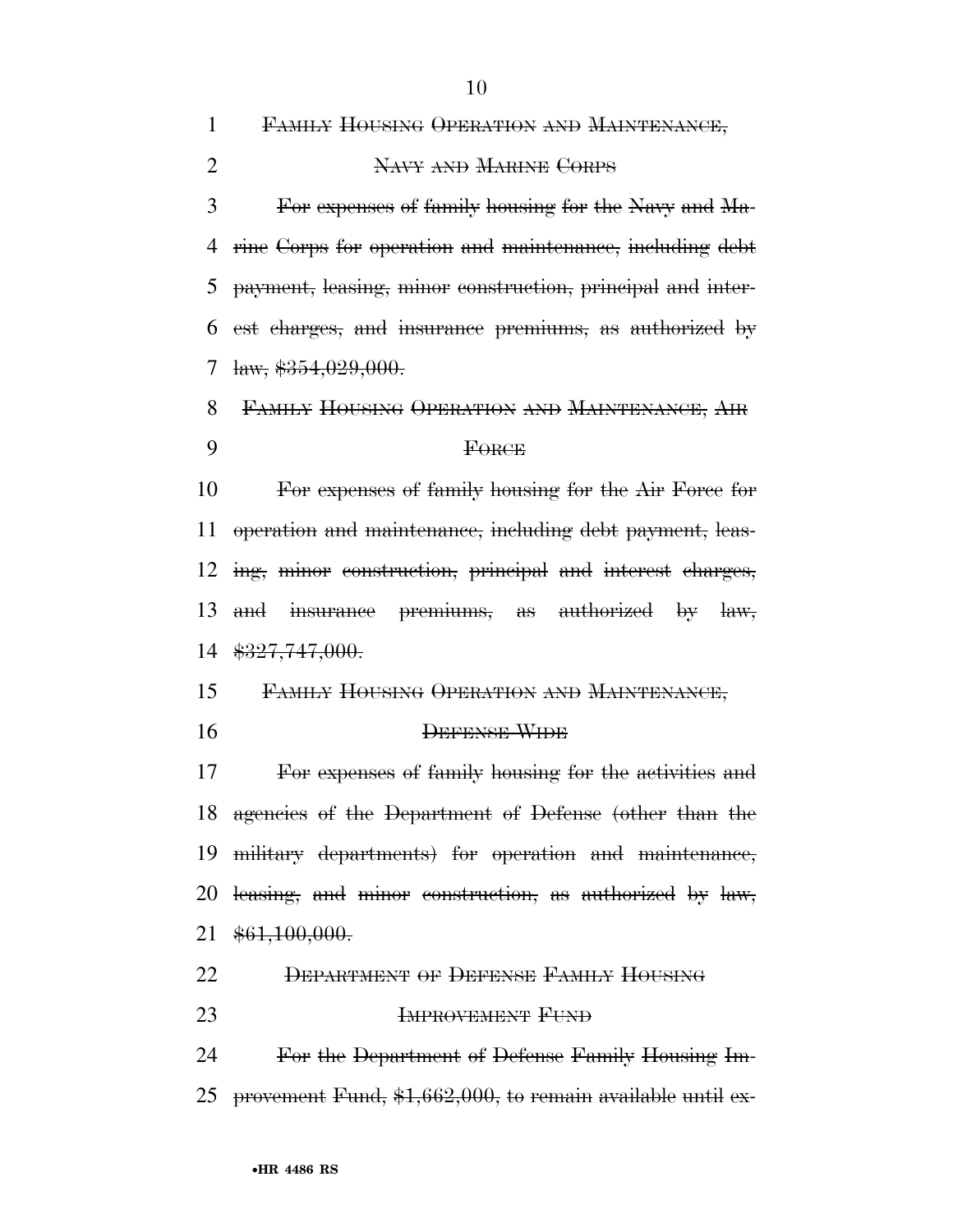pended, for family housing initiatives undertaken pursu- ant to section 2883 of title 10, United States Code, pro- viding alternative means of acquiring and improving mili-tary family housing and supporting facilities.

# CHEMICAL DEMILITARIZATION CONSTRUCTION,

# DEFENSE-WIDE

 For expenses of construction, not otherwise provided for, necessary for the destruction of the United States stockpile of lethal chemical agents and munitions in ac- cordance with section 1412 of the Department of Defense 11 Authorization Act, (50 U.S.C.  $1521$ ), and for the destruction of other chemical warfare materials that are not in the chemical weapon stockpile, as currently author- ized by law, \$38,715,000, to remain available until Sep- tember 30, 2019, which shall be only for the Assembled Chemical Weapons Alternatives program.

DEPARTMENT OF DEFENSE BASE CLOSURE ACCOUNT

 For deposit into the Department of Defense Base 19 Closure Account, established by section  $2906(a)(1)$  of the Defense Base Closure and Realignment Act of 1990 (10 U.S.C. 2687 note), as amended by section 2711 of the National Defense Authorization Act for Fiscal Year 2013 (Public Law 112–239), \$270,085,000, to remain available 24 until expended.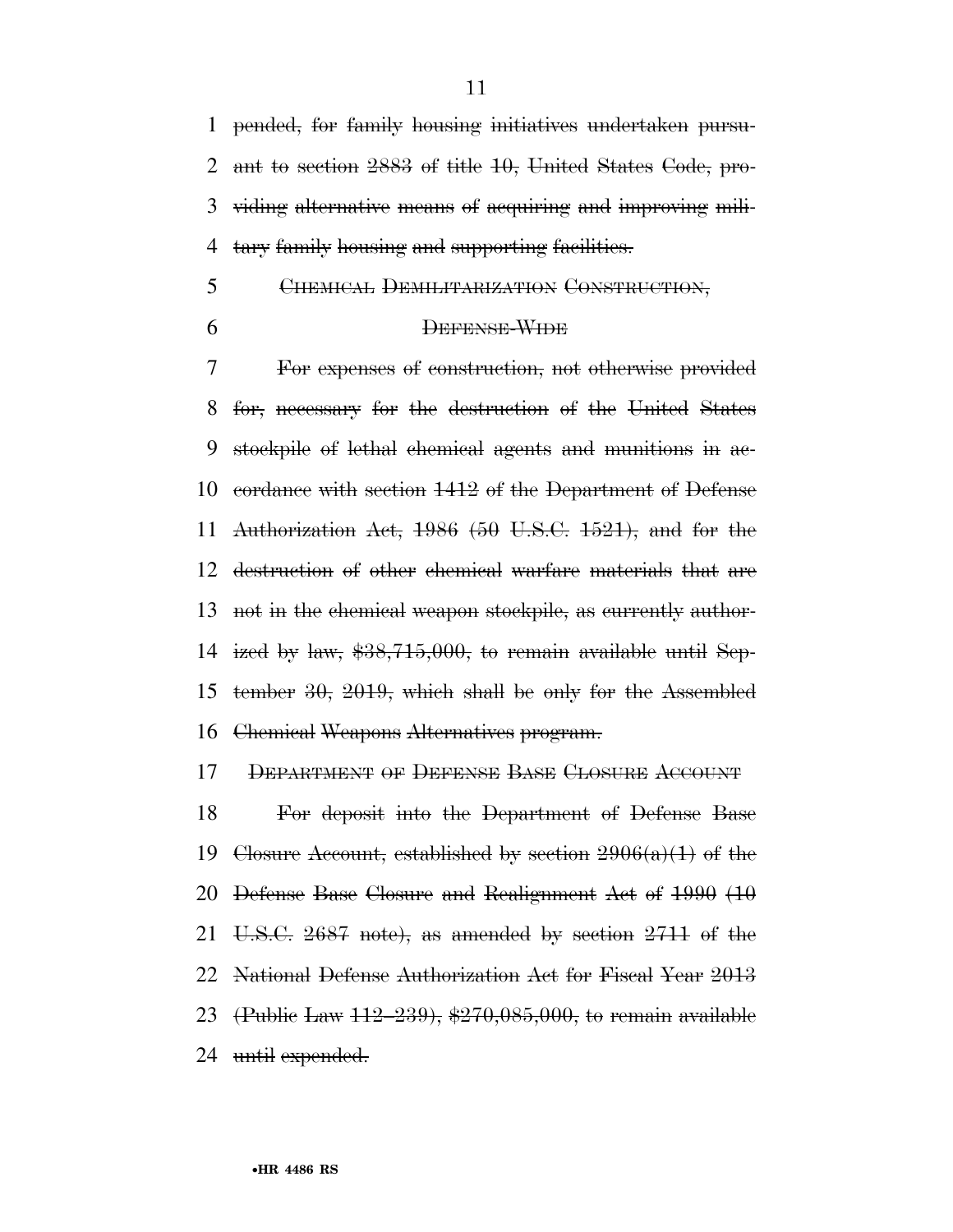#### ADMINISTRATIVE PROVISIONS

 SEC. 101. None of the funds made available in this title shall be expended for payments under a cost-plus-a- fixed-fee contract for construction, where cost estimates 5 exceed  $$25,000$ , to be performed within the United States, except Alaska, without the specific approval in writing of the Secretary of Defense setting forth the reasons there-for.

 SEC. 102. Funds made available in this title for con- struction shall be available for hire of passenger motor ve-hicles.

 SEC. 103. Funds made available in this title for con- struction may be used for advances to the Federal High- way Administration, Department of Transportation, for the construction of access roads as authorized by section 210 of title 23, United States Code, when projects author- ized therein are certified as important to the national de-fense by the Secretary of Defense.

 SEC. 104. None of the funds made available in this title may be used to begin construction of new bases in the United States for which specific appropriations have 22 not been made.

 SEC. 105. None of the funds made available in this title shall be used for purchase of land or land easements in excess of 100 percent of the value as determined by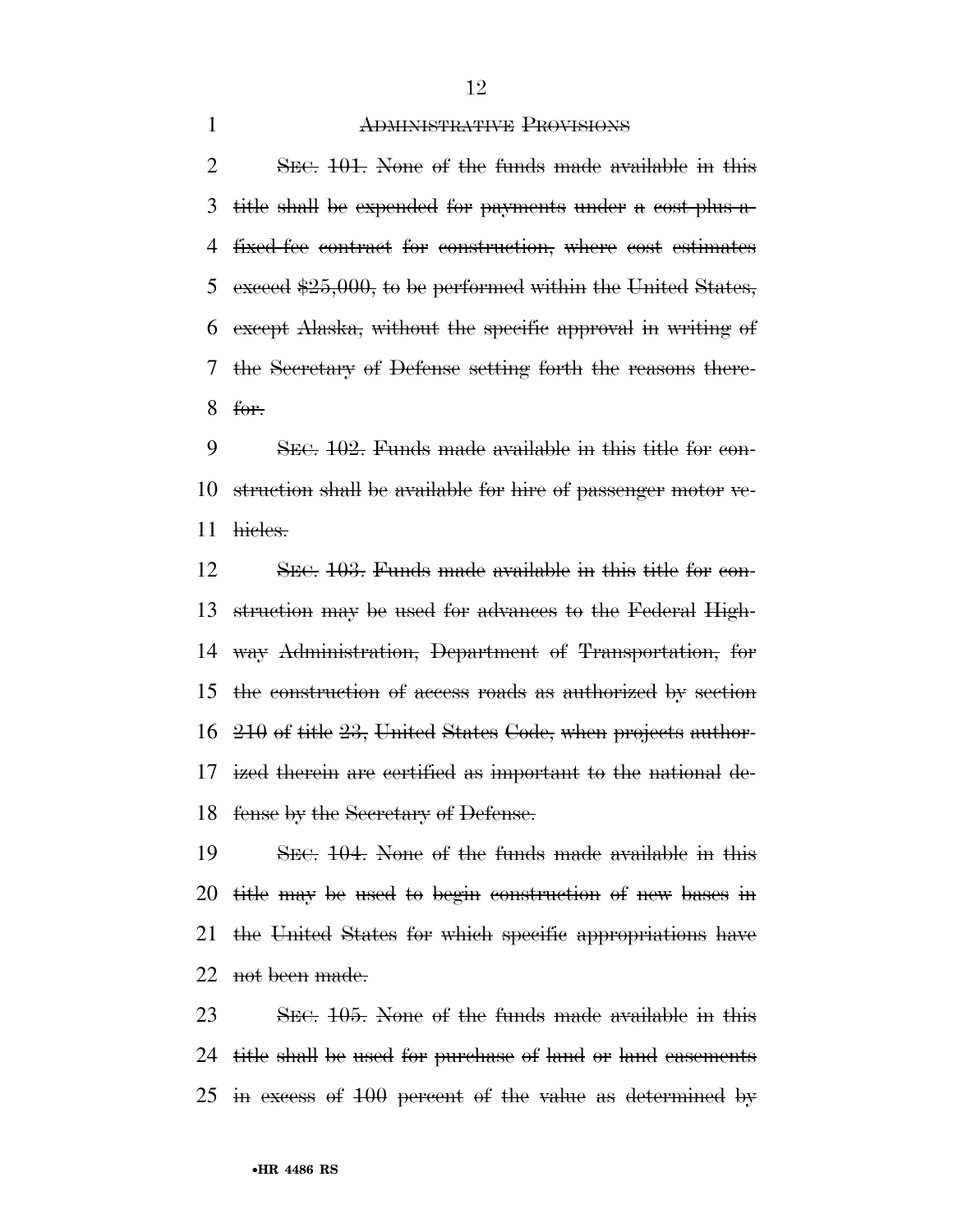the Army Corps of Engineers or the Naval Facilities Engi- neering Command, except: (1) where there is a determina- tion of value by a Federal court; (2) purchases negotiated by the Attorney General or the designee of the Attorney General; (3) where the estimated value is less than  $\frac{125,000}{1}$  or (4) as otherwise determined by the Secretary of Defense to be in the public interest.

 SEC. 106. None of the funds made available in this 9 title shall be used to:  $(1)$  acquire land;  $(2)$  provide for site 10 preparation; or  $(3)$  install utilities for any family housing, except housing for which funds have been made available in annual Acts making appropriations for military con-struction.

 SEC. 107. None of the funds made available in this title for minor construction may be used to transfer or relocate any activity from one base or installation to an- other, without prior notification to the Committees on Ap-propriations of both Houses of Congress.

 SEC. 108. None of the funds made available in this title may be used for the procurement of steel for any con- struction project or activity for which American steel pro- ducers, fabricators, and manufacturers have been denied the opportunity to compete for such steel procurement.

 SEC. 109. None of the funds available to the Depart-ment of Defense for military construction or family hous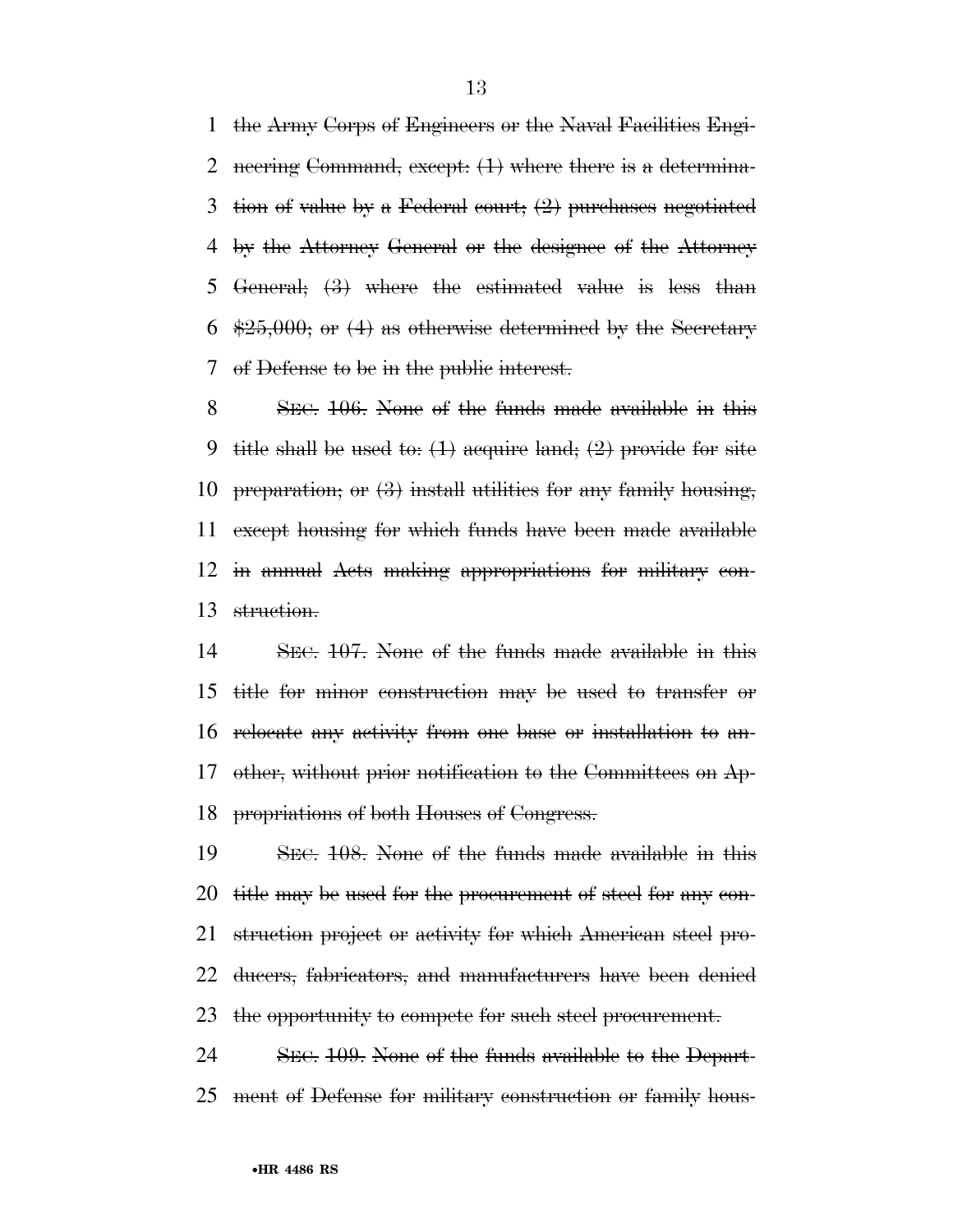ing during the current fiscal year may be used to pay real property taxes in any foreign nation.

 SEC. 110. None of the funds made available in this title may be used to initiate a new installation overseas without prior notification to the Committees on Appro-priations of both Houses of Congress.

 SEC. 111. None of the funds made available in this title may be obligated for architect and engineer contracts estimated by the Government to exceed \$500,000 for projects to be accomplished in Japan, in any North Atlan- tic Treaty Organization member country, or in countries bordering the Arabian Sea, unless such contracts are awarded to United States firms or United States firms in joint venture with host nation firms.

 SEC. 112. None of the funds made available in this title for military construction in the United States terri- tories and possessions in the Pacific and on Kwajalein Atoll, or in countries within the United States Central Command Area of Responsibility, may be used to award any contract estimated by the Government to exceed \$1,000,000 to a foreign contractor: *Provided*, That this section shall not be applicable to contract awards for which the lowest responsive and responsible bid of a United States contractor exceeds the lowest responsive and responsible bid of a foreign contractor by greater than

•**HR 4486 RS**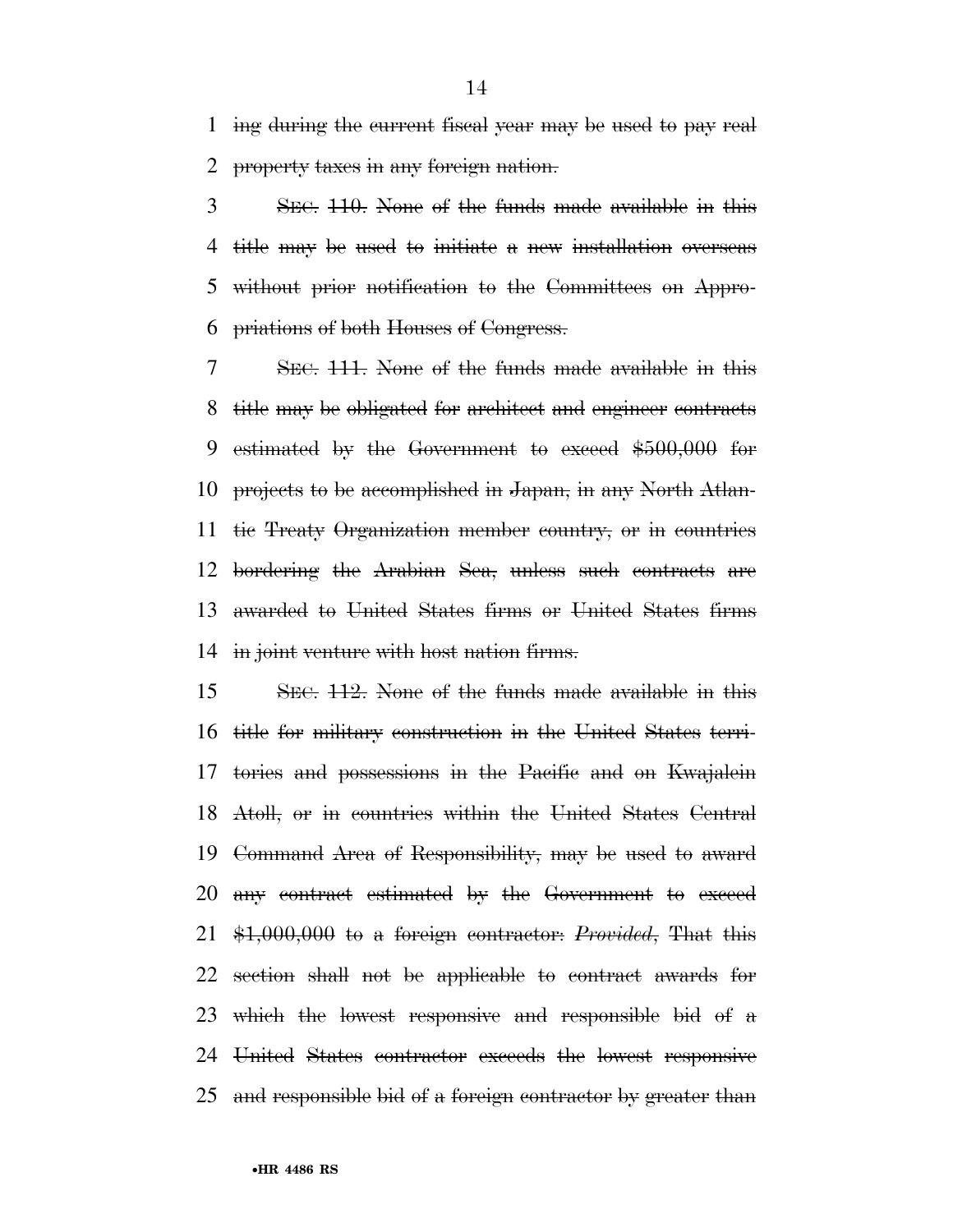20 percent: *Provided further*, That this section shall not apply to contract awards for military construction on Kwajalein Atoll for which the lowest responsive and re-sponsible bid is submitted by a Marshallese contractor.

 SEC. 113. The Secretary of Defense shall inform the appropriate committees of both Houses of Congress, in- cluding the Committees on Appropriations, of plans and scope of any proposed military exercise involving United States personnel 30 days prior to its occurring, if amounts expended for construction, either temporary or permanent, 11 are anticipated to exceed \$100,000.

 SEC. 114. Not more than 20 percent of the funds made available in this title which are limited for obligation during the current fiscal year shall be obligated during the last 2 months of the fiscal year.

 SEC. 115. Funds appropriated to the Department of Defense for construction in prior years shall be available for construction authorized for each such military depart- ment by the authorizations enacted into law during the 20 current session of Congress.

 SEC. 116. For military construction or family housing projects that are being completed with funds otherwise ex-23 pired or lapsed for obligation, expired or lapsed funds may 24 be used to pay the cost of associated supervision, inspec-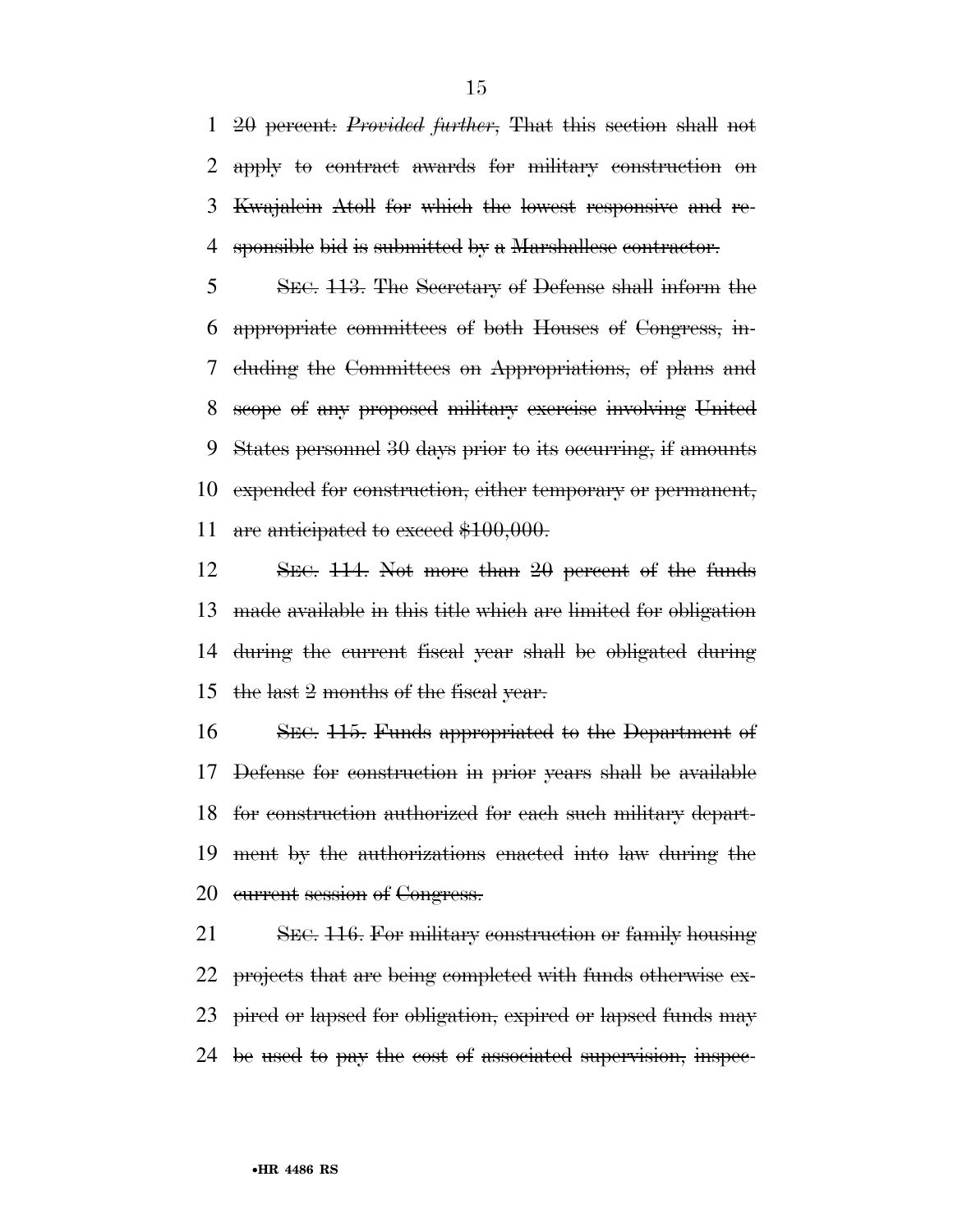tion, overhead, engineering and design on those projects 2 and on subsequent claims, if any.

 SEC. 117. Notwithstanding any other provision of law, any funds made available to a military department or defense agency for the construction of military projects may be obligated for a military construction project or contract, or for any portion of such a project or contract, at any time before the end of the fourth fiscal year after the fiscal year for which funds for such project were made 10 available, if the funds obligated for such project:  $(1)$  are obligated from funds available for military construction projects; and (2) do not exceed the amount appropriated for such project, plus any amount by which the cost of 14 such project is increased pursuant to law.

15 (INCLUDING TRANSFER OF FUNDS)

16 SEC. 118. In addition to any other transfer authority available to the Department of Defense, proceeds depos- ited to the Department of Defense Base Closure Account 19 established by section  $207(a)(1)$  of the Defense Authoriza- tion Amendments and Base Closure and Realignment Act 21 (10 U.S.C. 2687 note) pursuant to section  $207(a)(2)(C)$ 22 of such Act, may be transferred to the account established 23 by section  $2906(a)(1)$  of the Defense Base Closure and Realignment Act of 1990 (10 U.S.C. 2687 note), to be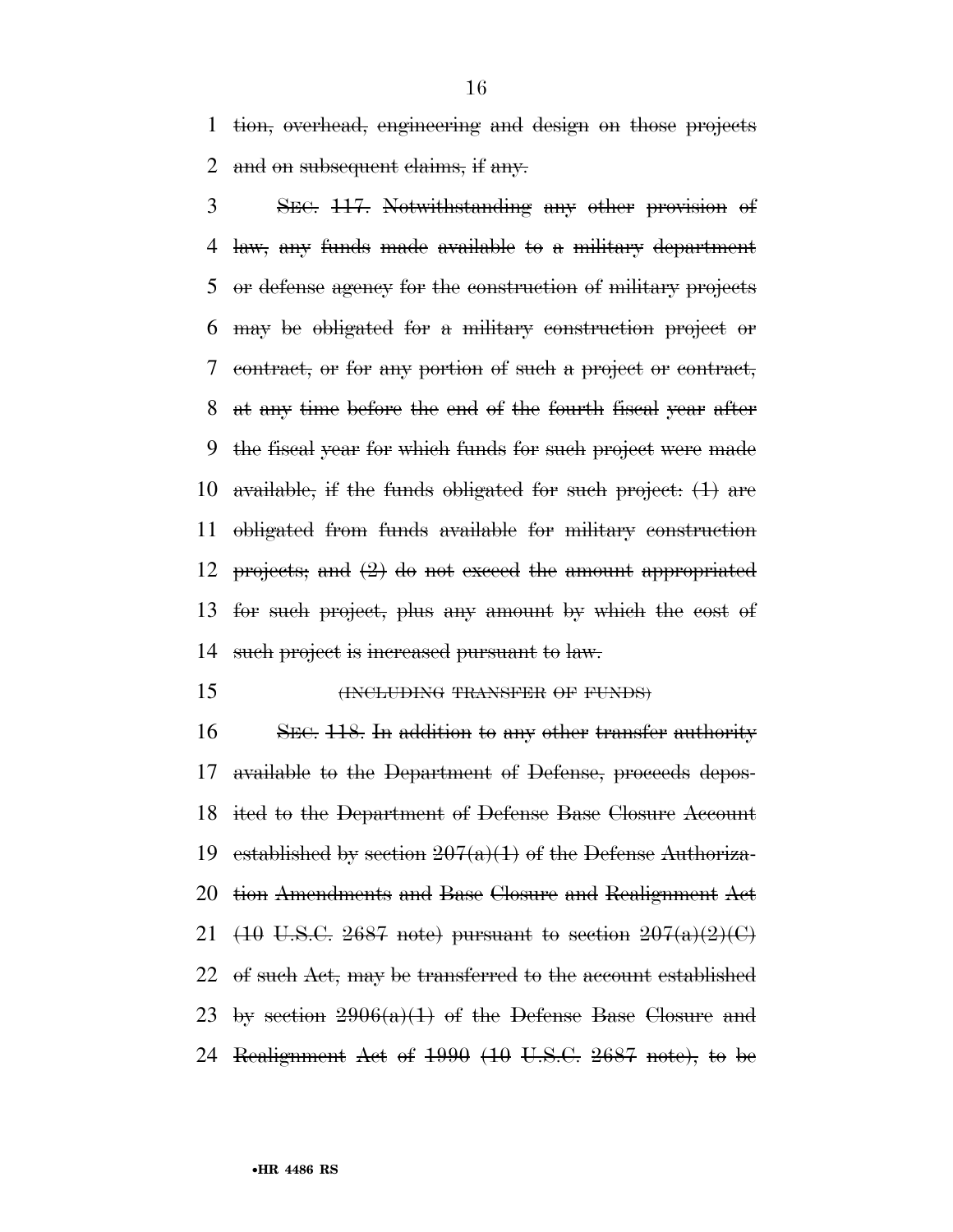merged with, and to be available for the same purposes 2 and the same time period as that account.

# (INCLUDING TRANSFER OF FUNDS)

 SEC. 119. Subject to 30 days prior notification, or 14 days for a notification provided in an electronic me-6 dium pursuant to sections and  $2883$  of title  $10$ , United States Code, to the Committees on Appropriations of both Houses of Congress, such additional amounts as may be determined by the Secretary of Defense may be transferred to: (1) the Department of Defense Family Housing Improvement Fund from amounts appropriated for construction in ''Family Housing'' accounts, to be merged with and to be available for the same purposes and for the same period of time as amounts appropriated directly to the Fund; or (2) the Department of Defense Military Unaccompanied Housing Improvement Fund from amounts appropriated for construction of military unaccompanied housing in ''Military Construction'' ac- counts, to be merged with and to be available for the same purposes and for the same period of time as amounts ap- propriated directly to the Fund: *Provided*, That appropria- tions made available to the Funds shall be available to 23 cover the costs, as defined in section  $502(5)$  of the Con- gressional Budget Act of 1974, of direct loans or loan guarantees issued by the Department of Defense pursuant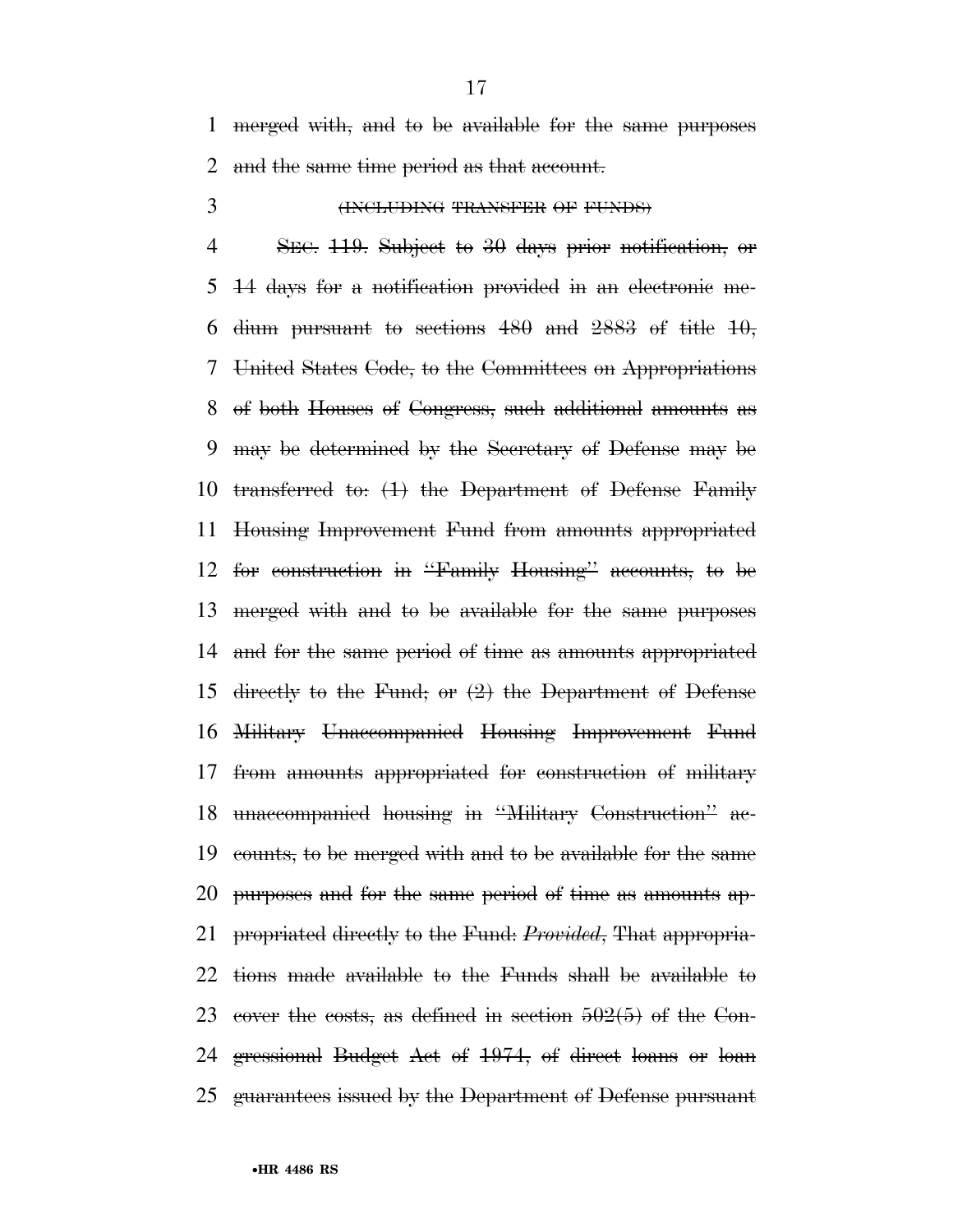1 to the provisions of subchapter  $\mu$  of chapter 169 of title 10, United States Code, pertaining to alternative means of acquiring and improving military family housing, mili-tary unaccompanied housing, and supporting facilities.

(INCLUDING TRANSFER OF FUNDS)

 SEC. 120. In addition to any other transfer authority available to the Department of Defense, amounts may be transferred from the Department of Defense Base Closure Account to the fund established by section 1013(d) of the Demonstration Cities and Metropolitan Development Act 11 of (42 U.S.C. 3374) to pay for expenses associated with the Homeowners Assistance Program incurred under 13 42 U.S.C.  $3374(a)(1)(A)$ . Any amounts transferred shall be merged with and be available for the same purposes and for the same time period as the fund to which trans-ferred.

 SEC. 121. Notwithstanding any other provision of law, funds made available in this title for operation and maintenance of family housing shall be the exclusive 20 source of funds for repair and maintenance of all family 21 housing units, including general or flag officer quarters: *Provided*, That not more than \$15,000 per unit may be spent annually for the maintenance and repair of any gen- eral or flag officer quarters without 30 days prior notifica-tion, or 14 days for a notification provided in an electronic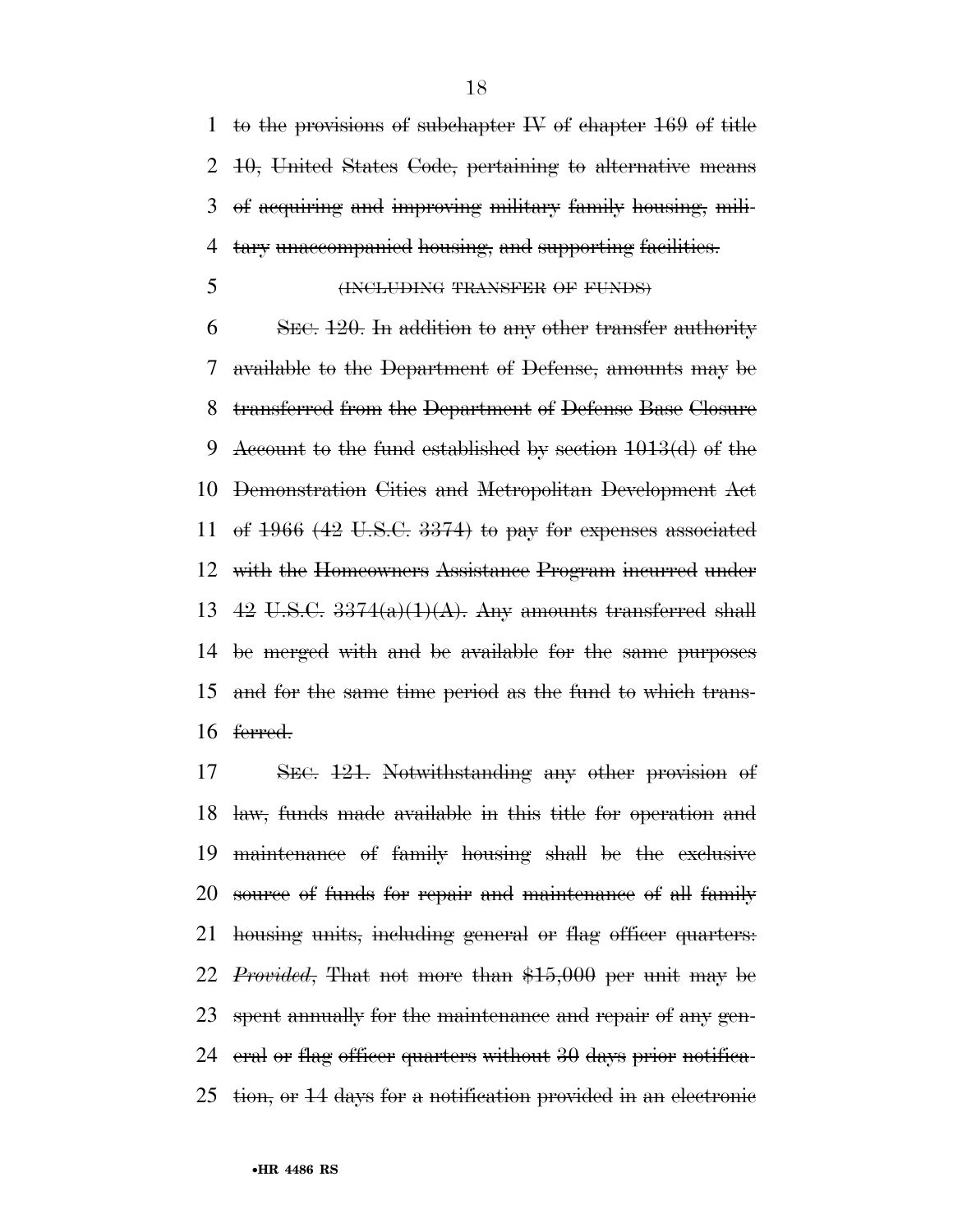1 medium pursuant to sections and  $2883$  of title  $10$ , United States Code, to the Committees on Appropriations of both Houses of Congress, except that an after-the-fact notification shall be submitted if the limitation is exceeded solely due to costs associated with environmental remedi- ation that could not be reasonably anticipated at the time of the budget submission: *Provided further*, That the Under Secretary of Defense (Comptroller) is to report an- nually to the Committees on Appropriations of both Houses of Congress all operation and maintenance ex- penditures for each individual general or flag officer quar-12 ters for the prior fiscal year.

 SEC. 122. Amounts contained in the Ford Island Im- provement Account established by subsection (h) of sec- tion 2814 of title 10, United States Code, are appro- priated and shall be available until expended for the pur-17 poses specified in subsection  $(i)(1)$  of such section or until 18 transferred pursuant to subsection  $(i)(3)$  of such section. **(INCLUDING TRANSFER OF FUNDS)** 

 SEC. 123. During the 5-year period after appropria- tions available in this Act to the Department of Defense for military construction and family housing operation and maintenance and construction have expired for obligation, upon a determination that such appropriations will not be necessary for the liquidation of obligations or for making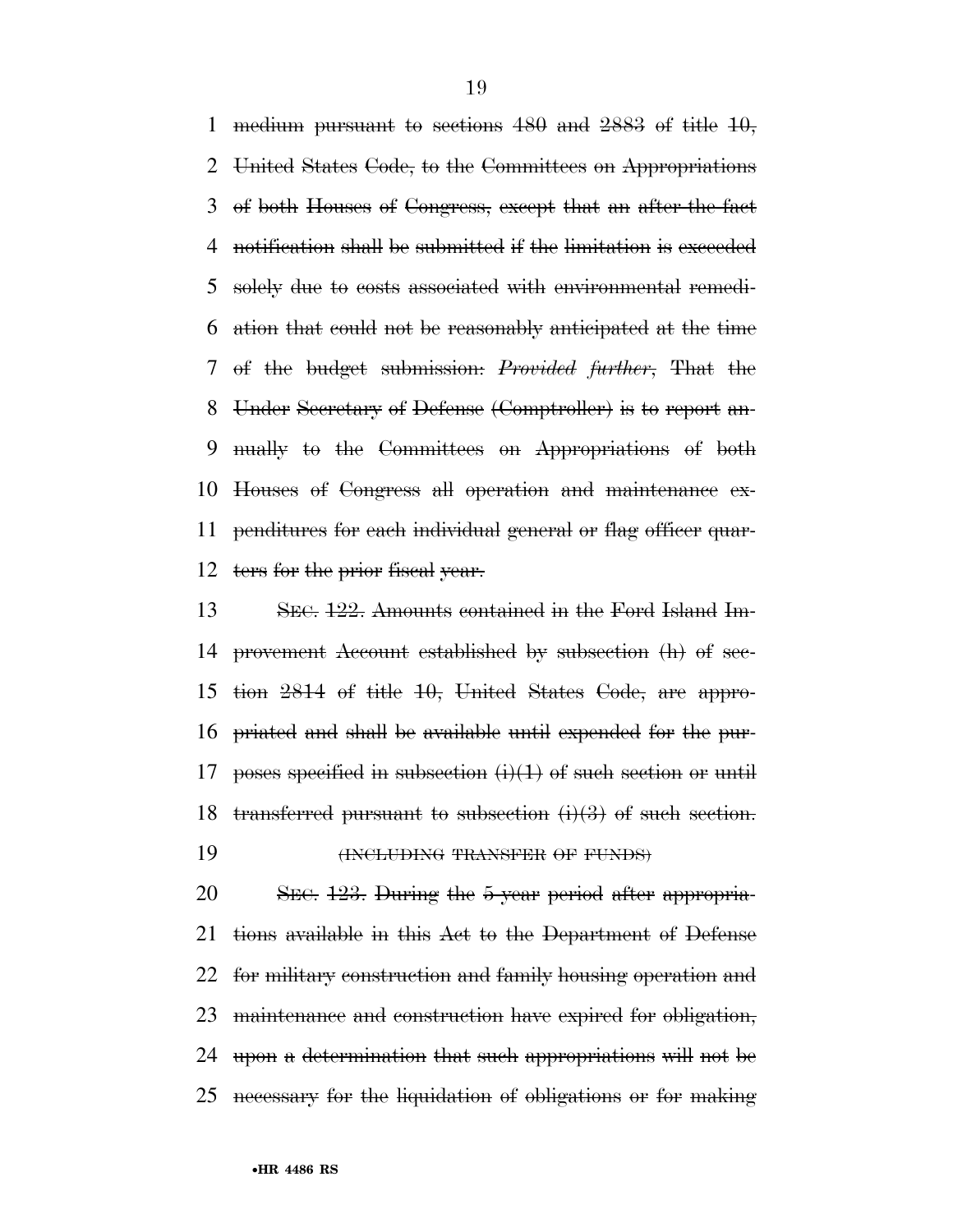authorized adjustments to such appropriations for obliga- tions incurred during the period of availability of such ap- propriations, unobligated balances of such appropriations may be transferred into the appropriation ''Foreign Cur- rency Fluctuations, Construction, Defense'', to be merged with and to be available for the same time period and for the same purposes as the appropriation to which trans-ferred.

9 SEC.  $124.$  (a) Except as provided in subsection (b), none of the funds made available in this Act may be used by the Secretary of the Army to relocate a unit in the Army that—

 (1) performs a testing mission or function that is not performed by any other unit in the Army and is specifically stipulated in title 10, United States Code; and

17  $\left(2\right)$  is located at a military installation at which 18 the total number of civilian employees of the Depart- ment of the Army and Army contractor personnel 20 employed exceeds 10 percent of the total number of members of the regular and reserve components of 22 the Army assigned to the installation.

23 (b) EXCEPTION.—Subsection  $(a)$  shall not apply if the Secretary of the Army certifies to the congressional defense committees that in proposing the relocation of the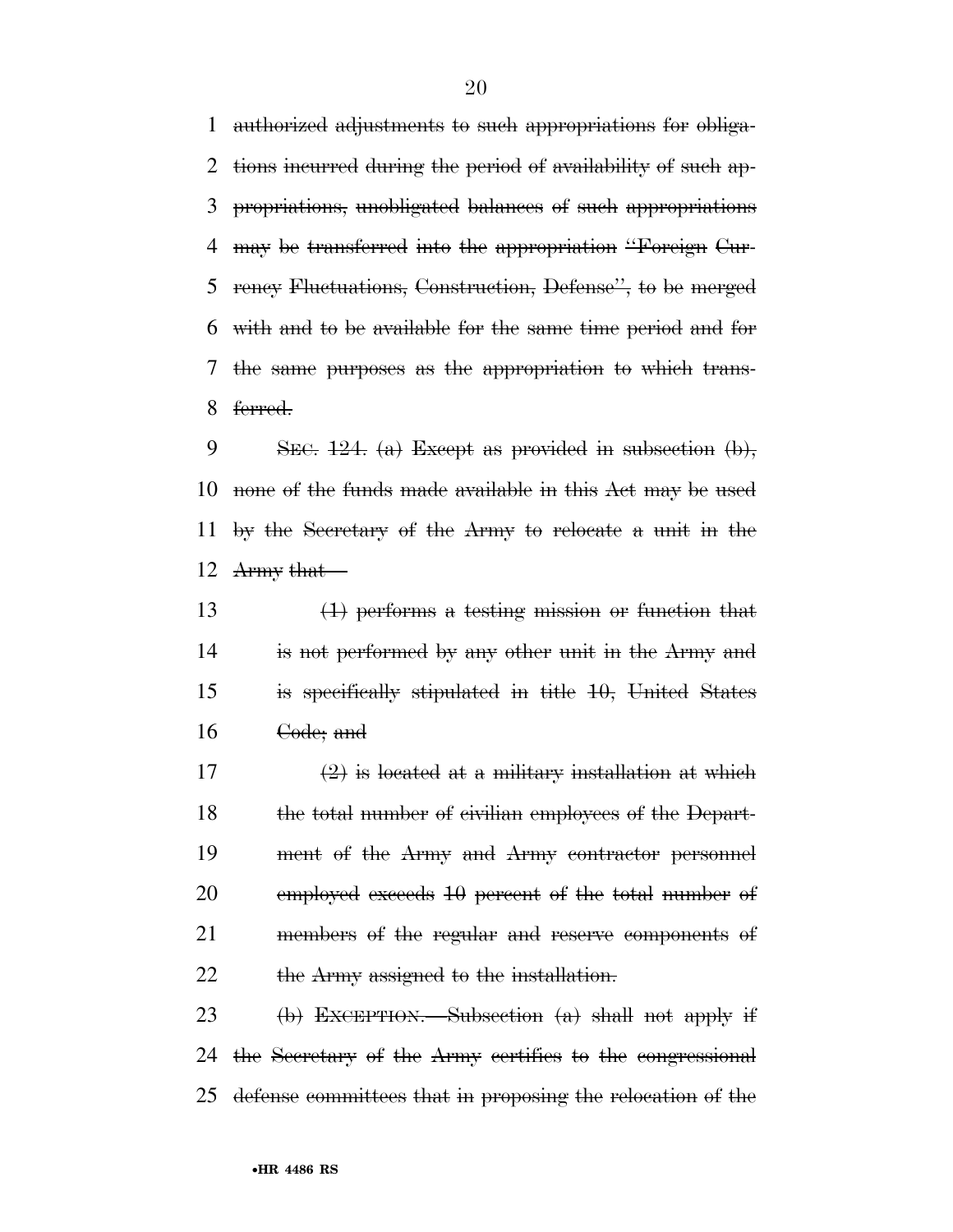unit of the Army, the Secretary complied with Army Regu- lation 5–10 relating to the policy, procedures, and respon-sibilities for Army stationing actions.

4 SEC. 125. Amounts appropriated or otherwise made available in an account funded under the headings in this title may be transferred among projects and activities within the account in accordance with the reprogramming guidelines for military construction and family housing construction contained in Department of Defense Finan- cial Management Regulation 7000.14–R, Volume 3, Chap- ter 7, of February 2009, as in effect on the date of enact-ment of this Act.

 SEC. 126. None of the funds made available in this title may be obligated or expended for planning and design and construction of projects at Arlington National Ceme-16  $t$ ery.

 SEC. 127. For an additional amount for ''Military Construction, Navy and Marine Corps'', ''Military Con- struction, Air Force'', ''Military Construction, Army Re- serve'', and ''Military Construction, Navy Reserve'',  $\frac{125,000,000}{1000}$ , to remain available until September 30, 2018: *Provided,* That notwithstanding any other provision 23 of law, such funds may be obligated and expended to carry out construction of projects, excluding in Europe, as au-thorized in division B of Public Law 113–66: *Provided fur-*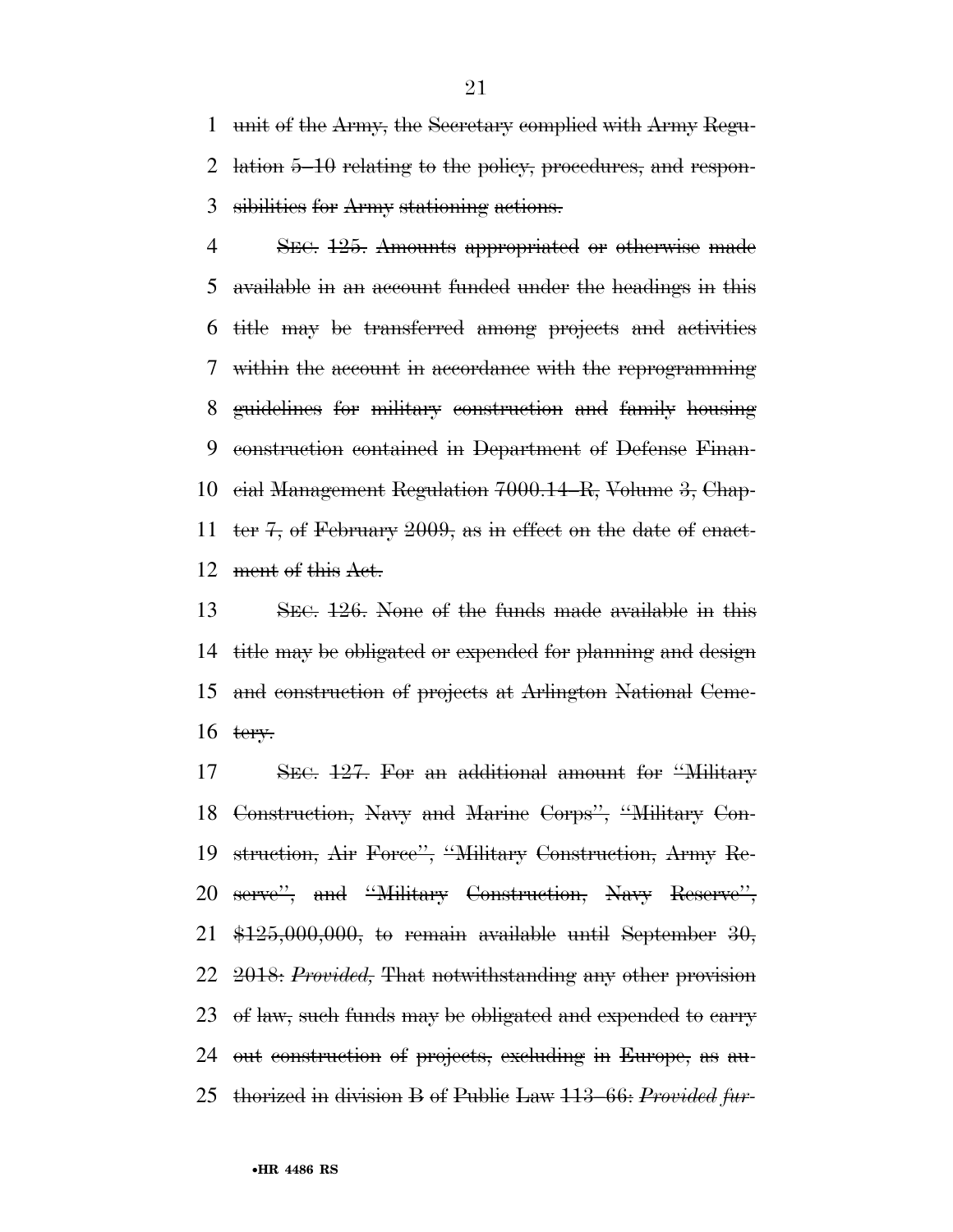*ther,* That not later than 30 days after enactment of this Act, the Secretary of Defense shall submit to the Commit- tees on Appropriations of both Houses of Congress an ex-penditure plan for funds provided under this heading.

 SEC. 128. For an additional amount for ''Military Construction, Army'' , ''Military Construction, Army Na- tional Guard'', and ''Military Construction, Army Re- serve'', \$245,000,000, to remain available until September 30, 2019: *Provided*, That notwithstanding any other provi- sion of law, such funds may only be obligated to carry out construction of projects as authorized in division B of an Act authorizing appropriations for fiscal year 2015 for military activities of the Department of Defense (relat- ing to Military Construction Authorizations): *Provided further*, That not later than 30 days after enactment of this Act, the Secretary of the Army shall submit to the Committees on Appropriations of both Houses of Congress an expenditure plan for funds provided under this head-19 ing.

**(INCLUDING RESCISSION OF FUNDS)** 

21 SEC. 129. Of the unobligated balances available for ''Military Construction, Army'', from prior appropriations Acts (other than appropriations designated by law as being for contingency operations directly related to the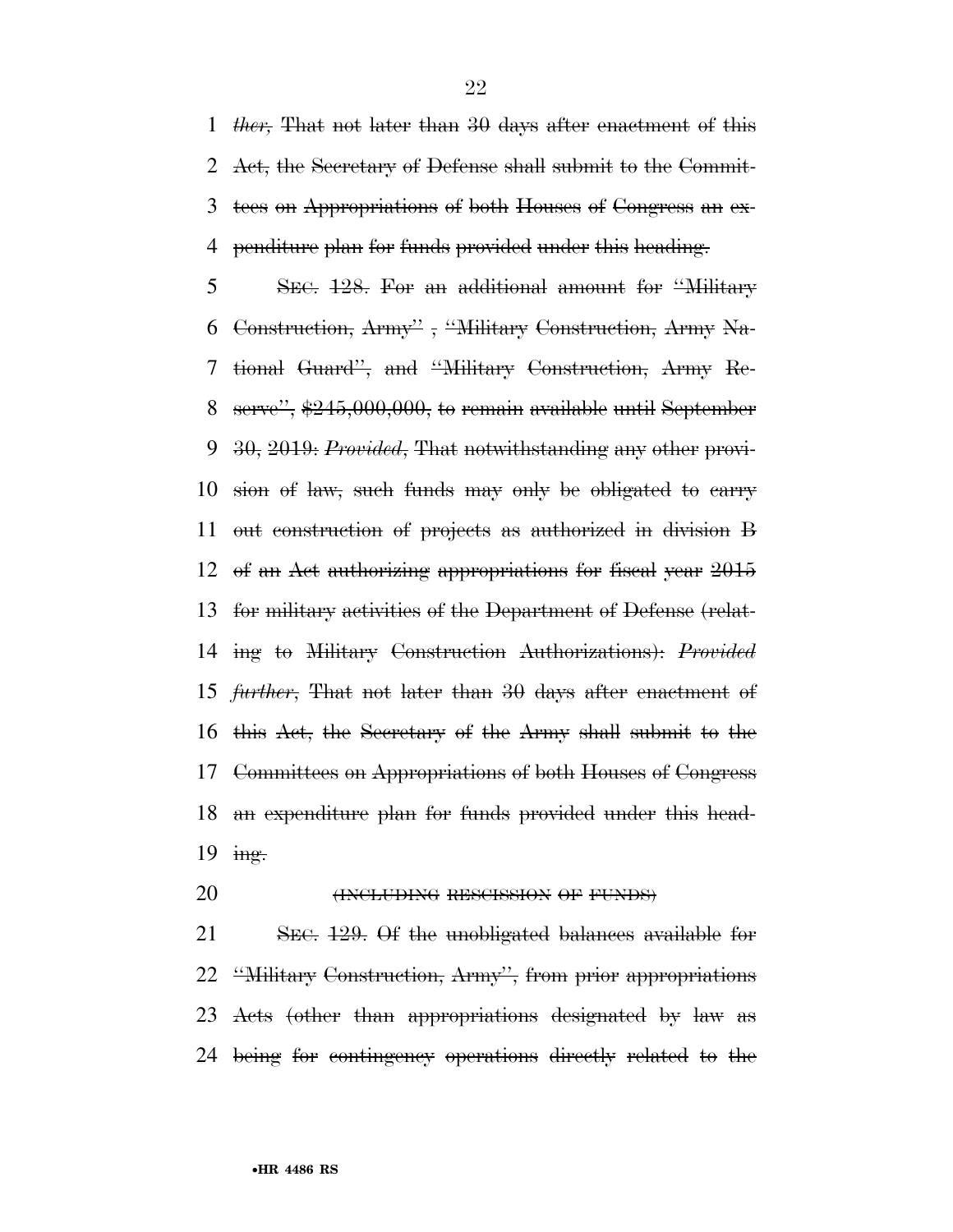global war on terrorism or as an emergency requirement),

2  $$79,577,000$  are hereby rescinded.

3 (INCLUDING RESCISSION OF FUNDS)

 SEC. 130. Of the unobligated balances available for ''NATO Security Investment Program'', from prior appro- priations Acts (other than appropriations designated by law as being for contingency operations directly related to the global war on terrorism or as an emergency require-9 ment),  $$25,000,000$  are hereby rescinded.

**(INCLUDING RESCISSION OF FUNDS)** 

 SEC. 131. Of the unobligated balances made available in prior appropriation Acts for the fund established in sec- tion 1013(d) of the Demonstration Cities and Metropoli- tan Development Act of 1966 (42 U.S.C. 3374) (other than appropriations designated by law as being for contin- gency operations directly related to the global war on ter- rorism or as an emergency requirement), \$100,000,000 18 are hereby rescinded.

 SEC. 132. For the purposes of this Act, the term ''congressional defense committees'' means the Commit- tees on Armed Services of the House of Representatives and the Senate, the Subcommittee on Military Construc- tion and Veterans Affairs of the Committee on Appropria-tions of the Senate, and the Subcommittee on Military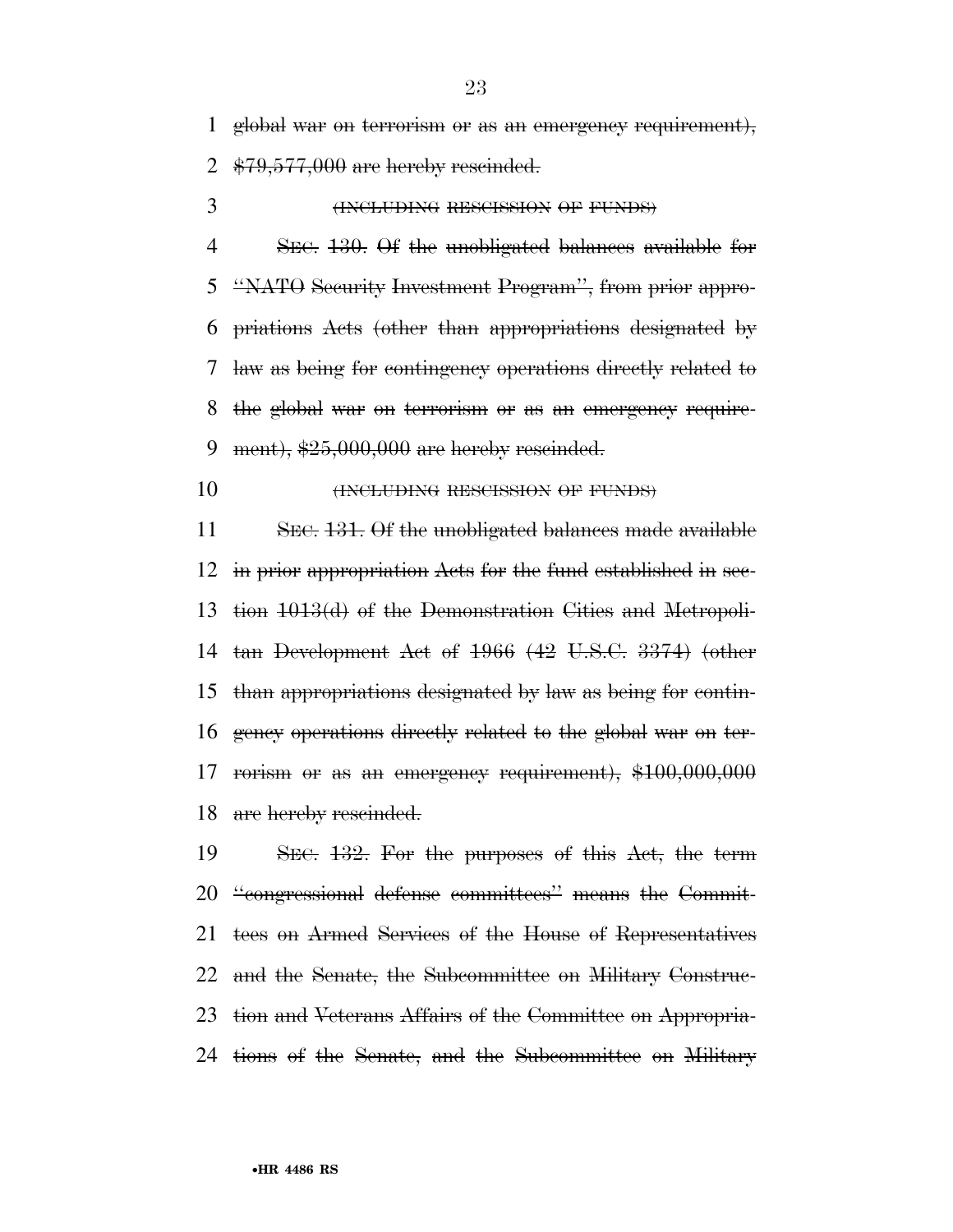| 1              | Construction and Veterans Affairs of the Committee on                   |
|----------------|-------------------------------------------------------------------------|
| $\overline{2}$ | Appropriations of the House of Representatives.                         |
| 3              | TITLE H                                                                 |
| 4              | DEPARTMENT OF VETERANS AFFAIRS                                          |
| 5              | <b>VETERANS BENEFITS ADMINISTRATION</b>                                 |
| 6              | COMPENSATION AND PENSIONS                                               |
| 7              | (INCLUDING TRANSFER OF FUNDS)                                           |
| 8              | For the payment of compensation benefits to or on                       |
| 9              | behalf of veterans and a pilot program for disability ex-               |
| 10             | aminations as authorized by section 107 and chapters 11,                |
| 11             | 13, 18, 51, 53, 55, and 61 of title 38, United States Code;             |
| 12             | pension benefits to or on behalf of veterans as authorized              |
| 13             | by chapters $15$ , $51$ , $53$ , $55$ , and $61$ of title $38$ , United |
| 14             | States Gode; and burial benefits, the Reinstated Entitle-               |
| 15             | ment Program for Survivors, emergency and other offi-                   |
| 16             | eers' retirement pay, adjusted-service eredits and certifi-             |
|                | 17 eates, payment of premiums due on commercial life insur-             |
|                | 18 ance policies guaranteed under the provisions of title IV            |
|                | 19 of the Servicemembers Civil Relief Act (50 U.S.C. App.               |
|                | 20 $-541$ et seq.) and for other benefits as authorized by sec-         |
|                | 21 tions 407, 4342, 4977, and 2106, and chapters 23, 54,                |
|                | $22$ $53$ , $55$ , and $61$ of title $38$ , United States Code,         |
|                | 23 $*78,687,709,000$ , to remain available until expended: Pro-         |
|                | 24 $~vided, ~{\rm That~not~to~exceed~$15,430,000~of~the~amount~app-}$   |
|                | 25 propriated under this heading shall be reimbursed to                 |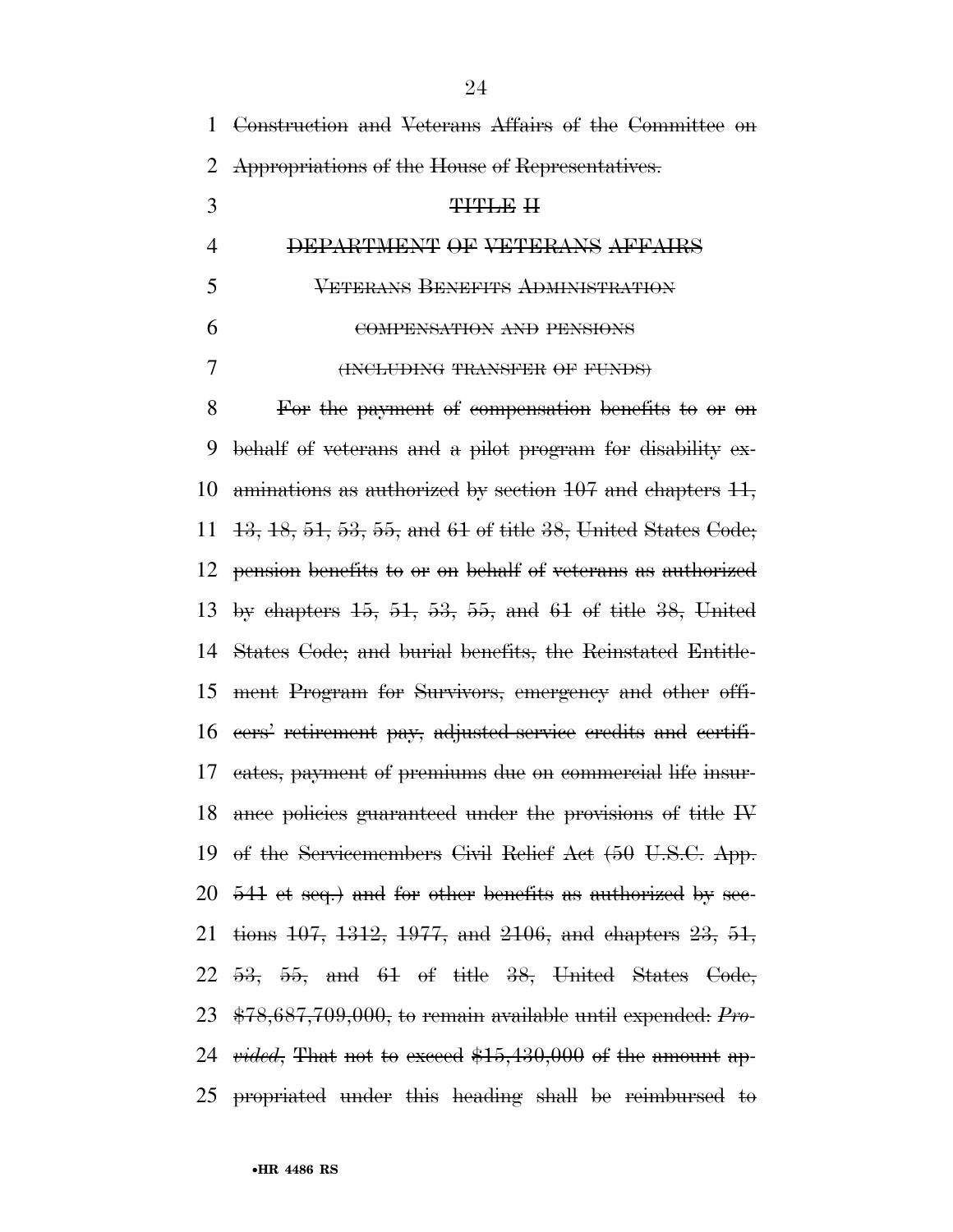''General Operating Expenses, Veterans Benefits Adminis- tration'' and ''Information Technology Systems'' for nec- essary expenses in implementing the provisions of chapters 51, 53, and 55 of title 38, United States Code, the funding 5 source for which is specifically provided as the "Com- pensation and Pensions'' appropriation: *Provided further*, That such sums as may be earned on an actual qualifying patient basis, shall be reimbursed to ''Medical Care Collec- tions Fund'' to augment the funding of individual medical facilities for nursing home care provided to pensioners as authorized.

#### READJUSTMENT BENEFITS

 For the payment of readjustment and rehabilitation benefits to or on behalf of veterans as authorized by chap- ters 21, 30, 31, 33, 34, 35, 36, 39, 41, 51, 53, 55, and 61 of title 38, United States Code, \$14,761,862,000, to remain available until expended: *Provided*, That expenses for rehabilitation program services and assistance which 19 the Secretary is authorized to provide under subsection  $(a)$  of section 3104 of title 38, United States Code, other than 21 under paragraphs  $(1)$ ,  $(2)$ ,  $(5)$ , and  $(11)$  of that sub-22 section, shall be charged to this account.

# VETERANS INSURANCE AND INDEMNITIES

 For military and naval insurance, national service life insurance, servicemen's indemnities, service-disabled vet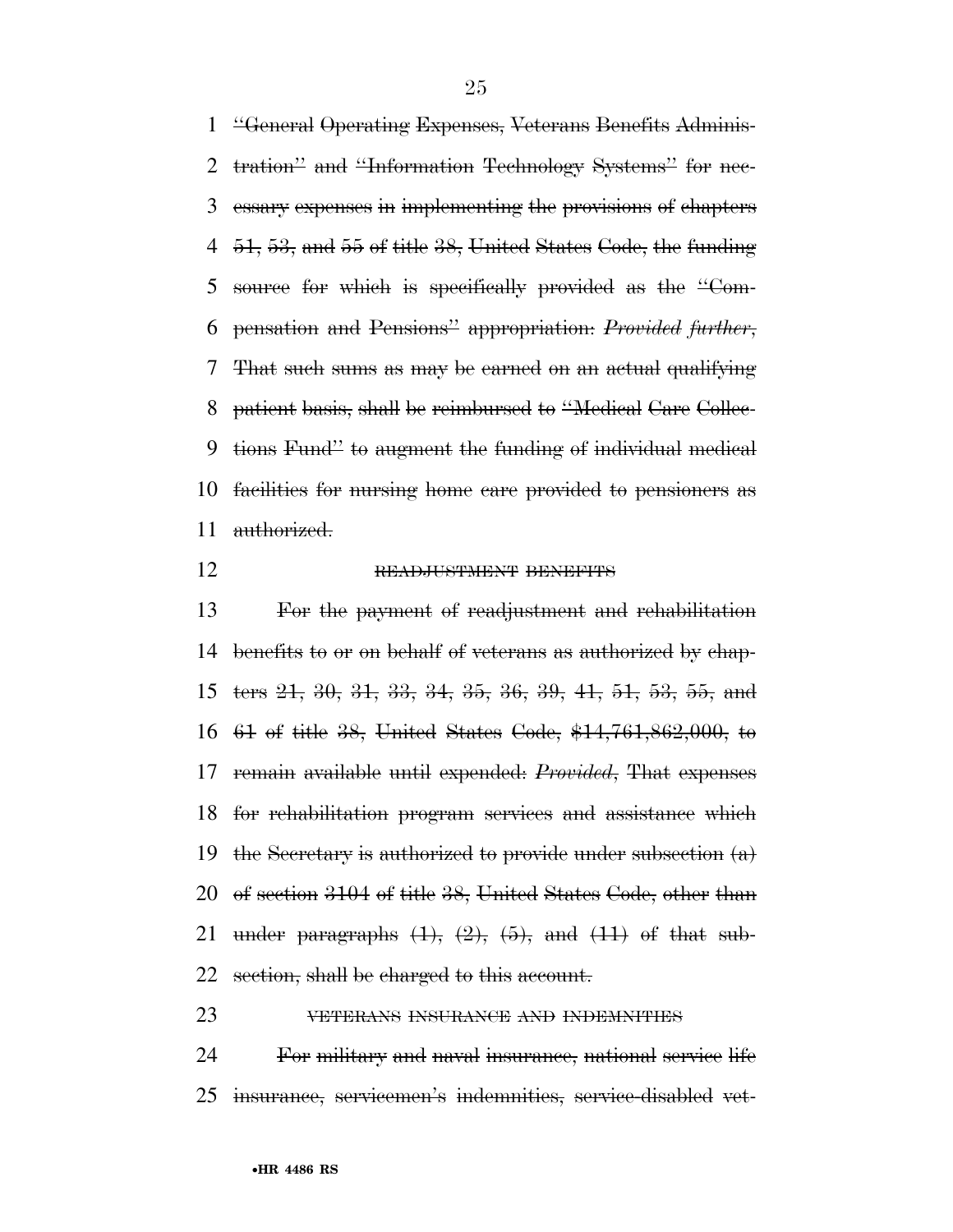erans insurance, and veterans mortgage life insurance as authorized by chapters 19 and 21, title 38, United States Code, \$63,257,000, to remain available until expended.

#### VETERANS HOUSING BENEFIT PROGRAM FUND

 For the cost of direct and guaranteed loans, such sums as may be necessary to carry out the program, as authorized by subchapters I through III of chapter 37 of title 38, United States Code: *Provided*, That such costs, including the cost of modifying such loans, shall be as de- fined in section 502 of the Congressional Budget Act of 1974: *Provided further*, That during fiscal year 2015, 12 within the resources available, not to exceed \$500,000 in gross obligations for direct loans are authorized for spe-cially adapted housing loans.

 In addition, for administrative expenses to carry out the direct and guaranteed loan programs, \$160,881,000. VOCATIONAL REHABILITATION LOANS PROGRAM ACCOUNT For the cost of direct loans, \$10,000, as authorized by chapter 31 of title 38, United States Code: *Provided*, That such costs, including the cost of modifying such loans, shall be as defined in section 502 of the Congres- sional Budget Act of 1974: *Provided further*, That funds made available under this heading are available to sub-24 sidize gross obligations for the principal amount of direct 25 loans not to exceed  $$2,877,000$ .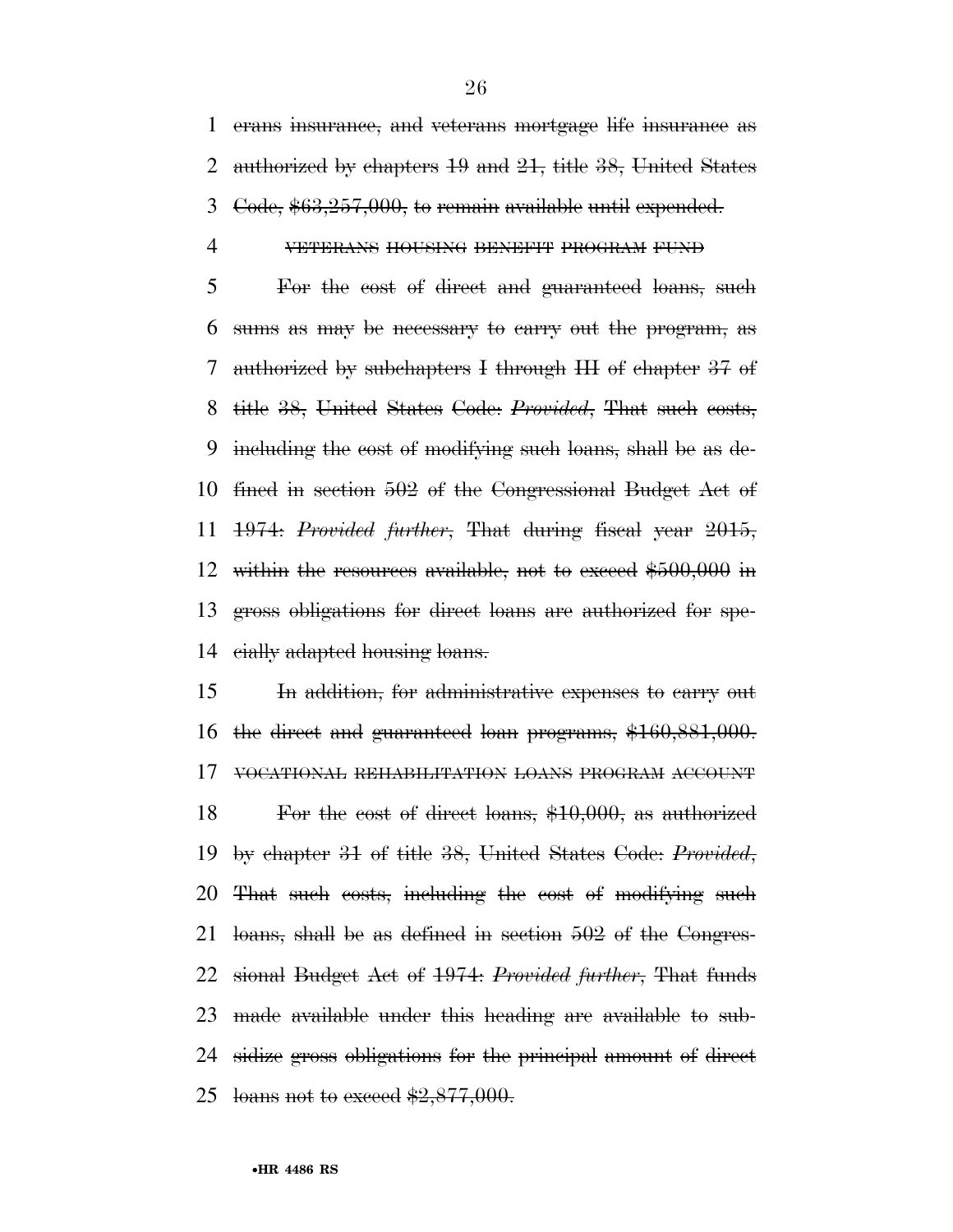| 1  | In addition, for administrative expenses necessary to          |
|----|----------------------------------------------------------------|
| 2  | earry out the direct loan program, \$361,000, which may        |
| 3  | be paid to the appropriation for "General Operating Ex-        |
| 4  | penses, Veterans Benefits Administration".                     |
| 5  | NATIVE AMERICAN VETERAN HOUSING LOAN PROGRAM                   |
| 6  | <b>ACCOUNT</b>                                                 |
| 7  | For administrative expenses to earry out the direct            |
| 8  | loan program authorized by subchapter $V$ of chapter 37        |
| 9  | of title $38$ , United States Code, $$1,130,000$ .             |
| 10 | VETERANS HEALTH ADMINISTRATION                                 |
| 11 | <b>MEDICAL SERVICES</b>                                        |
| 12 | For necessary expenses for furnishing, as authorized           |
| 13 | by law, inpatient and outpatient care and treatment to         |
| 14 | beneficiaries of the Department of Veterans Affairs and        |
| 15 | veterans described in section $1705(a)$ of title 38, United    |
|    | 16 States Code, including care and treatment in facilities not |
| 17 | under the jurisdiction of the Department, and including        |
|    | 18 medical supplies and equipment, bioengineering services,    |
|    | 19 food services, and salaries and expenses of healthcare em-  |
|    | 20 ployees hired under title 38, United States Code, aid to    |
|    | 21 State homes as authorized by section 1741 of title 38,      |
|    | 22 United States Code, assistance and support services for     |
|    | 23 earegivers as authorized by section $1720G$ of title $38$ , |
|    | 24 United States Code, loan repayments authorized by see-      |
|    | 25 tion 604 of the Caregivers and Veterans Omnibus Health      |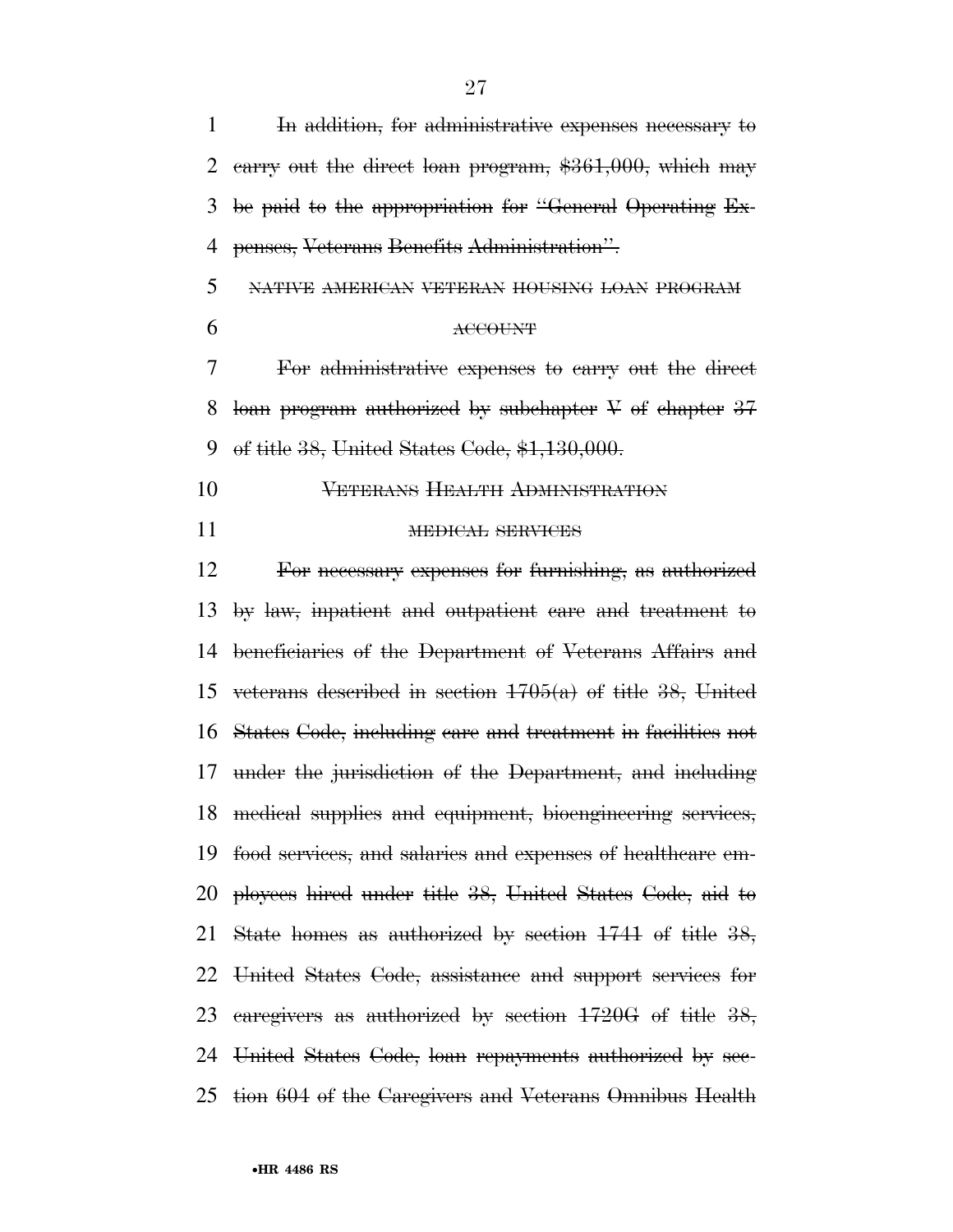Services Act of 2010 (Public Law 111–163; 124 Stat.  $1174$ ; 38 U.S.C. 7681 note), and hospital care and med- ical services authorized by section 1787 of title 38, United States Code, \$47,603,202,000, plus reimbursements, shall become available on October 1, 2015, and shall remain available until September 30, 2016: *Provided*, That not- withstanding any other provision of law, the Secretary of Veterans Affairs shall establish a priority for the provision of medical treatment for veterans who have service-con- nected disabilities, lower income, or have special needs: *Provided further*, That notwithstanding any other provi- sion of law, the Secretary of Veterans Affairs shall give priority funding for the provision of basic medical benefits to veterans in enrollment priority groups 1 through 6: *Pro- vided further*, That notwithstanding any other provision of law, the Secretary of Veterans Affairs may authorize the dispensing of prescription drugs from Veterans Health Administration facilities to enrolled veterans with privately written prescriptions based on requirements established by the Secretary: *Provided further*, That the implementation of the program described in the previous proviso shall incur no additional cost to the Department of Veterans Affairs.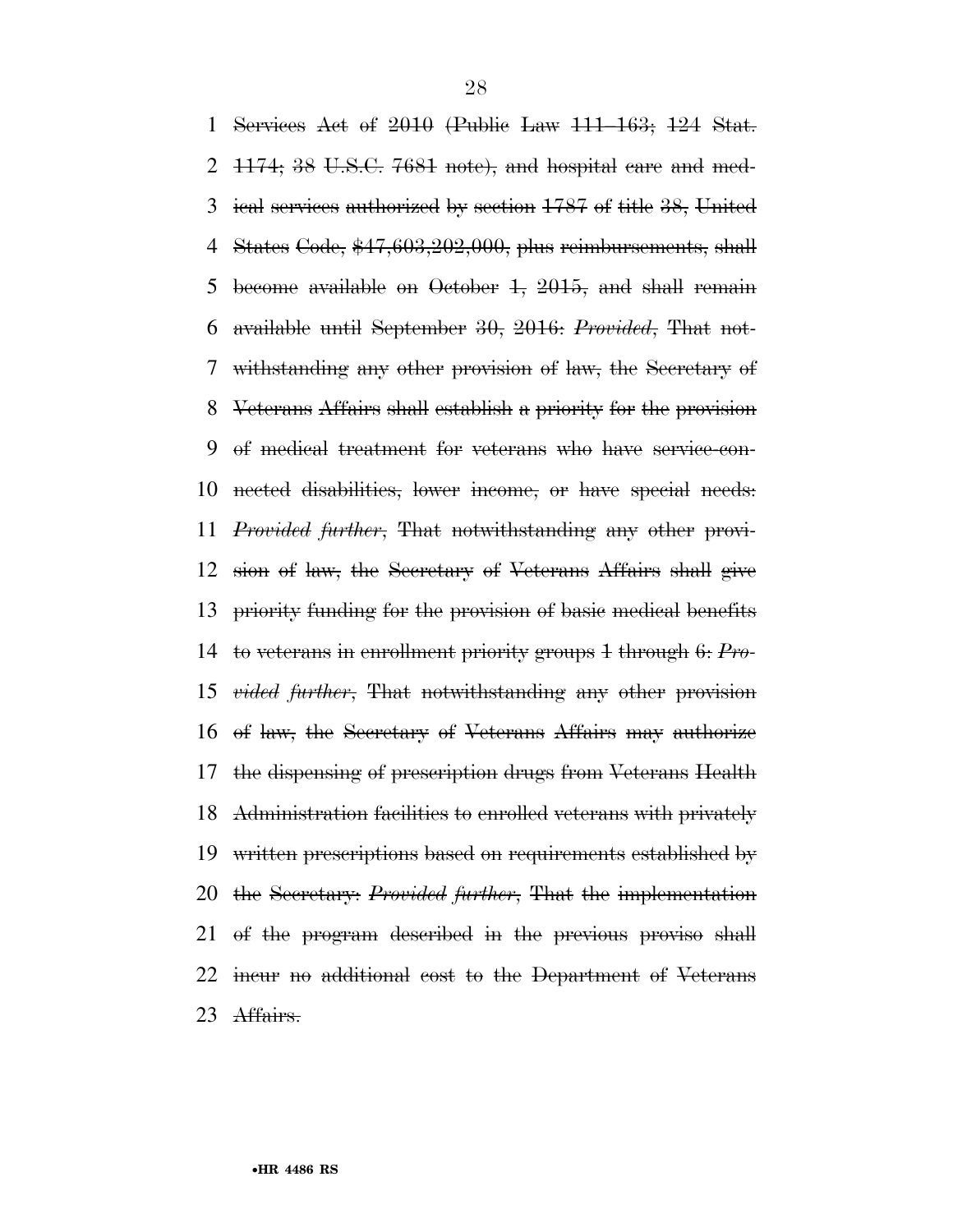# 1 MEDICAL SUPPORT AND COMPLIANCE

 For necessary expenses in the administration of the medical, hospital, nursing home, domiciliary, construction, supply, and research activities, as authorized by law; ad- ministrative expenses in support of capital policy activi- ties; and administrative and legal expenses of the Depart- ment for collecting and recovering amounts owed the De- partment as authorized under chapter 17 of title 38, United States Code, and the Federal Medical Care Recov- ery Act (42 U.S.C. 2651 et seq.), \$6,144,000,000, plus reimbursements, shall become available on October 1, , and shall remain available until September  $30$ , 2016.

MEDICAL FACILITIES

 For necessary expenses for the maintenance and op- eration of hospitals, nursing homes, domiciliary facilities, and other necessary facilities of the Veterans Health Ad- ministration; for administrative expenses in support of planning, design, project management, real property ac- quisition and disposition, construction, and renovation of any facility under the jurisdiction or for the use of the Department; for oversight, engineering, and architectural activities not charged to project costs; for repairing, alter- ing, improving, or providing facilities in the several hos-pitals and homes under the jurisdiction of the Depart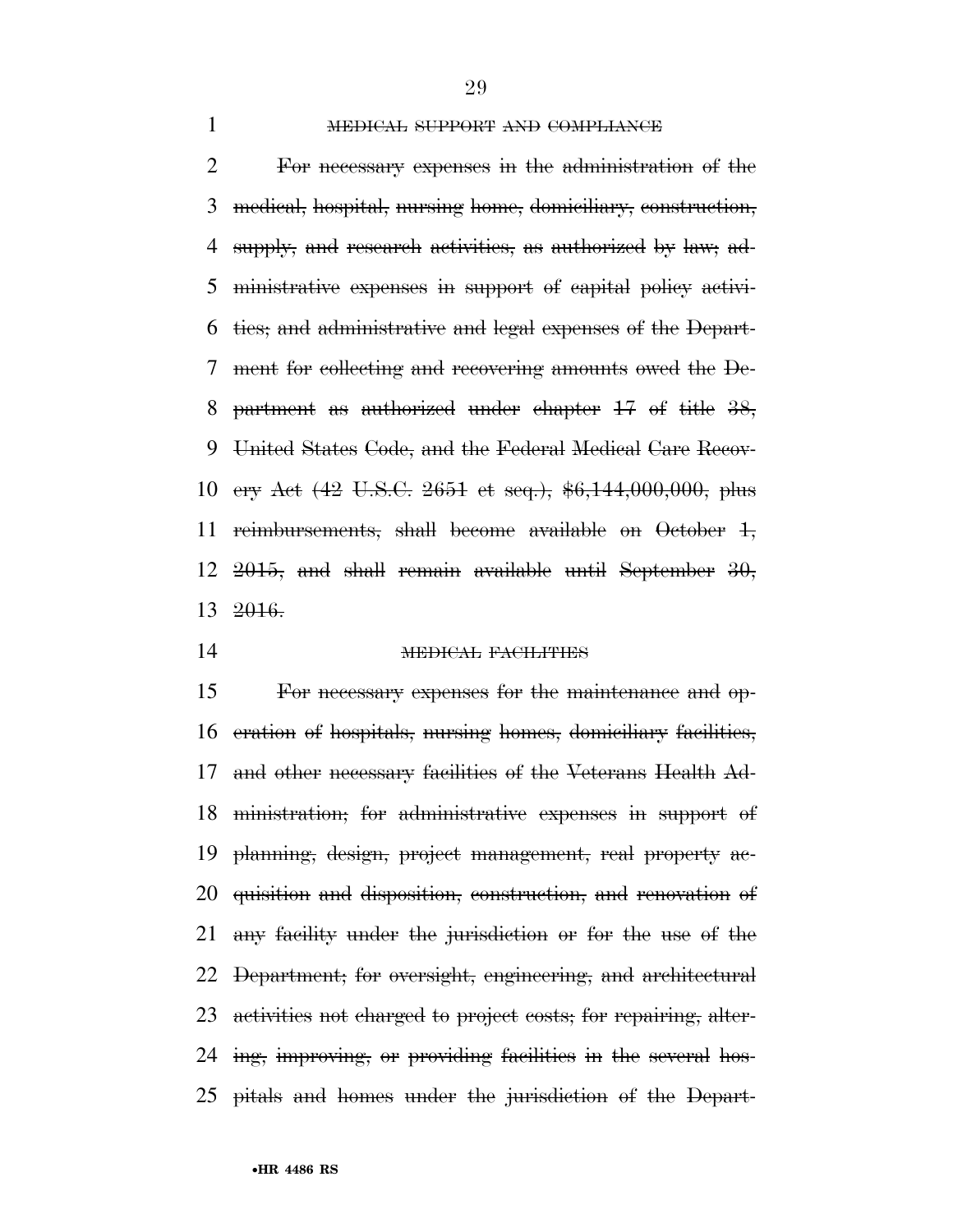ment, not otherwise provided for, either by contract or by the hire of temporary employees and purchase of mate- rials; for leases of facilities; and for laundry services,  $4\frac{$4,915,000,000,}{000,000,000,000}$  plus reimbursements, shall become avail- able on October 1, 2015, and shall remain available until September 30, 2016.

# 7 MEDICAL AND PROSTHETIC RESEARCH

 For necessary expenses in carrying out programs of medical and prosthetic research and development as au- thorized by chapter 73 of title 38, United States Code, \$588,922,000, plus reimbursements, shall remain avail-able until September 30, 2016.

NATIONAL CEMETERY ADMINISTRATION

 For necessary expenses of the National Cemetery Ad- ministration for operations and maintenance, not other- wise provided for, including uniforms or allowances there- for; cemeterial expenses as authorized by law; purchase of one passenger motor vehicle for use in cemeterial oper- ations; hire of passenger motor vehicles; and repair, alter- ation or improvement of facilities under the jurisdiction of the National Cemetery Administration, \$256,800,000, of which not to exceed \$25,600,000 shall remain available until September 30, 2016.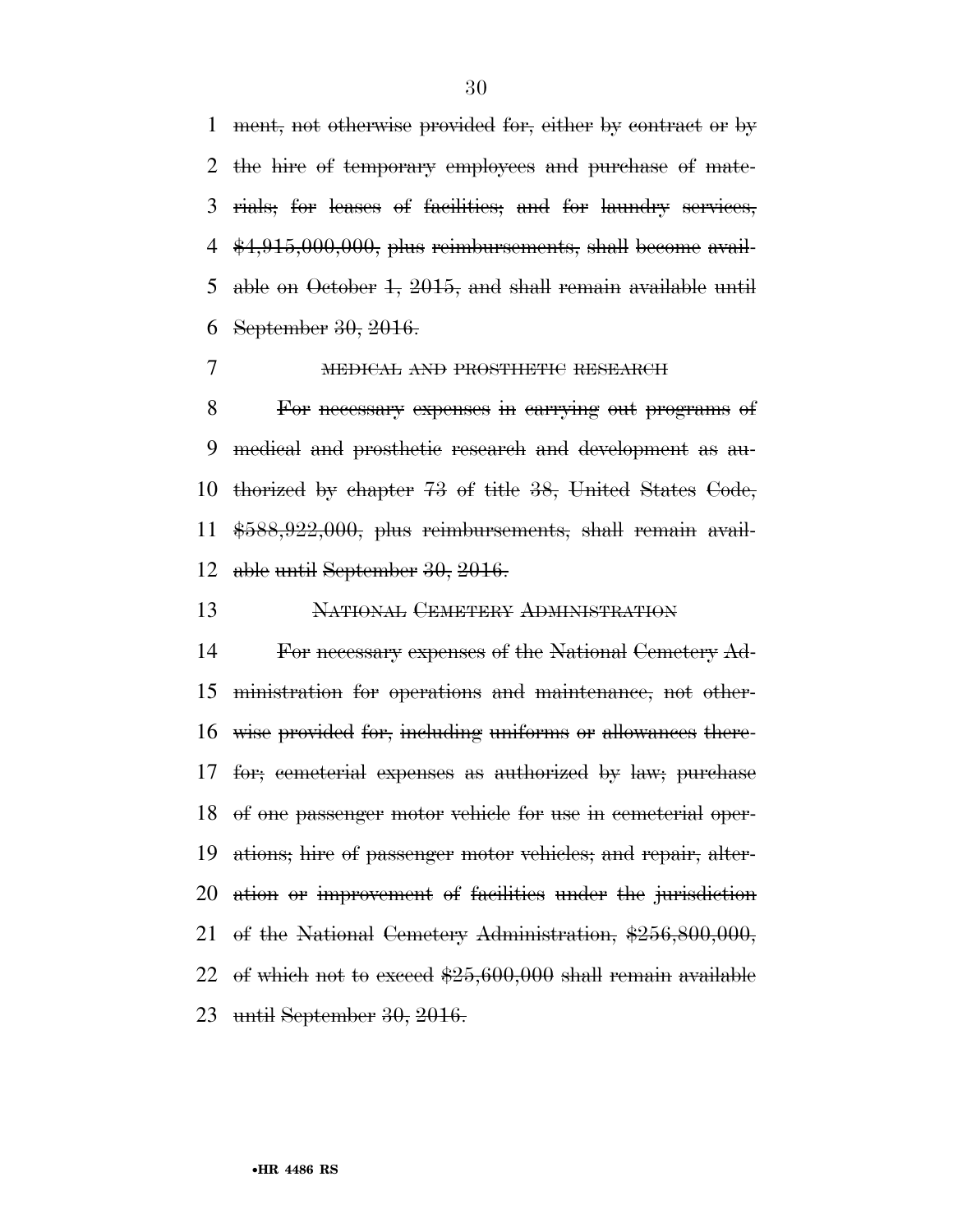| $\mathbf{1}$   | DEPARTMENTAL ADMINISTRATION                                  |
|----------------|--------------------------------------------------------------|
| $\overline{2}$ | GENERAL ADMINISTRATION                                       |
| 3              | (INCLUDING TRANSFER OF FUNDS)                                |
| $\overline{4}$ | For necessary operating expenses of the Department           |
| 5              | of Veterans Affairs, not otherwise provided for, including   |
| 6              | administrative expenses in support of Department-Wide        |
| 7              | eapital planning, management and policy activities, uni-     |
| 8              | forms, or allowances therefor, not to exceed $$25,000$ for   |
| 9              | official reception and representation expenses; hire of pas- |
| 10             | senger motor vehicles; and reimbursement of the General      |
| 11             | Services Administration for security guard services,         |
| 12             | $$321,591,000$ (reduced by $$1,000,000$ ) (reduced by        |
| 13             | $$10,500,000$ , of which not to exceed $$16,080,000$ shall   |
| 14             | remain available until September 30, 2016: Provided,         |
| 15             | That funds provided under this heading may be trans-         |
| 16             | ferred to "General Operating Expenses, Veterans Benefits     |
| 17             | Administration".                                             |
|                |                                                              |

# 18 BOARD OF VETERANS APPEALS

 For necessary operating expenses of the Board of Veterans Appeals, \$94,294,000, of which not to exceed \$9,429,000 shall remain available until September 30, 2016.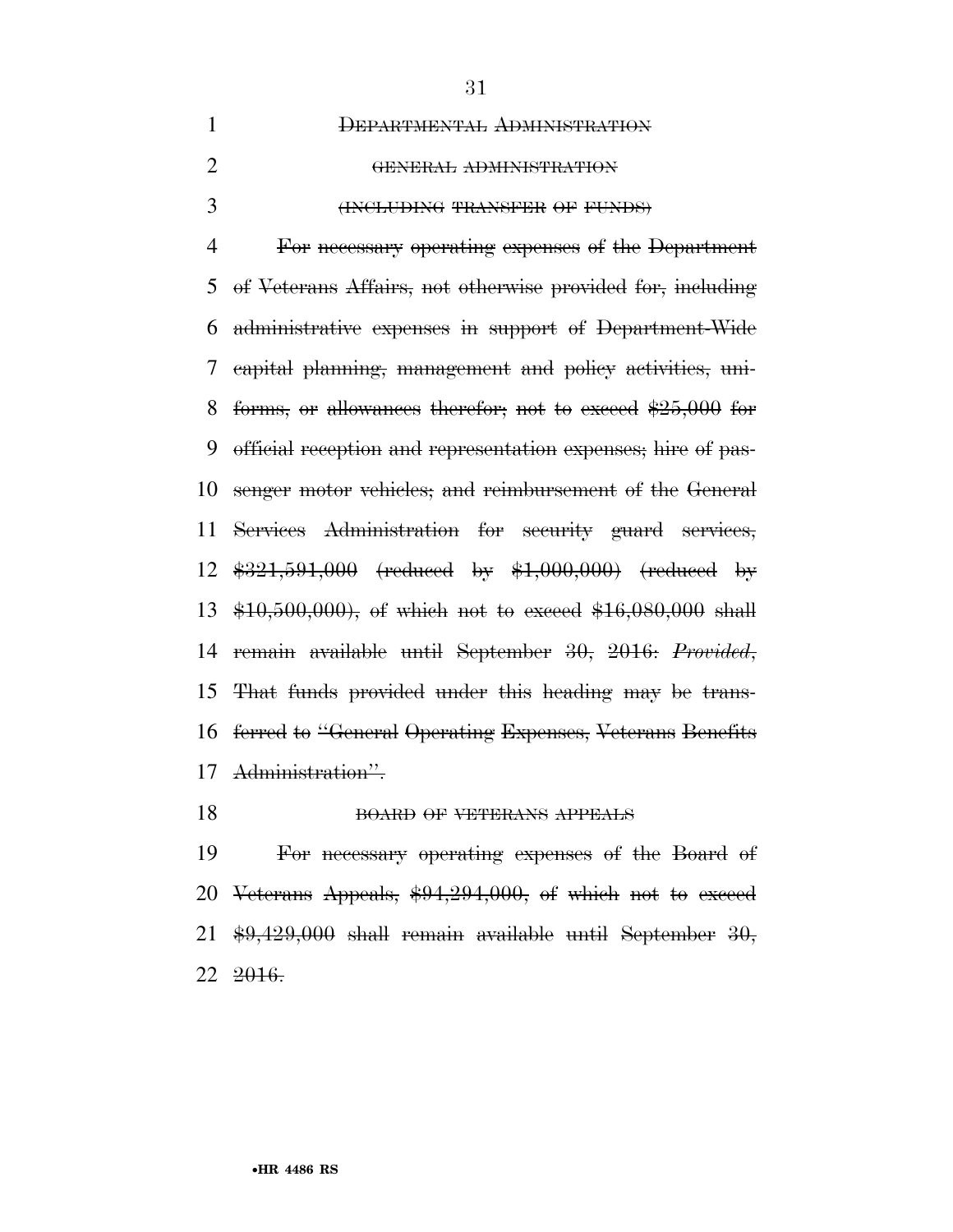GENERAL OPERATING EXPENSES, VETERANS BENEFITS

# ADMINISTRATION

 For necessary operating expenses of the Veterans Benefits Administration, not otherwise provided for, in- cluding hire of passenger motor vehicles, reimbursement of the General Services Administration for security guard services, and reimbursement of the Department of De- fense for the cost of overseas employee mail,  $\frac{1}{2}$ , 514, 254, 000 (increased by \$10, 000, 000) (reduced by \$5,000,000) (increased by \$5,000,000): *Provided*, That expenses for services and assistance authorized under 12 paragraphs  $(1)$ ,  $(2)$ ,  $(5)$ , and  $(11)$  of section  $3104(a)$  of title 38, United States Code, that the Secretary of Vet- erans Affairs determines are necessary to enable entitled veterans: (1) to the maximum extent feasible, to become employable and to obtain and maintain suitable employ-17 ment; or  $(2)$  to achieve maximum independence in daily living, shall be charged to this account: *Provided further*, That of the funds made available under this heading, not 20 to exceed  $$125,000,000$  shall remain available until Sep-tember 30, 2016.

# **INFORMATION TECHNOLOGY SYSTEMS**

**(INCLUDING TRANSFER OF FUNDS)** 

 For necessary expenses for information technology systems and telecommunications support, including devel-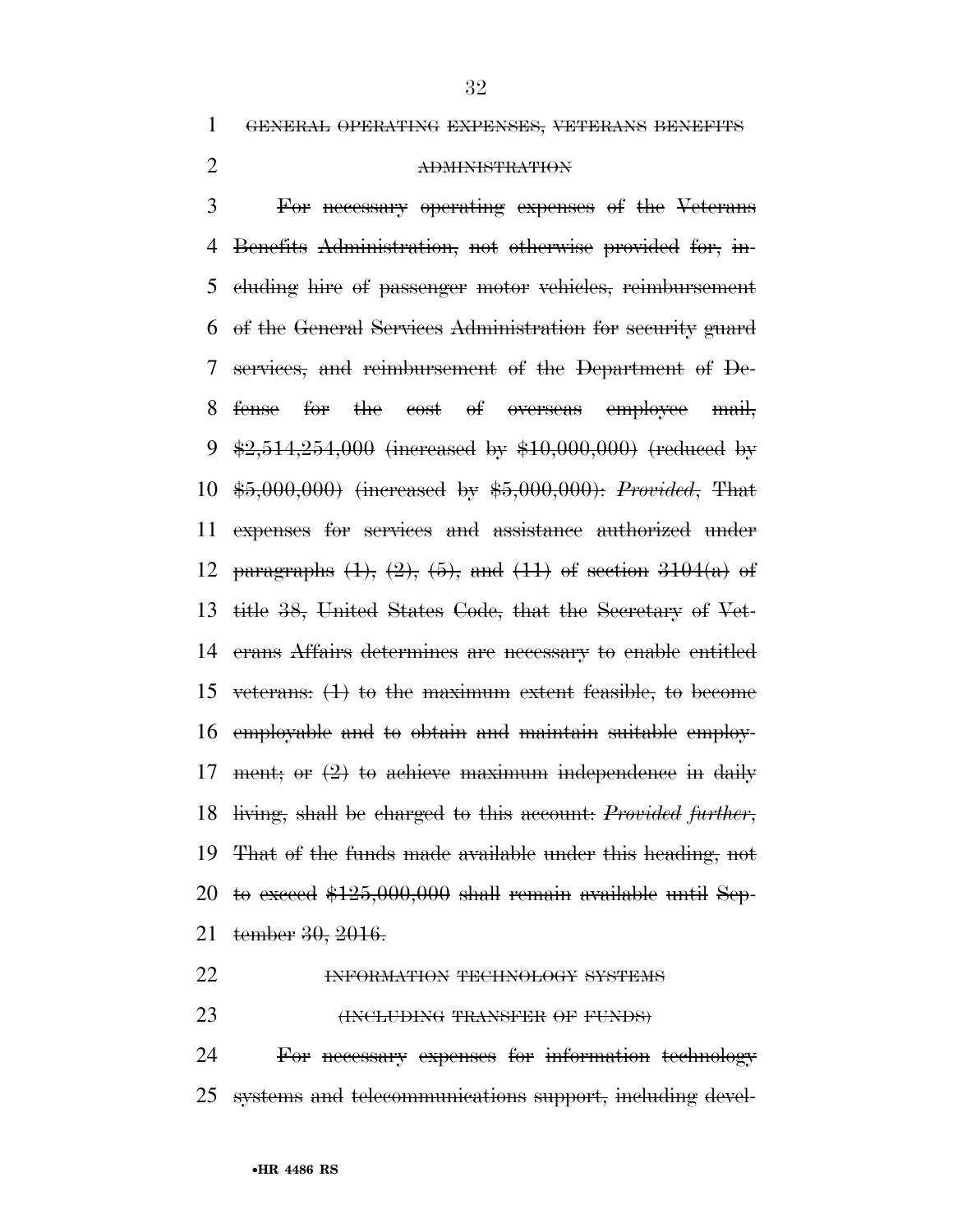opmental information systems and operational information systems; for pay and associated costs; and for the capital asset acquisition of information technology systems, in- cluding management and related contractual costs of said acquisitions, including contractual costs associated with operations authorized by section 3109 of title 5, United States Code, \$3,870,552,000, plus reimbursements: *Pro- vided*, That \$1,039,000,000 shall be for pay and associ- ated costs, of which not to exceed \$31,170,000 shall re- main available until September 30, 2016: *Provided further*, 11 That  $\frac{2.283,217,000}{2}$  shall be for operations and mainte-12 nance, of which not to exceed  $$160,000,000$  shall remain available until September 30, 2016: *Provided further*, That \$548,335,000 shall be for information technology systems development, modernization, and enhancement, and shall remain available until September 30, 2016: *Provided fur- ther*, That amounts made available for information tech- nology systems development, modernization, and enhance- ment may not be obligated or expended until the Secretary of Veterans Affairs or the Chief Information Officer of the Department of Veterans Affairs submits to the Com- mittees on Appropriations of both Houses of Congress a certification of the amounts, in parts or in full, to be obli- gated and expended for each development project: *Pro-vided further*, That amounts made available for salaries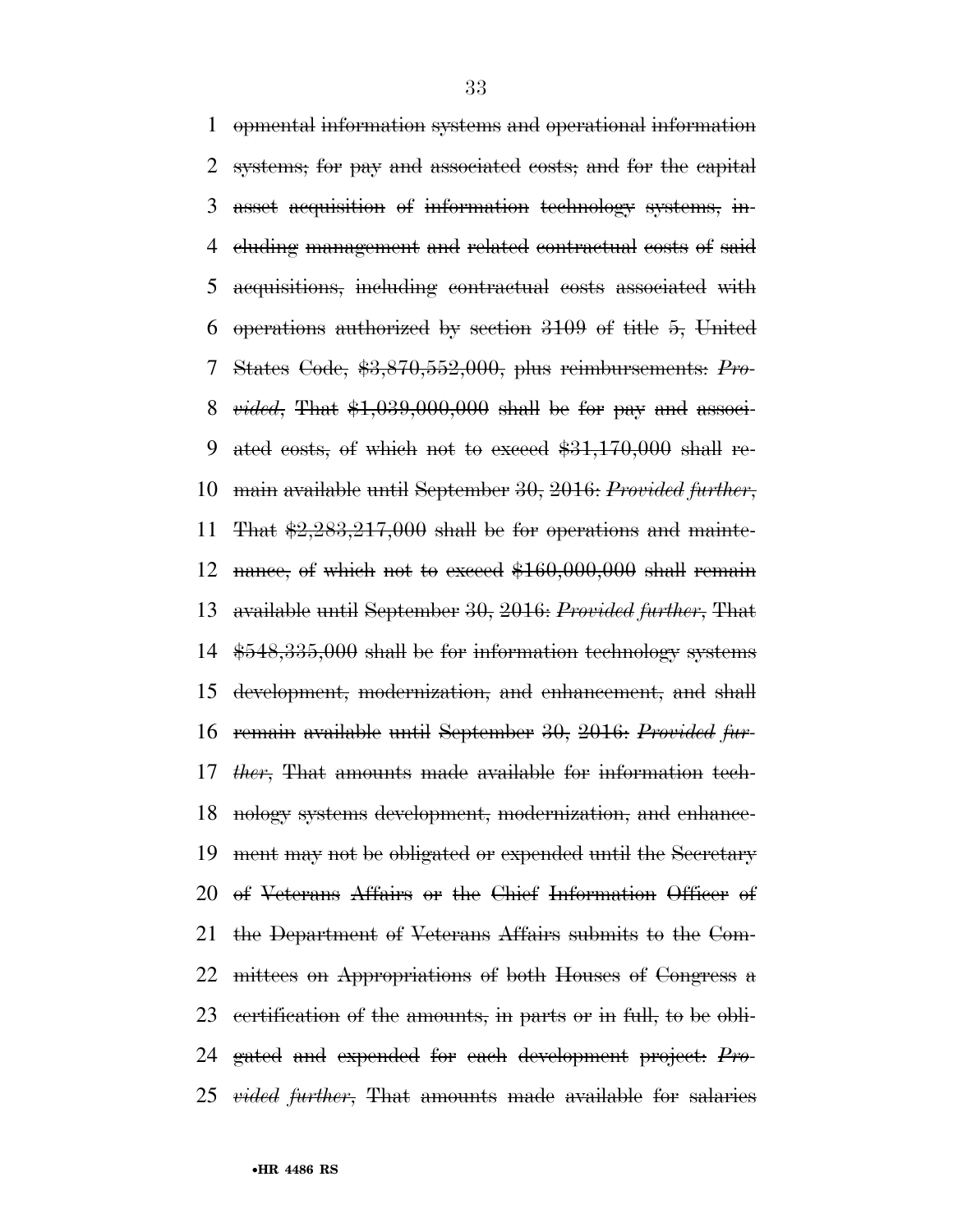and expenses, operations and maintenance, and informa- tion technology systems development, modernization, and enhancement may be transferred among the three sub- accounts after the Secretary of Veterans Affairs requests from the Committees on Appropriations of both Houses of Congress the authority to make the transfer and an approval is issued: *Provided further*, That amounts made available for the ''Information Technology Systems'' ac- count for development, modernization, and enhancement may be transferred among projects or to newly defined projects: *Provided further*, That no project may be in- creased or decreased by more than \$1,000,000 of cost prior to submitting a request to the Committees on Appro- priations of both Houses of Congress to make the transfer and an approval is issued, or absent a response, a period of 30 days has elapsed: *Provided further*, That funds under this heading may be used by the Interagency Program Of- fice through the Department of Veterans Affairs to de- velop a standard data reference terminology model: *Pro- vided further*, That of the funds made available for infor- mation technology systems development, modernization, 22 and enhancement for VistA Evolution, not more than 25 23 percent may be obligated or expended until the Secretary of Veterans Affairs submits to the Committees on Appro-priations of both Houses of Congress, and such Commit-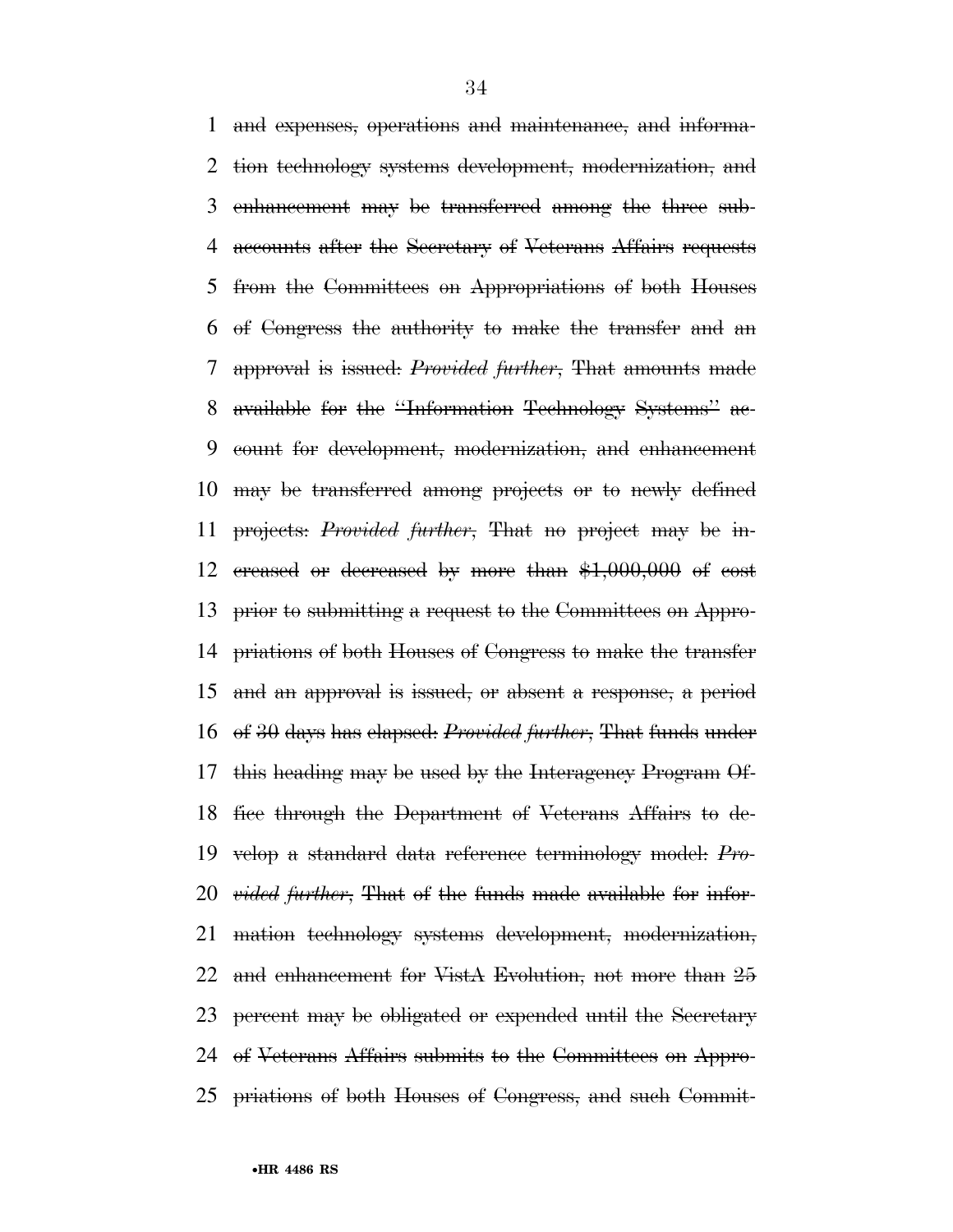tees approve, a report that describes: (1) the status of VistA Evolution project development and any corrective actions taken where the plan established in the VistA Evo- lution program plan (hereinafter referred to as the ''Plan''), VistA 4 product roadmap (Roadmap), or the VistA Evolution cost estimate, dated March 24, 2014 may have fallen short; (2) any changes to the scope of the VistA Evolution program as established in the Plan; (3) actual program costs incurred and any refinements to the cost estimate presented in the Plan based on actual costs incurred; (4) progress in meeting the schedule milestones that have been established in the Plan; (5) program per- formance relative to the performance measures that have been identified in the Plan and the Roadmap; (6) plans for testing the VistA system and test results; (7) VistA Evolution program risks and issues that have been identi- fied and any agency responses to such risks and issues; (8) the effort to achieve interoperability between the elec- tronic health record systems of the Department of Defense and the Department of Veterans Affairs, including the scope, cost, schedule, and performance benchmarks of the interoperable record; and (9) progress toward developing and implementing the interoperable electronic health record throughout the two Departments' medical facilities: *Provided further*, That the funds made available under this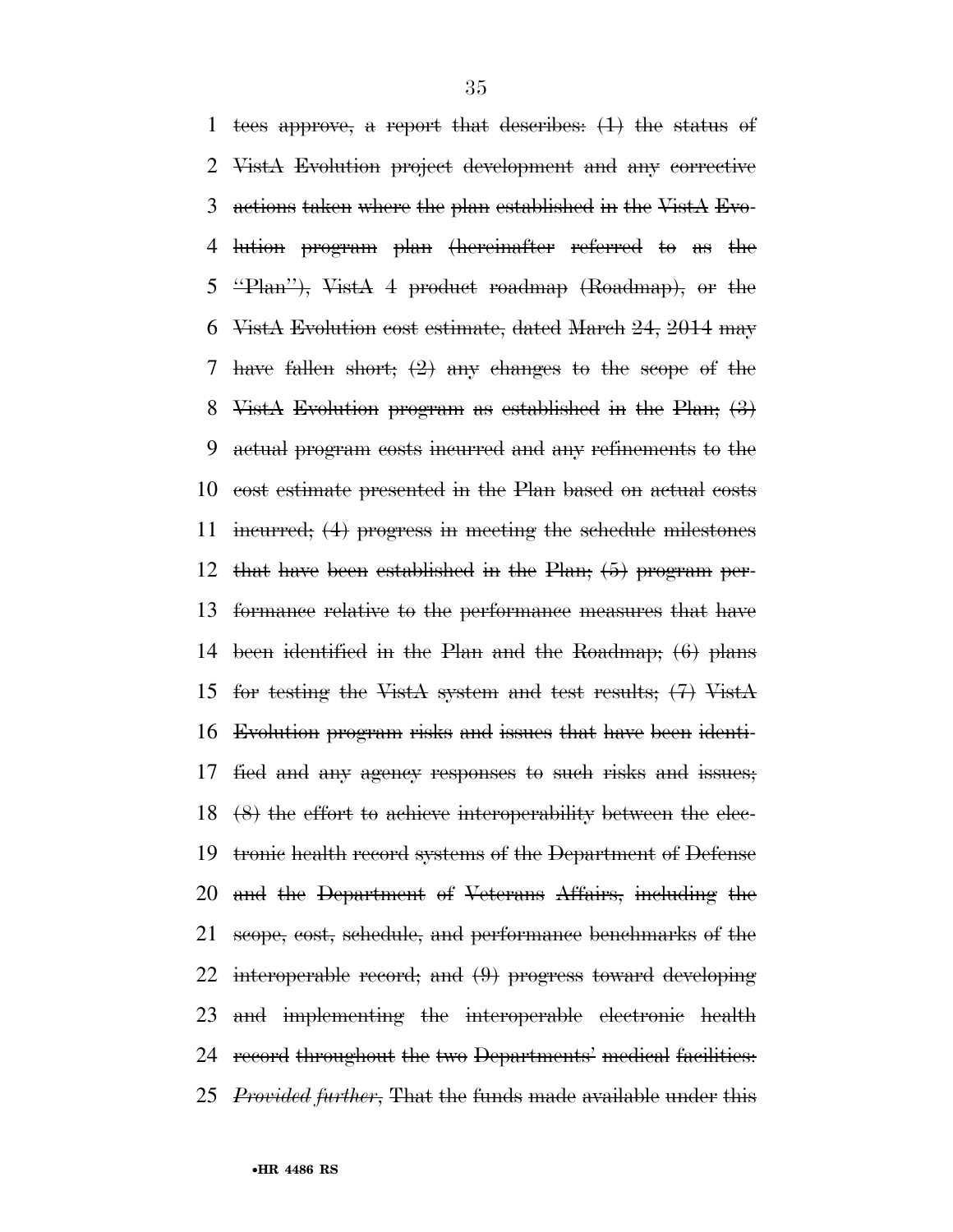heading for information technology systems development, modernization, and enhancement, shall be for the projects, and in the amounts, specified under this heading in the 4 report accompanying this Act.

OFFICE OF INSPECTOR GENERAL

 For necessary expenses of the Office of Inspector General, to include information technology, in carrying out the provisions of the Inspector General Act of 1978 (5 9 U.S.C. App.),  $$121,411,000$  (increased by  $$1,000,000$ ), of which \$10,000,000 shall remain available until September 30, 2016.

## 12 CONSTRUCTION, MAJOR PROJECTS

 For constructing, altering, extending, and improving any of the facilities, including parking projects, under the jurisdiction or for the use of the Department of Veterans Affairs, or for any of the purposes set forth in sections 316, 2404, 2406, and chapter 81 of title 38, United States Code, not otherwise provided for, including planning, ar- chitectural and engineering services, construction manage- ment services, maintenance or guarantee period services costs associated with equipment guarantees provided 22 under the project, services of claims analysts, offsite utility and storm drainage system construction costs, and site ac- quisition, where the estimated cost of a project is more 25 than the amount set forth in section  $8104(a)(3)(A)$  of title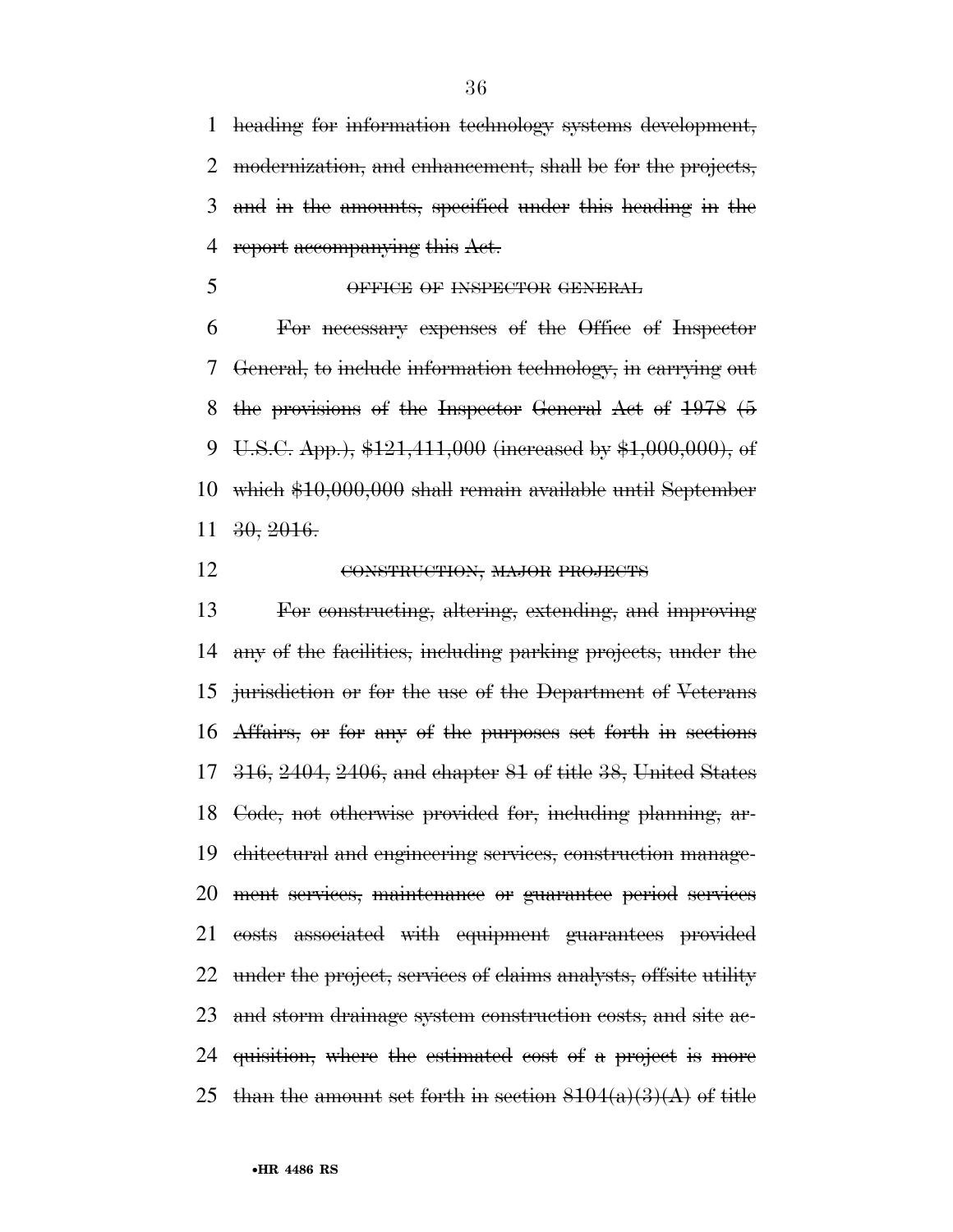38, United States Code, or where funds for a project were made available in a previous major project appropriation, \$561,800,000, of which \$527,800,000 shall remain avail- able until September 30, 2019, and of which \$34,000,000 shall remain available until expended: *Provided*, That ex- cept for advance planning activities, including needs as- sessments which may or may not lead to capital invest- ments, and other capital asset management related activi- ties, including portfolio development and management ac- tivities, and investment strategy studies funded through the advance planning fund and the planning and design activities funded through the design fund, including needs assessments which may or may not lead to capital invest- ments, and salaries and associated costs of the resident engineers who oversee those capital investments funded through this account, and funds provided for the purchase of land for the National Cemetery Administration through the land acquisition line item, none of the funds made available under this heading shall be used for any project which has not been approved by the Congress in the budg- etary process: *Provided further*, That funds made available under this heading for fiscal year 2015, for each approved project shall be obligated: (1) by the awarding of a con- struction documents contract by September 30, 2015; and  $(2)$  by the awarding of a construction contract by Sep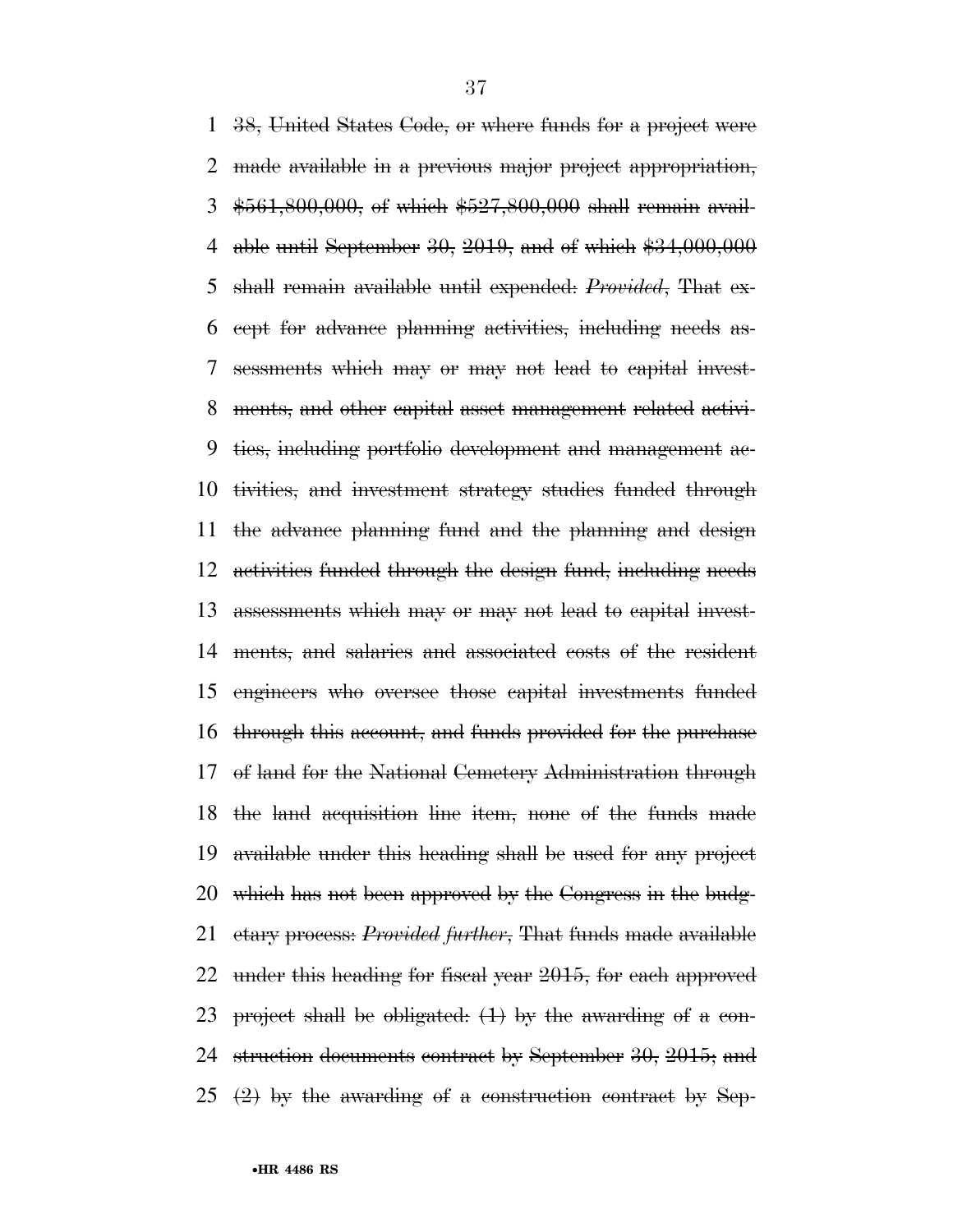tember 30, 2016: *Provided further*, That the Secretary of Veterans Affairs shall promptly submit to the Committees on Appropriations of both Houses of Congress a written report on any approved major construction project for which obligations are not incurred within the time limita-tions established above.

# 7 CONSTRUCTION, MINOR PROJECTS

 For constructing, altering, extending, and improving any of the facilities, including parking projects, under the jurisdiction or for the use of the Department of Veterans Affairs, including planning and assessments of needs which may lead to capital investments, architectural and engineering services, maintenance or guarantee period services costs associated with equipment guarantees pro- vided under the project, services of claims analysts, offsite utility and storm drainage system construction costs, and site acquisition, or for any of the purposes set forth in sections 316, 2404, 2406, and chapter 81 of title 38, United States Code, not otherwise provided for, where the estimated cost of a project is equal to or less than the 21 amount set forth in section  $8104(a)(3)(A)$  of title 38, United States Code, \$495,200,000, to remain available until September 30, 2019, along with unobligated balances of previous ''Construction, Minor Projects'' appropriations which are hereby made available for any project where the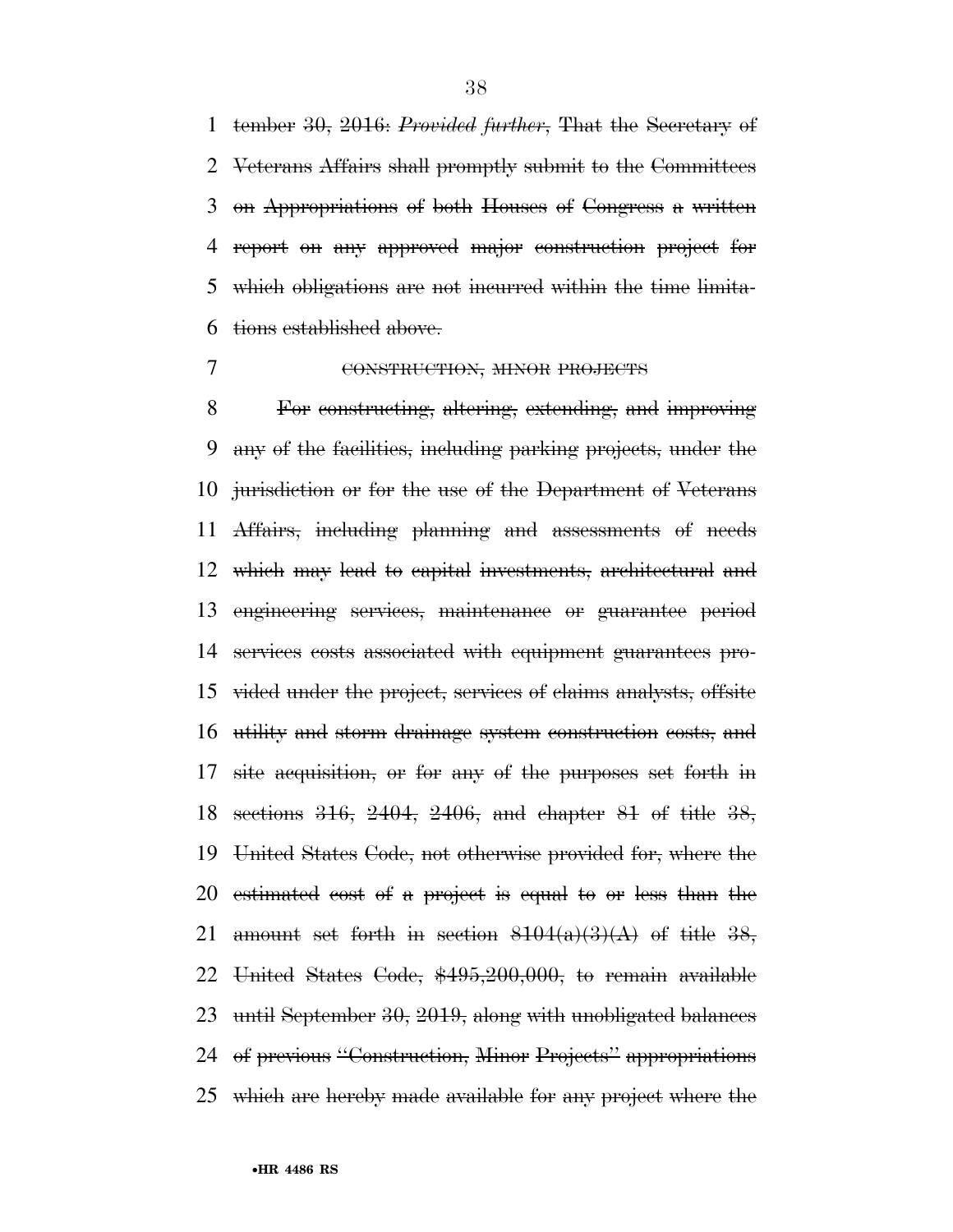estimated cost is equal to or less than the amount set forth in such section: *Provided*, That funds made available under this heading shall be for: (1) repairs to any of the nonmedical facilities under the jurisdiction or for the use of the Department which are necessary because of loss or damage caused by any natural disaster or catastrophe; and (2) temporary measures necessary to prevent or to minimize further loss by such causes.

 GRANTS FOR CONSTRUCTION OF STATE EXTENDED CARE FACILITIES

 For grants to assist States to acquire or construct State nursing home and domiciliary facilities and to re- model, modify, or alter existing hospital, nursing home, and domiciliary facilities in State homes, for furnishing care to veterans as authorized by sections 8131 through 8137 of title 38, United States Code, \$80,000,000, to re-main available until expended.

 GRANTS FOR CONSTRUCTION OF VETERANS CEMETERIES For grants to assist States and tribal organizations in establishing, expanding, or improving veterans ceme- teries as authorized by section 2408 of title 38, United States Code, \$45,000,000, to remain available until ex-pended.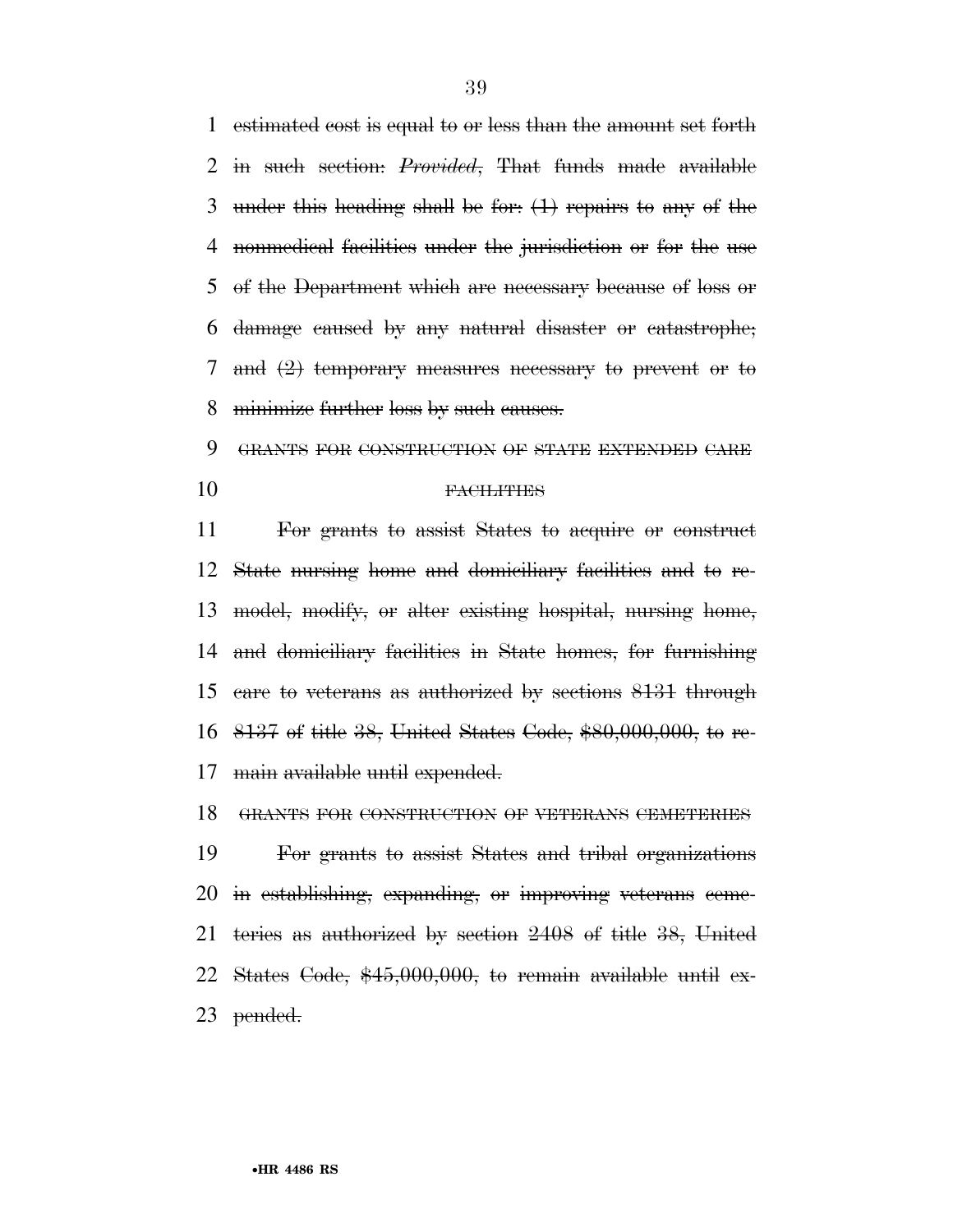### ADMINISTRATIVE PROVISIONS

#### **(INCLUDING TRANSFER OF FUNDS)**

 SEC. 201. Any appropriation for fiscal year 2015 for ''Compensation and Pensions'', ''Readjustment Benefits'', and ''Veterans Insurance and Indemnities'' may be trans- ferred as necessary to any other of the mentioned appro- priations: *Provided*, That before a transfer may take place, the Secretary of Veterans Affairs shall request from the Committees on Appropriations of both Houses of Congress the authority to make the transfer and such Committees 11 issue an approval, or absent a response, a period of days has elapsed.

#### **(INCLUDING TRANSFER OF FUNDS)**

 SEC. 202. Amounts made available for the Depart- ment of Veterans Affairs for fiscal year 2015, in this Act or any other Act, under the ''Medical Services'', ''Medical Support and Compliance'', and ''Medical Facilities'' ac- counts may be transferred among the accounts: *Provided*, That any transfers between the ''Medical Services'' and ''Medical Support and Compliance'' accounts of 1 percent or less of the total amount appropriated to the account 22 in this or any other Act may take place subject to notifica- tion from the Secretary of Veterans Affairs to the Com- mittees on Appropriations of both Houses of Congress of the amount and purpose of the transfer: *Provided further*,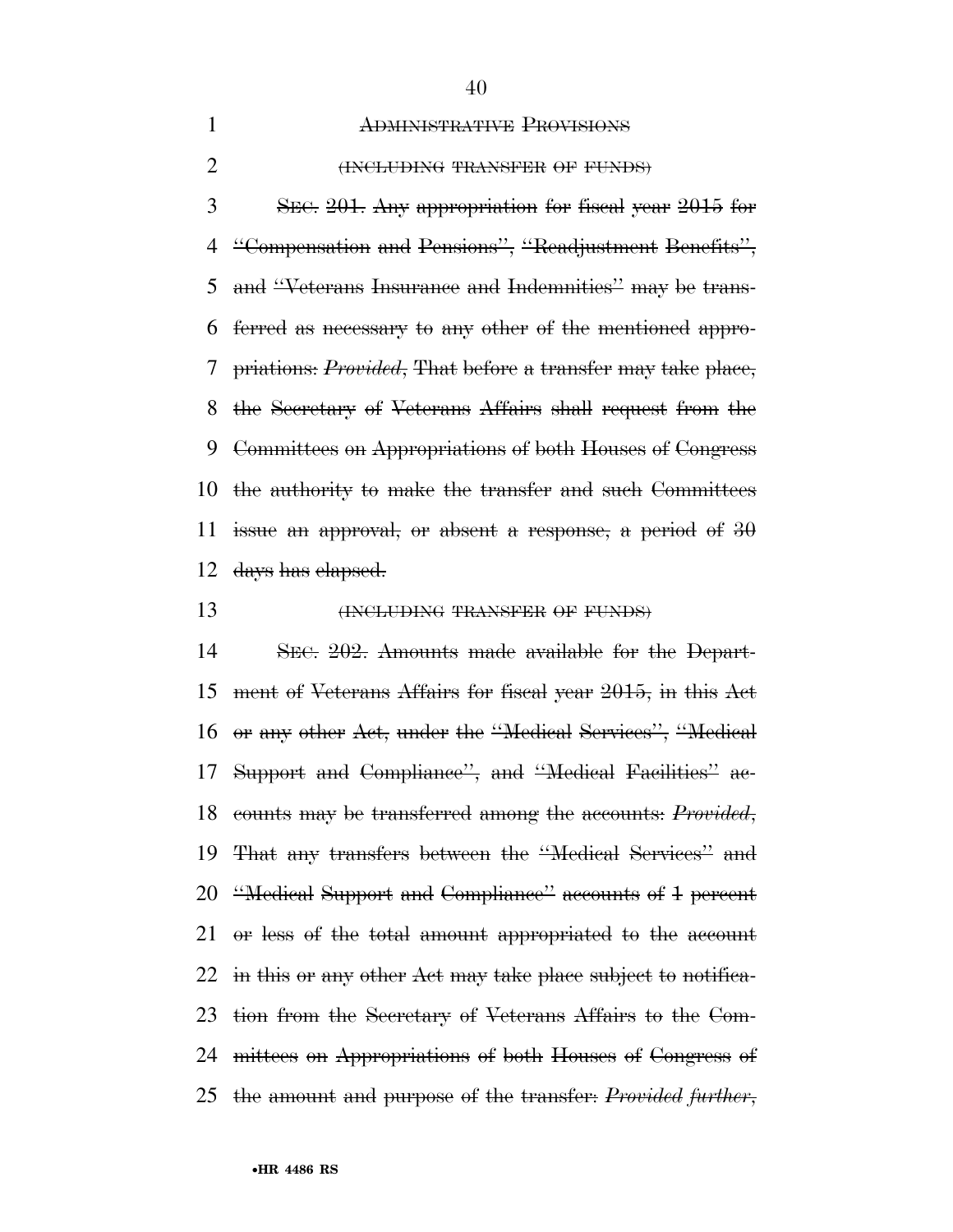That any transfers between the ''Medical Services'' and ''Medical Support and Compliance'' accounts in excess of 1 percent, or exceeding the cumulative 1 percent for the fiscal year, may take place only after the Secretary re- quests from the Committees on Appropriations of both Houses of Congress the authority to make the transfer and an approval is issued: *Provided further*, That any transfers to or from the ''Medical Facilities'' account may take place only after the Secretary requests from the Com- mittees on Appropriations of both Houses of Congress the authority to make the transfer and an approval is issued. SEC. 203. Appropriations available in this title for salaries and expenses shall be available for services au- thorized by section 3109 of title 5, United States Code; hire of passenger motor vehicles; lease of a facility or land or both; and uniforms or allowances therefore, as author- ized by sections 5901 through 5902 of title 5, United States Code.

 SEC. 204. No appropriations in this title (except the appropriations for ''Construction, Major Projects'' and ''Construction, Minor Projects'') shall be available for the 22 purchase of any site for or toward the construction of any 23 new hospital or home.

 SEC. 205. No appropriations in this title shall be available for hospitalization or examination of any persons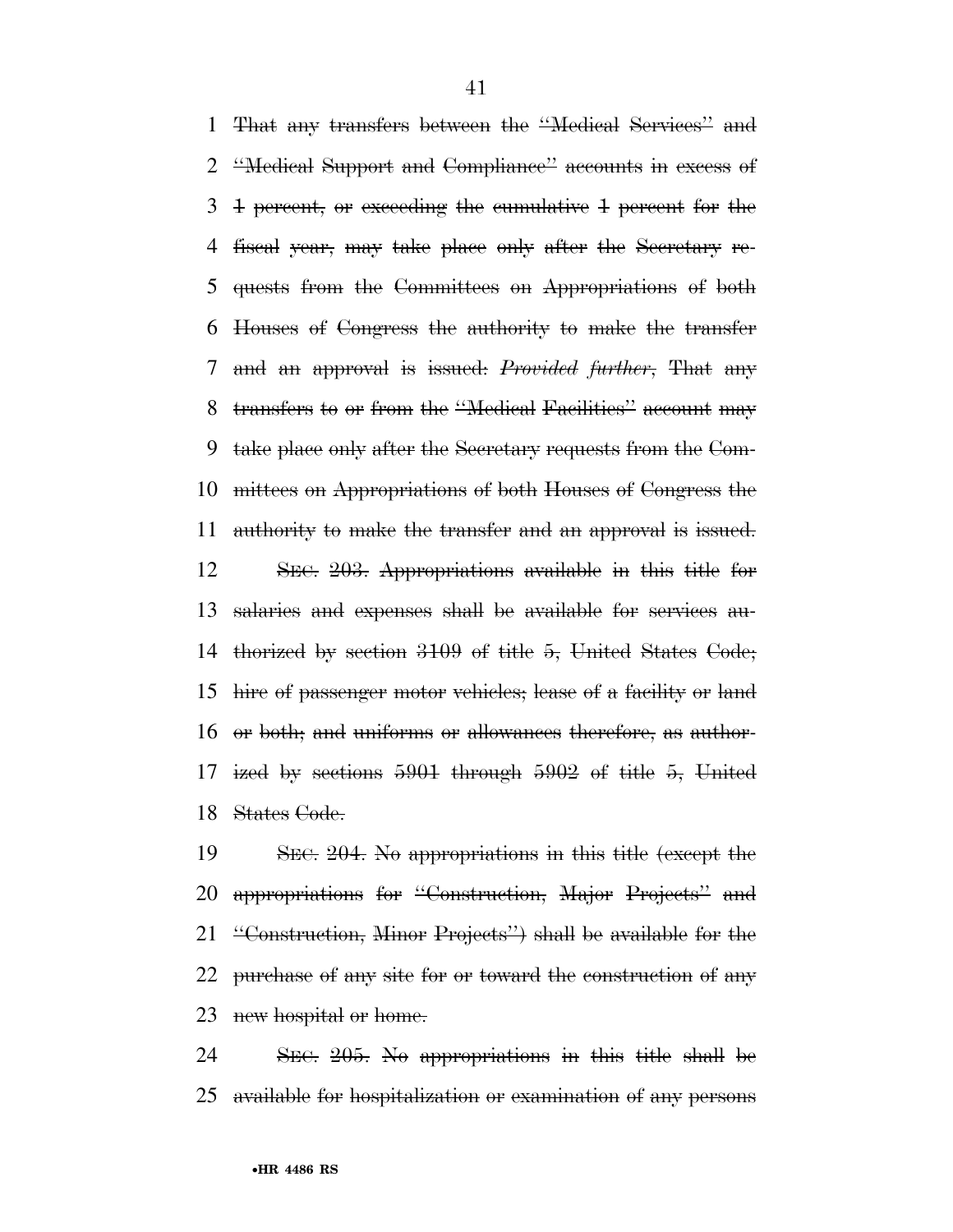(except beneficiaries entitled to such hospitalization or ex- amination under the laws providing such benefits to vet- erans, and persons receiving such treatment under sec- tions 7901 through 7904 of title 5, United States Code, or the Robert T. Stafford Disaster Relief and Emergency Assistance Act (42 U.S.C. 5121 et seq.)), unless reim- bursement of the cost of such hospitalization or examina- tion is made to the ''Medical Services'' account at such rates as may be fixed by the Secretary of Veterans Affairs. SEC. 206. Appropriations available in this title for ''Compensation and Pensions'', ''Readjustment Benefits'', and ''Veterans Insurance and Indemnities'' shall be avail- able for payment of prior year accrued obligations re- quired to be recorded by law against the corresponding prior year accounts within the last quarter of fiscal year 2014.

 SEC. 207. Appropriations available in this title shall be available to pay prior year obligations of corresponding prior year appropriations accounts resulting from sections 20  $3328(a)$ ,  $3334$ , and  $3712(a)$  of title 31, United States 21 Code, except that if such obligations are from trust fund 22 accounts they shall be payable only from "Compensation" 23 and Pensions".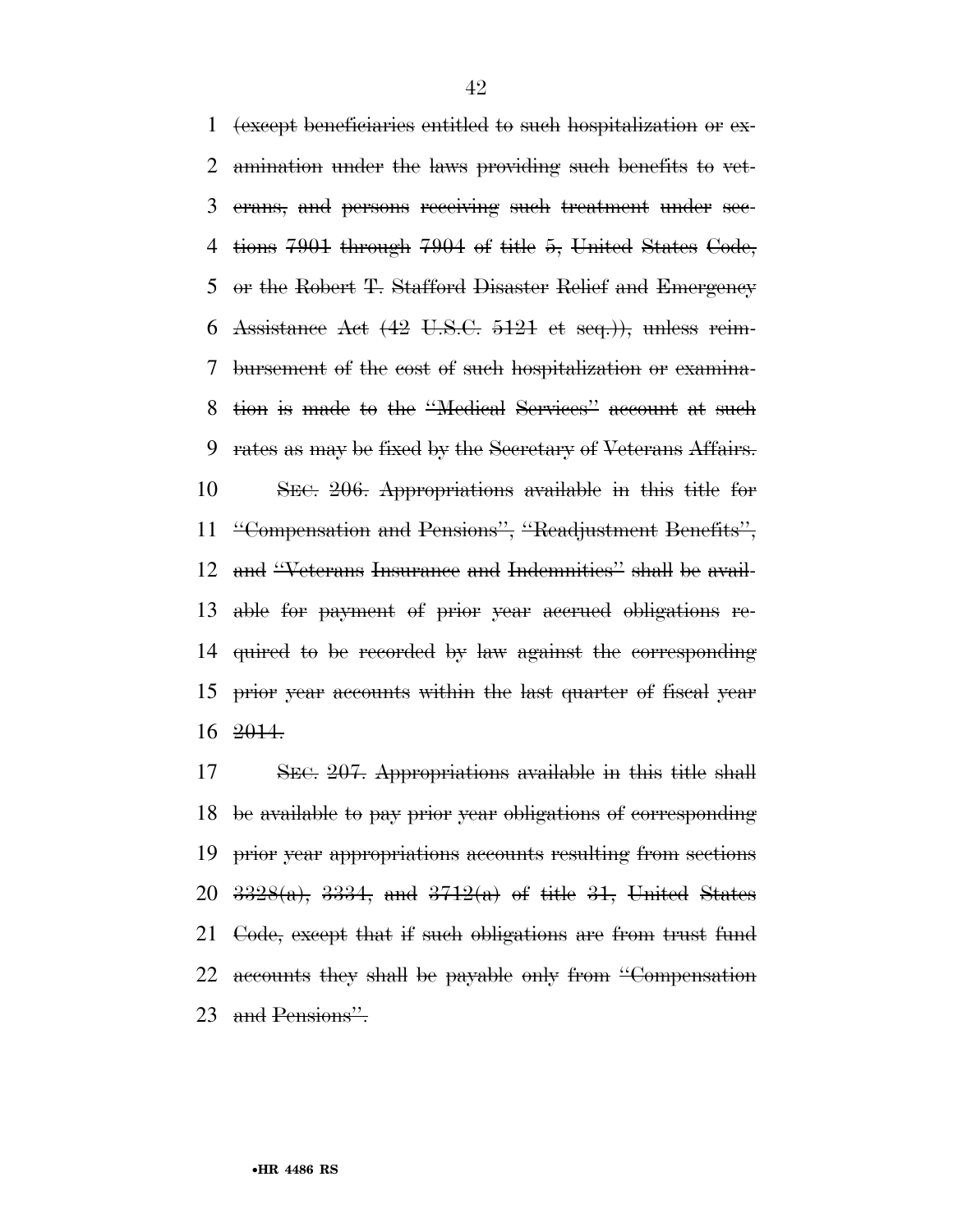#### 1 (INCLUDING TRANSFER OF FUNDS)

 SEC. 208. Notwithstanding any other provision of law, during fiscal year 2015, the Secretary of Veterans Affairs shall, from the National Service Life Insurance Fund under section 1920 of title 38, United States Code, the Veterans' Special Life Insurance Fund under section 1923 of title 38, United States Code, and the United States Government Life Insurance Fund under section 1955 of title 38, United States Code, reimburse the ''Gen- eral Operating Expenses, Veterans Benefits Administra- tion'' and ''Information Technology Systems'' accounts for the cost of administration of the insurance programs fi- nanced through those accounts: *Provided*, That reimburse- ment shall be made only from the surplus earnings accu- mulated in such an insurance program during fiscal year 2015 that are available for dividends in that program after claims have been paid and actuarially determined reserves have been set aside: *Provided further*, That if the cost of administration of such an insurance program exceeds the amount of surplus earnings accumulated in that program, reimbursement shall be made only to the extent of such surplus earnings: *Provided further*, That the Secretary shall determine the cost of administration for fiscal year 2015 which is properly allocable to the provision of each such insurance program and to the provision of any total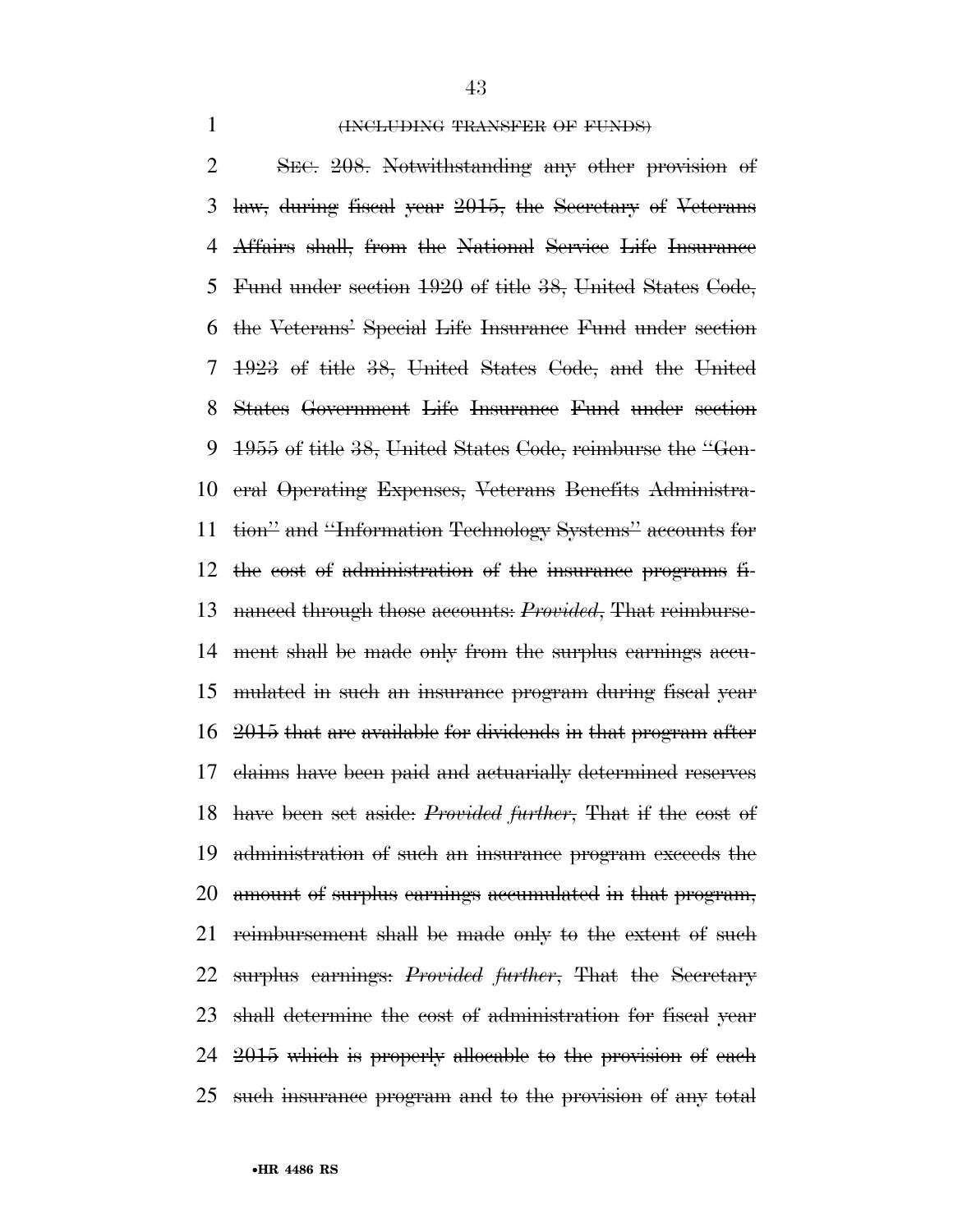disability income insurance included in that insurance pro- $$g$ ram.$ 

 SEC. 209. Amounts deducted from enhanced-use lease proceeds to reimburse an account for expenses in- curred by that account during a prior fiscal year for pro- viding enhanced-use lease services, may be obligated dur-ing the fiscal year in which the proceeds are received.

# **(INCLUDING TRANSFER OF FUNDS)**

 SEC. 210. Funds available in this title or funds for salaries and other administrative expenses shall also be available to reimburse the Office of Resolution Manage- ment of the Department of Veterans Affairs and the Of- fice of Employment Discrimination Complaint Adjudica- tion under section 319 of title 38, United States Code, for all services provided at rates which will recover actual 16 costs but not to exceed  $$42,904,000$  for the Office of Reso-17 lution Management and \$3,400,000 for the Office of Em- ployment Discrimination Complaint Adjudication: *Pro- vided*, That payments may be made in advance for services to be furnished based on estimated costs: *Provided further*, That amounts received shall be credited to the ''General Administration'' and ''Information Technology Systems'' 23 accounts for use by the office that provided the service. SEC. 211. No appropriations in this title shall be available to enter into any new lease of real property if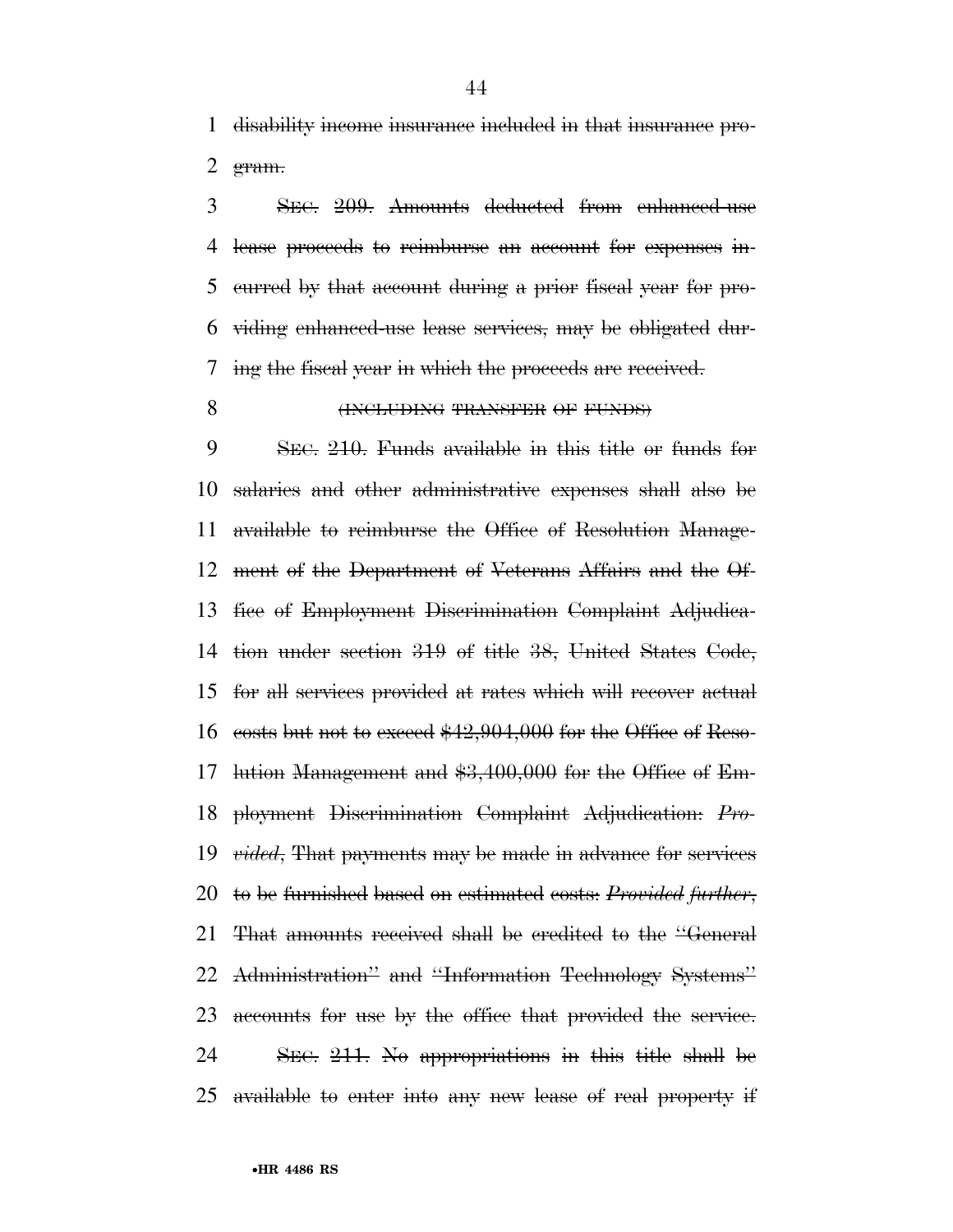1 the estimated annual rental cost is more than  $$1,000,000$ , unless the Secretary submits a report which the Commit- tees on Appropriations of both Houses of Congress ap- prove within 30 days following the date on which the re-port is received.

 SEC. 212. No funds of the Department of Veterans Affairs shall be available for hospital care, nursing home care, or medical services provided to any person under chapter 17 of title 38, United States Code, for a non-serv-10 ice-connected disability described in section  $1729(a)(2)$  of such title, unless that person has disclosed to the Sec- retary of Veterans Affairs, in such form as the Secretary may require, current, accurate third-party reimbursement information for purposes of section 1729 of such title: *Pro- vided*, That the Secretary may recover, in the same man- ner as any other debt due the United States, the reason- able charges for such care or services from any person who does not make such disclosure as required: *Provided fur- ther*, That any amounts so recovered for care or services provided in a prior fiscal year may be obligated by the Secretary during the fiscal year in which amounts are re-ceived.

**(INCLUDING TRANSFER OF FUNDS)** 

 SEC. 213. Notwithstanding any other provision of law, proceeds or revenues derived from enhanced-use leas-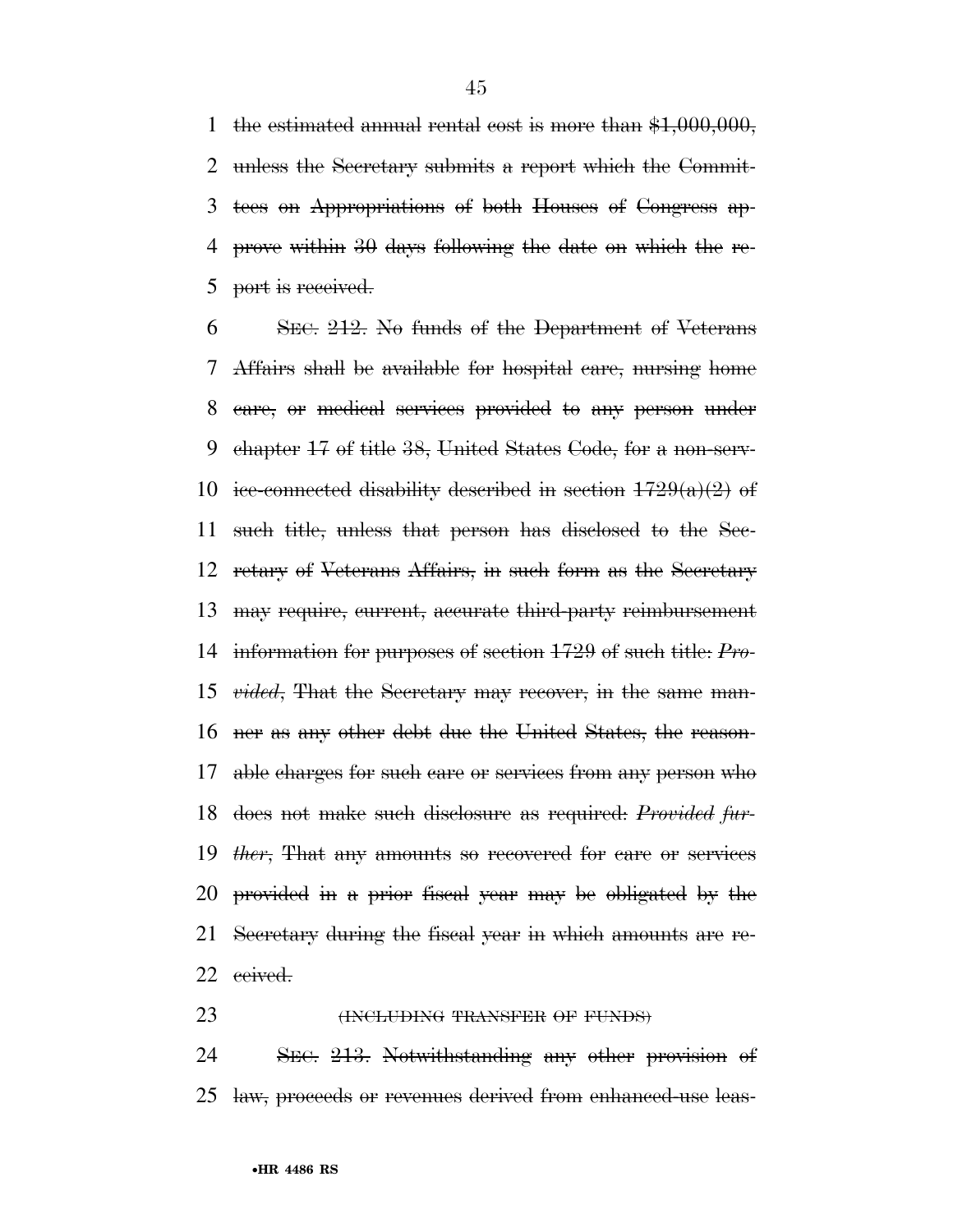ing activities (including disposal) may be deposited into the ''Construction, Major Projects'' and ''Construction, Minor Projects'' accounts and be used for construction (including site acquisition and disposition), alterations, and improvements of any medical facility under the juris- diction or for the use of the Department of Veterans Af- fairs. Such sums as realized are in addition to the amount provided for in ''Construction, Major Projects'' and ''Con-9 struction, Minor Projects". SEC. 214. Amounts made available under ''Medical Services'' are available— (1) for furnishing recreational facilities, sup- plies, and equipment; and (2) for funeral expenses, burial expenses, and other expenses incidental to funerals and burials for beneficiaries receiving care in the Department. **(INCLUDING TRANSFER OF FUNDS)**  SEC. 215. Such sums as may be deposited to the Medical Care Collections Fund pursuant to section 1729A of title 38, United States Code, may be transferred to ''Medical Services'', to remain available until expended for 22 the purposes of that account. 23 SEC. 216. The Secretary of Veterans Affairs may enter into agreements with Indian tribes and tribal organi-zations which are party to the Alaska Native Health Com-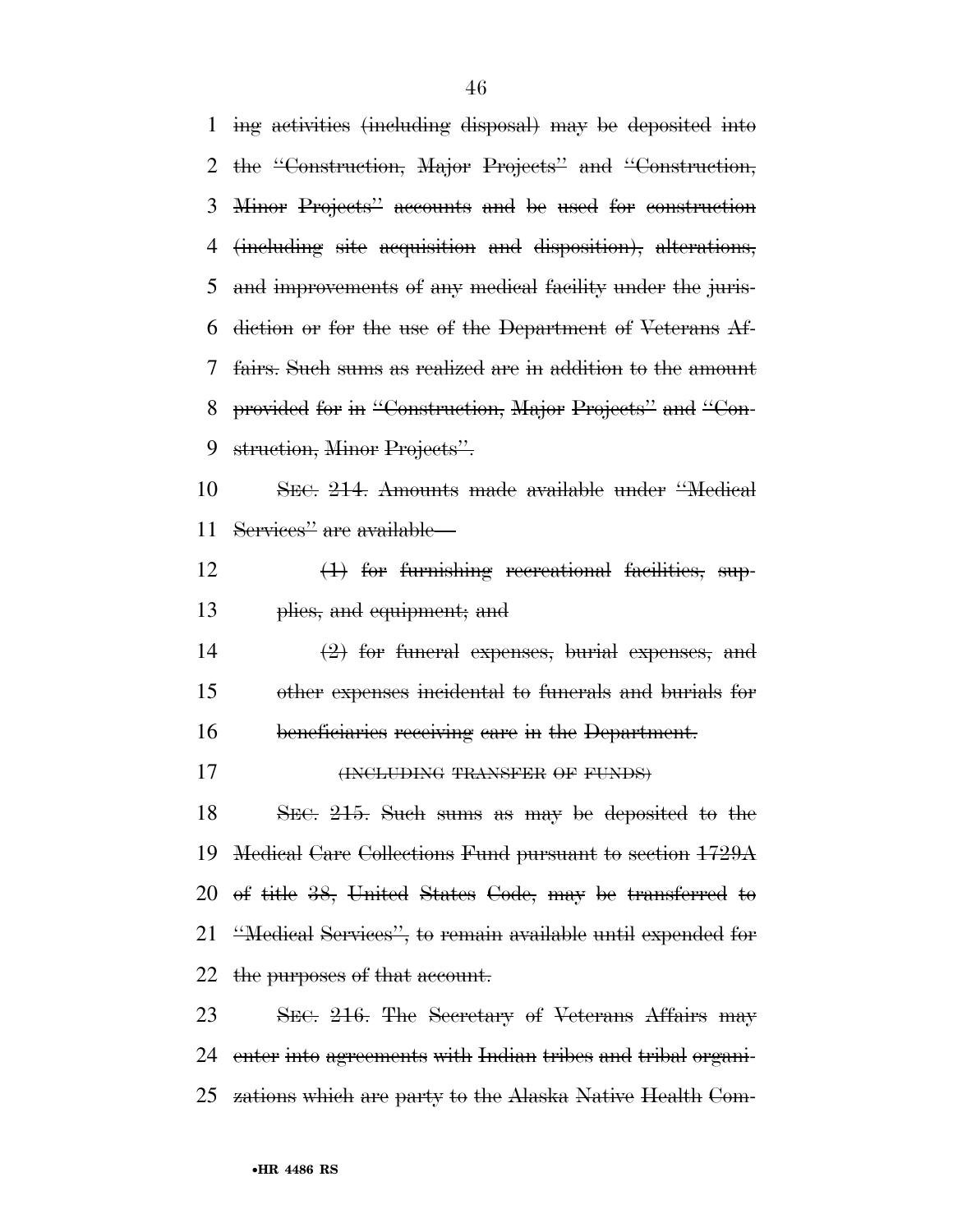pact with the Indian Health Service, and Indian tribes and tribal organizations serving rural Alaska which have en- tered into contracts with the Indian Health Service under the Indian Self Determination and Educational Assistance 5 Act, to provide healthcare, including behavioral health and dental care. The Secretary shall require participating vet- erans and facilities to comply with all appropriate rules and regulations, as established by the Secretary. The term ''rural Alaska'' shall mean those lands sited within the ex- ternal boundaries of the Alaska Native regions specified 11 in sections  $7(a)(1)$ –(4) and  $(7)$ –(12) of the Alaska Native Claims Settlement Act, as amended (43 U.S.C. 1606), and those lands within the Alaska Native regions specified in 14 sections  $7(a)(5)$  and  $7(a)(6)$  of the Alaska Native Claims Settlement Act, as amended (43 U.S.C. 1606), which are not within the boundaries of the municipality of Anchor- age, the Fairbanks North Star Borough, the Kenai Penin-sula Borough or the Matanuska Susitna Borough.

**(INCLUDING TRANSFER OF FUNDS)** 

 SEC. 217. Such sums as may be deposited to the De- partment of Veterans Affairs Capital Asset Fund pursu-22 ant to section 8118 of title 38, United States Code, may be transferred to the ''Construction, Major Projects'' and ''Construction, Minor Projects'' accounts, to remain avail-able until expended for the purposes of these accounts.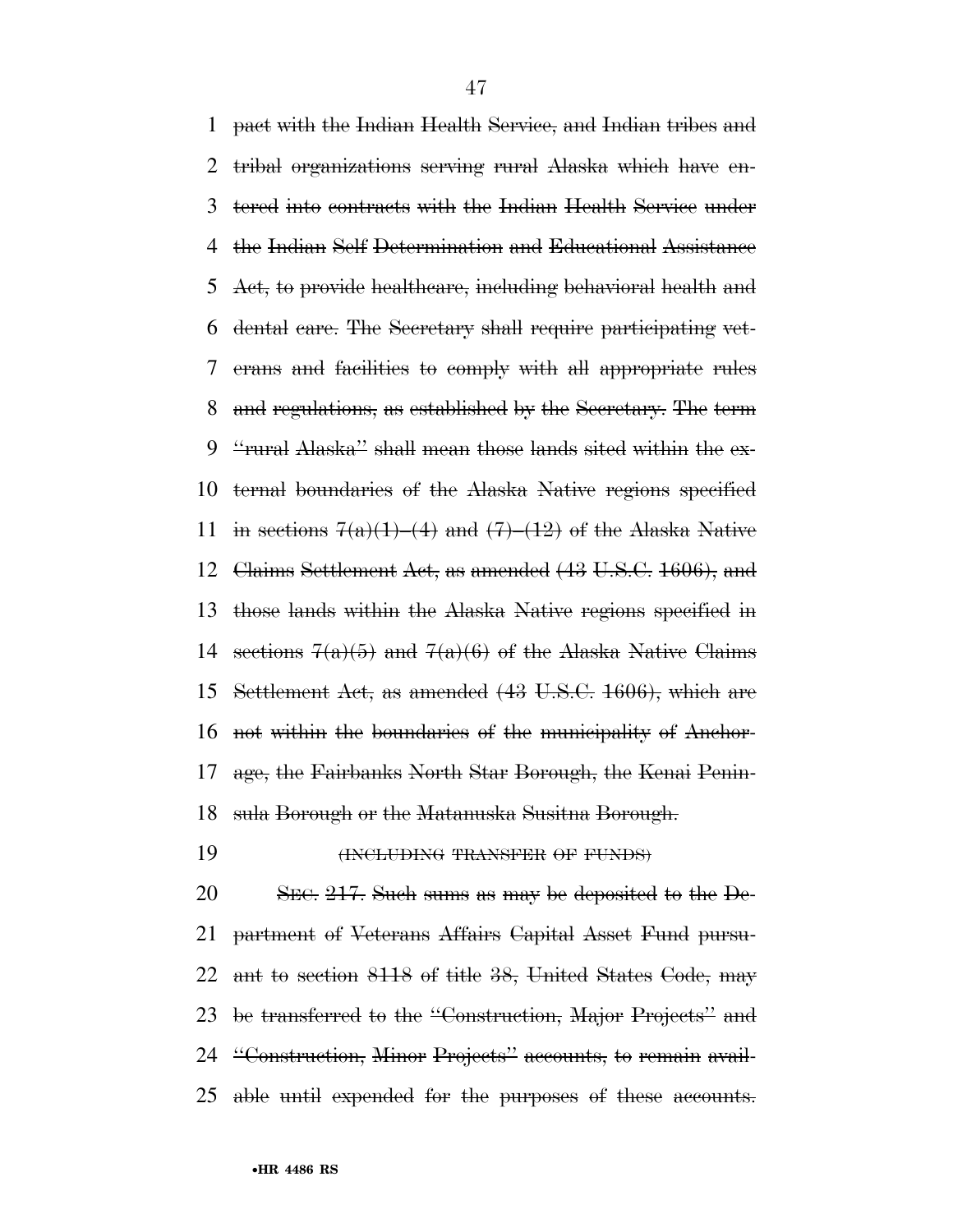SEC. 218. None of the funds made available in this title may be used to implement any policy prohibiting the Directors of the Veterans Integrated Services Networks from conducting outreach or marketing to enroll new vet-erans within their respective Networks.

 SEC. 219. The Secretary of Veterans Affairs shall submit to the Committees on Appropriations of both Houses of Congress a quarterly report on the financial status of the Veterans Health Administration.

#### **(INCLUDING TRANSFER OF FUNDS)**

11 SEC. 220. Amounts made available under the "Med- ical Services'', ''Medical Support and Compliance'', ''Med- ical Facilities'', ''General Operating Expenses, Veterans Benefits Administration'', ''General Administration'', and ''National Cemetery Administration'' accounts for fiscal year 2015 may be transferred to or from the ''Information Technology Systems'' account: *Provided*, That before a 18 transfer may take place, the Secretary of Veterans Affairs shall request from the Committees on Appropriations of both Houses of Congress the authority to make the trans-21 fer and an approval is issued.

 SEC. 221. Of the amounts made available to the De- partment of Veterans Affairs for fiscal year 2015, in this 24 Act or any other Act, under the "Medical Facilities" ac-count for nonrecurring maintenance, not more than 20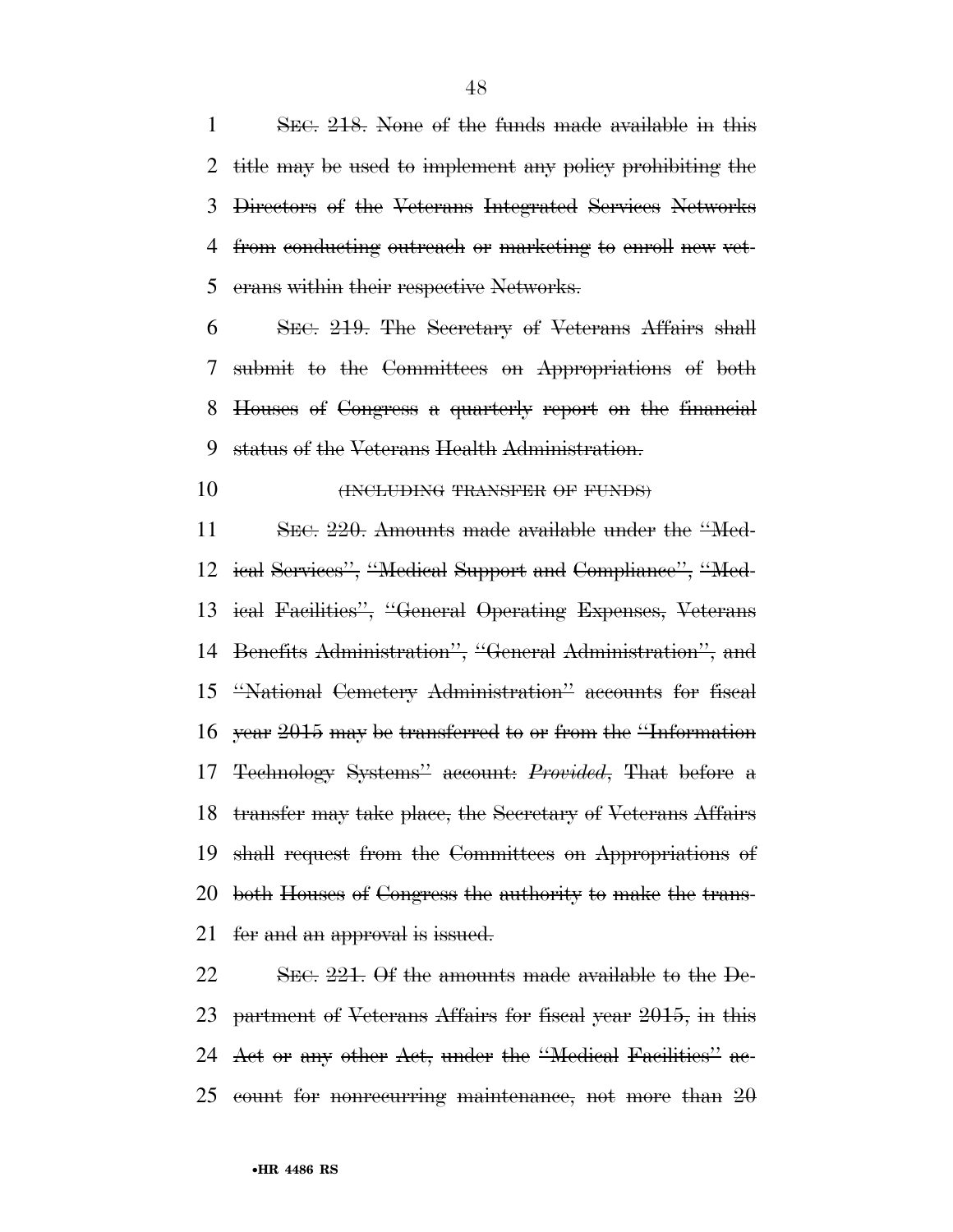percent of the funds made available shall be obligated dur- ing the last 2 months of that fiscal year: *Provided*, That the Secretary may waive this requirement after providing written notice to the Committees on Appropriations of 5 both Houses of Congress.

# (INCLUDING TRANSFER OF FUNDS)

 SEC. 222. Of the amounts appropriated to the De- partment of Veterans Affairs for fiscal year 2015 for ''Medical Services'', ''Medical Support and Compliance'', ''Medical Facilities'', ''Construction, Minor Projects'', and ''Information Technology Systems'', up to \$252,366,000, plus reimbursements, may be transferred to the Joint De- partment of Defense-Department of Veterans Affairs Medical Facility Demonstration Fund, established by sec- tion 1704 of the National Defense Authorization Act for Fiscal Year 2010 (Public Law 111–84; 123 Stat. 3571) and may be used for operation of the facilities designated as combined Federal medical facilities as described by sec- tion 706 of the Duncan Hunter National Defense Author- ization Act for Fiscal Year 2009 (Public Law 110–417; 122 Stat. 4500): *Provided*, That additional funds may be transferred from accounts designated in this section to the Joint Department of Defense-Department of Veterans Af- fairs Medical Facility Demonstration Fund upon written notification by the Secretary of Veterans Affairs to the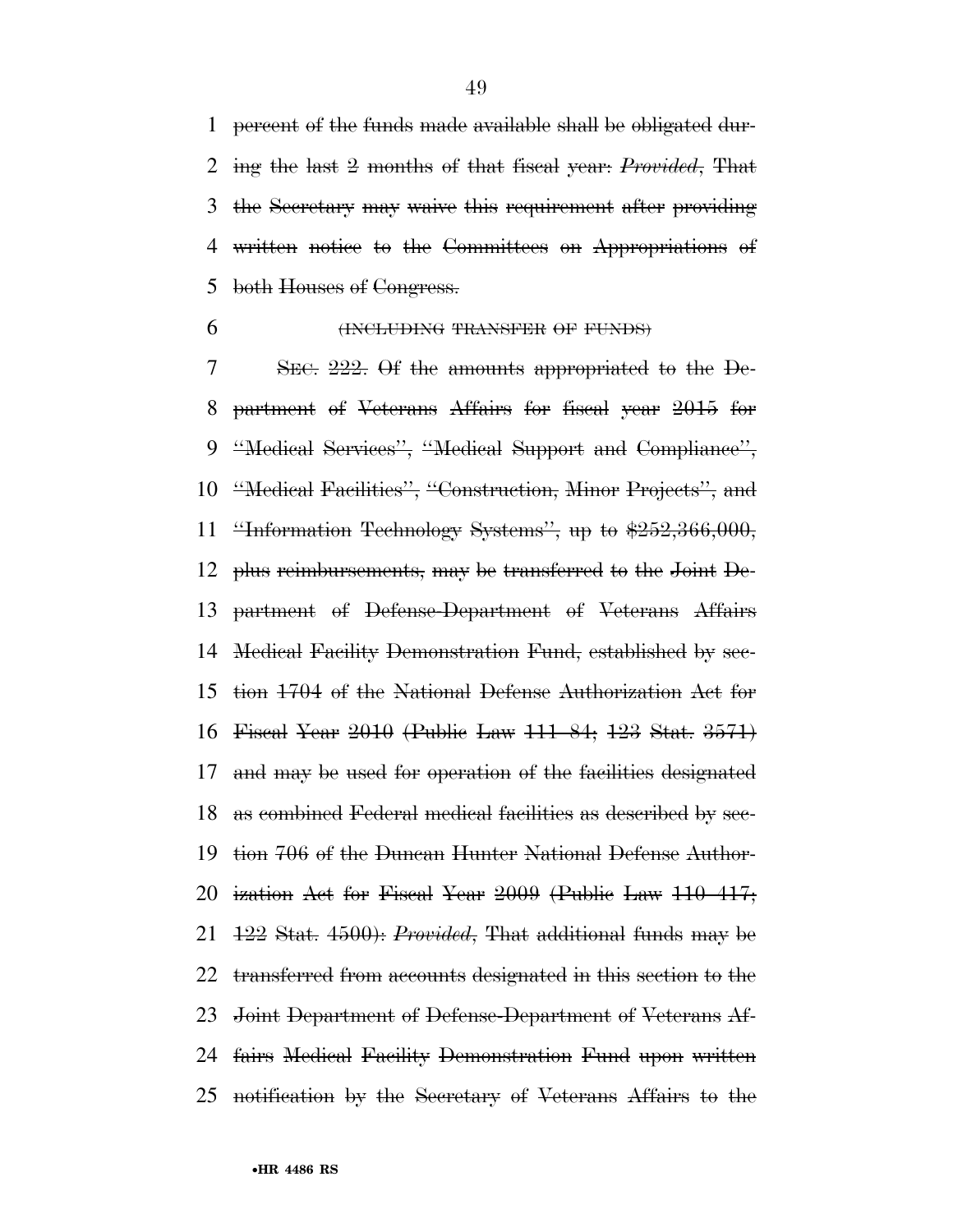Committees on Appropriations of both Houses of Con-gress.

# (INCLUDING TRANSFER OF FUNDS)

 SEC. 223. Such sums as may be deposited to the Medical Care Collections Fund pursuant to section 1729A of title 38, United States Code, for healthcare provided at facilities designated as combined Federal medical facili- ties as described by section 706 of the Duncan Hunter National Defense Authorization Act for Fiscal Year 2009 (Public Law 110–417; 122 Stat. 4500) shall also be avail- able: (1) for transfer to the Joint Department of Defense- Department of Veterans Affairs Medical Facility Dem- onstration Fund, established by section 1704 of the Na- tional Defense Authorization Act for Fiscal Year 2010 (Public Law 111–84; 123 Stat. 3571); and (2) for oper- ations of the facilities designated as combined Federal medical facilities as described by section 706 of the Dun- can Hunter National Defense Authorization Act for Fiscal Year 2009 (Public Law 110–417; 122 Stat. 4500).

**(INCLUDING TRANSFER OF FUNDS)** 

 SEC. 224. Of the amounts available in this title for ''Medical Services'', ''Medical Support and Compliance'', and ''Medical Facilities'', a minimum of \$15,000,000 shall be transferred to the DOD–VA Health Care Sharing In-25 centive Fund, as authorized by section  $8111(d)$  of title  $38$ ,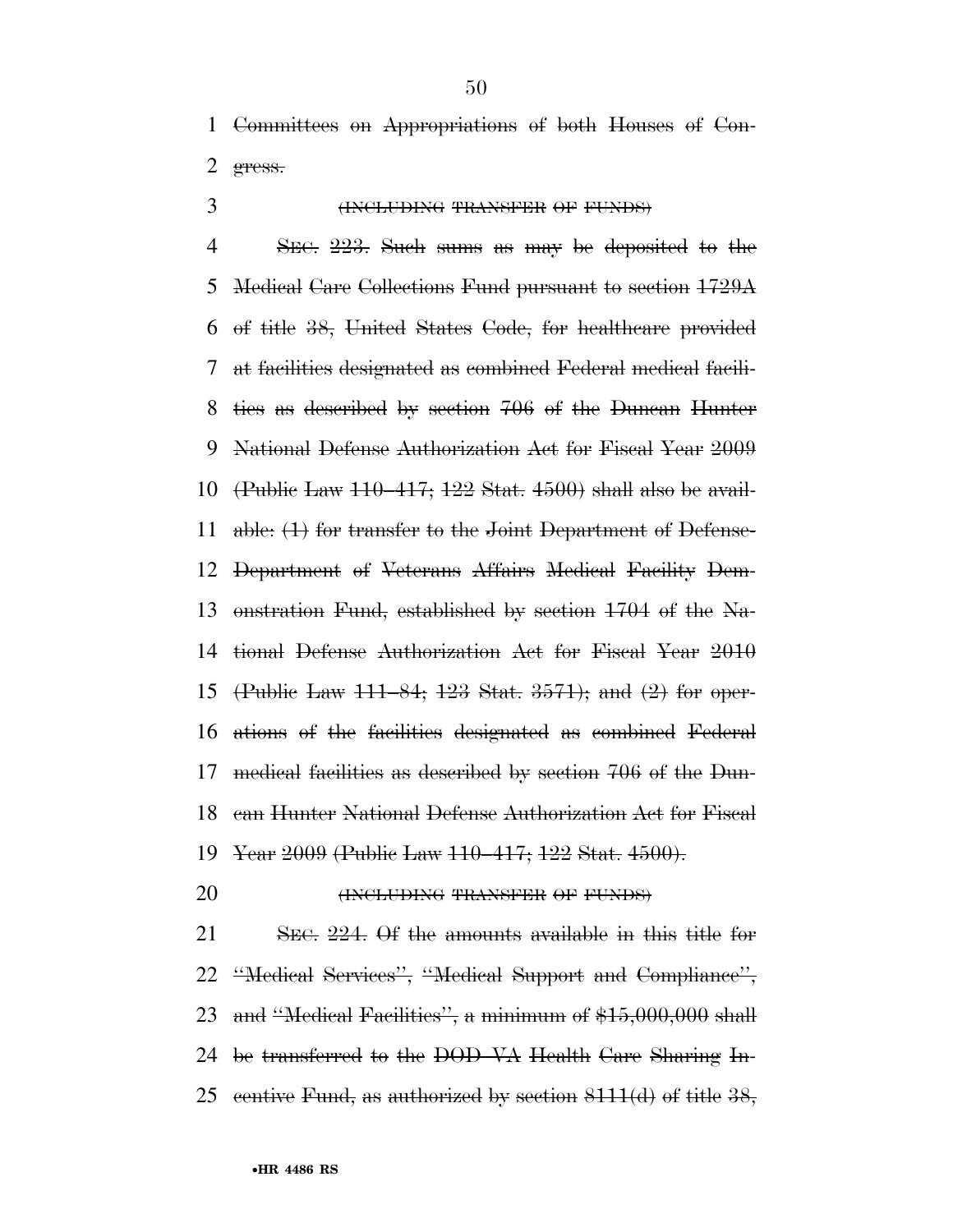United States Code, to remain available until expended, for any purpose authorized by section 8111 of title 38, United States Code.

# **(INCLUDING RESCISSIONS OF FUNDS)**

5 SEC. . (a) Of the funds appropriated in title H of division J of Public Law 113–76, the following amounts which become available on October 1, 2014, are hereby rescinded from the following accounts in the amounts 9 specified:

 (1) ''Department of Veterans Affairs, Medical 11 Services", \$1,400,000,000.

 (2) ''Department of Veterans Affairs, Medical 13 Support and Compliance", \$100,000,000.

 (3) ''Department of Veterans Affairs, Medical 15 Facilities", \$250,000,000.

 (b) In addition to amounts provided elsewhere in this Act, an additional amount is appropriated to the following accounts in the amounts specified to remain available until September 30, 2016:

20 <del>(1) "Department of Veterans Affairs, Medical</del> 21 Services", \$1,400,000,000.

 (2) ''Department of Veterans Affairs, Medical 23 Support and Compliance", \$100,000,000.

24 (3) "Department of Veterans Affairs, Medical 25 Facilities", \$250,000,000.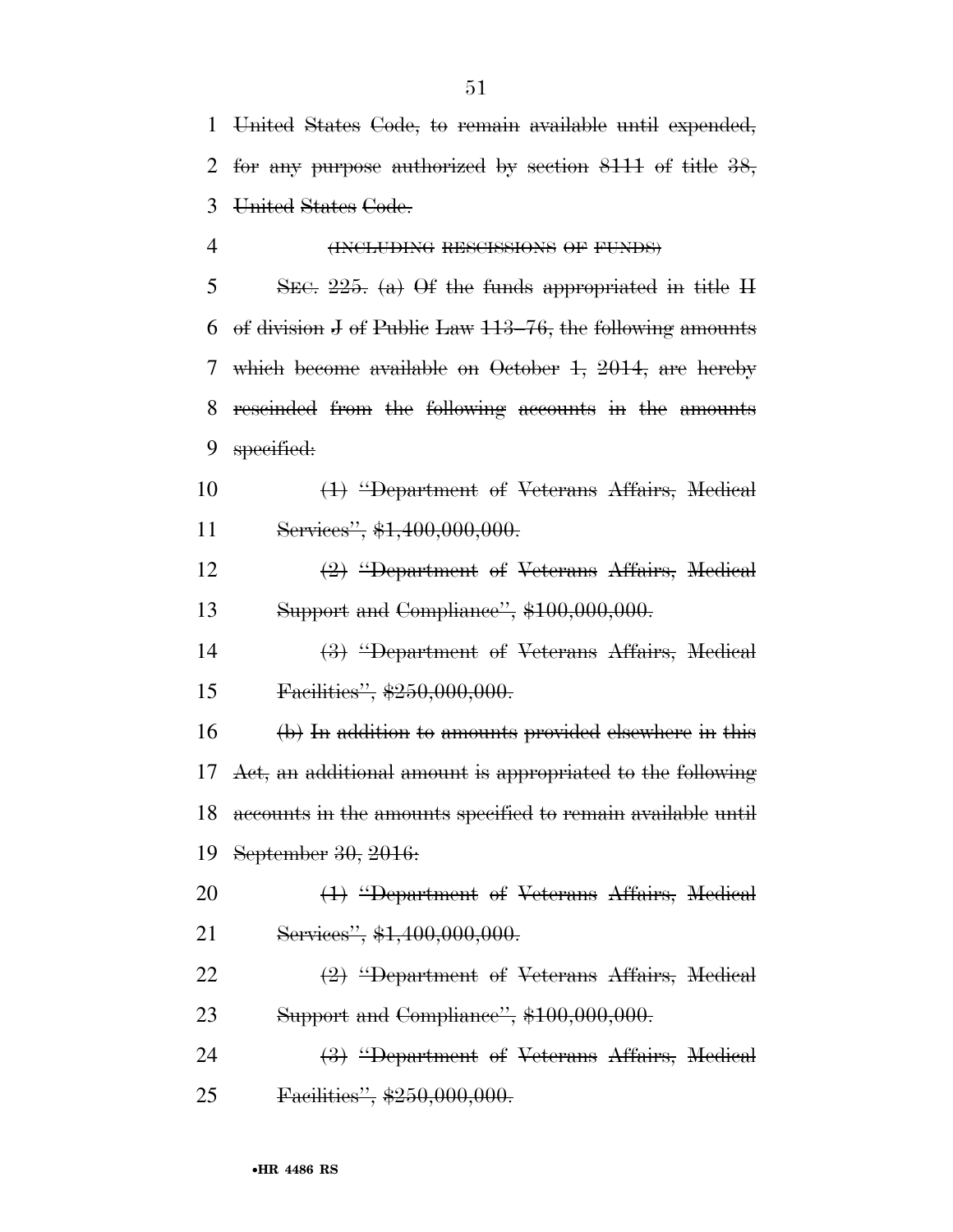SEC. 226. The Secretary of the Department of Vet- erans Affairs shall notify the Committees on Appropria- tions of both Houses of Congress of all bid savings in 4 major construction projects that total at least \$5,000,000, or 5 percent of the programmed amount of the project, whichever is less: *Provided*, That such notification shall occur within 14 days of a contract identifying the pro- grammed amount: *Provided further*, That the Secretary shall notify the Committees on Appropriations of both Houses of Congress 14 days prior to the obligation of such bid savings and shall describe the anticipated use of such 12 savings.

 SEC. 227. The scope of work for a project included in ''Construction, Major Projects'' may not be increased above the scope specified for that project in the original justification data provided to the Congress as part of the request for appropriations.

 SEC. 228. The Secretary of the Department of Vet- erans Affairs shall provide on a quarterly basis to the Committees on Appropriations of both Houses of Congress notification of any single national outreach and awareness marketing campaign in which obligations exceed  $23 \frac{$2,000,000}{.}$ 

 SEC. 229. The Secretary shall submit to the Commit-tees on Appropriations of both Houses of Congress a re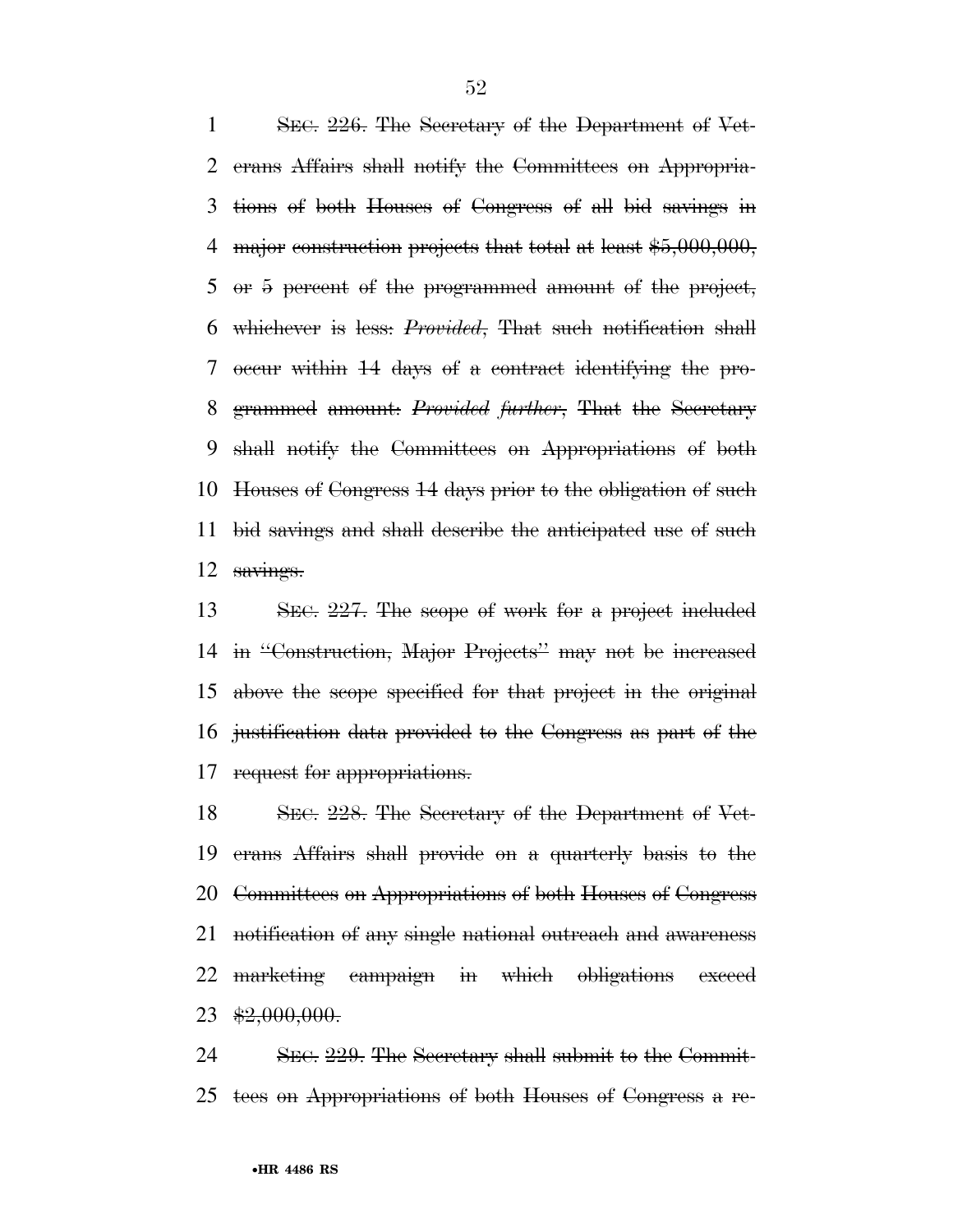programming request if at any point during fiscal year 2015, the funding allocated for a medical care initiative identified in the fiscal year 2015 expenditure plan is ad- justed by more than \$25,000,000 from the allocation shown in the corresponding congressional budget justifica- tion. Such a reprogramming request may go forward only if the Committees on Appropriations of both Houses of Congress approve the request or if a period of 14 days has elapsed.

 SEC. 230. Of the funds provided to the Department of Veterans Affairs for fiscal year 2015 for ''Medical Serv- ices'' and ''Medical Support and Compliance'', a maximum of \$8,371,000 may be obligated from the ''Medical Serv- ices'' account and a maximum of \$114,703,000 may be obligated from the ''Medical Support and Compliance'' ac- count for the VistA Evolution and electronic health record interoperability projects: *Provided*, That funds in addition to these amounts may be obligated for the VistA Evolution and electronic health record interoperability projects upon written notification by the Secretary of Veterans Affairs to the Committees on Appropriations of both Houses of Congress.

 SEC. 231. The Secretary of Veterans Affairs shall provide written notification to the Committees on Appro-priations of both Houses of Congress 15 days prior to or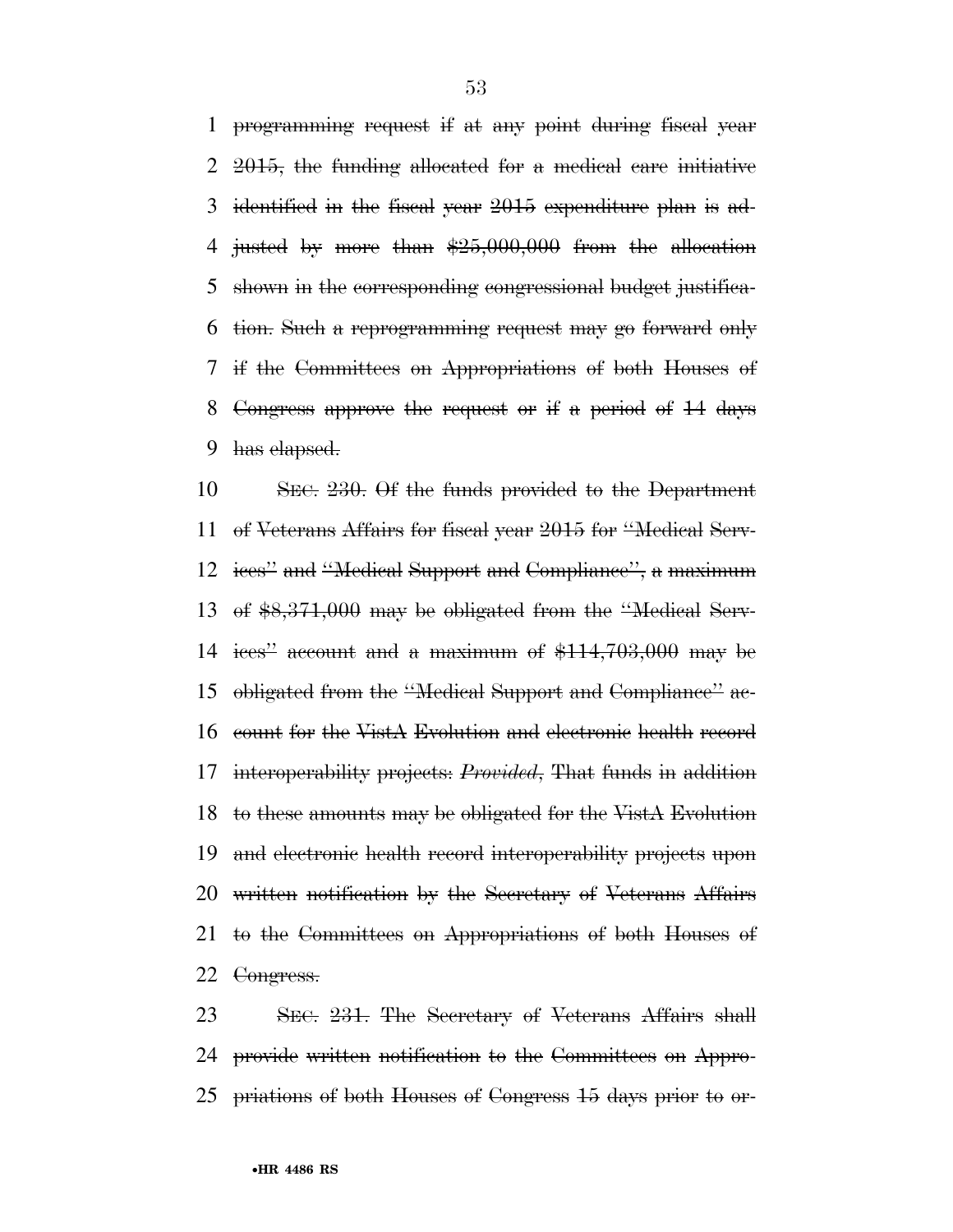ganizational changes which result in the transfer of 25 or more full-time equivalents from one organizational unit of the Department of Veterans Affairs to another.

4 SEC. 232. None of the funds made available by this Act may be used to award a contract to any contractor if the past performance of the contractor resulted in the completion of a construction project at a facility of the Department of Veterans Affairs more than 24 months after the original agreed-upon completion date for the 10 project.

# **HNCLUDING RESCISSION OF FUNDS**

 SEC. 233. Of the unobligated balances available to the Department of Veterans Affairs from prior year dis- cretionary appropriations (other than appropriations des- ignated by law as being for an emergency requirement) \$38,000,000 are hereby rescinded.

- TITLE III
- RELATED AGENCIES

AMERICAN BATTLE MONUMENTS COMMISSION

SALARIES AND EXPENSES

 For necessary expenses, not otherwise provided for, of the American Battle Monuments Commission, including the acquisition of land or interest in land in foreign coun- tries; purchases and repair of uniforms for caretakers of national cemeteries and monuments outside of the United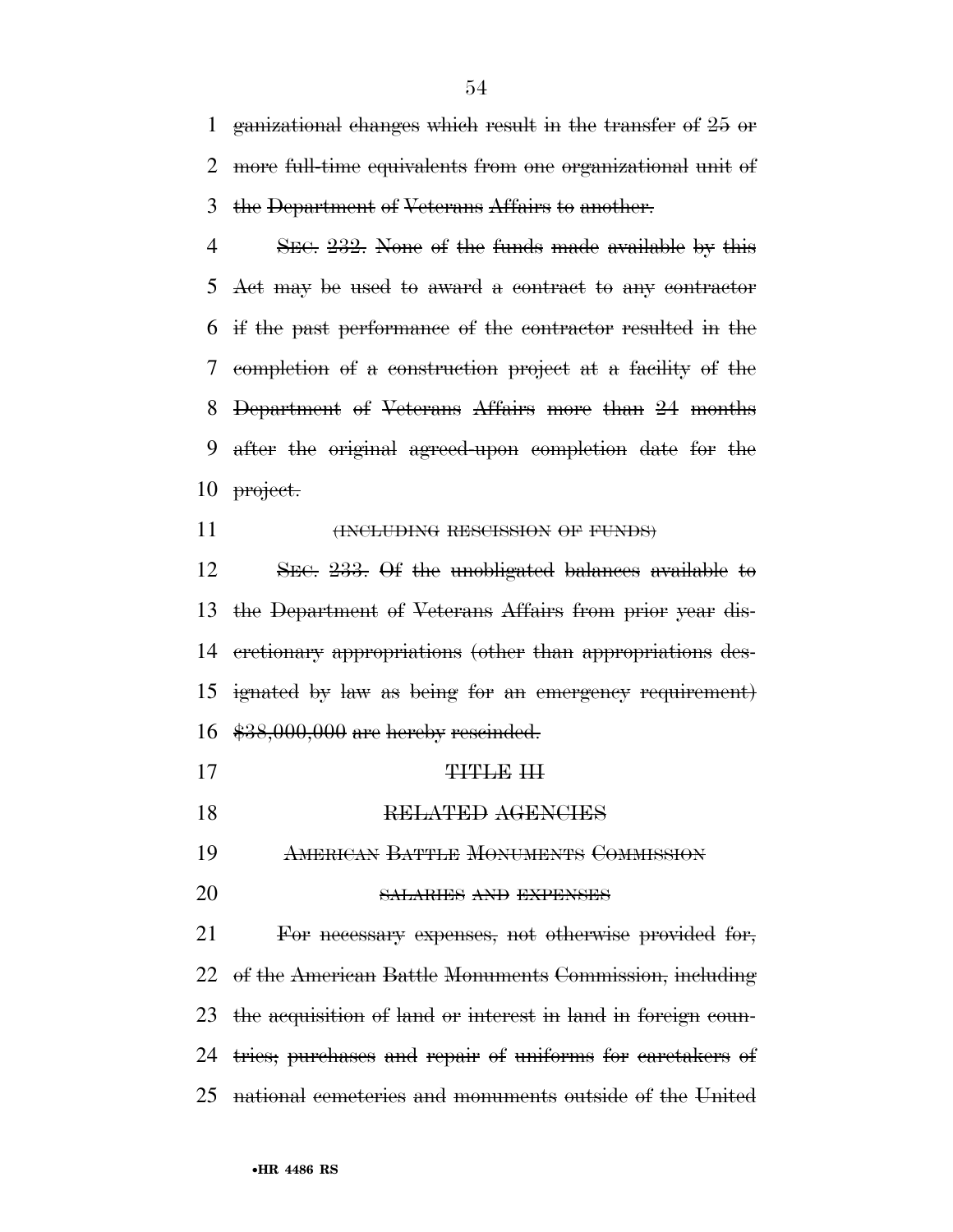States and its territories and possessions; rent of office and garage space in foreign countries; purchase (one-for- one replacement basis only) and hire of passenger motor vehicles; not to exceed \$7,500 for official reception and representation expenses; and insurance of official motor vehicles in foreign countries, when required by law of such countries, \$75,000,000, to remain available until ex-pended.

# FOREIGN CURRENCY FLUCTUATIONS ACCOUNT

 For necessary expenses, not otherwise provided for, of the American Battle Monuments Commission, such sums as may be necessary, to remain available until ex- pended, for purposes authorized by section 2109 of title 36, United States Code.

- UNITED STATES COURT OF APPEALS FOR VETERANS
- 16 CLAIMS
- SALARIES AND EXPENSES

 For necessary expenses for the operation of the United States Court of Appeals for Veterans Claims as authorized by sections 7251 through 7298 of title 38, United States Code, \$31,386,000: *Provided*, That  $22 \& 2.500,000$  shall be available for the purpose of providing financial assistance as described, and in accordance with the process and reporting procedures set forth, under this heading in Public Law 102–229.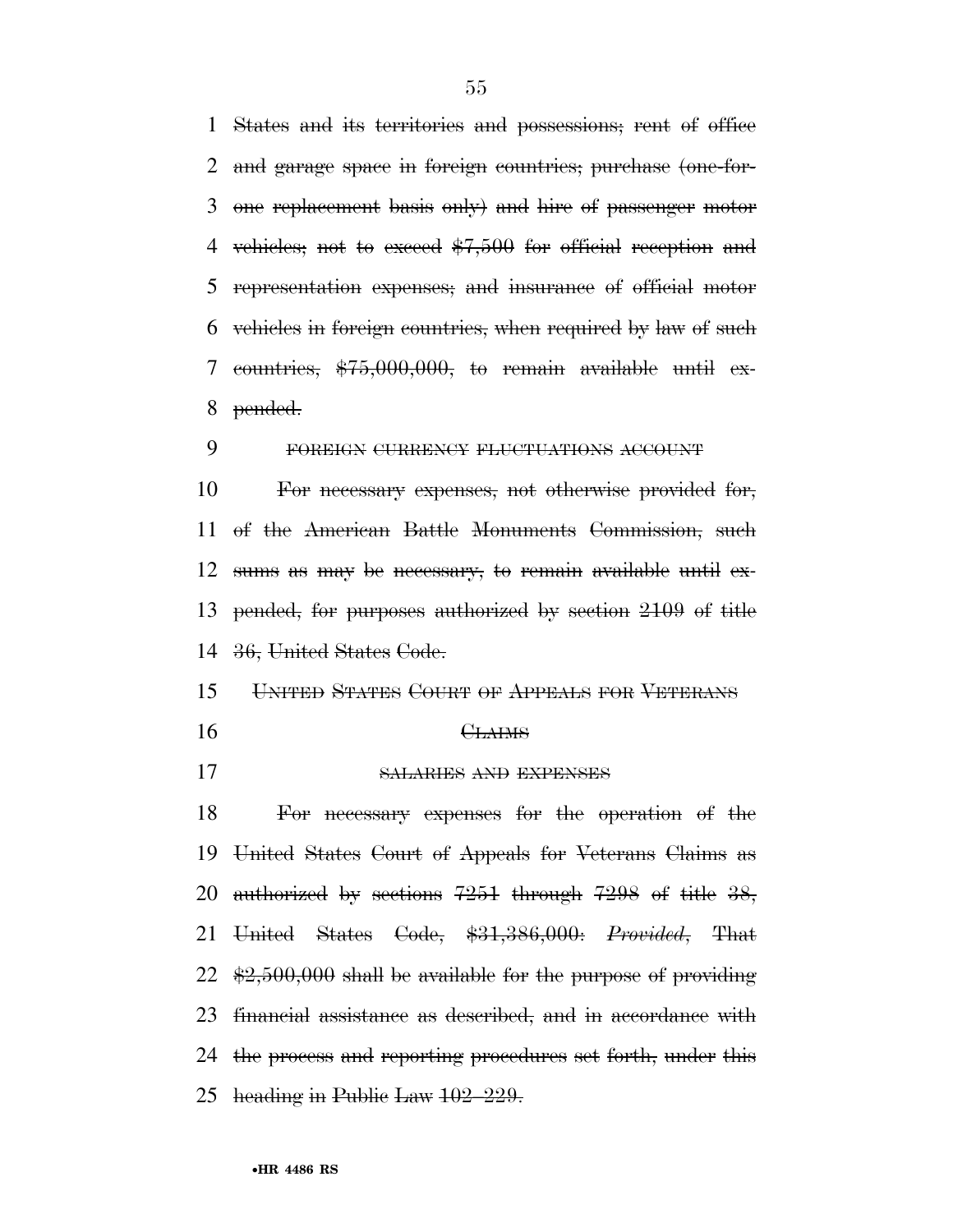| DEPARTMENT OF DEFENSE-CIVIL  |
|------------------------------|
| CEMETERIAL EXPENSES, ARMY    |
| <b>SALARIES AND EXPENSES</b> |

 For necessary expenses for maintenance, operation, and improvement of Arlington National Cemetery and Sol- diers' and Airmen's Home National Cemetery, including the purchase or lease of passenger motor vehicles for re- placement on a one-for-one basis only, and not to exceed \$1,000 for official reception and representation expenses, \$61,881,000, of which not to exceed \$7,000,000 shall re- main available until September 30, 2016. In addition, such sums as may be necessary for parking maintenance, repairs and replacement, to be derived from the ''Lease of Department of Defense Real Property for Defense Agencies'' account.

# ARMED FORCES RETIREMENT HOME

17 TRUST FUND

 For expenses necessary for the Armed Forces Retire- ment Home to operate and maintain the Armed Forces Retirement Home—Washington, District of Columbia, and the Armed Forces Retirement Home—Gulfport, Mis- sissippi, to be paid from funds available in the Armed Forces Retirement Home Trust Fund, \$63,400,000, of which \$1,000,000 shall remain available until expended for construction and renovation of the physical plants at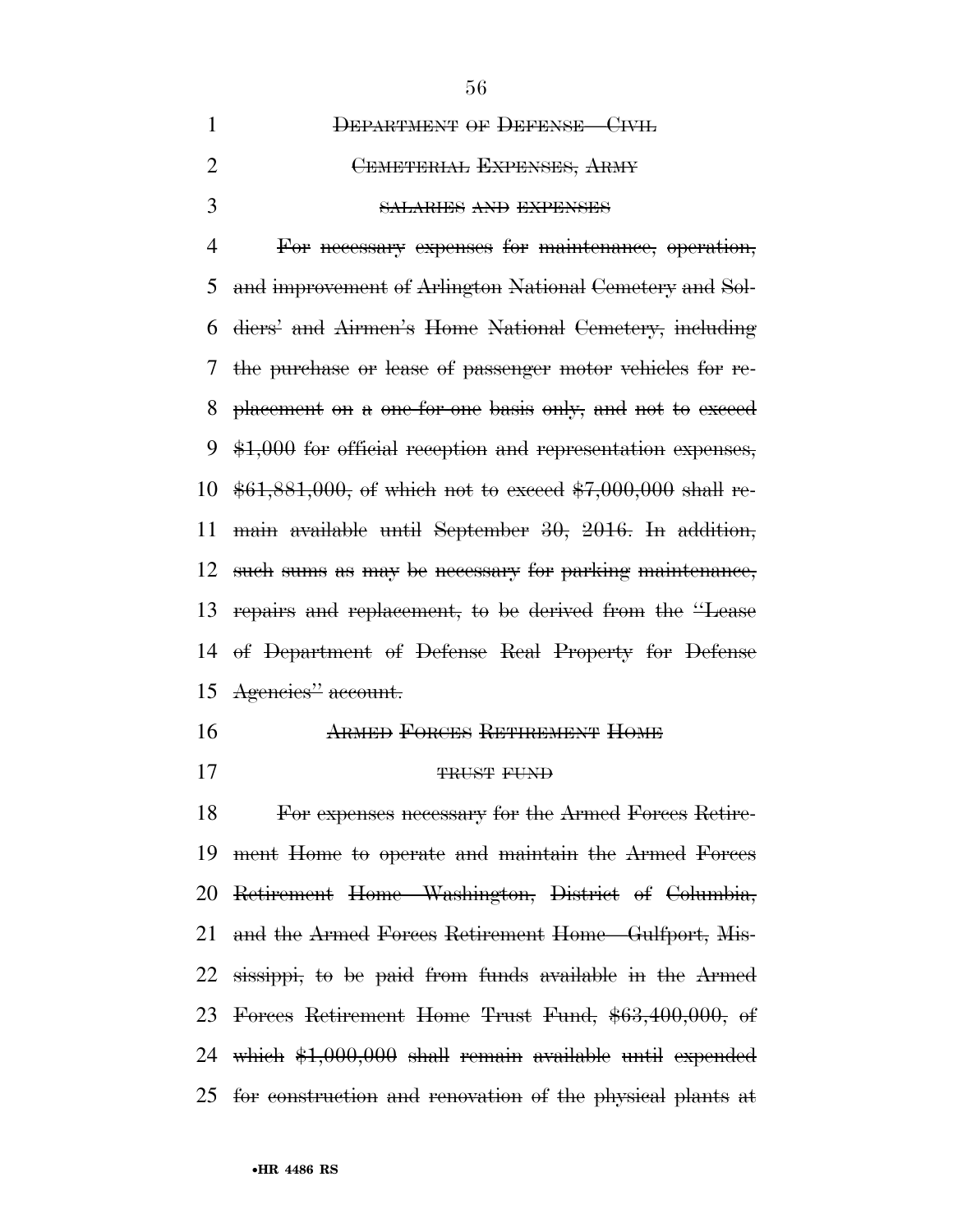the Armed Forces Retirement Home—Washington, Dis- trict of Columbia, and the Armed Forces Retirement Home—Gulfport, Mississippi.

ADMINISTRATIVE PROVISION

 SEC. 301. Funds appropriated in this Act under the heading ''Department of Defense—Civil, Cemeterial Ex- penses, Army'', may be provided to Arlington County, Vir- ginia, for the relocation of the federally owned water main at Arlington National Cemetery, making additional land available for ground burials.

- 11 TITLE IV
- GENERAL PROVISIONS

 SEC. 401. No part of any appropriation contained in this Act shall remain available for obligation beyond the current fiscal year unless expressly so provided herein.

 SEC. 402. None of the funds made available in this Act may be used for any program, project, or activity, when it is made known to the Federal entity or official to which the funds are made available that the program, project, or activity is not in compliance with any Federal law relating to risk assessment, the protection of private 22 property rights, or unfunded mandates.

 SEC. 403. No part of any funds appropriated in this Act shall be used by an agency of the executive branch, other than for normal and recognized executive-legislative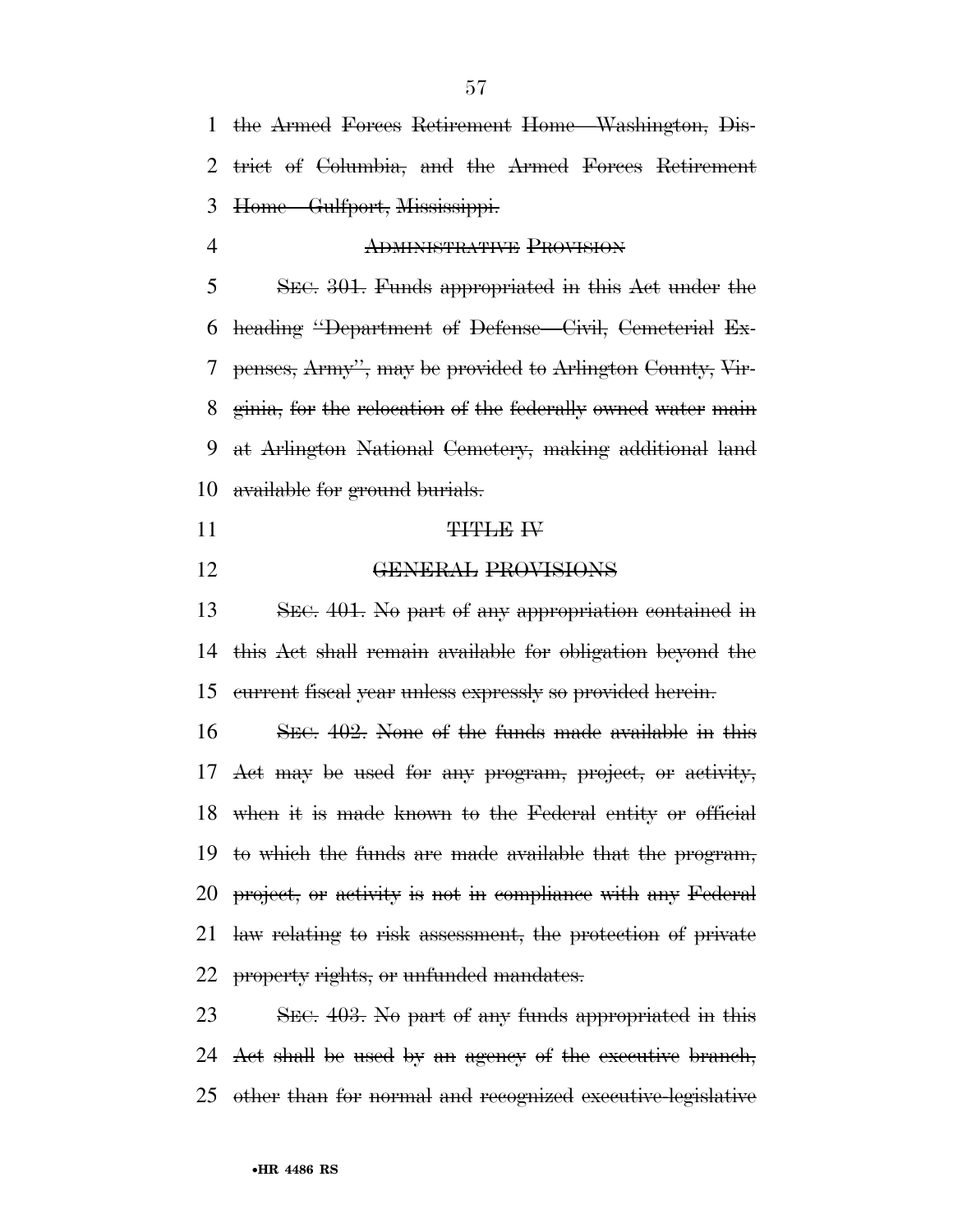relationships, for publicity or propaganda purposes, and for the preparation, distribution, or use of any kit, pam- phlet, booklet, publication, radio, television, or film presen- tation designed to support or defeat legislation pending before Congress, except in presentation to Congress itself. SEC. 404. All departments and agencies funded under this Act are encouraged, within the limits of the existing statutory authorities and funding, to expand their use of ''E-Commerce'' technologies and procedures in the con- duct of their business practices and public service activi-ties.

 SEC. 405. Unless stated otherwise, all reports and no- tifications required by this Act shall be submitted to the Subcommittee on Military Construction and Veterans Af- fairs, and Related Agencies of the Committee on Appro- priations of the House of Representatives and the Sub- committee on Military Construction and Veterans Affairs, and Related Agencies of the Committee on Appropriations of the Senate.

 SEC. 406. None of the funds made available in this 21 Act may be transferred to any department, agency, or in- strumentality of the United States Government except pursuant to a transfer made by, or transfer authority pro-24 vided in, this or any other appropriations Act.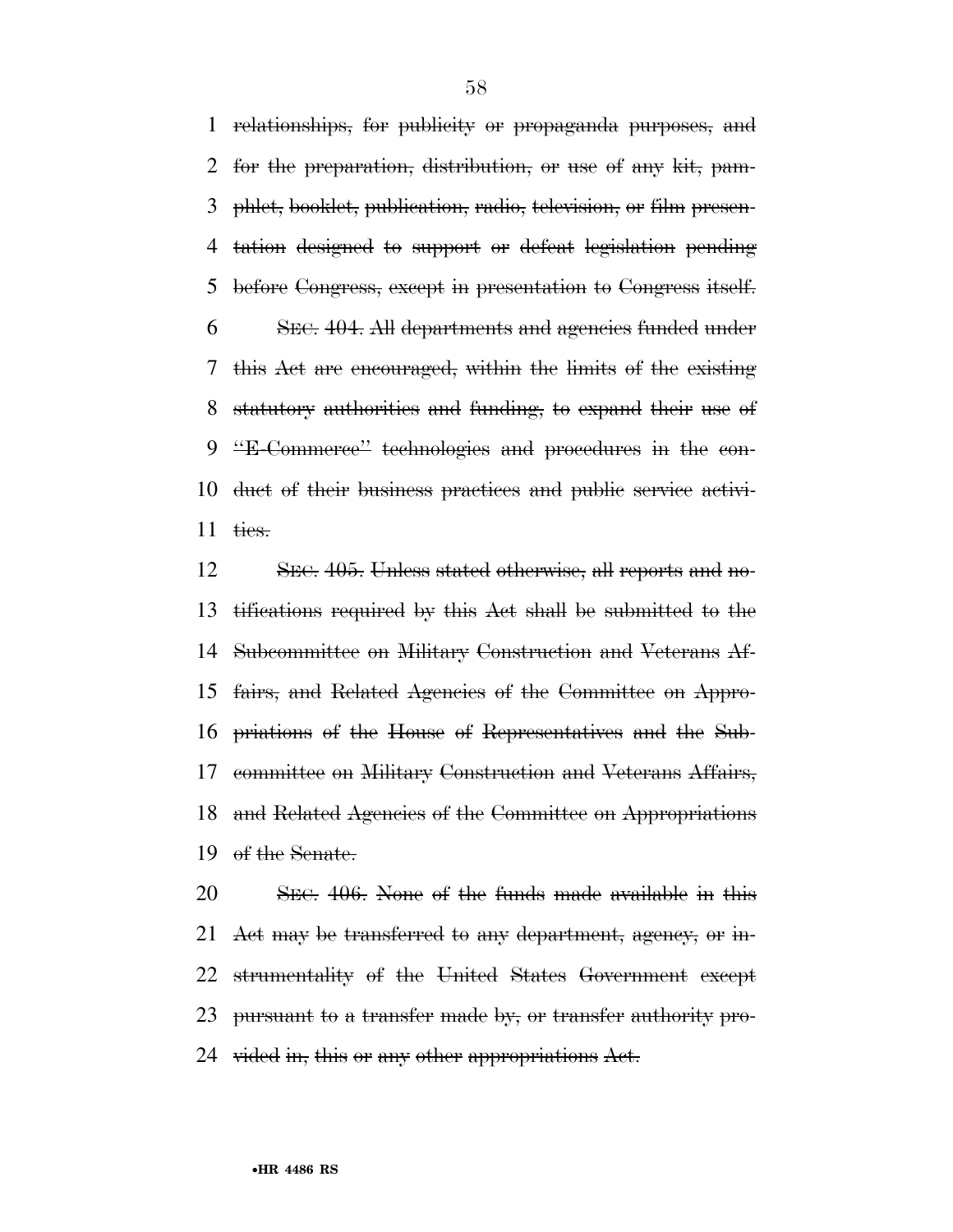SEC. 407. None of the funds made available in this Act may be used for a project or program named for an individual serving as a Member, Delegate, or Resident Commissioner of the United States House of Representa-tives.

 SEC. 408. (a) Any agency receiving funds made avail- able in this Act, shall, subject to subsections (b) and (c), post on the public Web site of that agency any report re- quired to be submitted by the Congress in this or any other Act, upon the determination by the head of the agen-cy that it shall serve the national interest.

12 (b) Subsection (a) shall not apply to a report if— (1) the public posting of the report com-promises national security; or

 $15 \t\t (2)$  the report contains confidential or propri-etary information.

17 (e) The head of the agency posting such report shall do so only after such report has been made available to the requesting Committee or Committees of Congress for 20 no less than days.

 SEC. 409. (a) None of the funds made available in this Act may be used to maintain or establish a computer network unless such network blocks the viewing, downloading, and exchanging of pornography.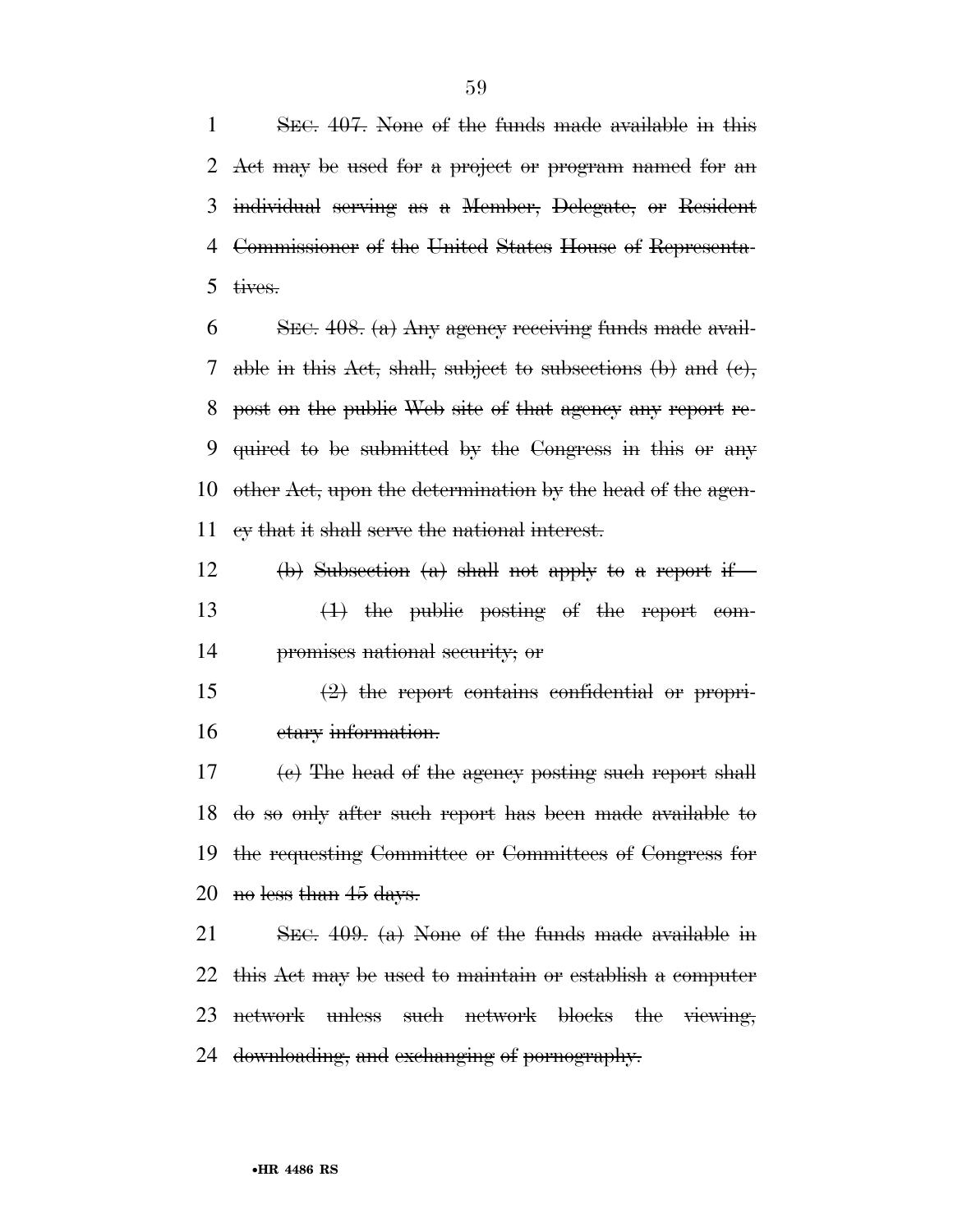(b) Nothing in subsection (a) shall limit the use of funds necessary for any Federal, State, tribal, or local law enforcement agency or any other entity carrying out crimi- nal investigations, prosecution, or adjudication activities. SEC. 410. None of the funds made available in this Act may be used by an agency of the executive branch to pay for first-class travel by an employee of the agency in contravention of sections 301–10.122 through 301– 10.124 of title 41, Code of Federal Regulations.

10 SEC.  $411.$  (a) In GENERAL.—None of the funds ap- propriated or otherwise made available to the Department of Defense in this Act may be used to construct, renovate, or expand any facility in the United States, its territories, or possessions to house any individual detained at United 15 States Naval Station, Guantánamo Bay, Cuba, for the purposes of detention or imprisonment in the custody or under the control of the Department of Defense.

18 (b) The prohibition in subsection  $(a)$  shall not apply to any modification of facilities at United States Naval 20 Station, Guantánamo Bay, Cuba.

 (e) An individual described in this subsection is any individual who, as of June 24, 2009, is located at United 23 States Naval Station, Guantánamo Bay, Cuba, and who—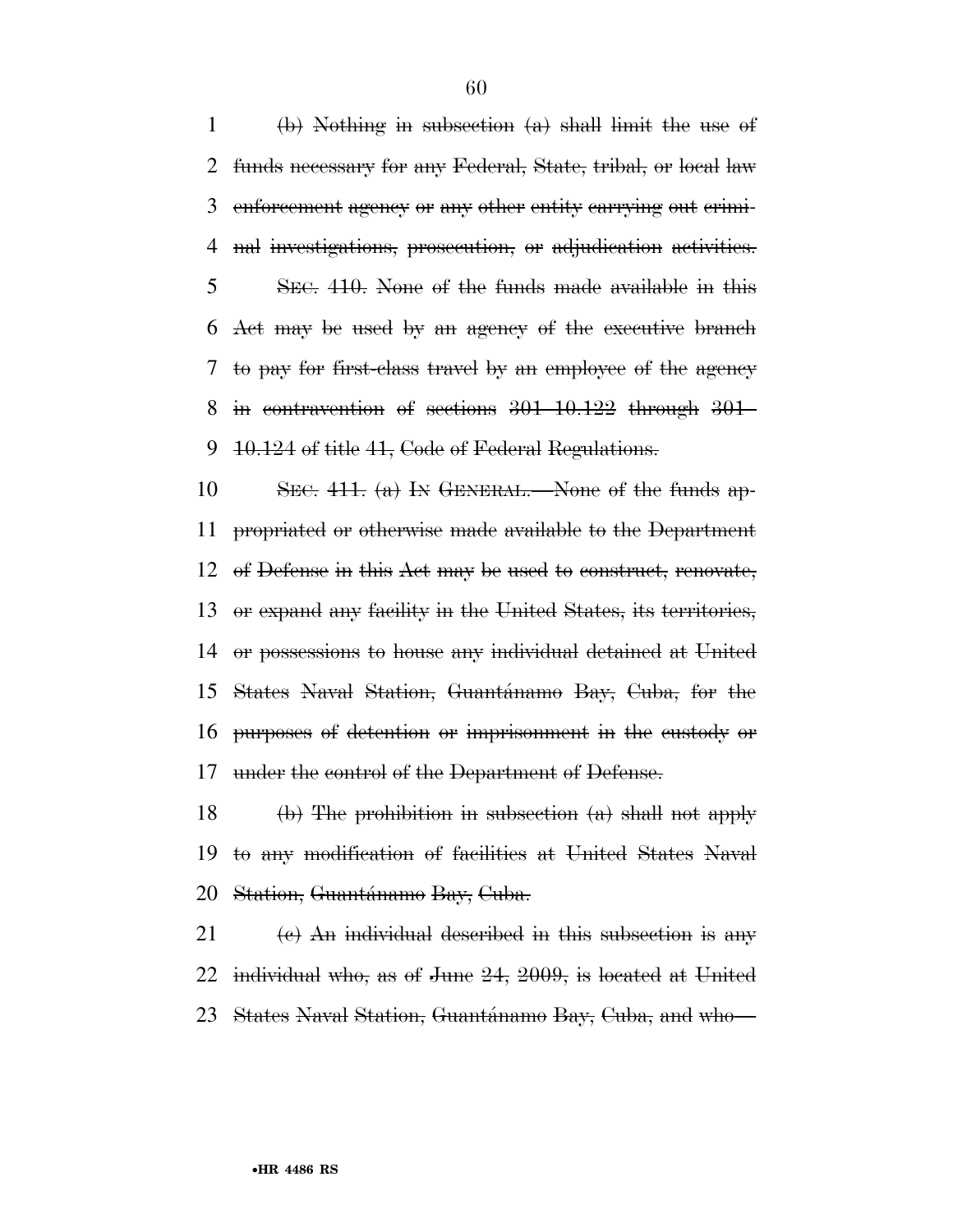2 member of the Armed Forces of the United States; and 4  $(2)$  is—  $5 \qquad \qquad (A)$  in the custody or under the effective control of the Department of Defense; or (B) otherwise under detention at United 8 States Naval Station, Guantánamo Bay, Cuba. SEC. 412. None of the funds made available in this Act may be used to execute a contract for goods or serv- ices, including construction services, where the contractor has not complied with Executive Order No. 12989.

 SEC. 413. None of the funds made available by this Act may be used to enter into a contract, memorandum of understanding, or cooperative agreement with, make a grant to, or provide a loan or loan guarantee to, any cor- poration that was convicted of a felony criminal violation under any Federal law within the preceding 24 months, where the awarding agency is aware of the conviction, un- less the agency has considered suspension or debarment of the corporation and has made a determination that this further action is not necessary to protect the interests of the Government.

 SEC. 414. None of the funds made available by this Act may be used to enter into a contract, memorandum

(1) is not a citizen of the United States or a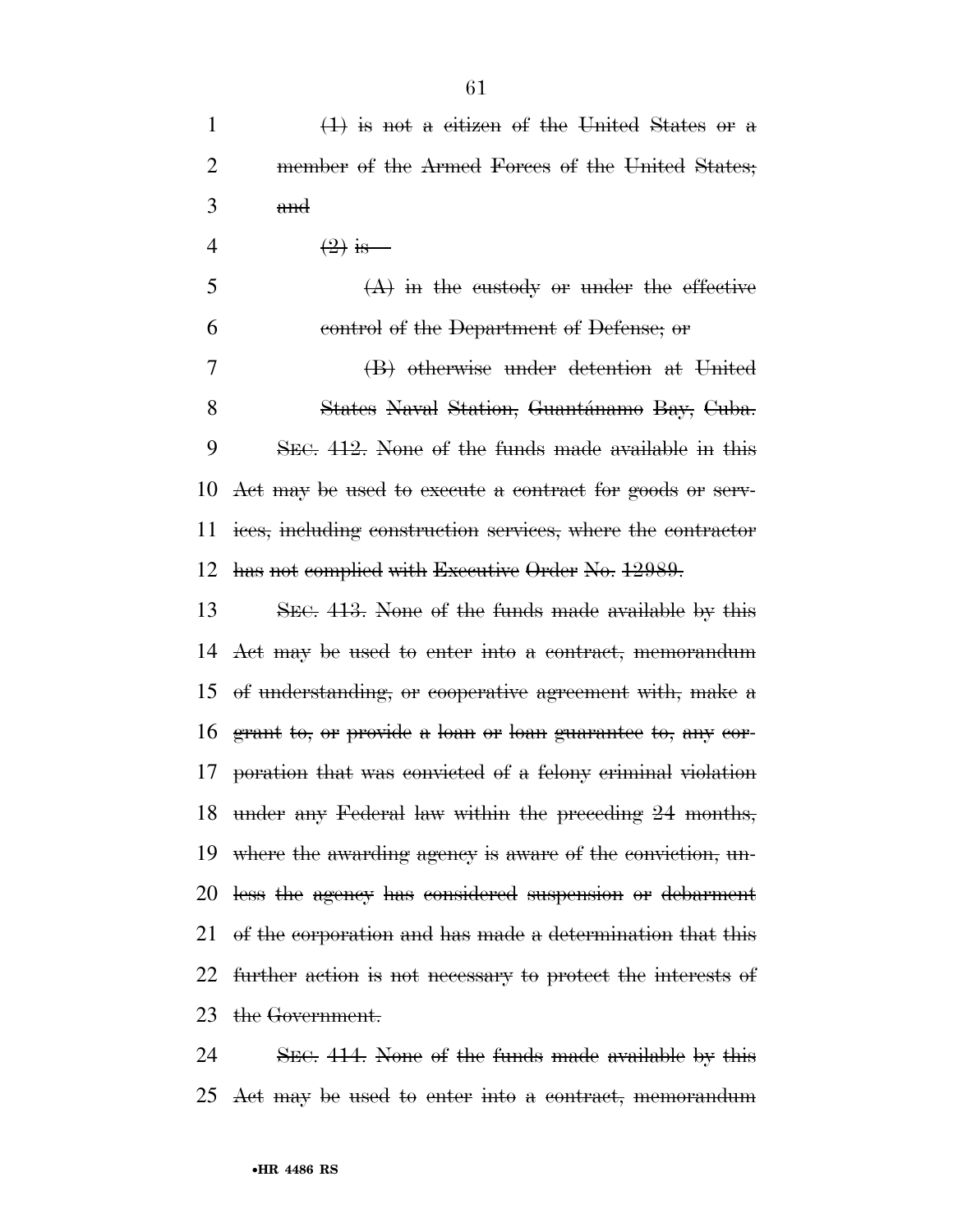of understanding, or cooperative agreement with, make a grant to, or provide a loan or loan guarantee to, any cor- poration that has any unpaid Federal tax liability that has been assessed, for which all judicial and administrative remedies have been exhausted or have lapsed, and that is not being paid in a timely manner pursuant to an agree- ment with the authority responsible for collecting the tax liability, where the awarding agency is aware of the unpaid tax liability, unless the agency has considered suspension or debarment of the corporation and has made a deter- mination that this further action is not necessary to pro-tect the interests of the Government.

 SEC. 415. None of the funds made available by this Act may be used by the Department of Defense or the Department of Veterans Affairs to lease or purchase new light duty vehicles for any executive fleet, or for an agen- cy's fleet inventory, except in accordance with Presidential Memorandum—Federal Fleet Performance, dated May 24, 2011.

20 SPENDING REDUCTION ACCOUNT

21 SEC. 416. The amount by which the applicable alloca-22 tion of new budget authority made by the Committee on Appropriations of the House of Representatives under sec-24 tion  $302(b)$  of the Congressional Budget Act of 1974 ex-25 ceeds the amount of proposed new budget authority is  $\frac{1}{2}0$ .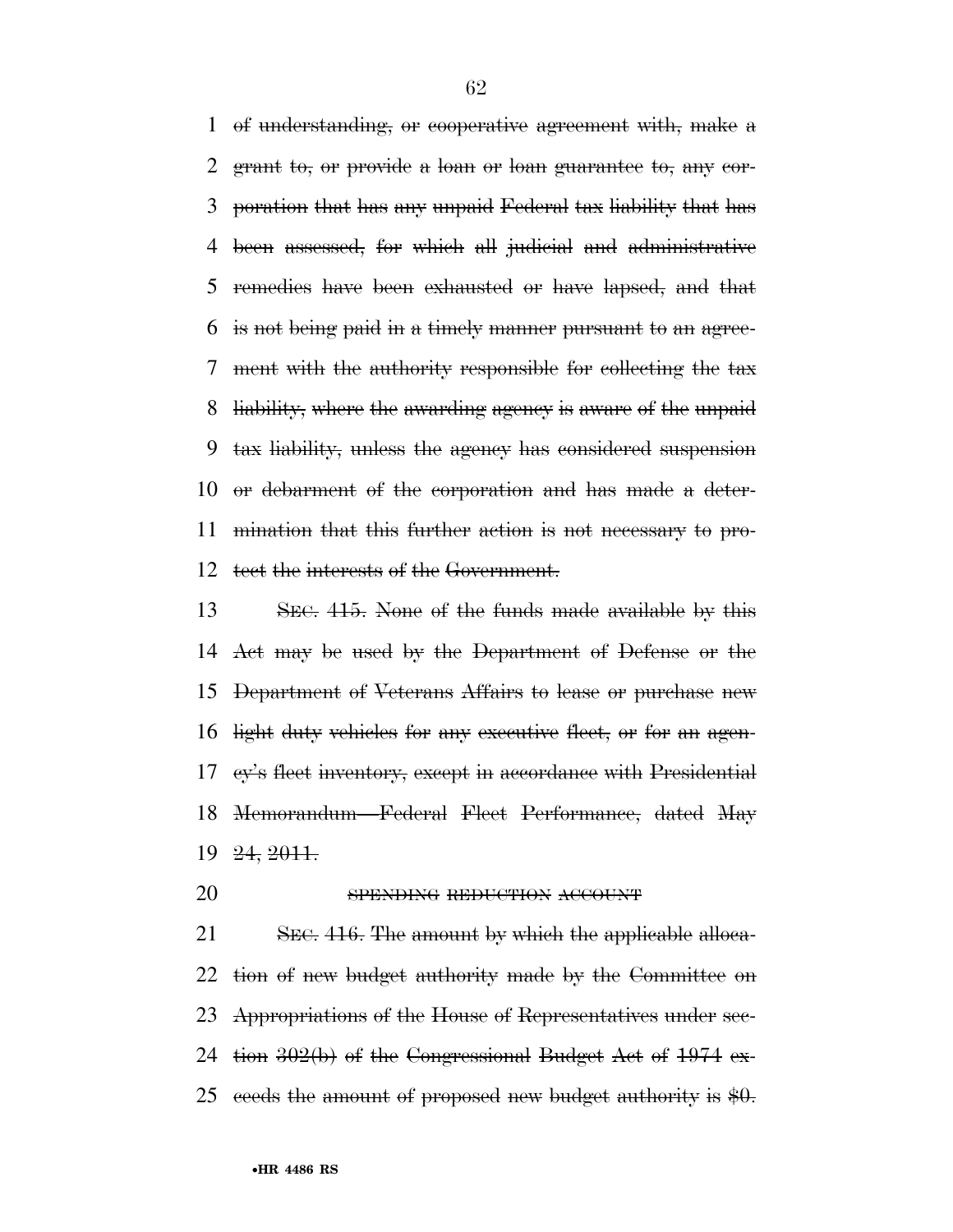SEC. 417. None of the funds made available by this Act may be used by the Secretary of Veterans Affairs to 3 pay a performance award under section of title  $5,$ 4 United States Code.

 SEC. 418. None of the funds made available by this Act may be used to maintain or improve Department of Defense real property with a zero percent utilization rate according to the Department's real property inventory database, except in the case of maintenance of an historic property as required by the National Historic Preservation Act (16 U.S.C. 470 et seq.) or in the case of maintenance to prevent a negative environmental impact as required by the National Environmental Policy Act of 1969 (42 U.S.C. 4321 et seq.).

 SEC. 419. None of the funds made available by this Act may be used by the Secretary of Defense to close a commissary store.

18 SEC. 420. None of the funds made available by this Act may be used to propose, plan for, or execute a new or additional Base Realignment and Closure (BRAC) round.

 SEC. 421. None of the funds made available by this Act may be used to create or maintain any patient record-keeping system other than those currently approved by the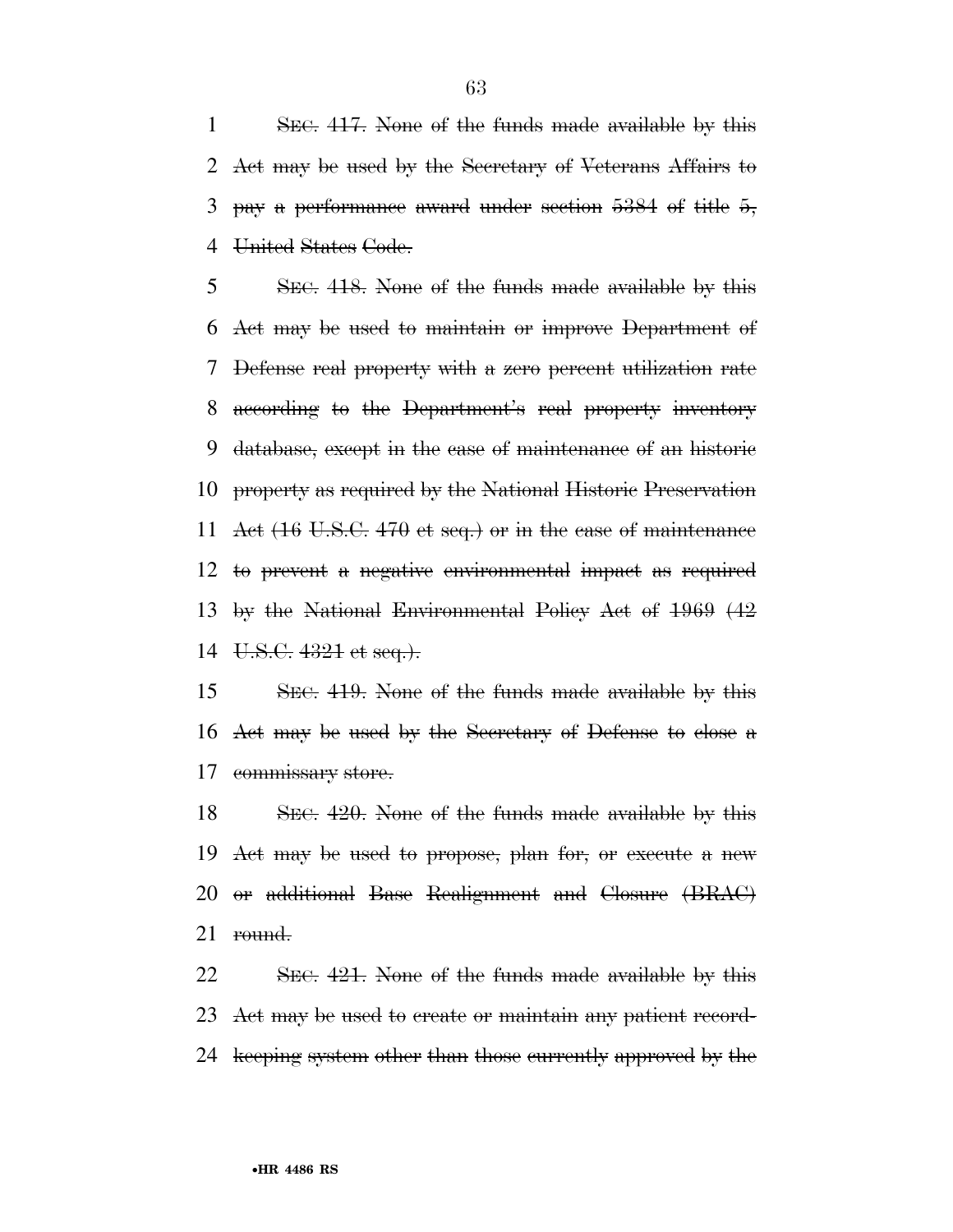Department of Veterans Affairs Central Office in Wash-2 ington,  $D.C.$ 

 SEC. 422. None of the funds made available by this Act may be used to enter into a contract with any offeror or any of its principals if the offeror certifies, as required by Federal Acquisition Regulation, that the offeror or any of its principals—

 (1) within a 3-year period preceding this offer has been convicted of or had a civil judgment ren-10 dered against it for:  $(A)$  commission of fraud or a criminal offense in connection with obtaining, at- tempting to obtain, or performing a public (Federal, State, or local) contract or subcontract; (B) violation of Federal or State antitrust statutes relating to the submission of offers; or (C) commission of embezzle- ment, theft, forgery, bribery, falsification or destruc- tion of records, making false statements, tax eva- sion, violating Federal criminal tax laws, or receiving stolen property;

 $\left(2\right)$  are presently indicted for, or otherwise criminally or civilly charged by a governmental enti- ty with, commission of any of the offenses enumer-23 ated above in paragraph  $(1)$ ; or

24  $(3)$  within a 3-year period preceding this offer, has been notified of any delinquent Federal taxes in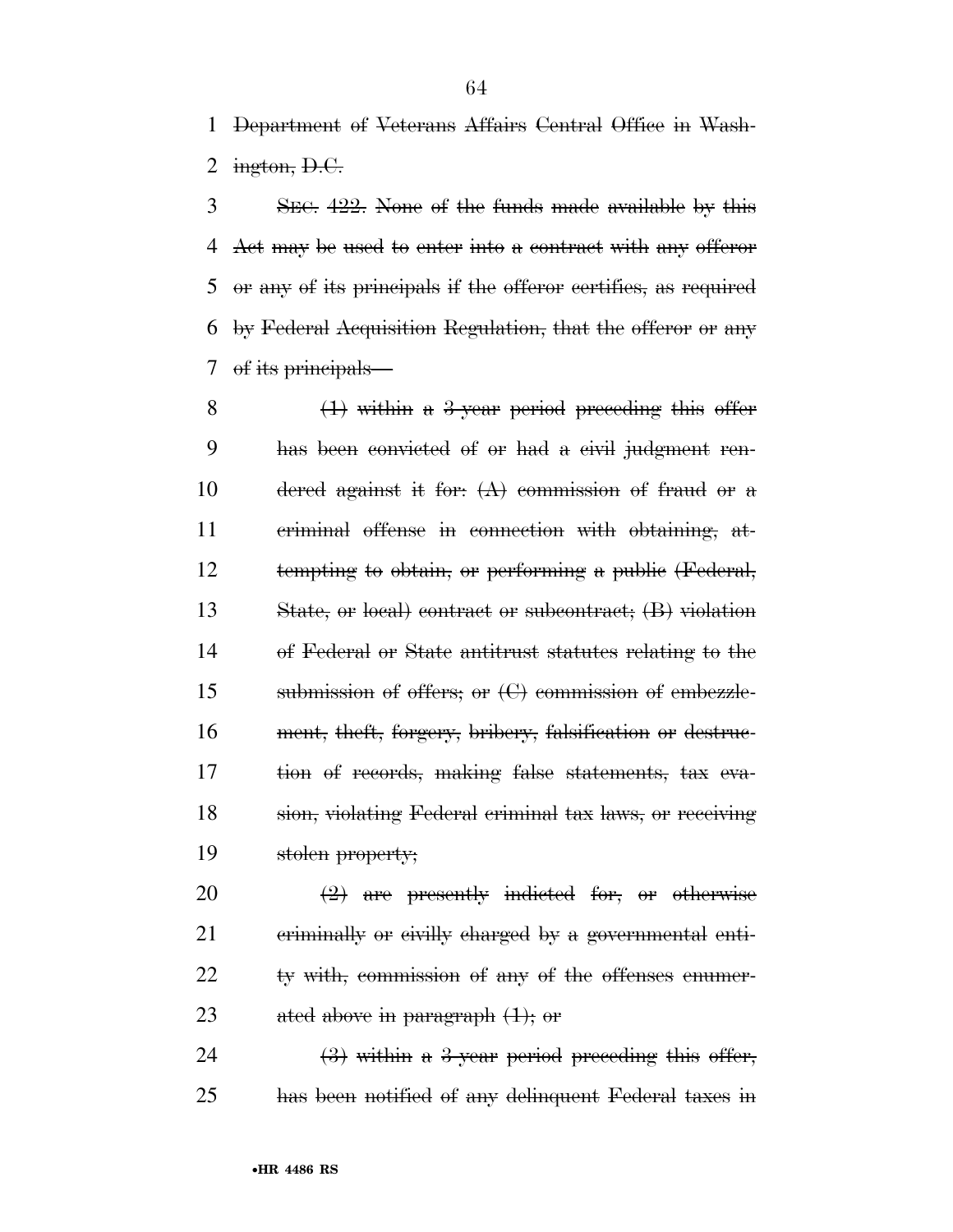1 an amount that exceeds \$3,000 for which the liabil-ity remains unsatisfied.

 SEC. 423. The amounts otherwise provided by this Act are revised by reducing the amount made available for ''Department of Veterans Affairs—Departmental Ad- ministration—General Administration'', and increasing the amount made available for ''Department of Veterans Affairs Departmental Administration—Information Tech-9 nology Systems", by \$3,215,910.

10 SEC. 424. None of the funds made available by this Act for benefits for homeless veterans and training and outreach programs may be used by the Secretary of Vet- erans Affairs in contravention of subchapter III of chapter 20 of title 38, United States Code.

 SEC. 425. None of the funds made available by this Act may be used for a contract that includes first-class 17 travel by the contractor.

18 SEC. 426. None of the funds made available by this Act may be used for the closure or abandonment of any facility located at Lajes Field, Azores, Portugal.

21 SEC. 427. None of the funds made available by this 22 Act may be used by the Secretary of Veterans Affairs to 23 implement sole source contracting at the national level for the selection of devices and test strips for the self-moni-25 toring of blood gluesse.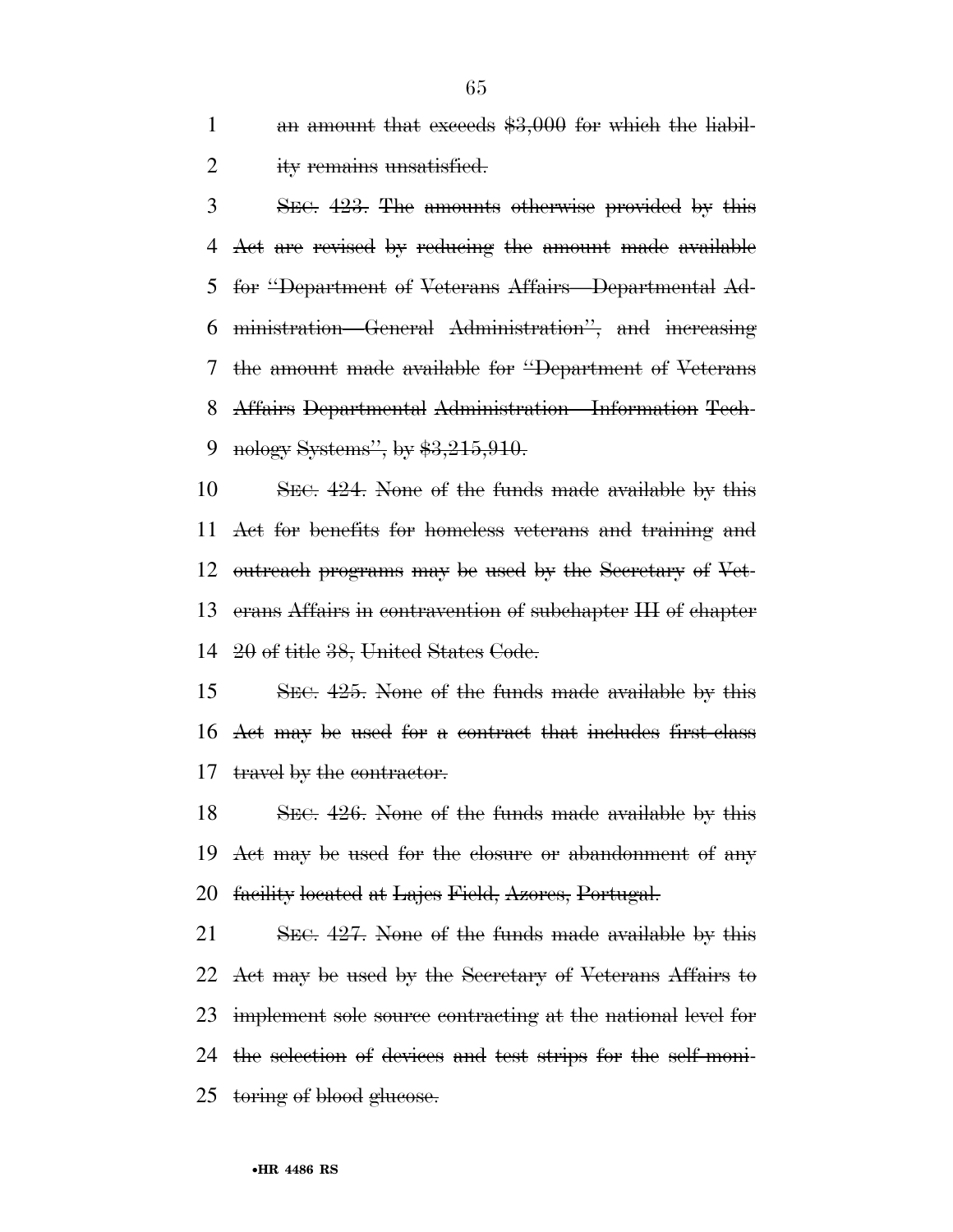| 1  | SEC. 428. None of the funds made available by this         |
|----|------------------------------------------------------------|
|    | 2 Act may be used to prepare an environmental impact       |
| 3  | statement in accordance with the National Environmental    |
| 4  | Policy Act of 1969 (42 U.S.C. 4321 et seq.) with respect   |
| 5  | to a health care facility of the Department of Veterans    |
| 6  | Affairs that is                                            |
| 7  | $(1)$ designated as a National Historic Land-              |
| 8  | mark by the National Park Service; and                     |
| 9  | $(2)$ located in a highly rural area.                      |
| 10 | This Act may be cited as the "Military Construction"       |
| 11 | and Veterans Affairs and Related Agencies Appropriations   |
| 12 | Act, 2015".                                                |
| 13 | That the following sums are appropriated, out of any       |
| 14 | money in the Treasury not otherwise appropriated, for      |
| 15 | military construction, the Department of Veterans Affairs, |
| 16 | and related agencies for the fiscal year ending September  |
| 17 | 30, 2015, and for other purposes, namely:                  |
| 18 | <b>TITLE I</b>                                             |
| 19 | DEPARTMENT OF DEFENSE                                      |
| 20 | MILITARY CONSTRUCTION, ARMY                                |
| 21 | For acquisition, construction, installation, and equip-    |
| 22 | ment of temporary or permanent public works, military in-  |
| 23 | stallations, facilities, and real property for the Army as |
| 24 | currently authorized by law, including personnel in the    |

*Army Corps of Engineers and other personal services nec-*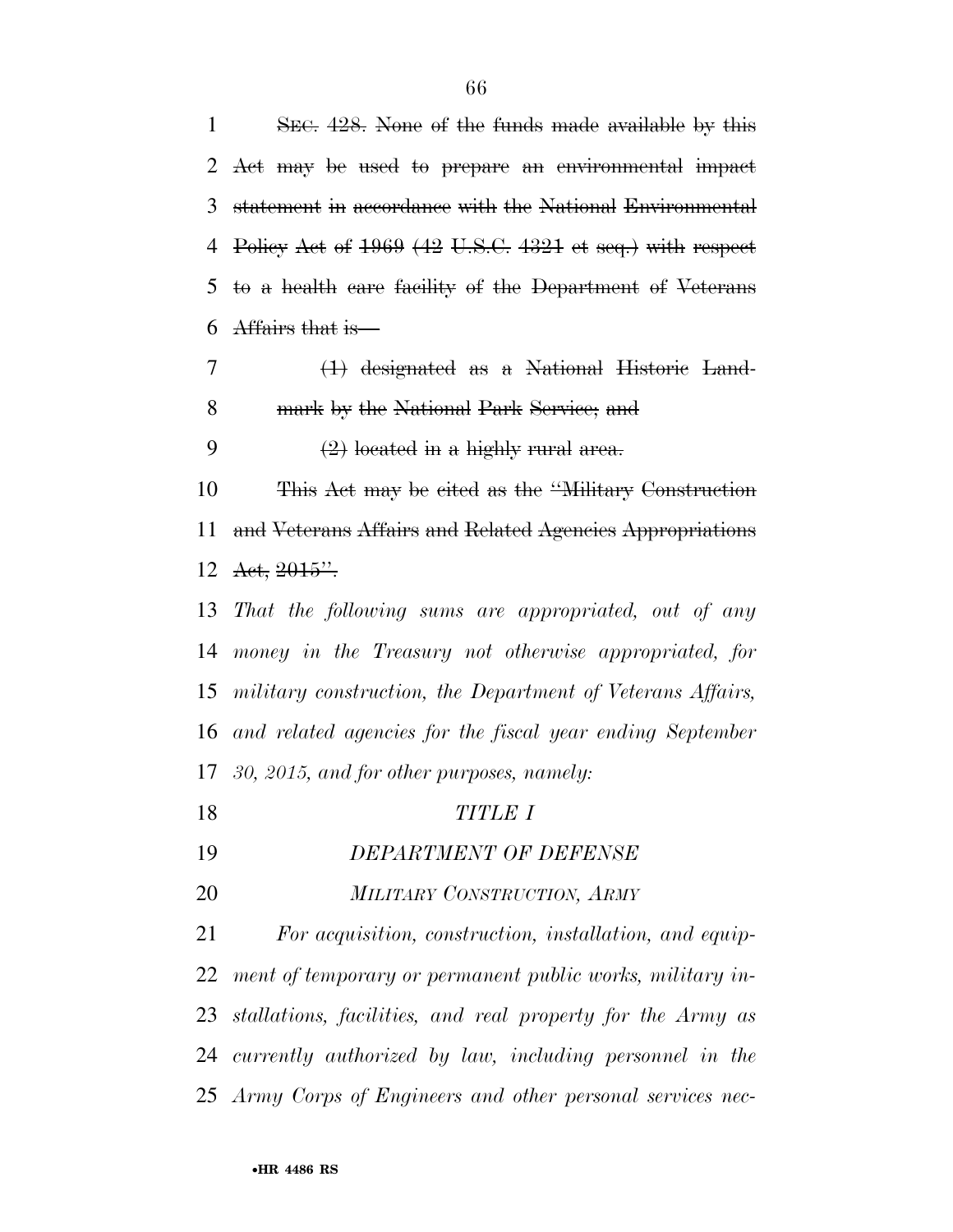*essary for the purposes of this appropriation, and for con- struction and operation of facilities in support of the func- tions of the Commander in Chief, \$539,427,000, to remain available until September 30, 2019: Provided, That of this amount, not to exceed \$18,127,000 shall be available for study, planning, design, architect and engineer services, and host nation support, as authorized by law, unless the Secretary of the Army determines that additional obliga- tions are necessary for such purposes and notifies the Com- mittees on Appropriations of both Houses of Congress of the determination and the reasons therefor.* 

*MILITARY CONSTRUCTION, NAVY AND MARINE CORPS*

 *For acquisition, construction, installation, and equip- ment of temporary or permanent public works, naval in- stallations, facilities, and real property for the Navy and Marine Corps as currently authorized by law, including personnel in the Naval Facilities Engineering Command and other personal services necessary for the purposes of this appropriation, \$1,018,772,000, to remain available until September 30, 2019: Provided, That of this amount, not to exceed \$33,366,000 shall be available for study, planning, design, and architect and engineer services, as authorized by law, unless the Secretary of the Navy determines that additional obligations are necessary for such purposes and*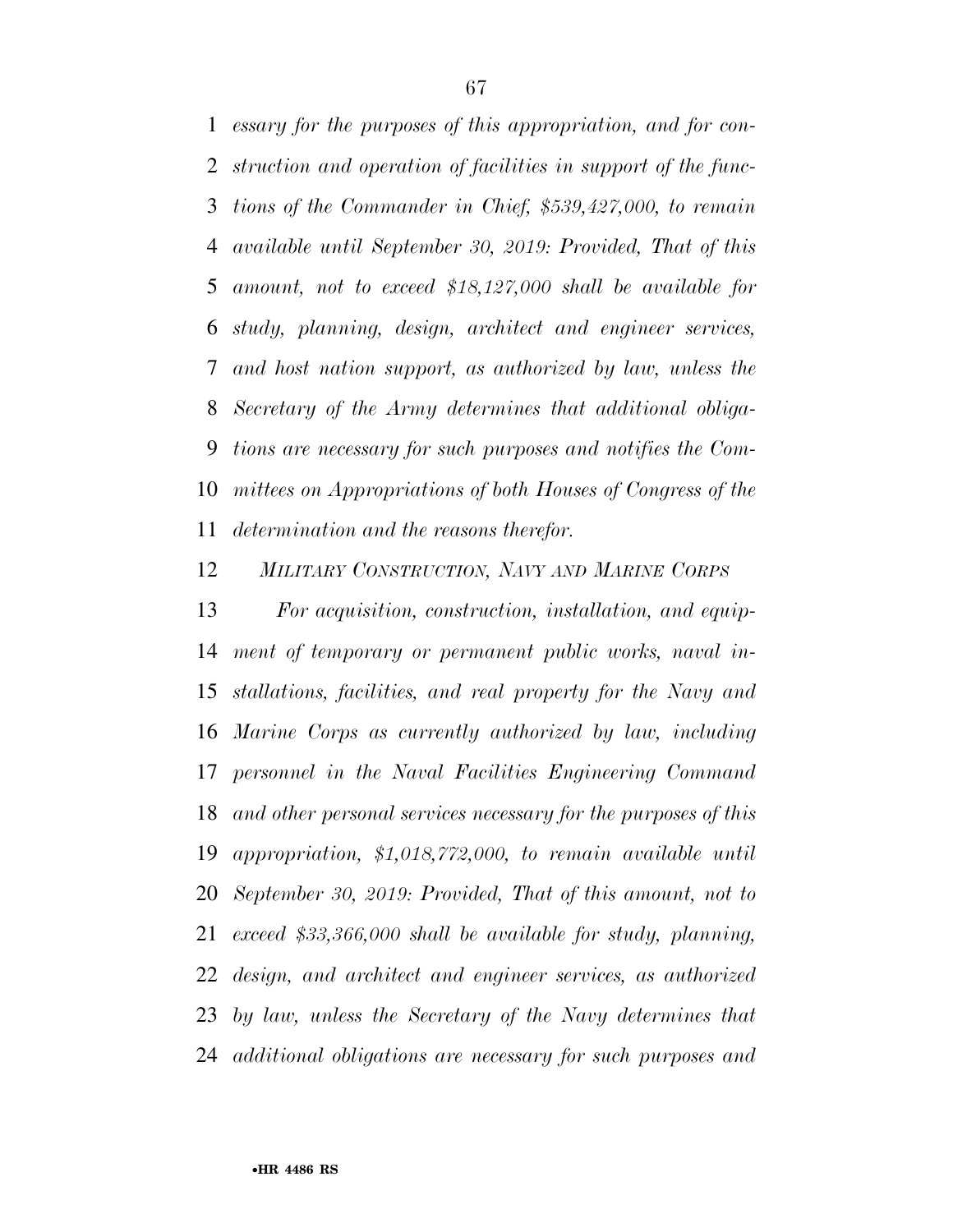*notifies the Committees on Appropriations of both Houses of Congress of the determination and the reasons therefor.* 

# *MILITARY CONSTRUCTION, AIR FORCE*

 *For acquisition, construction, installation, and equip- ment of temporary or permanent public works, military in- stallations, facilities, and real property for the Air Force as currently authorized by law, \$811,774,000, to remain available until September 30, 2019: Provided, That of this amount, not to exceed \$10,738,000 shall be available for study, planning, design, and architect and engineer serv- ices, as authorized by law, unless the Secretary of Air Force determines that additional obligations are necessary for such purposes and notifies the Committees on Appropria- tions of both Houses of Congress of the determination and the reasons therefor: Provided further, That none of the funds provided under this heading for military construction in the United Kingdom as identified in the table entitled ''Military Construction Project Listing by Location'' in the report accompanying this Act may be obligated or expended until the Department of Defense completes a European Con- solidation Study, and the Secretary of Defense (1) provides to the Committees on Appropriations of the Senate and the House of Representatives a comprehensive European basing strategy reflecting the findings of the Consolidation Study, and (2) certifies in writing the requirement identified in*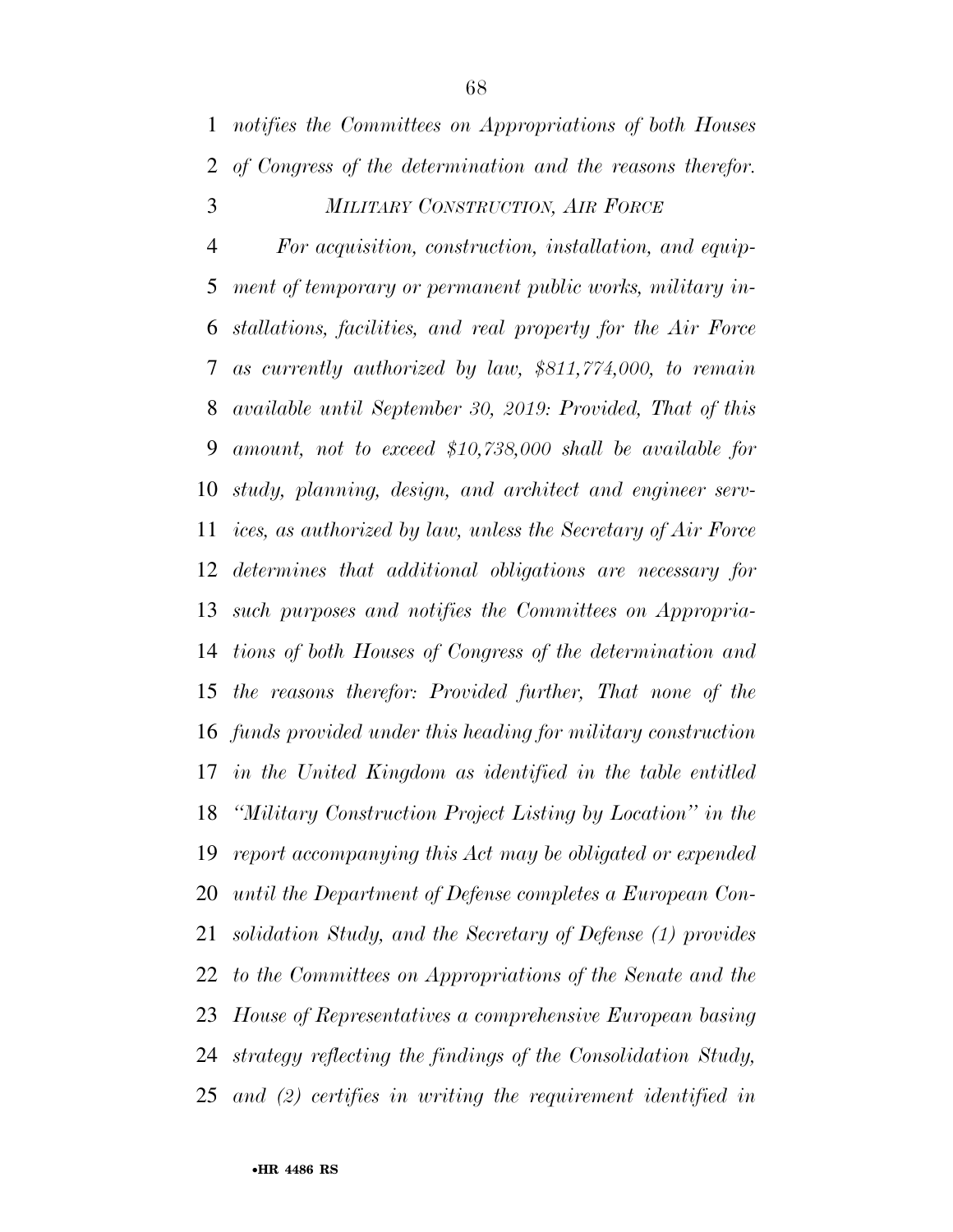*the study for any military construction project in the United Kingdom funded in this section.* 

# *MILITARY CONSTRUCTION, DEFENSE-WIDE (INCLUDING TRANSFER OF FUNDS)*

 *For acquisition, construction, installation, and equip- ment of temporary or permanent public works, installa- tions, facilities, and real property for activities and agen- cies of the Department of Defense (other than the military departments), as currently authorized by law, \$1,961,890,000, to remain available until September 30, 2019: Provided, That such amounts of this appropriation as may be determined by the Secretary of Defense may be transferred to such appropriations of the Department of De- fense available for military construction or family housing as the Secretary may designate, to be merged with and to be available for the same purposes, and for the same time period, as the appropriation or fund to which transferred: Provided further, That of the amount appropriated, not to exceed \$142,240,000 shall be available for study, planning, design, and architect and engineer services, as authorized by law, unless the Secretary of Defense determines that ad- ditional obligations are necessary for such purposes and no- tifies the Committees on Appropriations of both Houses of Congress of the determination and the reasons therefor: Pro-vided further, That of the amount appropriated, notwith-*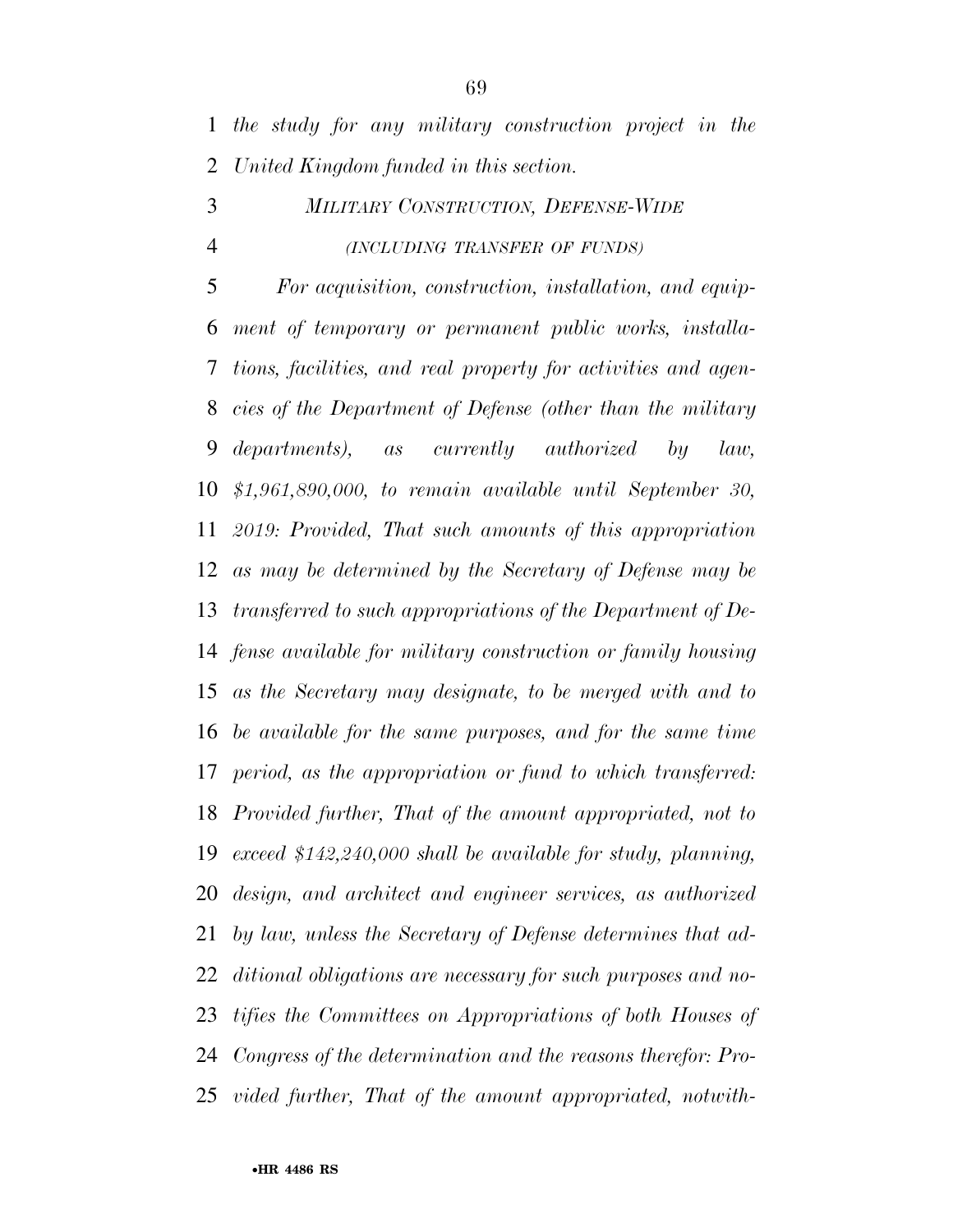*standing any other provision of law, \$37,918,000 shall be available for payments to the North Atlantic Treaty Orga- nization for the planning, design, and construction of a new North Atlantic Treaty Organization headquarters.* 

*MILITARY CONSTRUCTION, ARMY NATIONAL GUARD*

 *For construction, acquisition, expansion, rehabilita- tion, and conversion of facilities for the training and ad- ministration of the Army National Guard, and contribu- tions therefor, as authorized by chapter 1803 of title 10, United States Code, and Military Construction Authoriza- tion Acts, \$126,920,000, to remain available until Sep- tember 30, 2019: Provided, That of the amount appro- priated, not to exceed \$17,600,000 shall be available for study, planning, design, and architect and engineer serv- ices, as authorized by law, unless the Director of the Army National Guard determines that additional obligations are necessary for such purposes and notifies the Committees on Appropriations of both Houses of Congress of the determina-tion and the reasons therefor.* 

*MILITARY CONSTRUCTION, AIR NATIONAL GUARD*

 *For construction, acquisition, expansion, rehabilita- tion, and conversion of facilities for the training and ad- ministration of the Air National Guard, and contributions therefor, as authorized by chapter 1803 of title 10, United States Code, and Military Construction Authorization Acts,*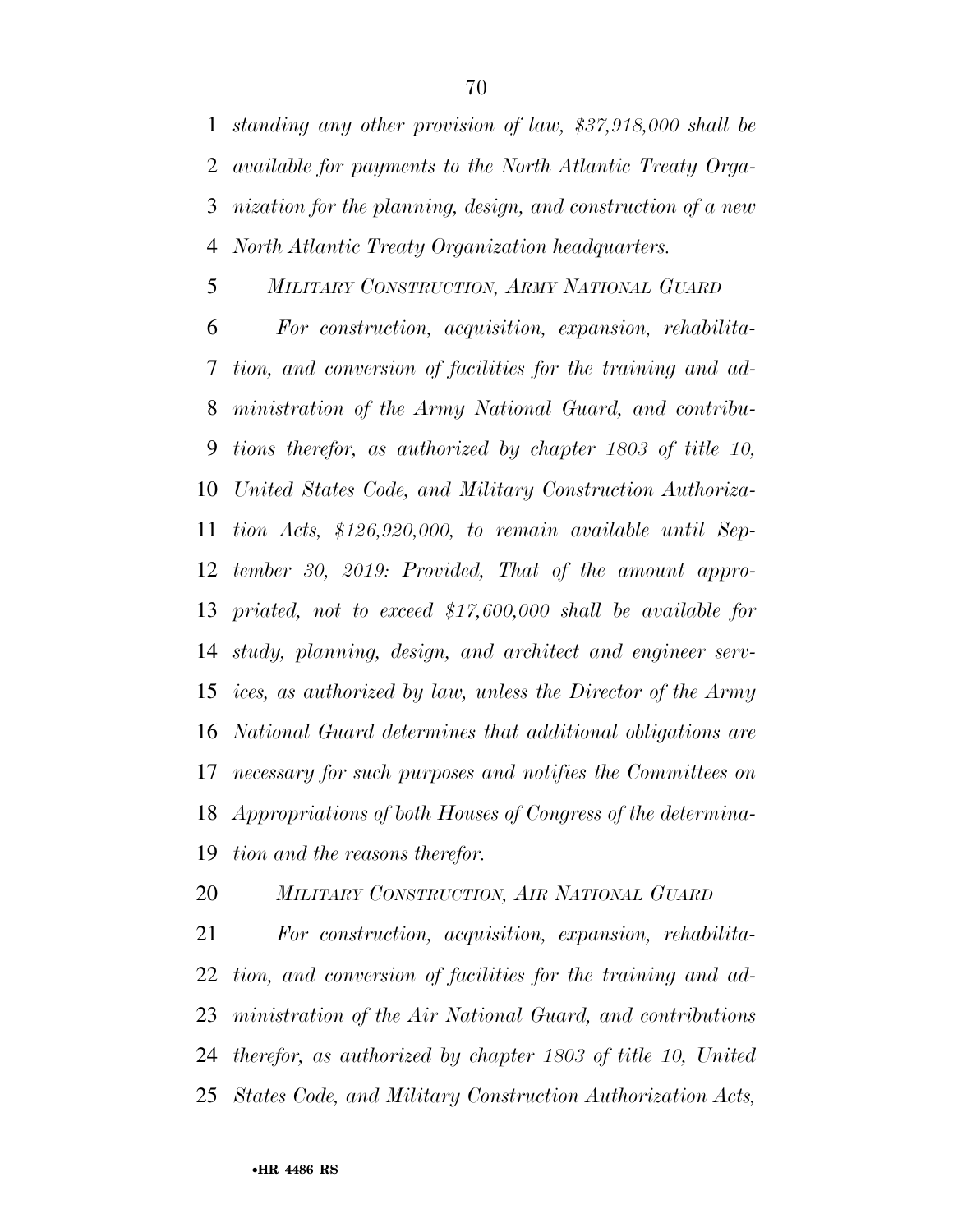*\$94,663,000, to remain available until September 30, 2019: Provided, That of the amount appropriated, not to exceed \$7,700,000 shall be available for study, planning, design, and architect and engineer services, as authorized by law, unless the Director of the Air National Guard determines that additional obligations are necessary for such purposes and notifies the Committees on Appropriations of both Houses of Congress of the determination and the reasons therefor.* 

# *MILITARY CONSTRUCTION, ARMY RESERVE*

 *For construction, acquisition, expansion, rehabilita- tion, and conversion of facilities for the training and ad- ministration of the Army Reserve as authorized by chapter 1803 of title 10, United States Code, and Military Con- struction Authorization Acts, \$103,946,000, to remain available until September 30, 2019: Provided, That of the amount appropriated, not to exceed \$8,337,000 shall be available for study, planning, design, and architect and en- gineer services, as authorized by law, unless the Chief of the Army Reserve determines that additional obligations are necessary for such purposes and notifies the Committees on Appropriations of both Houses of Congress of the deter-mination and the reasons therefor.*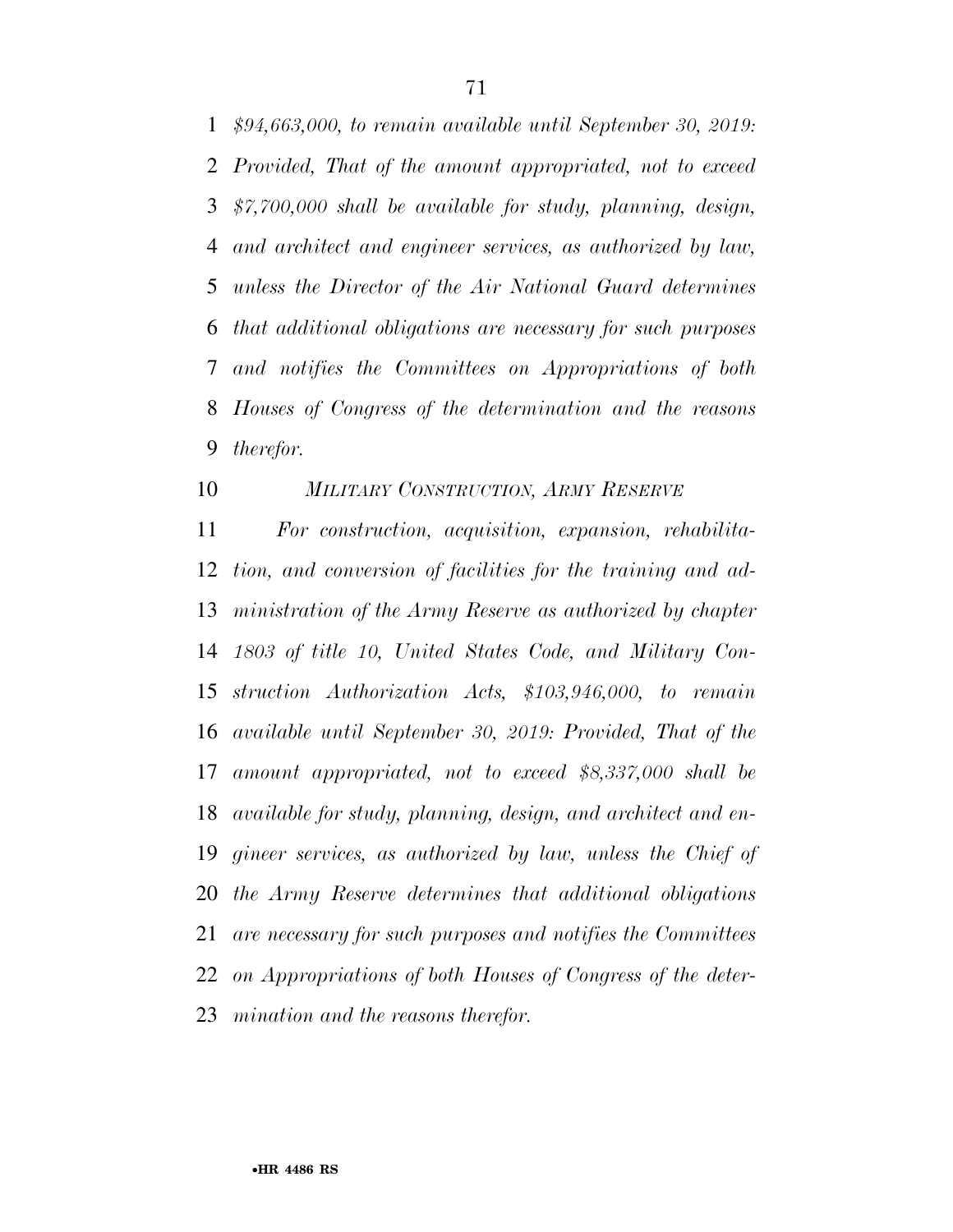*MILITARY CONSTRUCTION, NAVY RESERVE For construction, acquisition, expansion, rehabilita- tion, and conversion of facilities for the training and ad- ministration of the reserve components of the Navy and Ma- rine Corps as authorized by chapter 1803 of title 10, United States Code, and Military Construction Authorization Acts, \$51,528,000, to remain available until September 30, 2019: Provided, That of the amount appropriated, not to exceed \$2,123,000 shall be available for study, planning, design, and architect and engineer services, as authorized by law, unless the Secretary of the Navy determines that additional obligations are necessary for such purposes and notifies the Committees on Appropriations of both Houses of Congress of the determination and the reasons therefor.* 

*MILITARY CONSTRUCTION, AIR FORCE RESERVE*

 *For construction, acquisition, expansion, rehabilita- tion, and conversion of facilities for the training and ad- ministration of the Air Force Reserve as authorized by chapter 1803 of title 10, United States Code, and Military Construction Authorization Acts, \$49,492,000, to remain available until September 30, 2019: Provided, That of the amount appropriated, not to exceed \$6,892,000 shall be available for study, planning, design, and architect and en- gineer services, as authorized by law, unless the Chief of the Air Force Reserve determines that additional obliga-*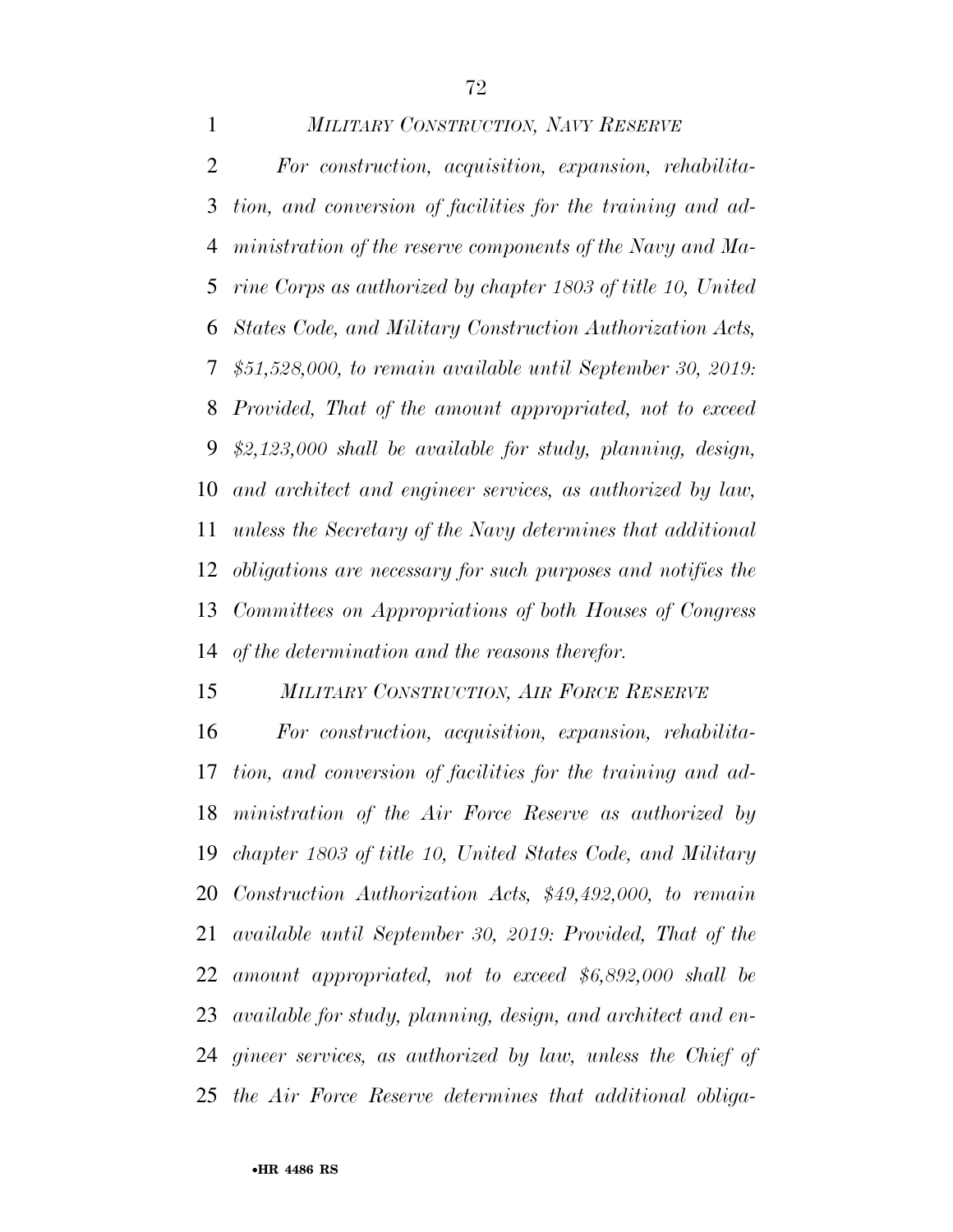*tions are necessary for such purposes and notifies the Com- mittees on Appropriations of both Houses of Congress of the determination and the reasons therefor.* 

## *NORTH ATLANTIC TREATY ORGANIZATION SECURITY INVESTMENT PROGRAM*

 *For the United States share of the cost of the North Atlantic Treaty Organization Security Investment Pro- gram for the acquisition and construction of military facili- ties and installations (including international military headquarters) and for related expenses for the collective de- fense of the North Atlantic Treaty Area as authorized by section 2806 of title 10, United States Code, and Military Construction Authorization Acts, \$199,700,000, to remain available until expended.* 

#### *FAMILY HOUSING CONSTRUCTION, ARMY*

 *For expenses of family housing for the Army for con- struction, including acquisition, replacement, addition, ex- pansion, extension, and alteration, as authorized by law, \$78,609,000, to remain available until September 30, 2019. FAMILY HOUSING OPERATION AND MAINTENANCE, ARMY*

 *For expenses of family housing for the Army for oper- ation and maintenance, including debt payment, leasing, minor construction, principal and interest charges, and in-surance premiums, as authorized by law, \$350,976,000.*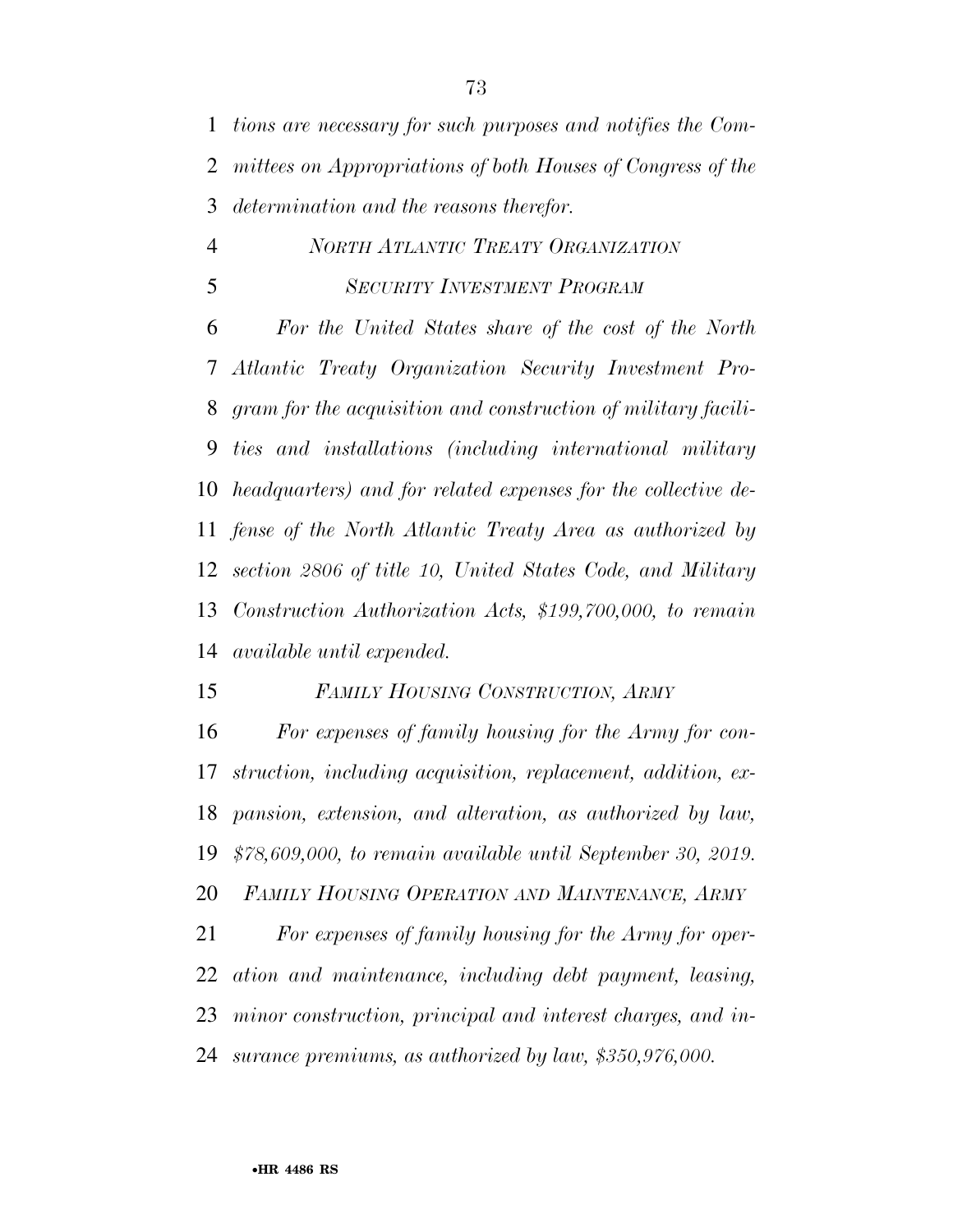*FAMILY HOUSING CONSTRUCTION, NAVY AND MARINE CORPS For expenses of family housing for the Navy and Ma- rine Corps for construction, including acquisition, replace- ment, addition, expansion, extension, and alteration, as au- thorized by law, \$16,412,000, to remain available until September 30, 2019. FAMILY HOUSING OPERATION AND MAINTENANCE, NAVY AND MARINE CORPS For expenses of family housing for the Navy and Ma- rine Corps for operation and maintenance, including debt payment, leasing, minor construction, principal and inter- est charges, and insurance premiums, as authorized by law, \$354,029,000. FAMILY HOUSING OPERATION AND MAINTENANCE, AIR FORCE For expenses of family housing for the Air Force for operation and maintenance, including debt payment, leas- ing, minor construction, principal and interest charges, and insurance premiums, as authorized by law, \$327,747,000. FAMILY HOUSING OPERATION AND MAINTENANCE, DEFENSE-WIDE*

 *For expenses of family housing for the activities and agencies of the Department of Defense (other than the mili-*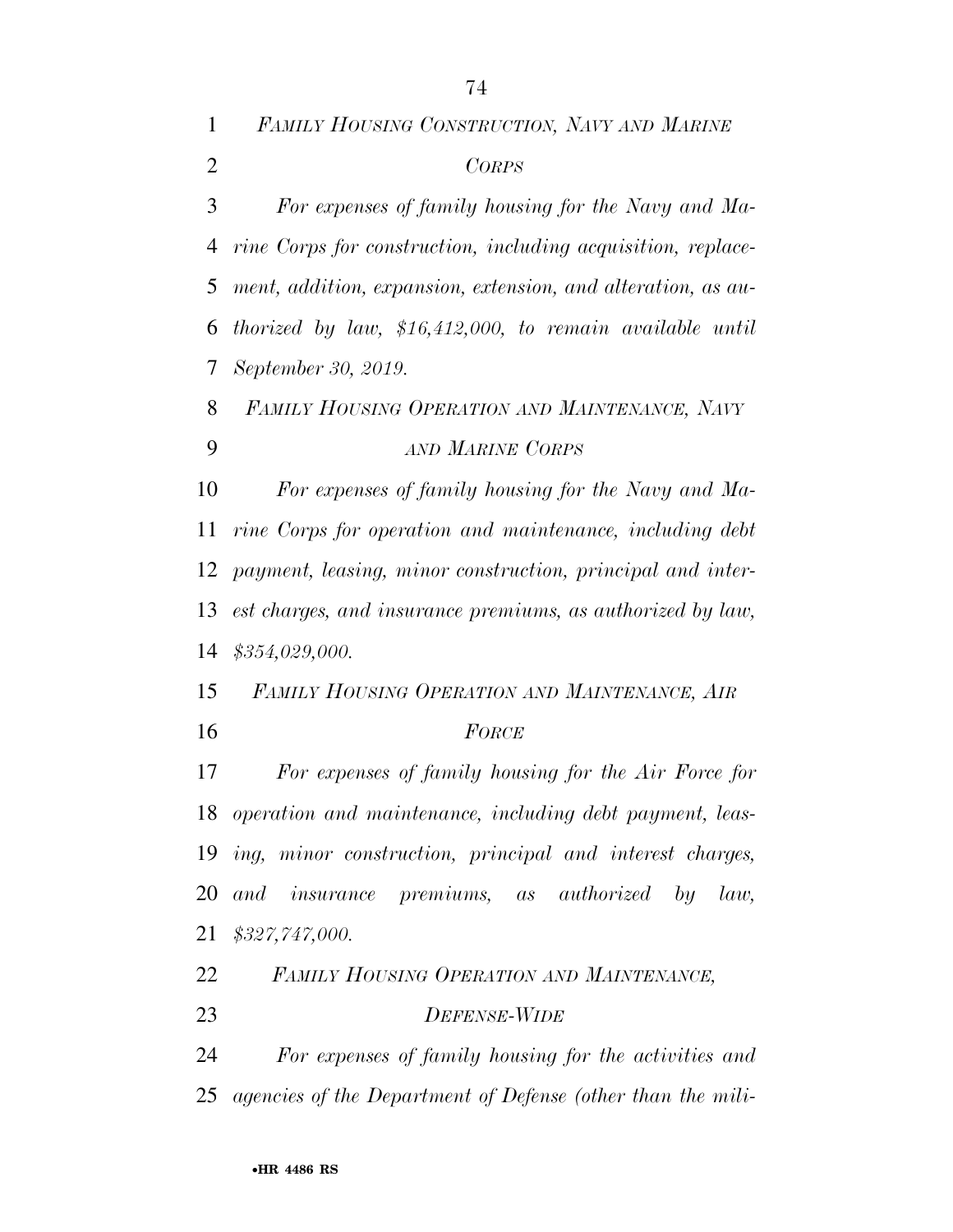*tary departments) for operation and maintenance, leasing, and minor construction, as authorized by law, \$61,100,000. DEPARTMENT OF DEFENSE FAMILY HOUSING IMPROVEMENT FUND*

 *For the Department of Defense Family Housing Im- provement Fund, \$1,662,000, to remain available until ex- pended, for family housing initiatives undertaken pursuant to section 2883 of title 10, United States Code, providing alternative means of acquiring and improving military family housing and supporting facilities.* 

*CHEMICAL DEMILITARIZATION CONSTRUCTION, DEFENSE-*

#### *WIDE*

 *For expenses of construction, not otherwise provided for, necessary for the destruction of the United States stock- pile of lethal chemical agents and munitions in accordance with section 1412 of the Department of Defense Authoriza- tion Act, 1986 (50 U.S.C. 1521), and for the destruction of other chemical warfare materials that are not in the chemical weapon stockpile, as currently authorized by law, \$38,715,000, to remain available until September 30, 2019, which shall be only for the Assembled Chemical Weapons Alternatives program.* 

*DEPARTMENT OF DEFENSE BASE CLOSURE ACCOUNT*

 *For deposit into the Department of Defense Base Clo-sure Account 1990, established by section 2906(a)(1) of the*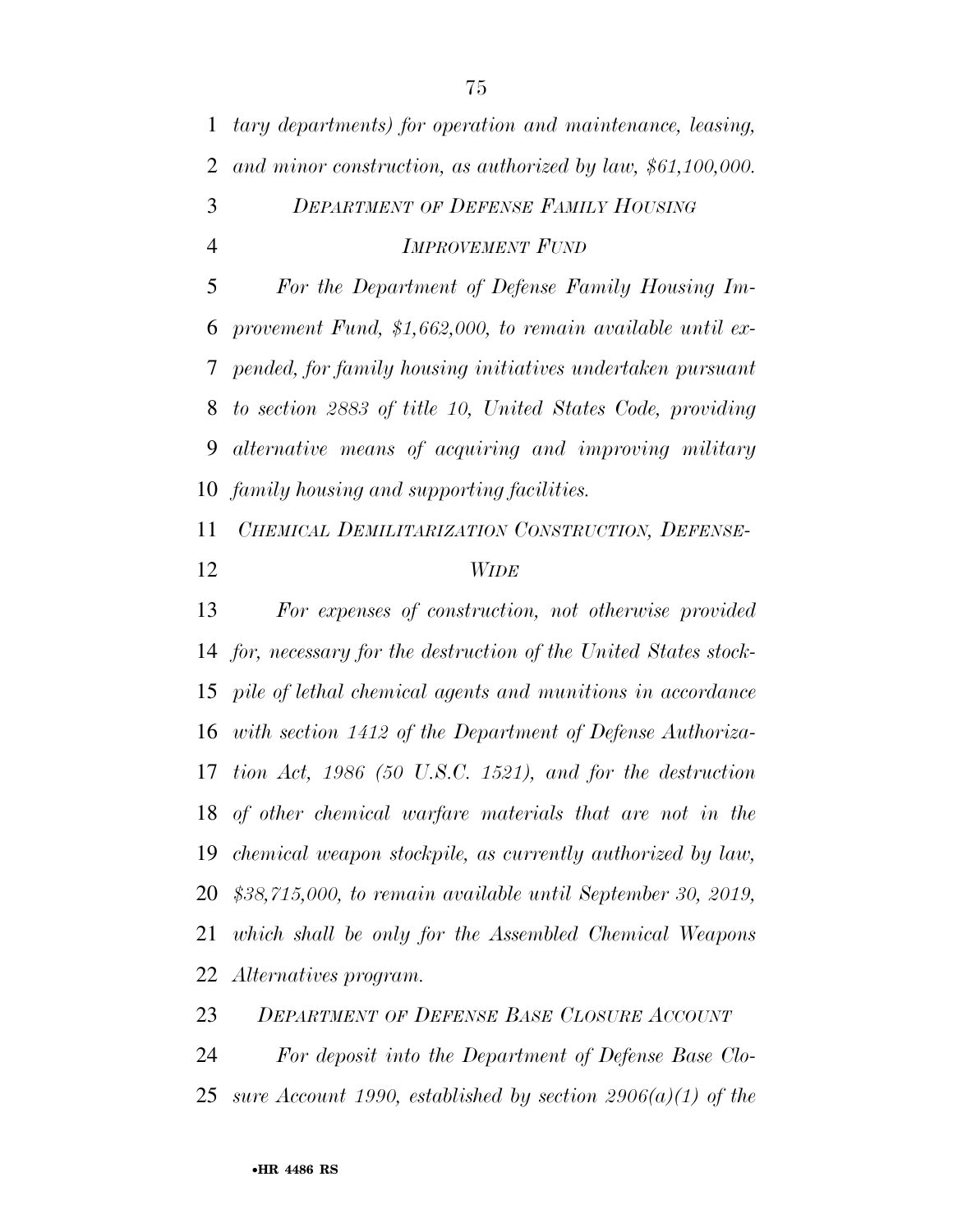*Defense Base Closure and Realignment Act of 1990 (10 U.S.C. 2687 note), as amended by section 2711 of the Na- tional Defense Authorization Act for Fiscal Year 2013 (Pub- lic Law 112–239), \$380,085,000, to remain available until expended.* 

*ADMINISTRATIVE PROVISIONS*

 *SEC. 101. None of the funds made available in this title shall be expended for payments under a cost-plus-a- fixed-fee contract for construction, where cost estimates ex- ceed \$25,000, to be performed within the United States, ex- cept Alaska, without the specific approval in writing of the Secretary of Defense setting forth the reasons therefor.* 

 *SEC. 102. Funds made available in this title for con- struction shall be available for hire of passenger motor vehi-cles.* 

 *SEC. 103. Funds made available in this title for con- struction may be used for advances to the Federal Highway Administration, Department of Transportation, for the con- struction of access roads as authorized by section 210 of title 23, United States Code, when projects authorized there- in are certified as important to the national defense by the Secretary of Defense.* 

 *SEC. 104. None of the funds made available in this title may be used to begin construction of new bases in the*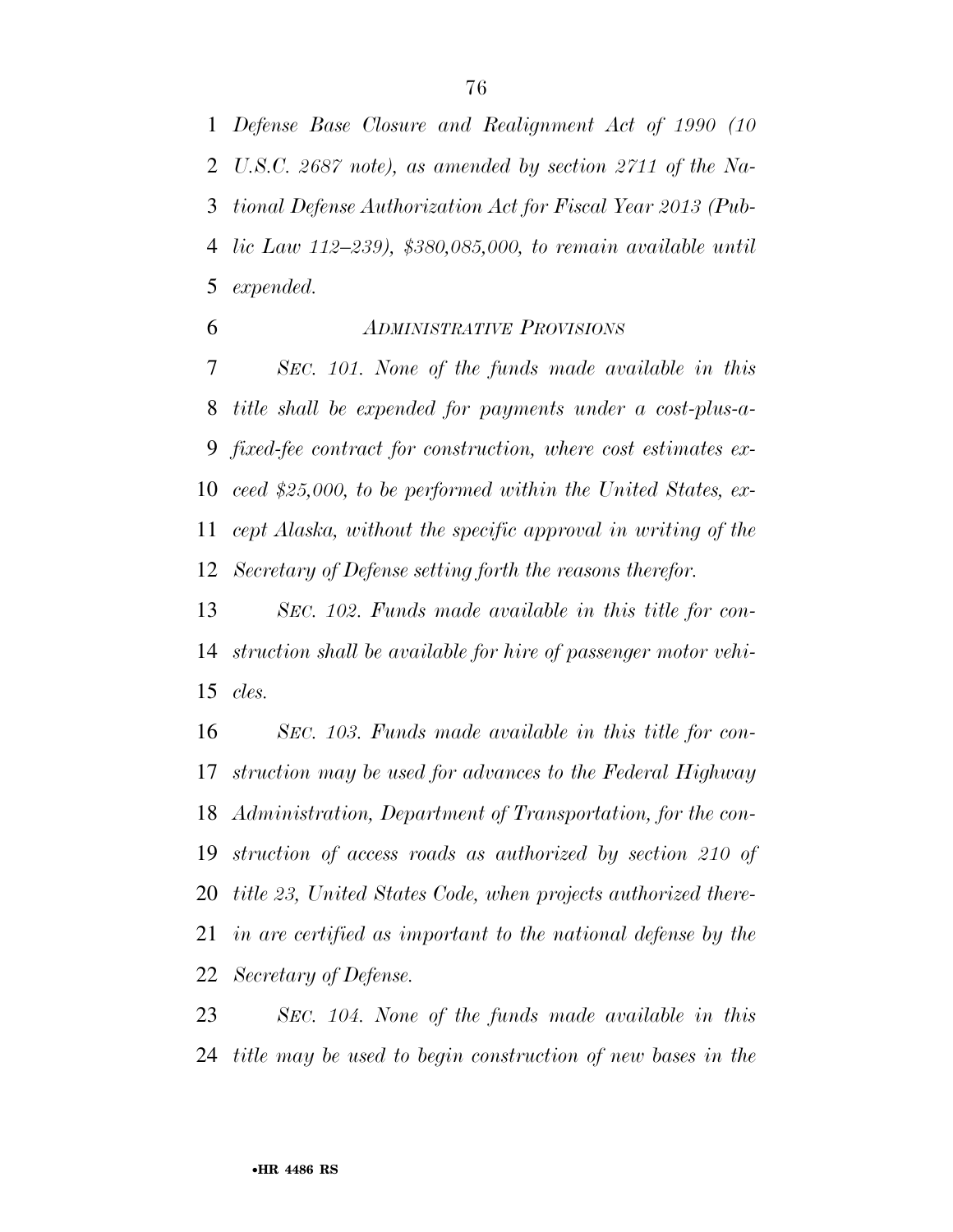*United States for which specific appropriations have not been made.* 

 *SEC. 105. None of the funds made available in this title shall be used for purchase of land or land easements in excess of 100 percent of the value as determined by the Army Corps of Engineers or the Naval Facilities Engineer- ing Command, except: (1) where there is a determination of value by a Federal court; (2) purchases negotiated by the Attorney General or the designee of the Attorney Gen- eral; (3) where the estimated value is less than \$25,000; or (4) as otherwise determined by the Secretary of Defense to be in the public interest.* 

 *SEC. 106. None of the funds made available in this title shall be used to: (1) acquire land; (2) provide for site preparation; or (3) install utilities for any family housing, except housing for which funds have been made available in annual Acts making appropriations for military con-struction.* 

 *SEC. 107. None of the funds made available in this title for minor construction may be used to transfer or relo- cate any activity from one base or installation to another, without prior notification to the Committees on Appropria-tions of both Houses of Congress.* 

 *SEC. 108. None of the funds made available in this title may be used for the procurement of steel for any con-*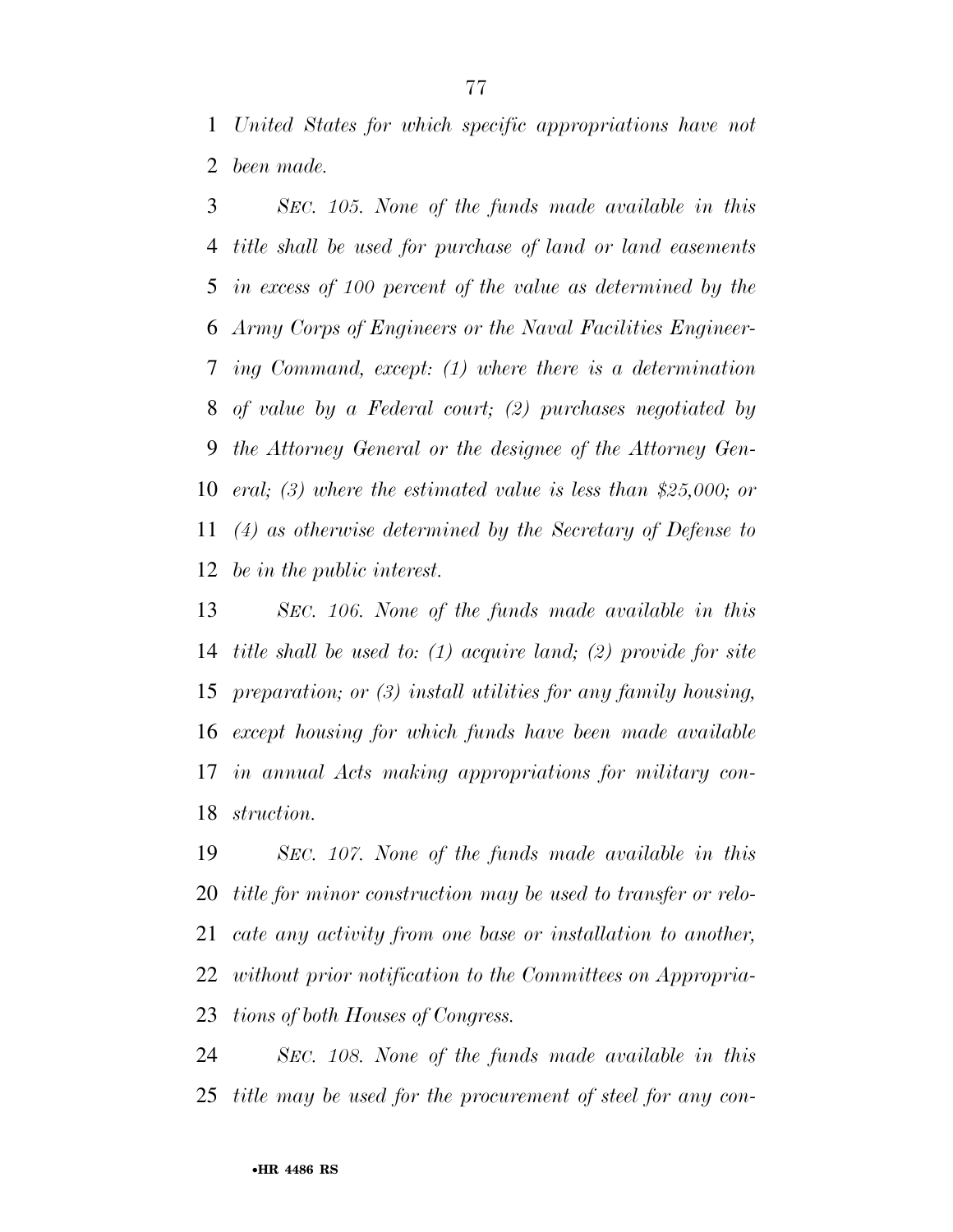*struction project or activity for which American steel pro- ducers, fabricators, and manufacturers have been denied the opportunity to compete for such steel procurement.* 

 *SEC. 109. None of the funds available to the Depart- ment of Defense for military construction or family housing during the current fiscal year may be used to pay real prop-erty taxes in any foreign nation.* 

 *SEC. 110. None of the funds made available in this title may be used to initiate a new installation overseas without prior notification to the Committees on Appropria-tions of both Houses of Congress.* 

 *SEC. 111. None of the funds made available in this title may be obligated for architect and engineer contracts estimated by the Government to exceed \$500,000 for projects to be accomplished in Japan, in any North Atlantic Treaty Organization member country, or in countries bordering the Arabian Sea, unless such contracts are awarded to United States firms or United States firms in joint venture with host nation firms.* 

 *SEC. 112. None of the funds made available in this title for military construction in the United States terri- tories and possessions in the Pacific and on Kwajalein Atoll, or in countries bordering the Arabian Sea, may be used to award any contract estimated by the Government to exceed \$1,000,000 to a foreign contractor: Provided, That*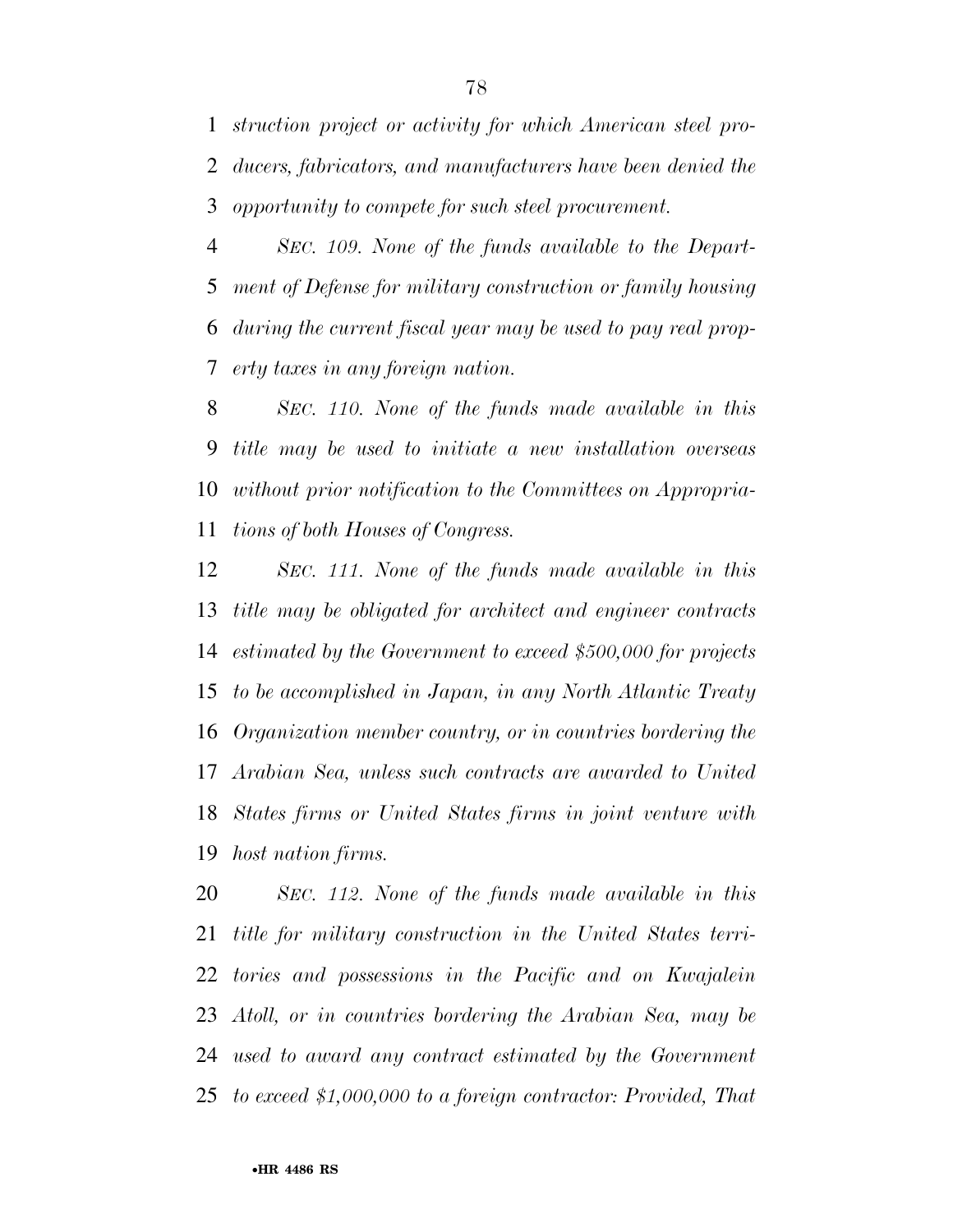*this section shall not be applicable to contract awards for which the lowest responsive and responsible bid of a United States contractor exceeds the lowest responsive and respon- sible bid of a foreign contractor by greater than 20 percent: Provided further, That this section shall not apply to con- tract awards for military construction on Kwajalein Atoll for which the lowest responsive and responsible bid is sub-mitted by a Marshallese contractor.* 

 *SEC. 113. The Secretary of Defense shall inform the appropriate committees of both Houses of Congress, includ- ing the Committees on Appropriations, of plans and scope of any proposed military exercise involving United States personnel 30 days prior to its occurring, if amounts ex- pended for construction, either temporary or permanent, are anticipated to exceed \$100,000.* 

 *SEC. 114. Not more than 20 percent of the funds made available in this title which are limited for obligation dur- ing the current fiscal year shall be obligated during the last 2 months of the fiscal year.* 

 *SEC. 115. Funds appropriated to the Department of Defense for construction in prior years shall be available for construction authorized for each such military depart- ment by the authorizations enacted into law during the cur-rent session of Congress.*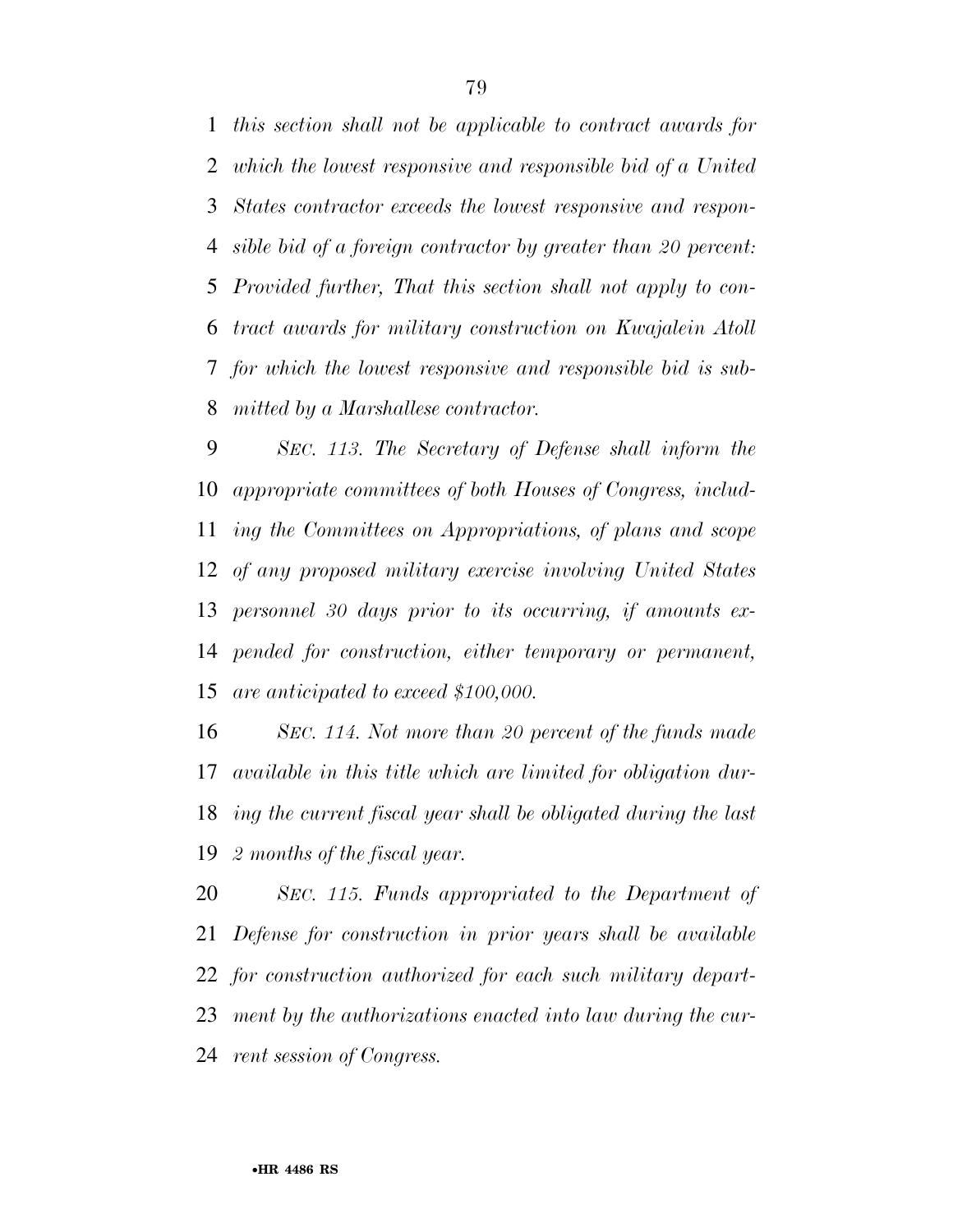*SEC. 116. For military construction or family housing projects that are being completed with funds otherwise ex- pired or lapsed for obligation, expired or lapsed funds may be used to pay the cost of associated supervision, inspection, overhead, engineering and design on those projects and on subsequent claims, if any.* 

 *SEC. 117. Notwithstanding any other provision of law, any funds made available to a military department or de- fense agency for the construction of military projects may be obligated for a military construction project or contract, or for any portion of such a project or contract, at any time before the end of the fourth fiscal year after the fiscal year for which funds for such project were made available, if the funds obligated for such project: (1) are obligated from funds available for military construction projects; and (2) do not exceed the amount appropriated for such project, plus any amount by which the cost of such project is in-creased pursuant to law.* 

*(INCLUDING TRANSFER OF FUNDS)*

 *SEC. 118. In addition to any other transfer authority available to the Department of Defense, proceeds deposited to the Department of Defense Base Closure Account estab- lished by section 207(a)(1) of the Defense Authorization Amendments and Base Closure and Realignment Act (10 U.S.C. 2687 note) pursuant to section 207(a)(2)(C) of such*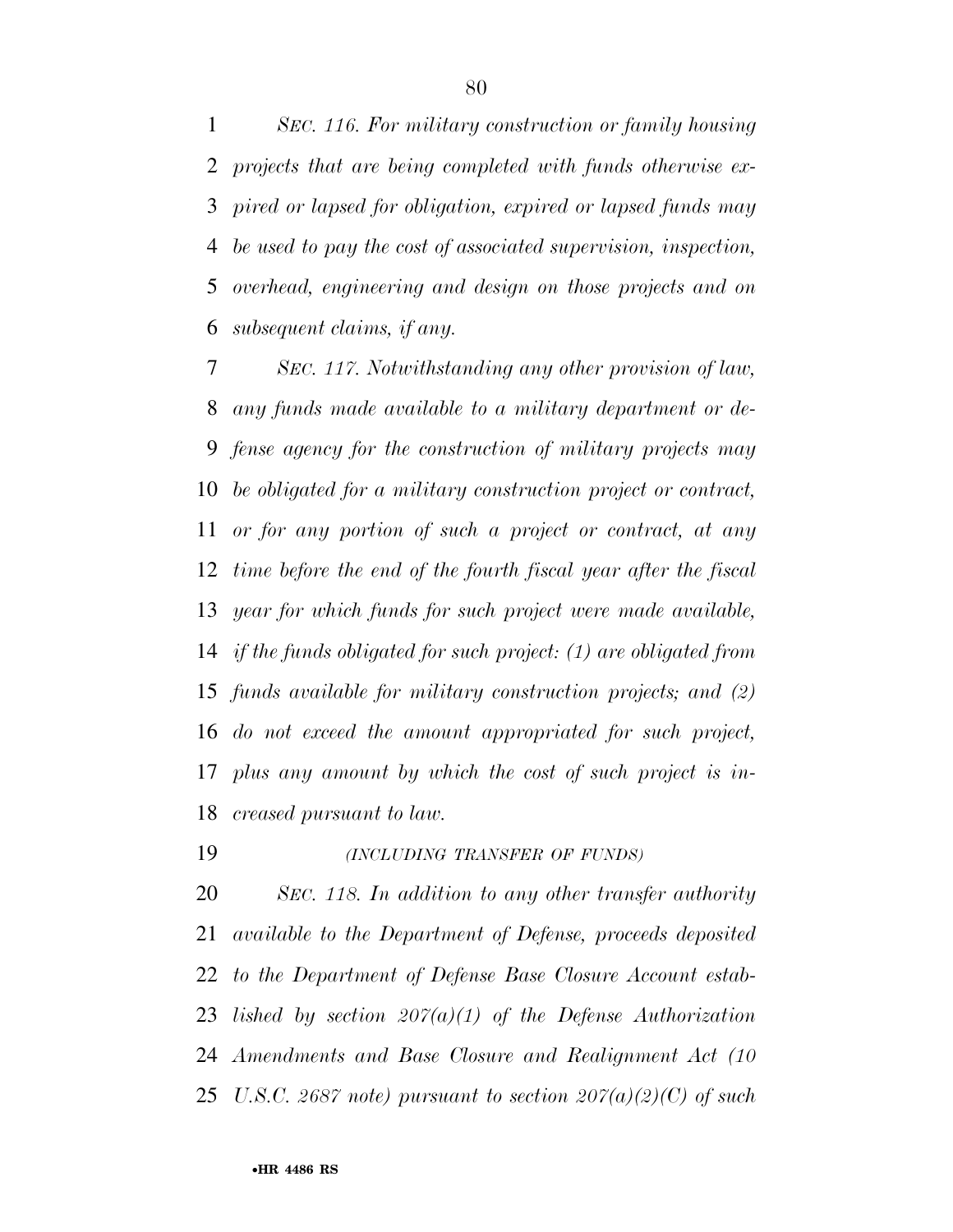*Act, may be transferred to the account established by section 2906(a)(1) of the Defense Base Closure and Realignment Act of 1990 (10 U.S.C. 2687 note), to be merged with, and to be available for the same purposes and the same time period as that account.* 

## *(INCLUDING TRANSFER OF FUNDS)*

 *SEC. 119. Subject to 30 days prior notification, or 14 days for a notification provided in an electronic medium pursuant to sections 480 and 2883 of title 10, United States Code, to the Committees on Appropriations of both Houses of Congress, such additional amounts as may be determined by the Secretary of Defense may be transferred to: (1) the Department of Defense Family Housing Improvement Fund from amounts appropriated for construction in ''Family Housing'' accounts, to be merged with and to be available for the same purposes and for the same period of time as amounts appropriated directly to the Fund; or (2) the De- partment of Defense Military Unaccompanied Housing Im- provement Fund from amounts appropriated for construc- tion of military unaccompanied housing in ''Military Con- struction'' accounts, to be merged with and to be available for the same purposes and for the same period of time as amounts appropriated directly to the Fund: Provided, That appropriations made available to the Funds shall be avail-able to cover the costs, as defined in section 502(5) of the*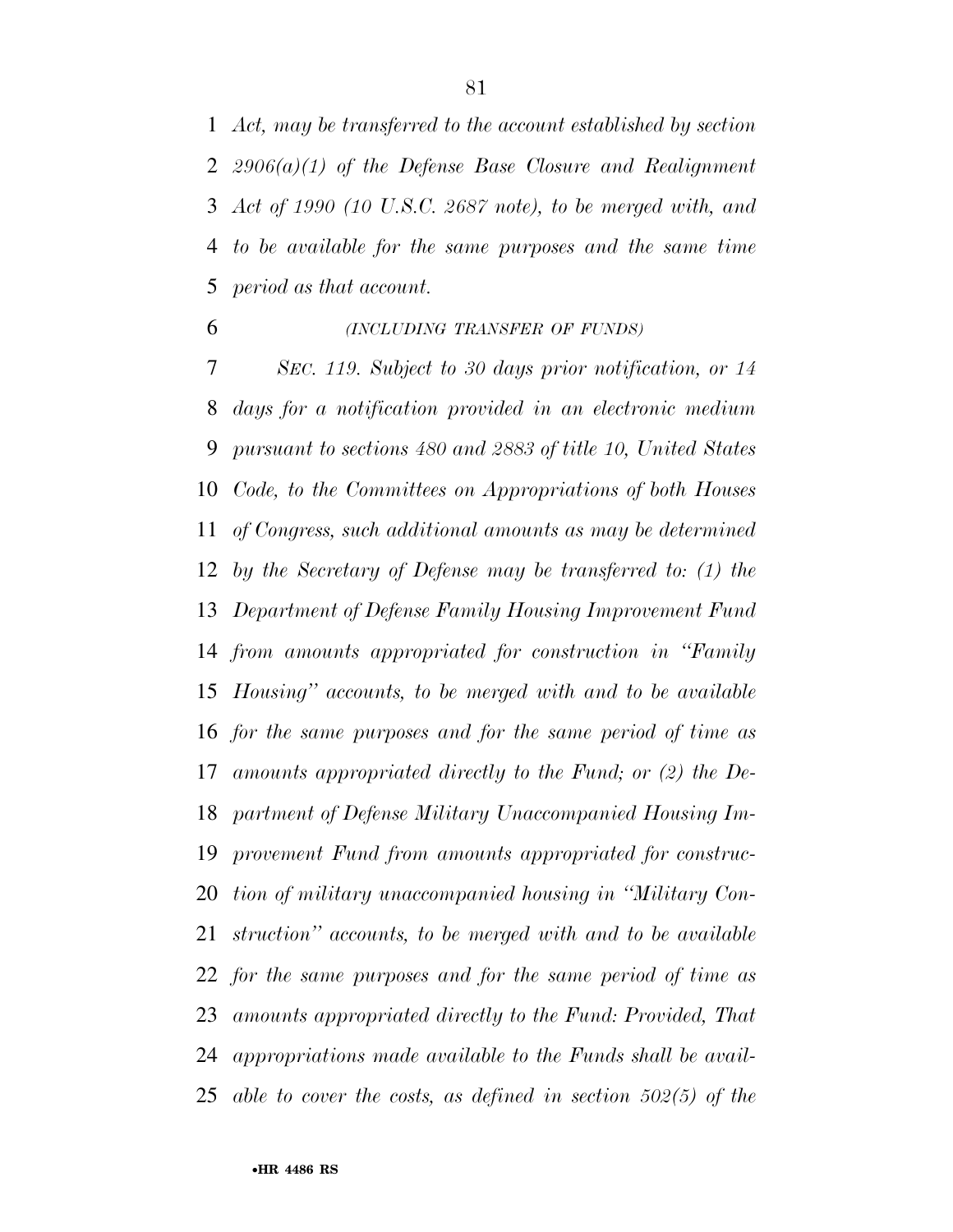*Congressional Budget Act of 1974, of direct loans or loan guarantees issued by the Department of Defense pursuant to the provisions of subchapter IV of chapter 169 of title 10, United States Code, pertaining to alternative means of acquiring and improving military family housing, military unaccompanied housing, and supporting facilities.* 

## *(INCLUDING TRANSFER OF FUNDS)*

 *SEC. 120. In addition to any other transfer authority available to the Department of Defense, amounts may be transferred from the accounts established by sections 2906(a)(1) and 2906A(a)(1) of the Defense Base Closure and Realignment Act of 1990 (10 U.S.C. 2687 note), to the fund established by section 1013(d) of the Demonstration Cities and Metropolitan Development Act of 1966 (42 U.S.C. 3374) to pay for expenses associated with the Home- owners Assistance Program incurred under 42 U.S.C. 3374(a)(1)(A). Any amounts transferred shall be merged with and be available for the same purposes and for the same time period as the fund to which transferred.* 

 *SEC. 121. Notwithstanding any other provision of law, funds made available in this title for operation and mainte- nance of family housing shall be the exclusive source of funds for repair and maintenance of all family housing units, including general or flag officer quarters: Provided, That not more than \$35,000 per unit may be spent annu-*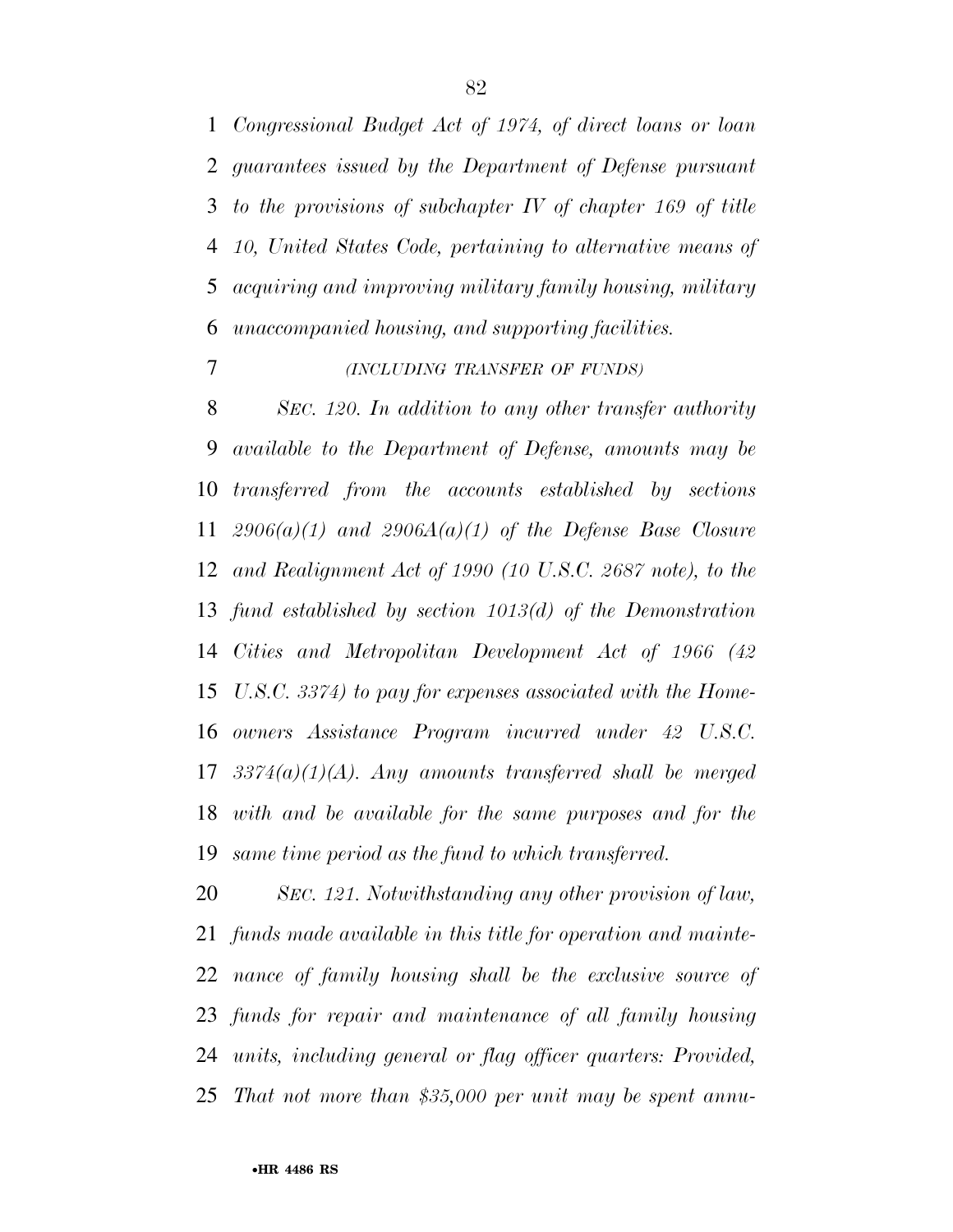*ally for the maintenance and repair of any general or flag officer quarters without 30 days prior notification, or 14 days for a notification provided in an electronic medium pursuant to sections 480 and 2883 of title 10, United States Code, to the Committees on Appropriations of both Houses of Congress, except that an after-the-fact notification shall be submitted if the limitation is exceeded solely due to costs associated with environmental remediation that could not be reasonably anticipated at the time of the budget submis- sion: Provided further, That the Under Secretary of Defense (Comptroller) is to report annually to the Committees on Appropriations of both Houses of Congress all operation and maintenance expenditures for each individual general or flag officer quarters for the prior fiscal year.* 

 *SEC. 122. Amounts contained in the Ford Island Im- provement Account established by subsection (h) of section 2814 of title 10, United States Code, are appropriated and shall be available until expended for the purposes specified in subsection (i)(1) of such section or until transferred pur-suant to subsection (i)(3) of such section.* 

 *SEC. 123. None of the funds made available in this title, or in any Act making appropriations for military construction which remain available for obligation, may be obligated or expended to carry out a military construction, land acquisition, or family housing project at or for a mili-*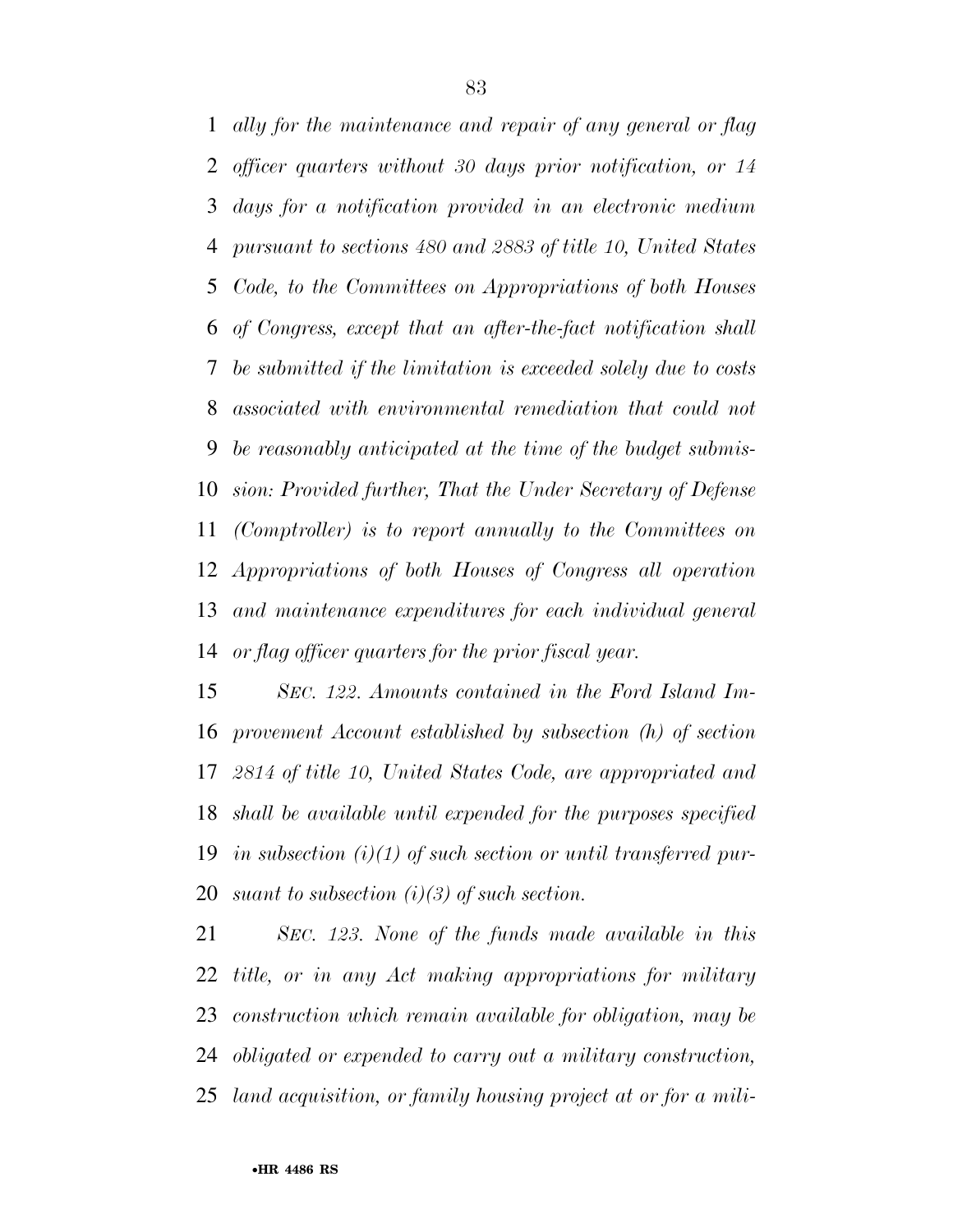*tary installation approved for closure, or at a military in- stallation for the purposes of supporting a function that has been approved for realignment to another installation, in 2005 under the Defense Base Closure and Realignment Act of 1990 (part A of title XXIX of Public Law 101–510; 10 U.S.C. 2687 note), unless such a project at a military in- stallation approved for realignment will support a con- tinuing mission or function at that installation or a new mission or function that is planned for that installation, or unless the Secretary of Defense certifies that the cost to the United States of carrying out such project would be less than the cost to the United States of cancelling such project, or if the project is at an active component base that shall be established as an enclave or in the case of projects having multi-agency use, that another Government agency has in- dicated it will assume ownership of the completed project. The Secretary of Defense may not transfer funds made available as a result of this limitation from any military construction project, land acquisition, or family housing project to another account or use such funds for another purpose or project without the prior approval of the Com- mittees on Appropriations of both Houses of Congress. This section shall not apply to military construction projects, land acquisition, or family housing projects for which the project is vital to the national security or the protection*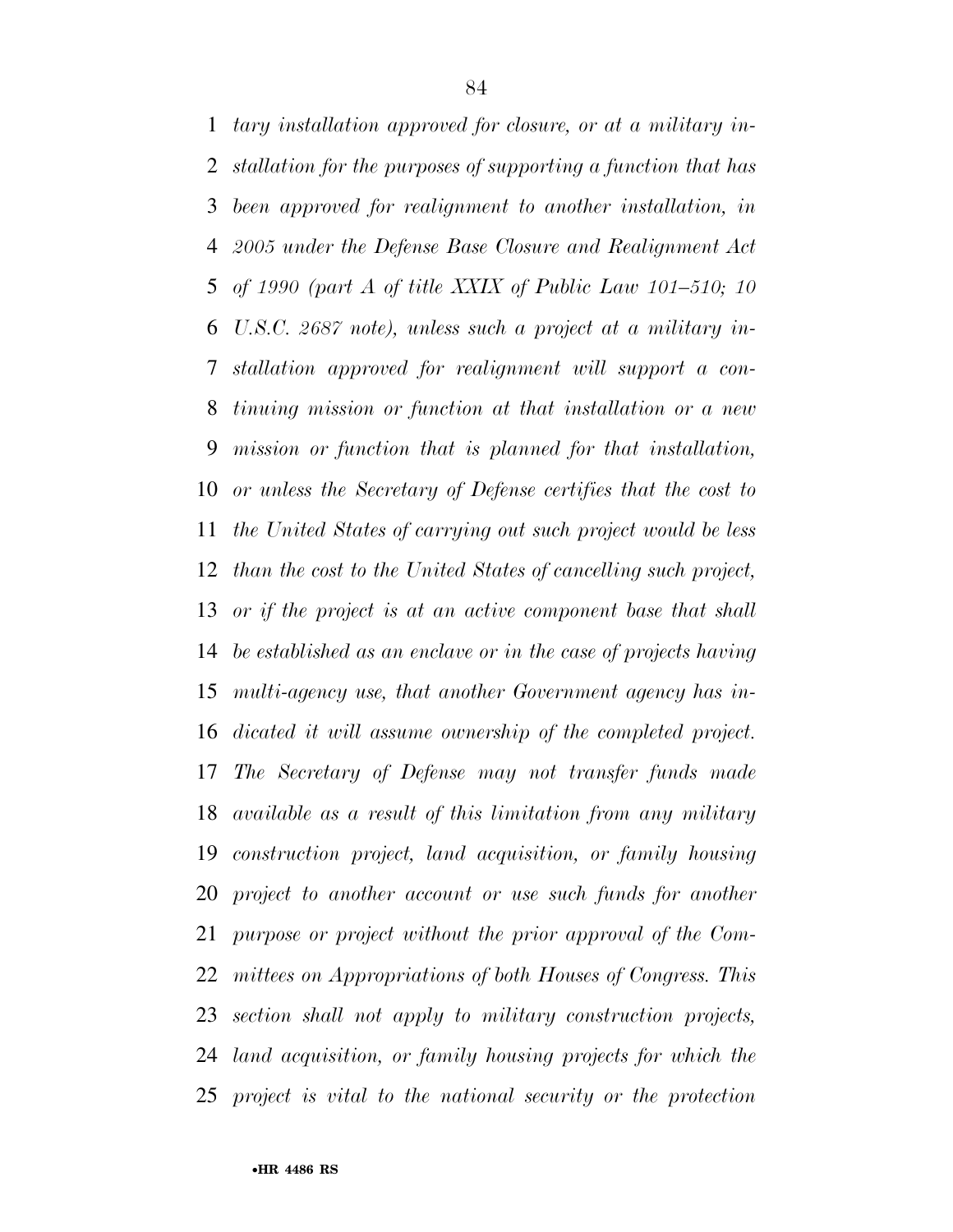*of health, safety, or environmental quality: Provided, That the Secretary of Defense shall notify the congressional de- fense committees within 7 days of a decision to carry out such a military construction project.* 

#### *(INCLUDING TRANSFER OF FUNDS)*

 *SEC. 124. During the 5-year period after appropria- tions available in this Act to the Department of Defense for military construction and family housing operation and maintenance and construction have expired for obligation, upon a determination that such appropriations will not be necessary for the liquidation of obligations or for making authorized adjustments to such appropriations for obliga- tions incurred during the period of availability of such ap- propriations, unobligated balances of such appropriations may be transferred into the appropriation ''Foreign Cur- rency Fluctuations, Construction, Defense'', to be merged with and to be available for the same time period and for the same purposes as the appropriation to which trans-ferred.* 

 *SEC. 125. Amounts appropriated or otherwise made available in an account funded under the headings in this title may be transferred among projects and activities with- in the account in accordance with the reprogramming guidelines for military construction and family housing construction contained in Department of Defense Financial*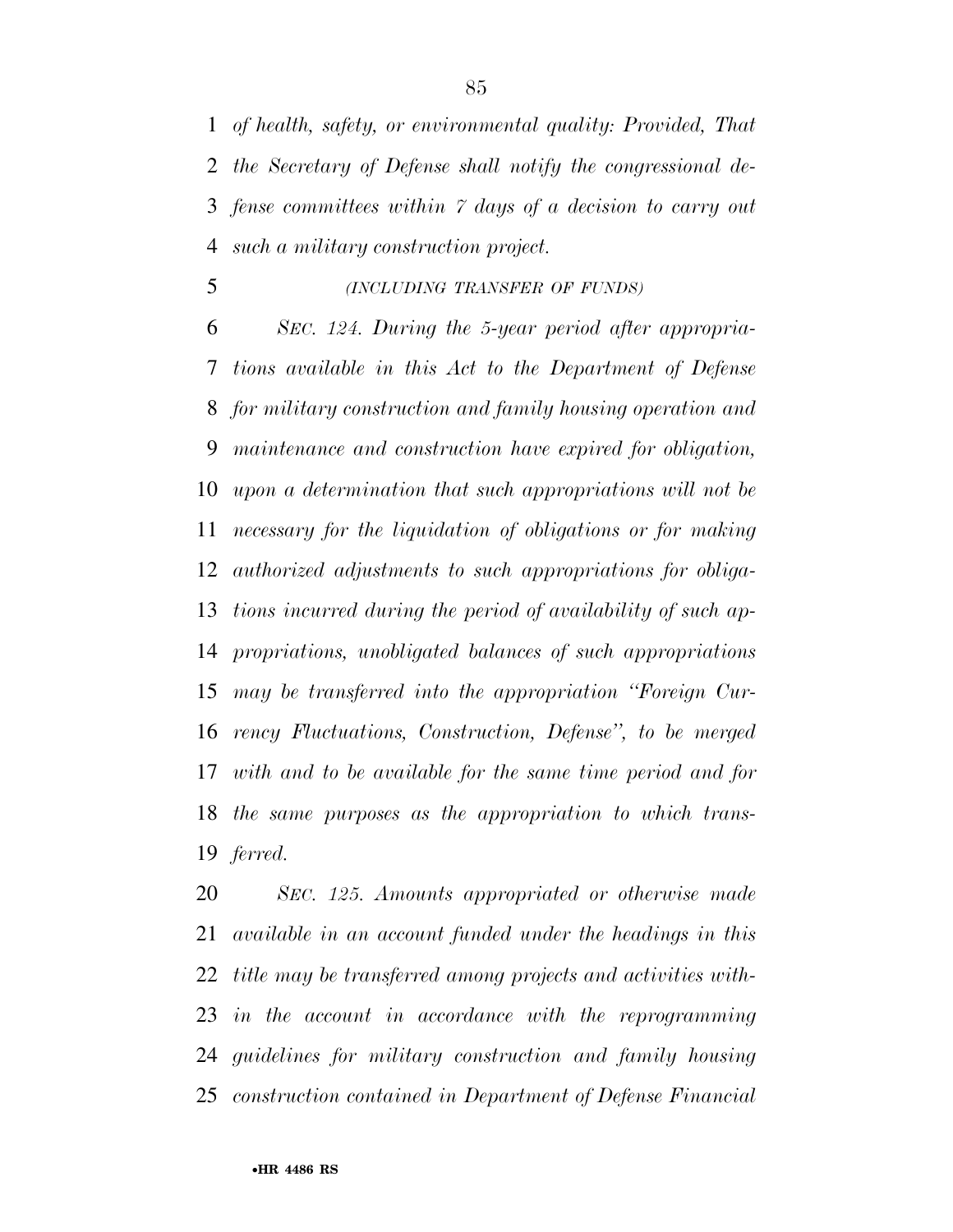*Management Regulation 7000.14–R, Volume 3, Chapter 7, of February 2009, as in effect on the date of enactment of this Act.* 

 *SEC. 126. None of the funds made available in this title may be obligated or expended for planning and design and construction of projects at Arlington National Ceme-tery.* 

 *SEC. 127. For an additional amount for ''Military Construction, Army'', \$60,000,000, to remain available until September 30, 2019, for construction of quality-of-life projects included in the Army Fiscal Year 2015 unfunded priority list submitted to Congress on April 1, 2014: Pro- vided, That such funding is subject to authorization prior to obligation and expenditure of funds to carry out plan- ning and design and construction: Provided further, That not later than 30 days after enactment of this Act, the Sec- retary of the Army shall submit to the Committees on Ap- propriations of both Houses of Congress an expenditure plan for funds provided under this section.* 

 *SEC. 128. For an additional amount for ''Military Construction, Army National Guard'', \$40,000,000, to re- main available until September 30, 2019, for construction of projects included in the Army National Guard Fiscal Year 2015 unfunded priority list submitted to Congress on April 1, 2014: Provided, That such funding is subject to*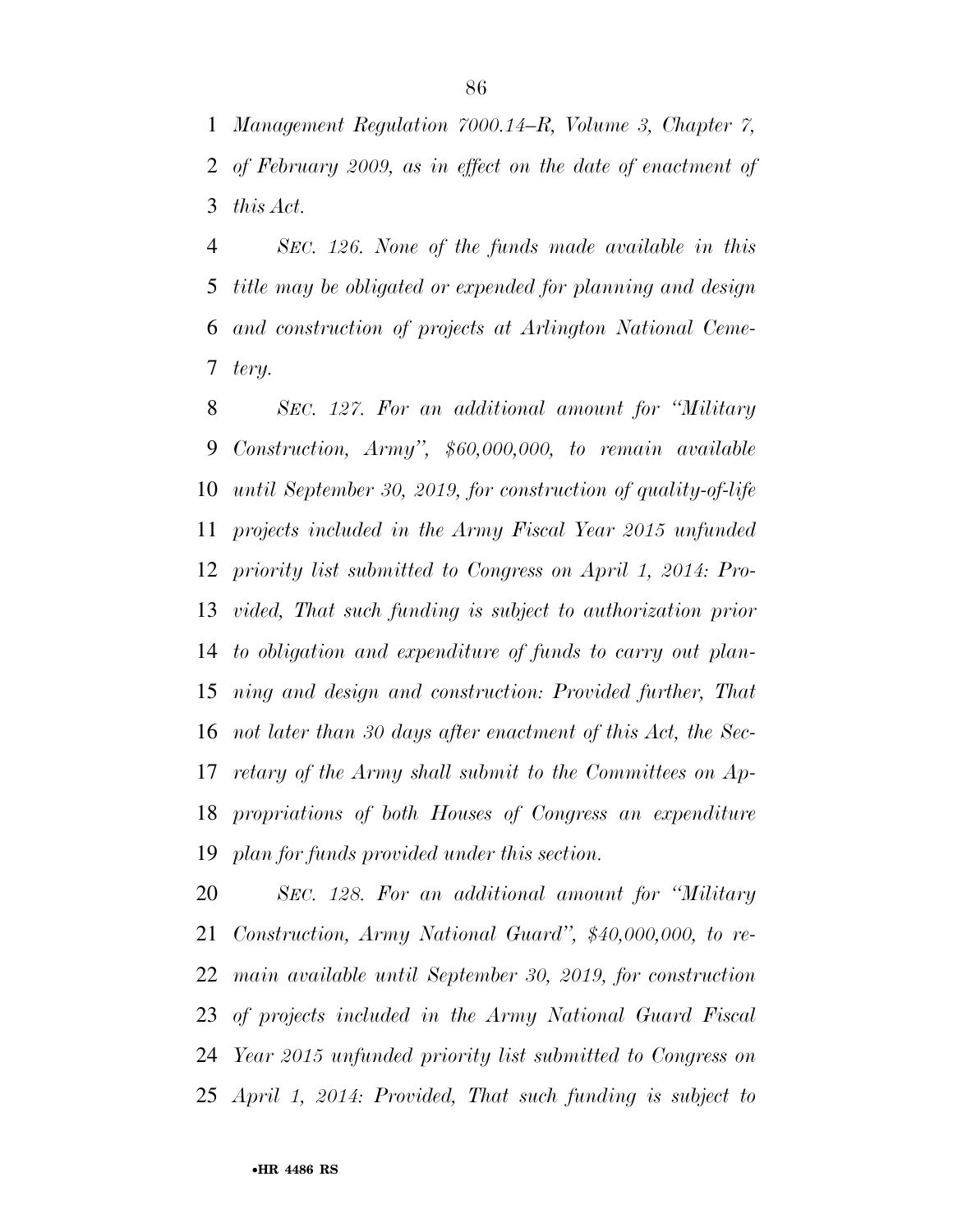*authorization prior to obligation and expenditure of funds to carry out planning and design and construction: Pro- vided further, That not later than 30 days after enactment of this Act, the Director of the Army National Guard shall submit to the Committees on Appropriations of both Houses of Congress an expenditure plan for funds provided under this section.* 

 *SEC. 129. For an additional amount for ''Military Construction, Army Reserve'', \$50,000,000, to remain available until September 30, 2019, for construction of projects included in the Army Reserve Fiscal Year 2015 un- funded priority list submitted to Congress on April 1, 2014: Provided, That such funding is subject to authorization prior to obligation and expenditure of funds to carry out planning and design and construction: Provided further, That not later than 30 days after enactment of this Act, the Chief of the Army Reserve shall submit to the Commit- tees on Appropriations of both Houses of Congress an ex-penditure plan for funds provided under this section.* 

 *SEC. 130. For an additional amount for ''Military Construction, Navy'', \$200,000,000, to remain available until September 30, 2019, for construction of quality-of-life projects included in the Fiscal Year 2015 Opportunity, Growth and Security Initiative budget request: Provided, That such funding is subject to authorization prior to obli-*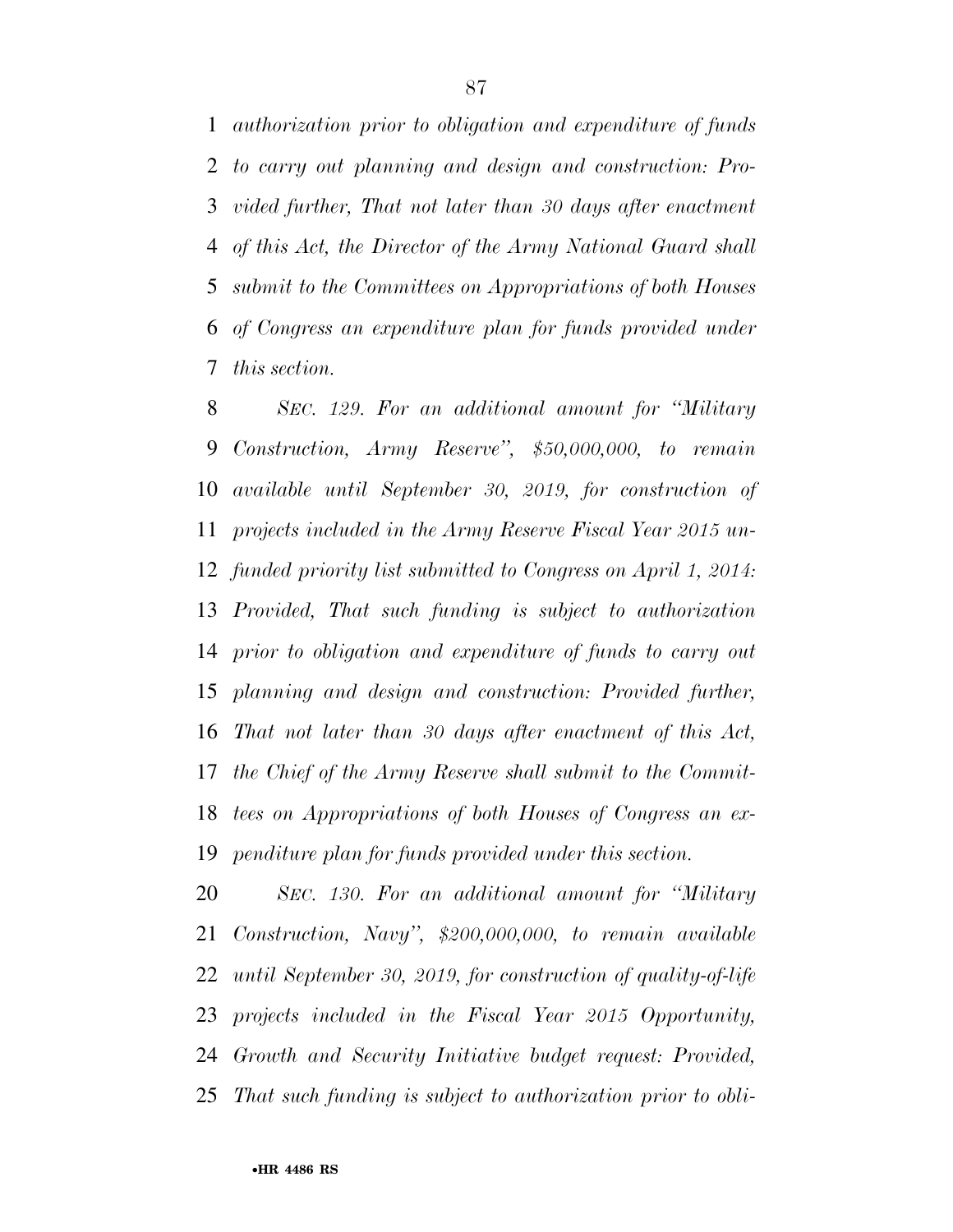*gation and expenditure of funds to carry out planning and design and construction: Provided further, That not later than 30 days after enactment of this Act, the Secretary of the Navy shall submit to the Committees on Appropriations of both Houses of Congress an expenditure plan for funds provided under this section.* 

 *SEC. 131. For an additional amount for ''Military Construction, Air Force'', \$100,000,000, to remain avail- able until September 30, 2019, for construction of quality- of-life projects included in the Fiscal Year 2015 Oppor- tunity, Growth and Security Initiative budget request: Pro- vided, That such funding is subject to authorization prior to obligation and expenditure of funds to carry out plan- ning and design and construction: Provided further, That not later than 30 days after enactment of this Act, the Sec- retary of the Air Force shall submit to the Committees on Appropriations of both Houses of Congress an expenditure plan for funds provided under this section.* 

 *SEC. 132. For an additional amount for ''Military Construction, Air Force Reserve'', \$15,000,000, to remain available until September 30, 2019, for construction of quality-of-life projects included in the Fiscal Year 2015 Op- portunity, Growth and Security Initiative budget request: Provided, That such funding is subject to authorization prior to obligation and expenditure of funds to carry out*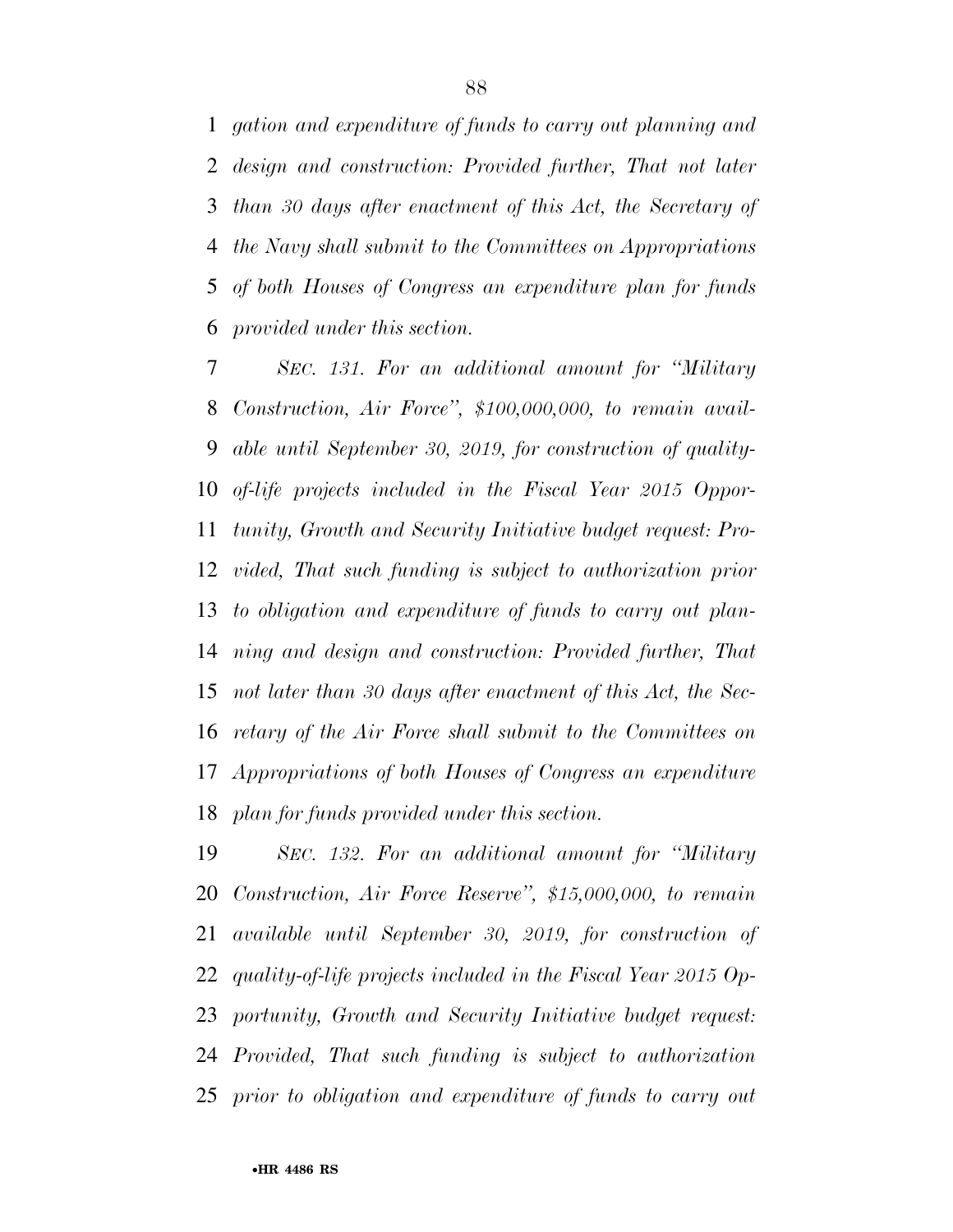*planning and design and construction: Provided further, That not later than 30 days after enactment of this Act, the Chief of the Air Force Reserve shall submit to the Com- mittees on Appropriations of both Houses of Congress an expenditure plan for funds provided under this section.* 

*(INCLUDING RESCISSION OF FUNDS)*

 *SEC. 133. Of the unobligated balances available from prior Appropriations Acts (other than appropriations that were designated by the Congress as an emergency require- ment or as being for Overseas Contingency Operations/ Global War on Terrorism pursuant to a concurrent resolu- tion on the budget or the Balanced Budget and Emergency Deficit Control Act of 1985) the following funds are hereby rescinded from the following accounts and programs in the specified amounts:* 

*''Military Construction, Army'', \$148,447,000;* 

 *''Military Construction, Navy and Marine Corps'', \$100,000,000;* 

 *''Military Construction, Air Force'', \$65,000,000; ''Military Construction, Defense-Wide'', \$50,000,000;* 

 *''Family Housing Construction, Army'', \$35,000,000; and* 

 *''NATO Security Investment Program'', \$25,000,000.*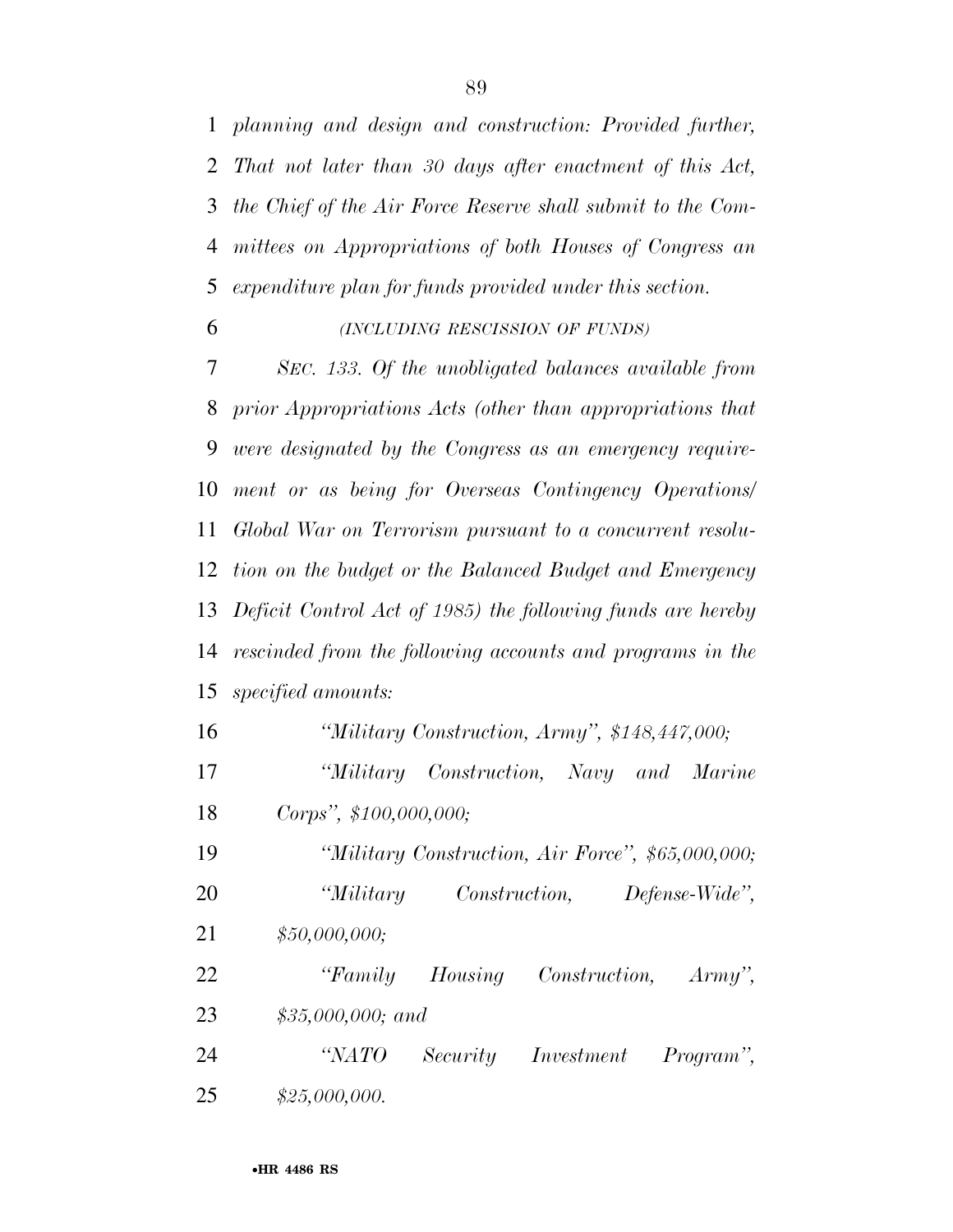| $\mathbf{1}$   | (INCLUDING RESCISSION OF FUNDS)                                                                                                                |
|----------------|------------------------------------------------------------------------------------------------------------------------------------------------|
| $\overline{2}$ | SEC. 134. Of the unobligated balances made available                                                                                           |
| 3              | in prior appropriations Acts for the fund established in sec-                                                                                  |
| 4              | tion 1013(d) of the Demonstration Cities and Metropolitan                                                                                      |
| 5              | Development Act of 1966 (42 U.S.C. 3374), \$50,000,000 are                                                                                     |
| 6              | hereby rescinded.                                                                                                                              |
| $\overline{7}$ | <b>TITLE II</b>                                                                                                                                |
| 8              | DEPARTMENT OF VETERANS AFFAIRS                                                                                                                 |
| 9              | VETERANS BENEFITS ADMINISTRATION                                                                                                               |
| 10             | COMPENSATION AND PENSIONS                                                                                                                      |
| 11             | (INCLUDING TRANSFER OF FUNDS)                                                                                                                  |
| 12             | For the payment of compensation benefits to or on be-                                                                                          |
| 13             | half of veterans and a pilot program for disability examina-                                                                                   |
| 14             | tions as authorized by section 107 and chapters 11, 13, 18,                                                                                    |
|                | 15 51, 53, 55, and 61 of title 38, United States Code; pension                                                                                 |
|                | $1$ $(1)$ $(2)$ $(1)$ $(1)$ $(2)$ $(3)$ $(1)$ $(2)$ $(3)$ $(4)$ $(5)$ $(1)$ $(2)$ $(3)$ $(4)$ $(5)$ $(6)$ $(1)$<br>$\mathbf{u}$ , $\mathbf{v}$ |

 *benefits to or on behalf of veterans as authorized by chapters 15, 51, 53, 55, and 61 of title 38, United States Code; and burial benefits, the Reinstated Entitlement Program for Survivors, emergency and other officers' retirement pay, ad- justed-service credits and certificates, payment of premiums due on commercial life insurance policies guaranteed under the provisions of title IV of the Servicemembers Civil Relief Act (50 U.S.C. App. 541 et seq.) and for other benefits as authorized by sections 107, 1312, 1977, and 2106, and chapters 23, 51, 53, 55, and 61 of title 38, United States*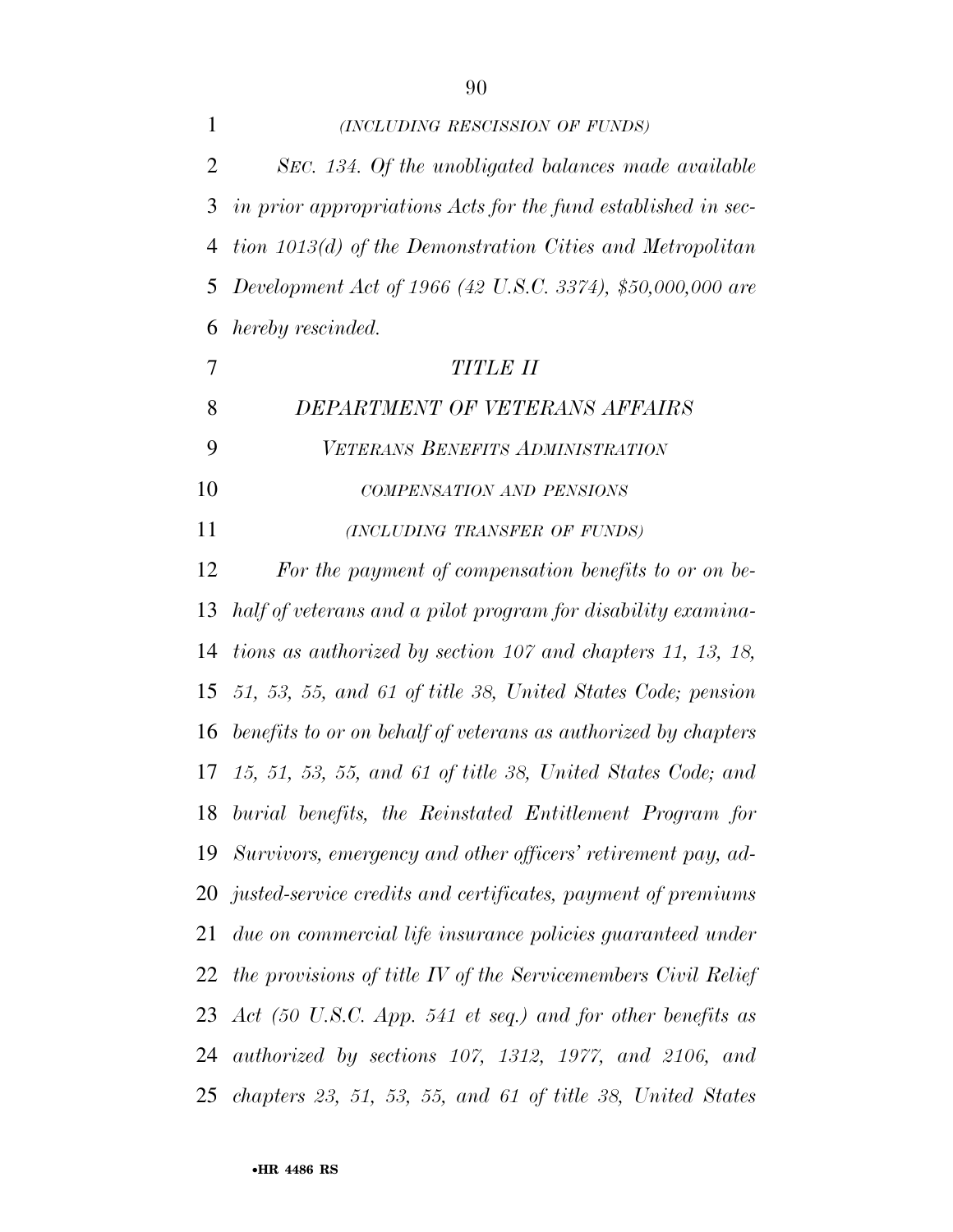*Code, \$78,687,709,000, to remain available until expended: Provided, That not to exceed \$15,430,000 of the amount ap- propriated under this heading shall be reimbursed to ''Gen- eral Operating Expenses, Veterans Benefits Administra- tion'', and ''Information Technology Systems'' for necessary expenses in implementing the provisions of chapters 51, 53, and 55 of title 38, United States Code, the funding source for which is specifically provided as the ''Compensation and Pensions'' appropriation: Provided further, That such sums as may be earned on an actual qualifying patient basis, shall be reimbursed to ''Medical Care Collections Fund'' to augment the funding of individual medical facilities for nursing home care provided to pensioners as authorized.* 

## *READJUSTMENT BENEFITS*

 *For the payment of readjustment and rehabilitation benefits to or on behalf of veterans as authorized by chapters 21, 30, 31, 33, 34, 35, 36, 39, 41, 51, 53, 55, and 61 of title 38, United States Code, \$14,761,862,000, to remain available until expended: Provided, That expenses for reha- bilitation program services and assistance which the Sec- retary is authorized to provide under subsection (a) of sec- tion 3104 of title 38, United States Code, other than under paragraphs (1), (2), (5), and (11) of that subsection, shall be charged to this account.*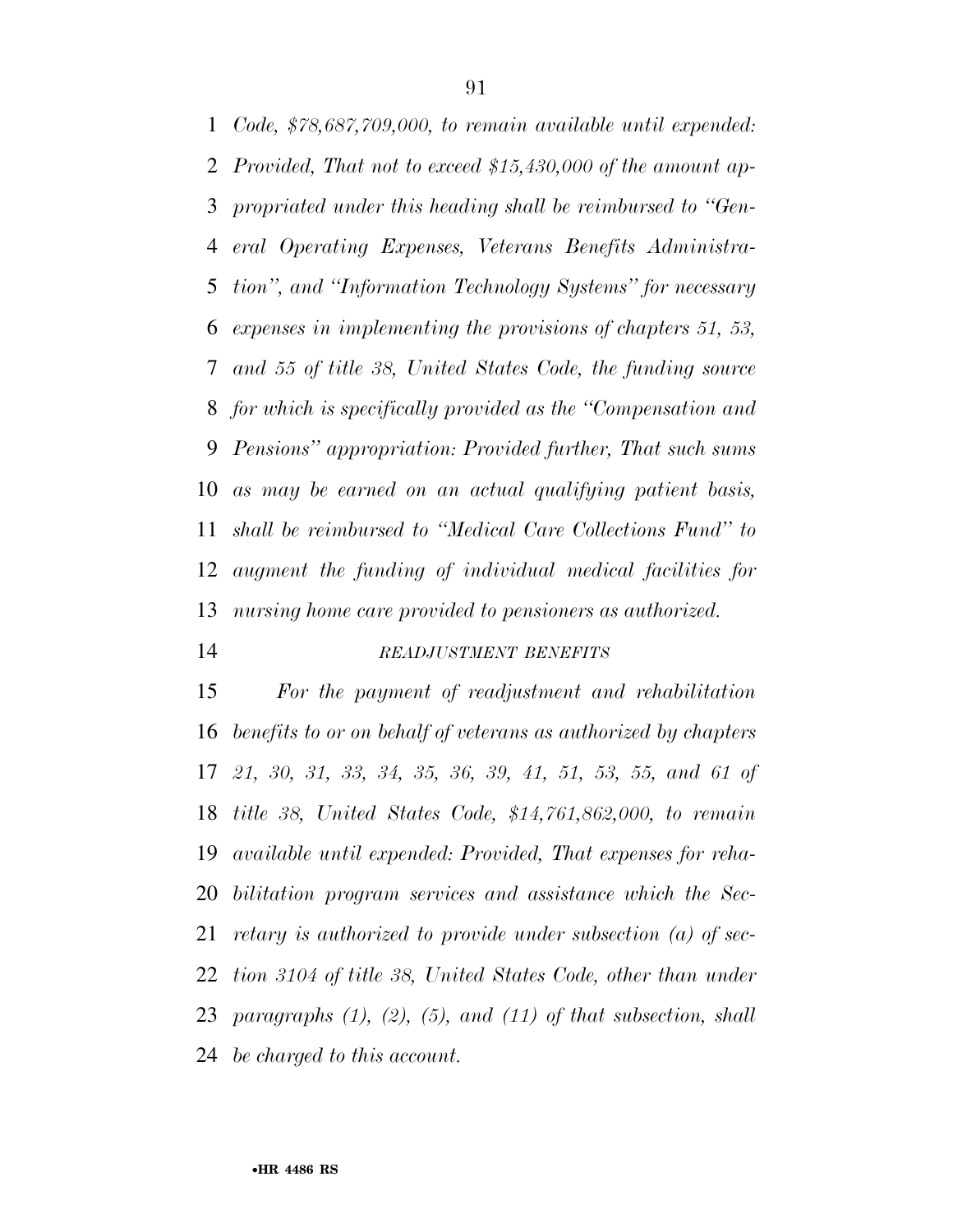*VETERANS INSURANCE AND INDEMNITIES*

 *For military and naval insurance, national service life insurance, servicemen's indemnities, service-disabled vet- erans insurance, and veterans mortgage life insurance as authorized by chapters 19 and 21, title 38, United States Code, \$63,257,000, to remain available until expended.* 

*VETERANS HOUSING BENEFIT PROGRAM FUND*

 *For the cost of direct and guaranteed loans, such sums as may be necessary to carry out the program, as authorized by subchapters I through III of chapter 37 of title 38, United States Code: Provided, That such costs, including the cost of modifying such loans, shall be as defined in sec- tion 502 of the Congressional Budget Act of 1974: Provided further, That during fiscal year 2015, within the resources available, not to exceed \$500,000 in gross obligations for direct loans are authorized for specially adapted housing loans.* 

 *In addition, for administrative expenses to carry out the direct and guaranteed loan programs, \$160,881,000.* 

*VOCATIONAL REHABILITATION LOANS PROGRAM ACCOUNT*

 *For the cost of direct loans, \$10,000, as authorized by chapter 31 of title 38, United States Code: Provided, That such costs, including the cost of modifying such loans, shall be as defined in section 502 of the Congressional Budget Act of 1974: Provided further, That funds made available*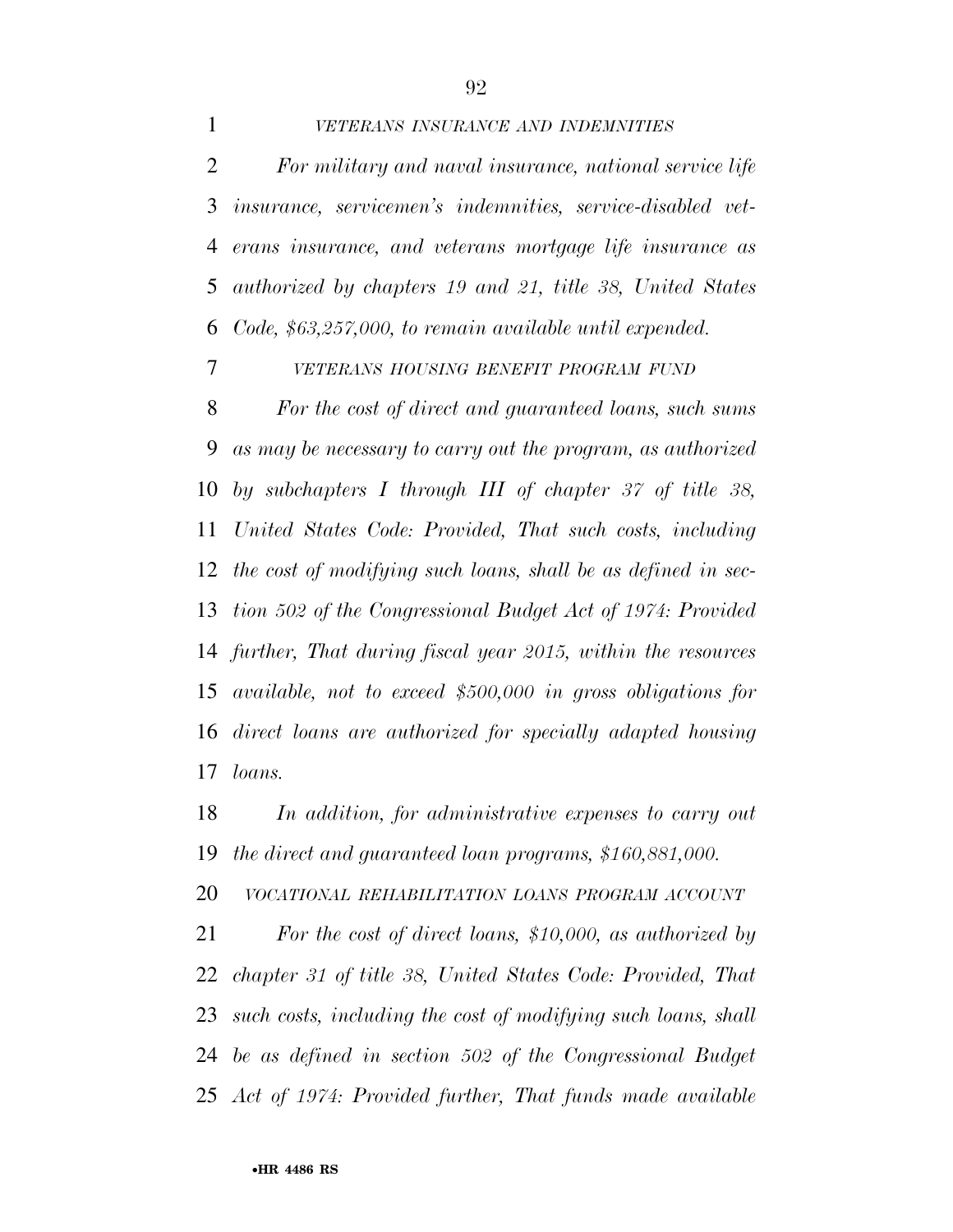*In addition, for administrative expenses necessary to carry out the direct loan program, \$361,000, which may be paid to the appropriation for ''General operating ex-penses, Veterans Benefits Administration''.* 

*NATIVE AMERICAN VETERAN HOUSING LOAN PROGRAM*

*ACCOUNT*

 *For administrative expenses to carry out the direct loan program authorized by subchapter V of chapter 37 of title 38, United States Code, \$1,130,000.* 

*VETERANS HEALTH ADMINISTRATION*

#### *MEDICAL SERVICES*

 *For necessary expenses for furnishing, as authorized by law, inpatient and outpatient care and treatment to beneficiaries of the Department of Veterans Affairs and vet- erans described in section 1705(a) of title 38, United States Code, including care and treatment in facilities not under the jurisdiction of the Department, and including medical supplies and equipment, bioengineering services, food serv- ices, and salaries and expenses of healthcare employees hired under title 38, United States Code, aid to State homes as authorized by section 1741 of title 38, United States Code, assistance and support services for caregivers as au-*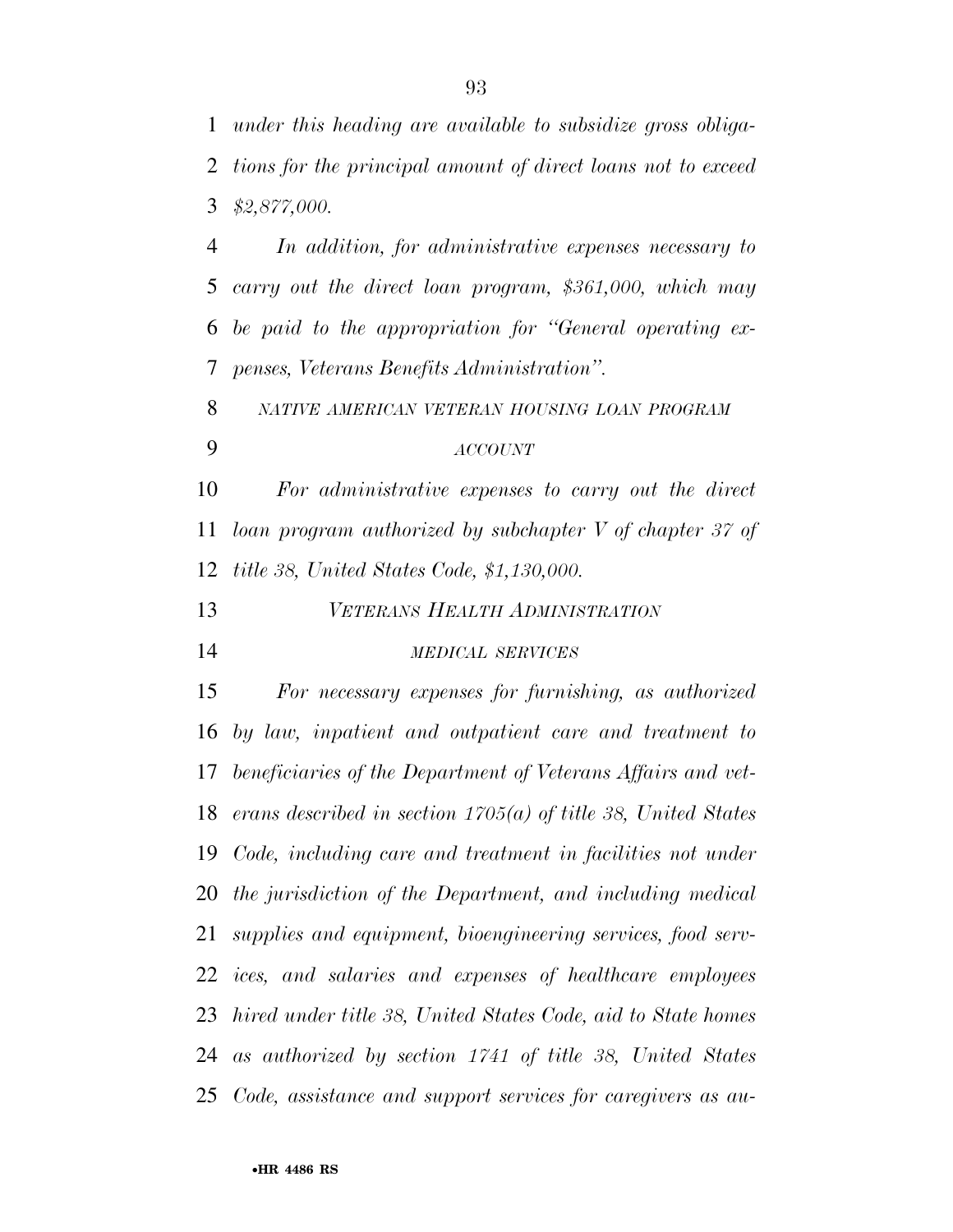*thorized by section 1720G of title 38, United States Code, loan repayments authorized by section 604 of the Caregivers and Veterans Omnibus Health Services Act of 2010 (Public Law 111–163; 124 Stat. 1174; 38 U.S.C. 7681 note), and hospital care and medical services authorized by section 1787 of title 38, United States Code; \$100,000,000, which shall be in addition to funds previously appropriated under this heading that become available on October 1, 2014; and, in addition, \$47,603,202,000, plus reimbursements, shall become available on October 1, 2015, and shall remain available until September 30, 2016: Provided, That not- withstanding any other provision of law, the Secretary of Veterans Affairs shall establish a priority for the provision of medical treatment for veterans who have service-con- nected disabilities, lower income, or have special needs: Pro- vided further, That notwithstanding any other provision of law, the Secretary of Veterans Affairs shall give priority funding for the provision of basic medical benefits to vet- erans in enrollment priority groups 1 through 6: Provided further, That notwithstanding any other provision of law, the Secretary of Veterans Affairs may authorize the dis- pensing of prescription drugs from Veterans Health Admin- istration facilities to enrolled veterans with privately writ- ten prescriptions based on requirements established by the Secretary: Provided further, That the implementation of the*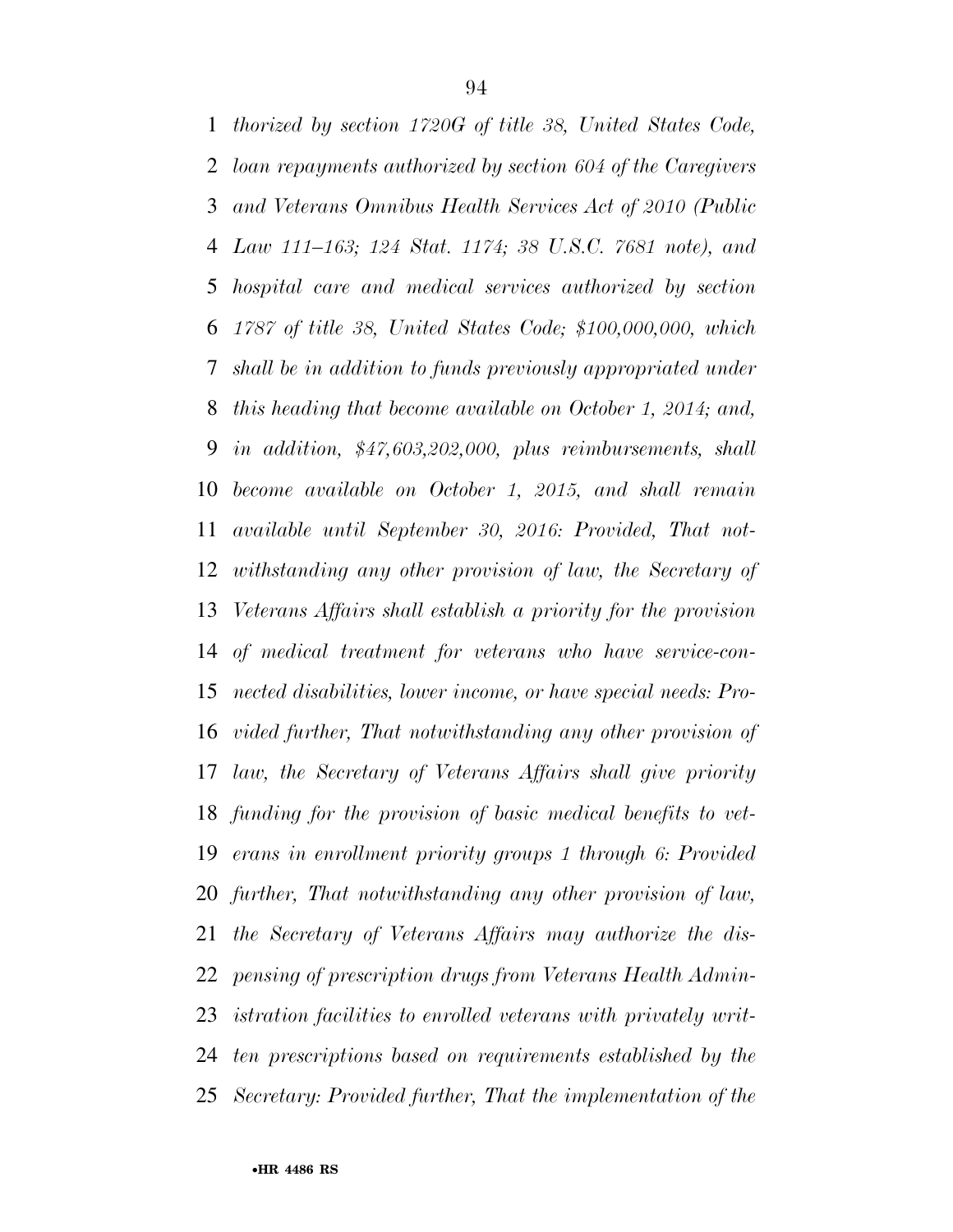*MEDICAL SUPPORT AND COMPLIANCE*

 *For necessary expenses in the administration of the medical, hospital, nursing home, domiciliary, construction, supply, and research activities, as authorized by law; ad- ministrative expenses in support of capital policy activities; and administrative and legal expenses of the Department for collecting and recovering amounts owed the Department as authorized under chapter 17 of title 38, United States Code, and the Federal Medical Care Recovery Act (42 U.S.C. 2651 et seq.), \$6,144,000,000, plus reimbursements, shall become available on October 1, 2015, and shall remain available until September 30, 2016.* 

#### *MEDICAL FACILITIES*

 *For necessary expenses for the maintenance and oper- ation of hospitals, nursing homes, domiciliary facilities, and other necessary facilities of the Veterans Health Admin- istration; for administrative expenses in support of plan- ning, design, project management, real property acquisition and disposition, construction, and renovation of any facil- ity under the jurisdiction or for the use of the Department; for oversight, engineering, and architectural activities not charged to project costs; for repairing, altering, improving, or providing facilities in the several hospitals and homes*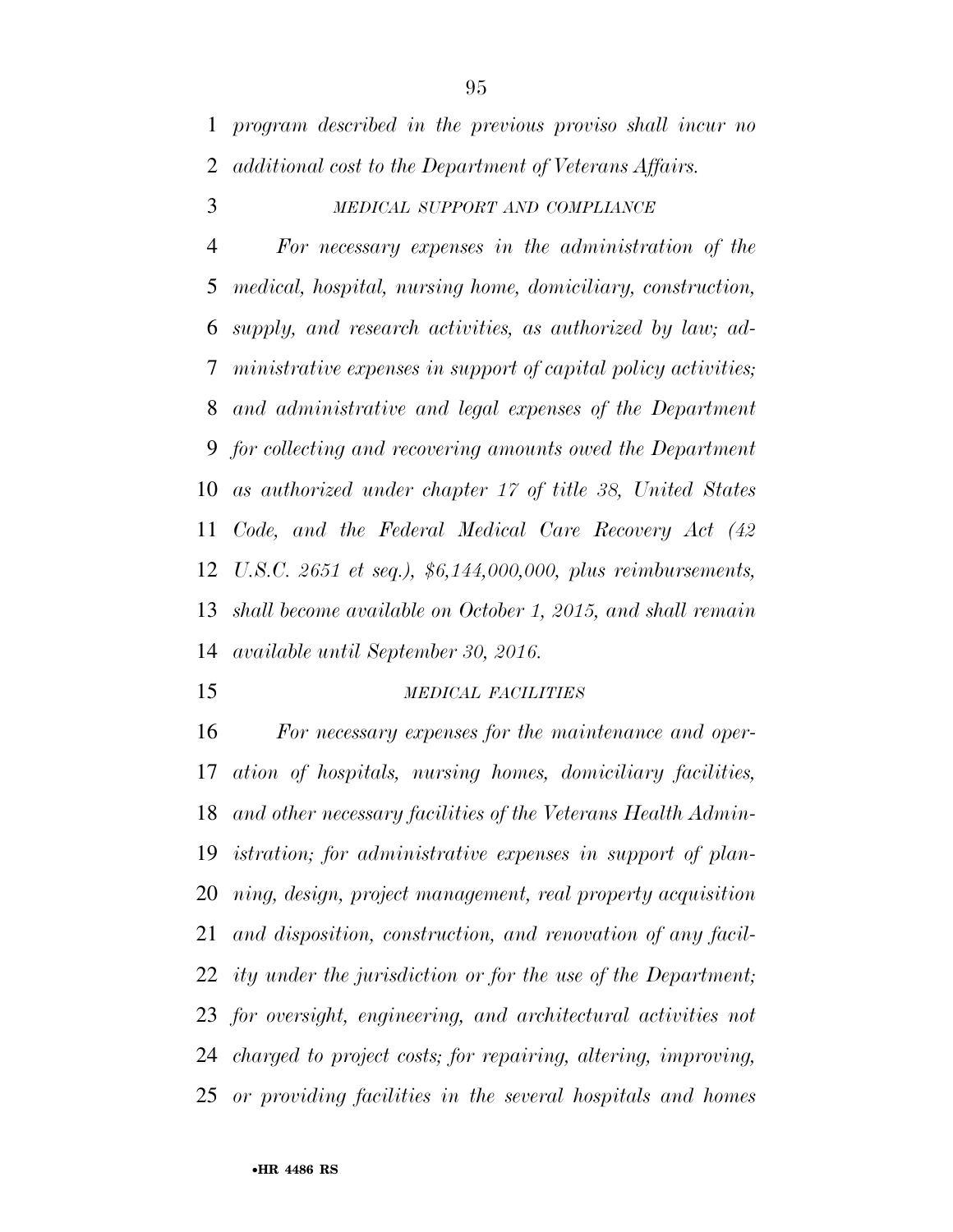*under the jurisdiction of the Department, not otherwise pro- vided for, either by contract or by the hire of temporary employees and purchase of materials; for leases of facilities; and for laundry services; \$125,000,000 which shall be in addition to funds previously appropriated under this head- ing that become available on October 1, 2014; and, in addi- tion, \$4,915,000,000, plus reimbursements, shall become available on October 1, 2015, and shall remain available until September 30, 2016.* 

*MEDICAL AND PROSTHETIC RESEARCH*

 *For necessary expenses in carrying out programs of medical and prosthetic research and development as author- ized by chapter 73 of title 38, United States Code, \$588,922,000, plus reimbursements, shall remain available until September 30, 2016.* 

*NATIONAL CEMETERY ADMINISTRATION*

 *For necessary expenses of the National Cemetery Ad- ministration for operations and maintenance, not otherwise provided for, including uniforms or allowances therefor; cemeterial expenses as authorized by law; purchase of one passenger motor vehicle for use in cemeterial operations; hire of passenger motor vehicles; and repair, alteration or improvement of facilities under the jurisdiction of the Na-tional Cemetery Administration, \$256,800,000, of which*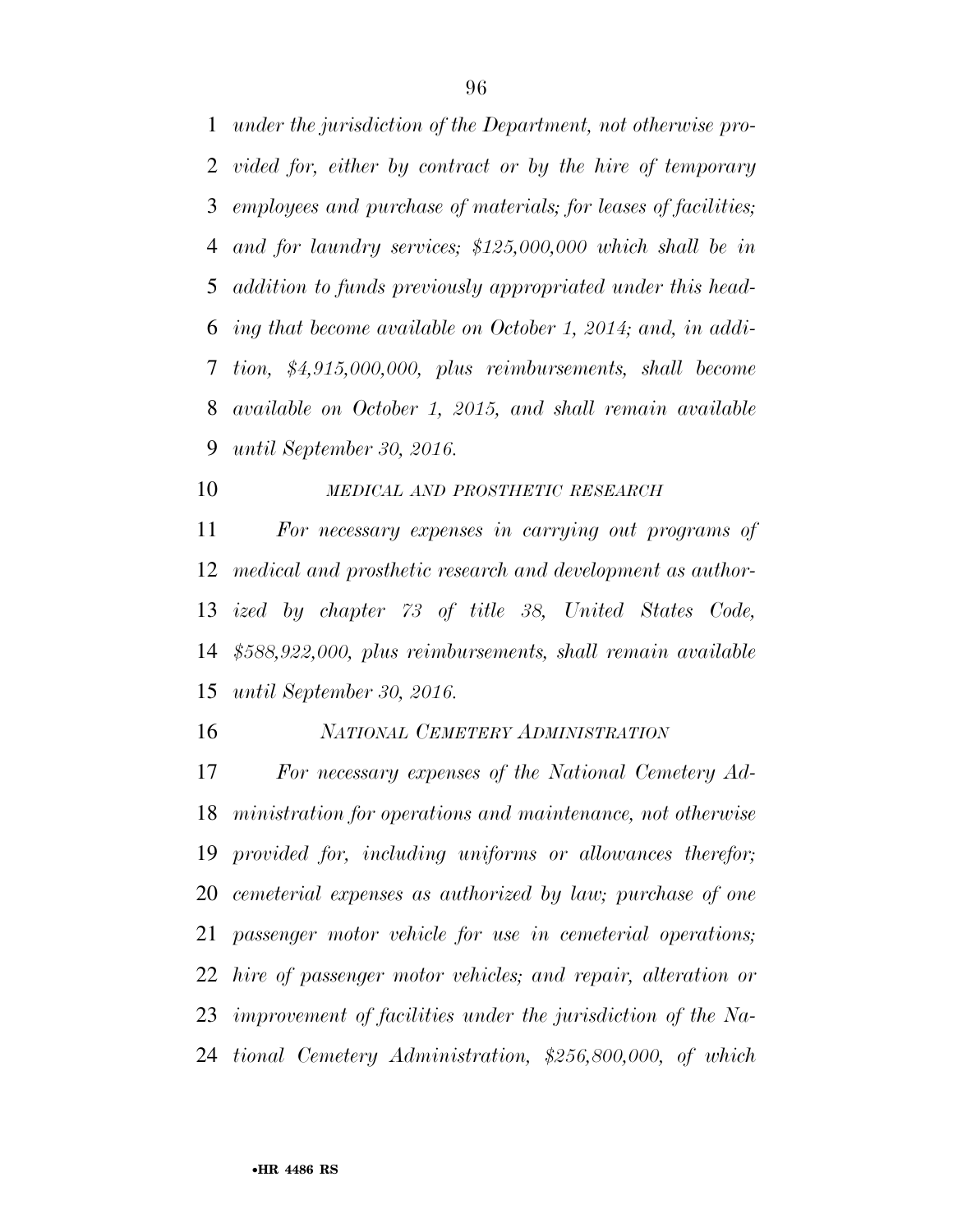*not to exceed \$25,600,000 shall remain available until Sep-tember 30, 2016.* 

| 3              | <b>DEPARTMENTAL ADMINISTRATION</b>                                |
|----------------|-------------------------------------------------------------------|
| $\overline{4}$ | GENERAL ADMINISTRATION                                            |
| 5              | (INCLUDING TRANSFER OF FUNDS)                                     |
| 6              | For necessary operating expenses of the Department of             |
| 7              | Veterans Affairs, not otherwise provided for, including ad-       |
| 8              | ministrative expenses in support of Department-Wide cap-          |
| 9              | <i>ital planning, management and policy activities, uniforms,</i> |
| 10             | or allowances therefor; not to exceed \$25,000 for official re-   |
| 11             | ception and representation expenses; hire of passenger            |
| 12             | motor vehicles; and reimbursement of the General Services         |
|                | 13 Administration for security guard services, \$321,591,000,     |
|                | 14 of which not to exceed $$9,660,000$ shall remain available     |
| 15             | until September 30, 2016: Provided, That funds provided           |
|                | 16 under this heading may be transferred to "General Oper-        |
| 17             | ating Expenses, Veterans Benefits Administration".                |
| 18             | <b>BOARD OF VETERANS APPEALS</b>                                  |

 *For necessary operating expenses of the Board of Vet- erans Appeals, \$99,294,000, of which not to exceed \$9,429,000 shall remain available until September 30, 2016.*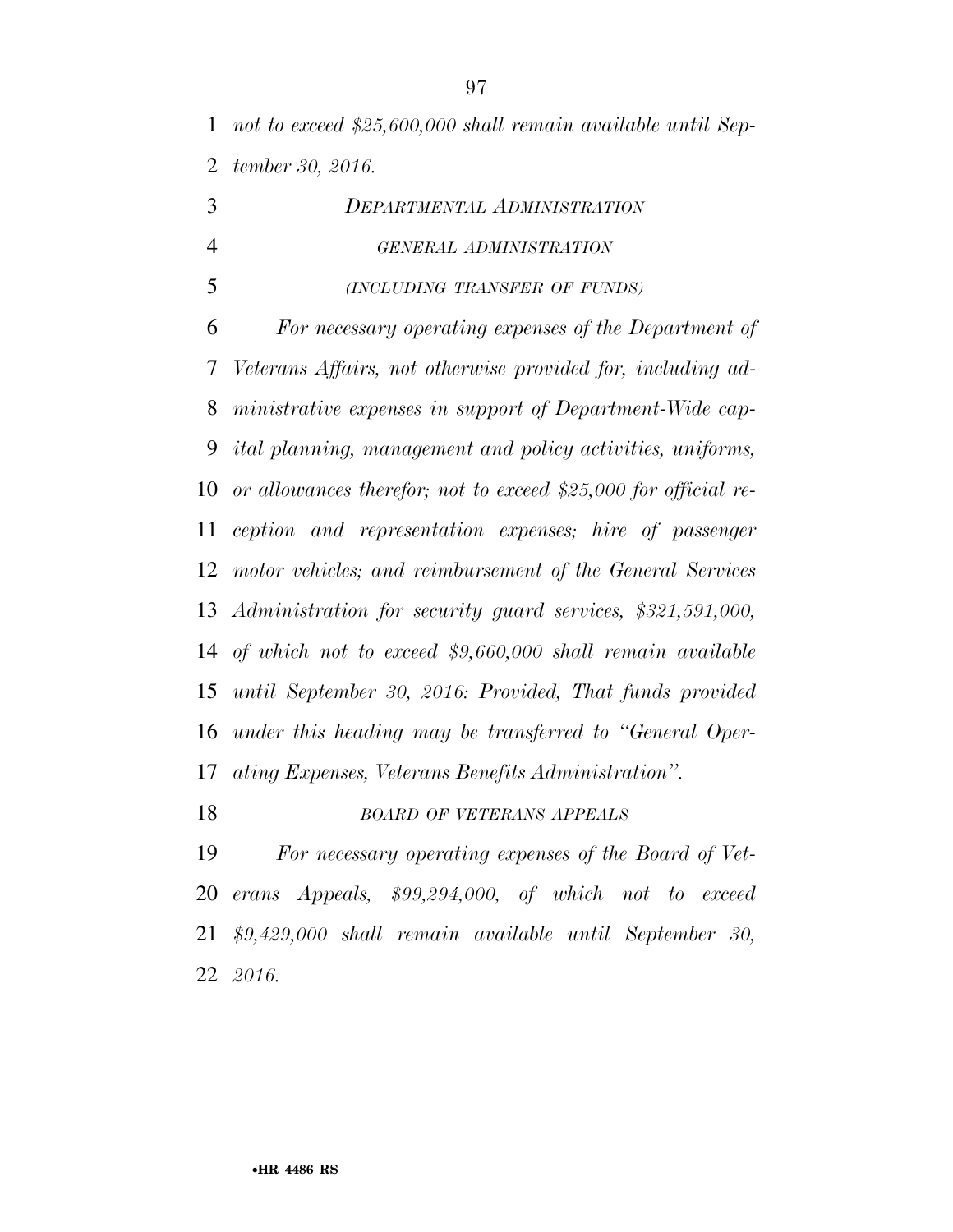*GENERAL OPERATING EXPENSES, VETERANS BENEFITS*

## *ADMINISTRATION*

 *For necessary operating expenses of the Veterans Bene- fits Administration, not otherwise provided for, including hire of passenger motor vehicles, reimbursement of the Gen- eral Services Administration for security guard services, and reimbursement of the Department of Defense for the cost of overseas employee mail, \$2,524,254,000: Provided, That expenses for services and assistance authorized under paragraphs (1), (2), (5), and (11) of section 3104(a) of title 38, United States Code, that the Secretary of Veterans Af- fairs determines are necessary to enable entitled veterans: (1) to the maximum extent feasible, to become employable and to obtain and maintain suitable employment; or (2) to achieve maximum independence in daily living, shall be charged to this account: Provided further, That of the funds made available under this heading, not to exceed \$124,700,000 shall remain available until September 30, 2016.* 

*INFORMATION TECHNOLOGY SYSTEMS*

 *For necessary expenses for information technology sys- tems and telecommunications support, including develop- mental information systems and operational information systems; for pay and associated costs; and for the capital asset acquisition of information technology systems, includ-*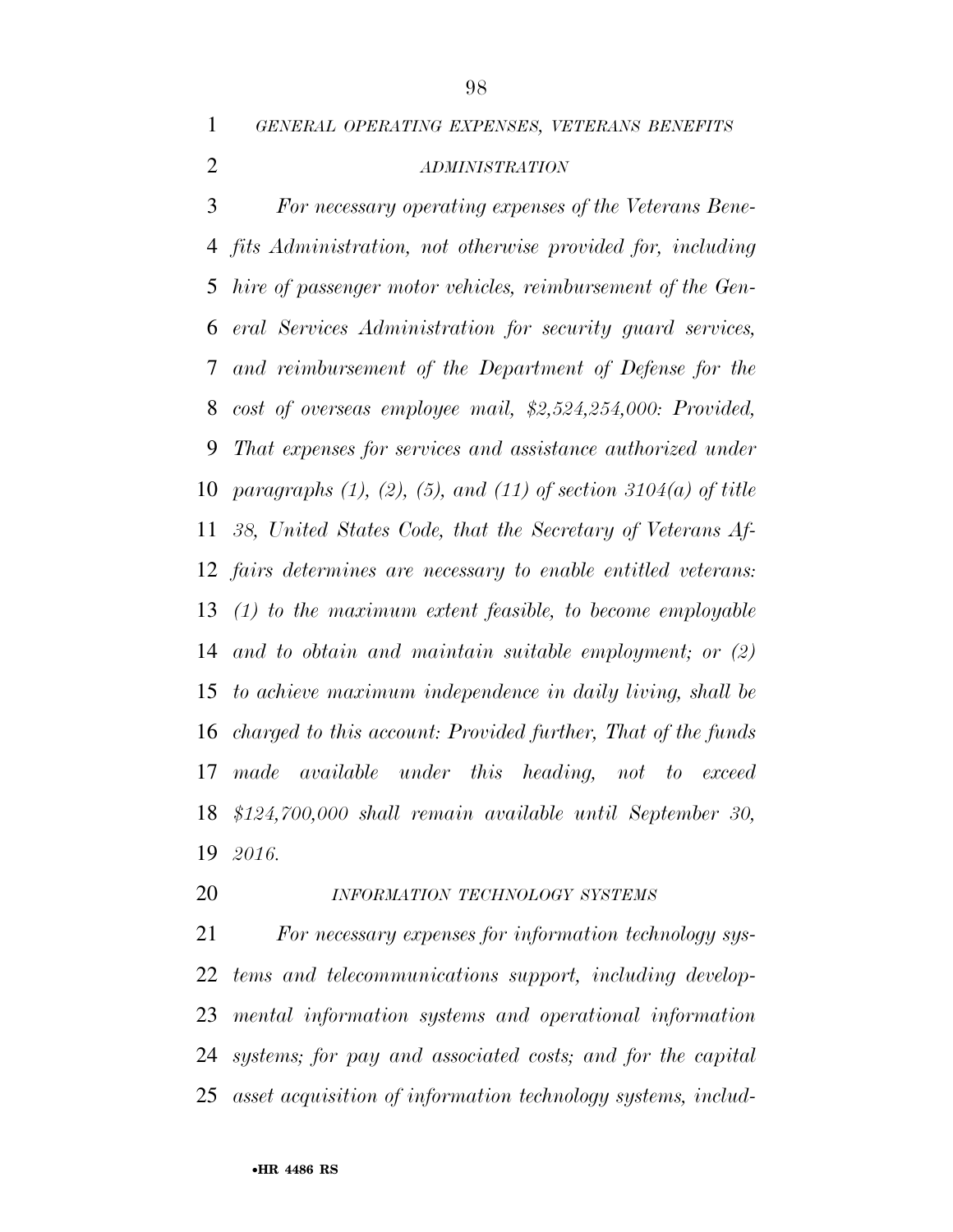*ing management and related contractual costs of said ac- quisitions, including contractual costs associated with oper- ations authorized by section 3109 of title 5, United States Code, \$3,913,344,000, plus reimbursements: Provided, That \$1,039,000,000 shall be for pay and associated costs, of which not to exceed \$30,792,000 shall remain available until September 30, 2016: Provided further, That \$2,343,217,000 shall be for operations and maintenance, of which not to exceed \$164,025,000 shall remain available until September 30, 2016: Provided further, That \$531,127,000 shall be for information technology systems development, modernization, and enhancement, and shall remain available until September 30, 2016: Provided fur- ther, That amounts made available for information tech- nology systems development, modernization, and enhance- ment may not be obligated or expended until the Secretary of Veterans Affairs or the Chief Information Officer of the Department of Veterans Affairs submits to the Committees on Appropriations of both Houses of Congress a certifi- cation of the amounts, in parts or in full, to be obligated and expended for each development project: Provided fur- ther, That amounts made available for salaries and ex- penses, operations and maintenance, and information tech- nology systems development, modernization, and enhance-ment may be transferred among the three subaccounts after*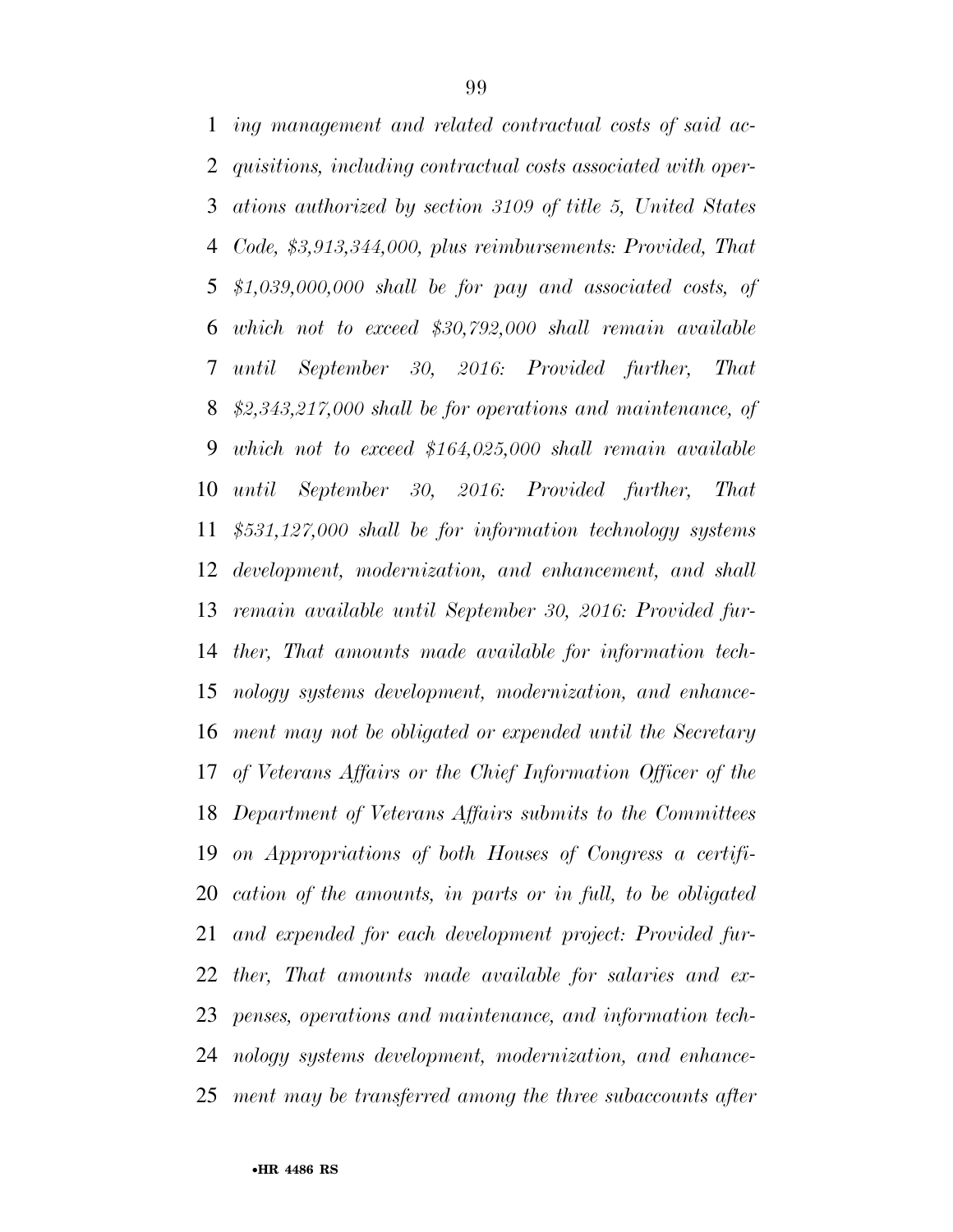*the Secretary of Veterans Affairs requests from the Commit- tees on Appropriations of both Houses of Congress the au- thority to make the transfer and an approval is issued: Pro- vided further, That amounts made available for the ''Infor- mation Technology Systems'' account for development, mod- ernization, and enhancement may be transferred among projects or to newly defined projects: Provided further, That no project may be increased or decreased by more than \$1,000,000 of cost prior to submitting a request to the Com- mittees on Appropriations of both Houses of Congress to make the transfer and an approval is issued, or absent a response, a period of 30 days has elapsed: Provided further, That funds under this heading may be used by the Inter- agency Program Office through the Department of Veterans Affairs to develop a standard data reference terminology model: Provided further, That of the funds made available for information technology systems development, mod- ernization, and enhancement for VistA Evolution, not more than 25 percent may be obligated or expended until the Sec- retary of Veterans Affairs submits to the Committees on Ap- propriations of both Houses of Congress, and such Commit- tees approve, a report that describes: (1) the status of VistA Evolution project development and any corrective actions taken where the plan established in the VistA Evolution program plan (hereinafter referred to as the ''Plan''), VistA*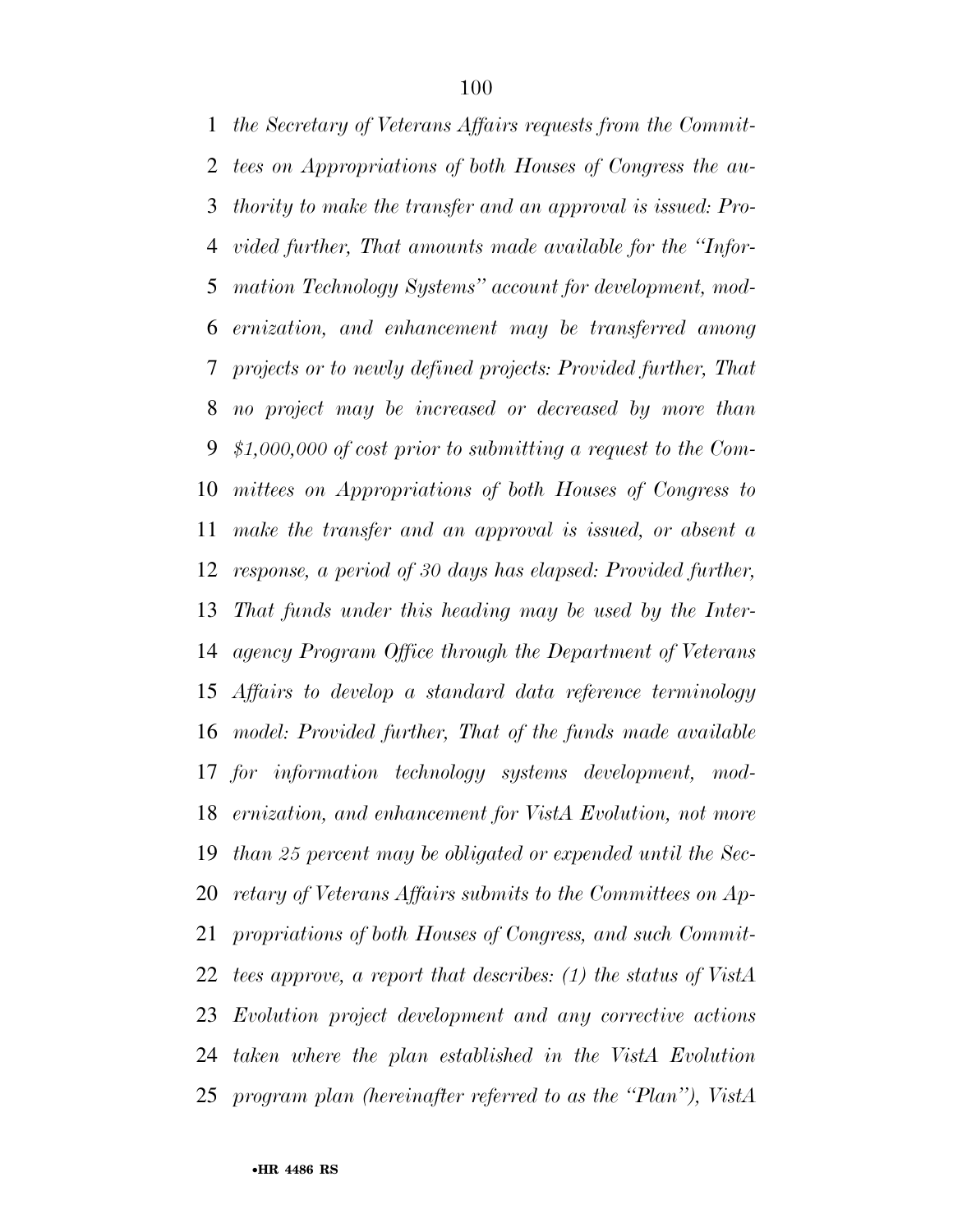*4 product roadmap (Roadmap), or the VistA Evolution cost estimate, dated March 24, 2014 may have fallen short; (2) any changes to the scope of the VistA Evolution program as established in the Plan; (3) actual program costs in- curred and any refinements to the cost estimate presented in the Plan based on actual costs incurred; (4) progress in meeting the schedule milestones that have been established in the Plan; (5) program performance relative to the per- formance measures that have been identified in the Plan and the Roadmap; (6) plans for testing the VistA system and test results; (7) VistA Evolution program risks and issues that have been identified and any agency responses to such risks and issues; (8) the effort to achieve interoper- ability between the electronic health record systems of the Department of Defense and the Department of Veterans Af- fairs, including the scope, cost, schedule, and performance benchmarks of the interoperable record; (9) progress toward developing and implementing the interoperable electronic health record throughout the two Departments' medical fa- cilities; and (10) a detailed governance structure for the VistA Evolution program, including the establishment of a single program director and integrator who shall have re- sponsibility for the entire program: Provided further, That the funds made available under this heading for informa-tion technology systems development, modernization, and*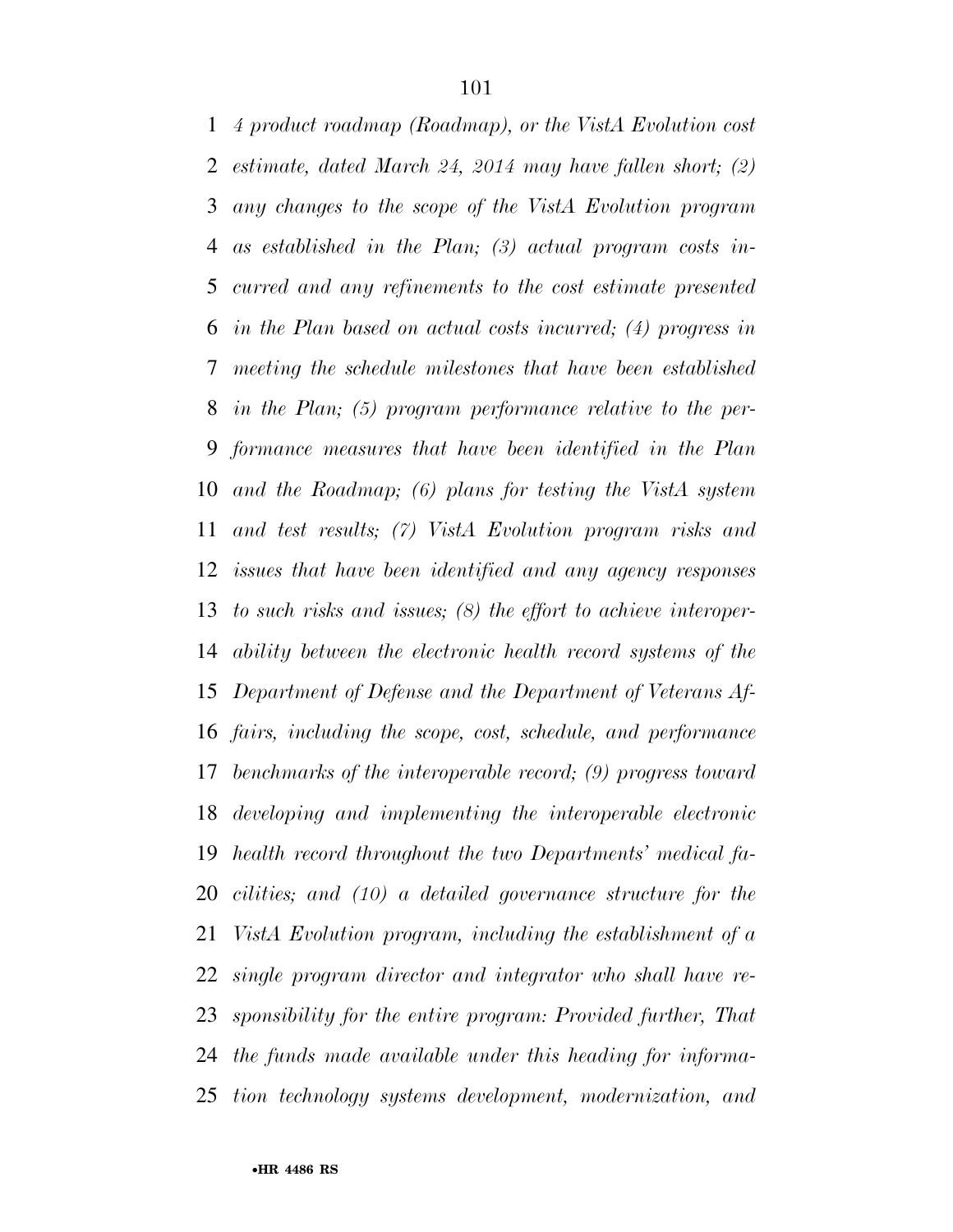*enhancement, shall be for the projects, and in the amounts, specified under this heading in the report accompanying this Act.* 

#### *OFFICE OF INSPECTOR GENERAL*

 *For necessary expenses of the Office of Inspector Gen- eral, to include information technology, in carrying out the provisions of the Inspector General Act of 1978 (5 U.S.C. App.), \$126,411,000, of which \$12,141,000 shall remain available until September 30, 2016: Provided, That the Of- fice of Inspector General shall conduct an audit of sched- uling practices and procedures at Department of Veterans Affairs Medical Facilities across all Veteran Integrated Service Networks.* 

## *CONSTRUCTION, MAJOR PROJECTS*

 *For constructing, altering, extending, and improving any of the facilities, including parking projects, under the jurisdiction or for the use of the Department of Veterans Affairs, or for any of the purposes set forth in sections 316, 2404, 2406 and chapter 81 of title 38, United States Code, not otherwise provided for, including planning, architec- tural and engineering services, construction management services, maintenance or guarantee period services costs as- sociated with equipment guarantees provided under the project, services of claims analysts, offsite utility and storm drainage system construction costs, and site acquisition,*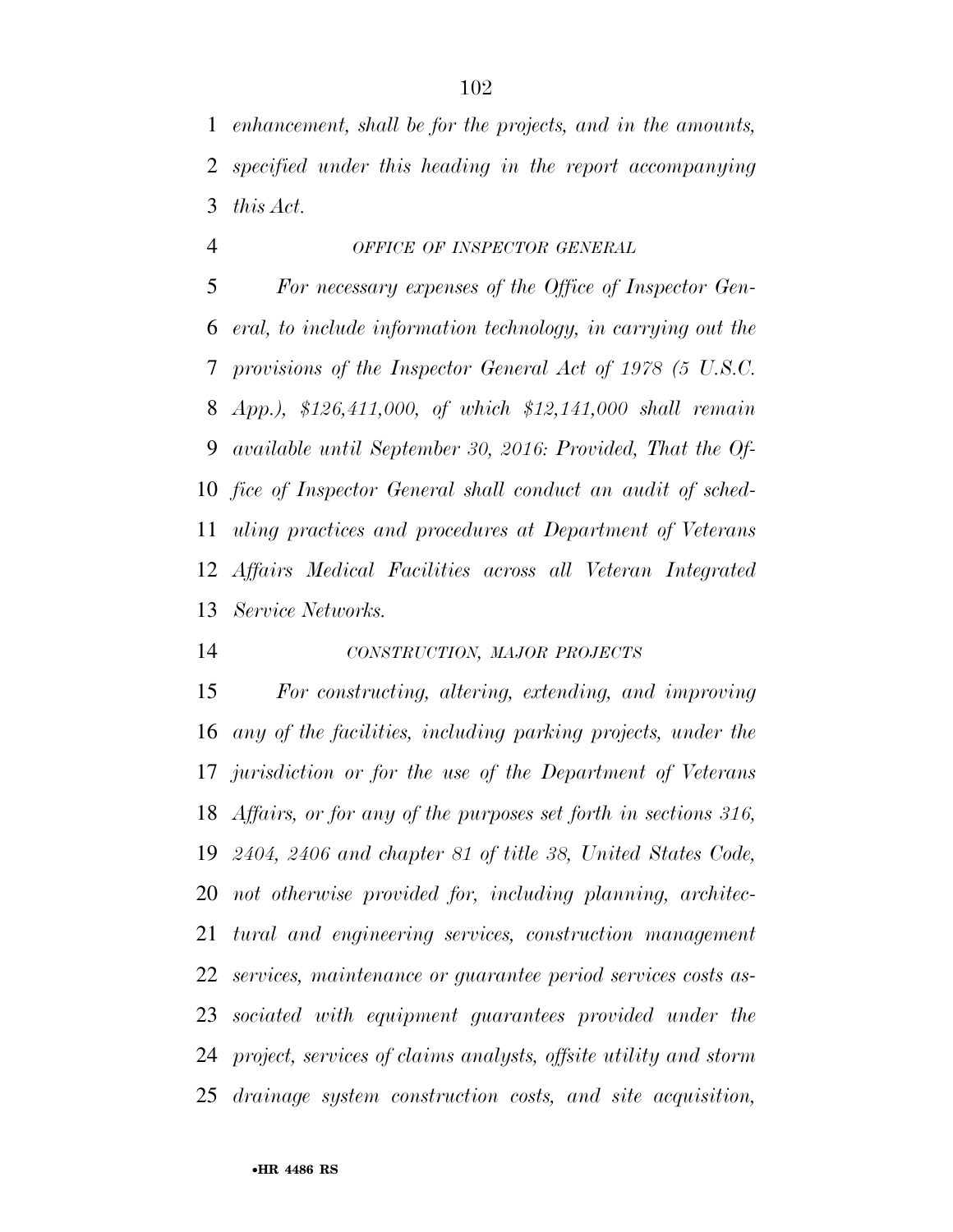*where the estimated cost of a project is more than the amount set forth in section 8104(a)(3)(A) of title 38, United States Code, or where funds for a project were made avail- able in a previous major project appropriation, \$561,800,000, of which \$527,800,000 shall remain available until September 30, 2019, and of which \$34,000,000 shall remain available until expended: Provided, That except for advance planning activities, including needs assessments which may or may not lead to capital investments, and other capital asset management related activities, including portfolio development and management activities, and in- vestment strategy studies funded through the advance plan- ning fund and the planning and design activities funded through the design fund, including needs assessments which may or may not lead to capital investments, and salaries and associated costs of the resident engineers who oversee those capital investments funded through this account, and funds provided for the purchase of land for the National Cemetery Administration through the land acquisition line item, none of the funds made available under this heading shall be used for any project which has not been approved by the Congress in the budgetary process: Provided further, That funds made available under this heading for fiscal year 2015, for each approved project shall be obligated: (1) by the awarding of a construction documents contract by*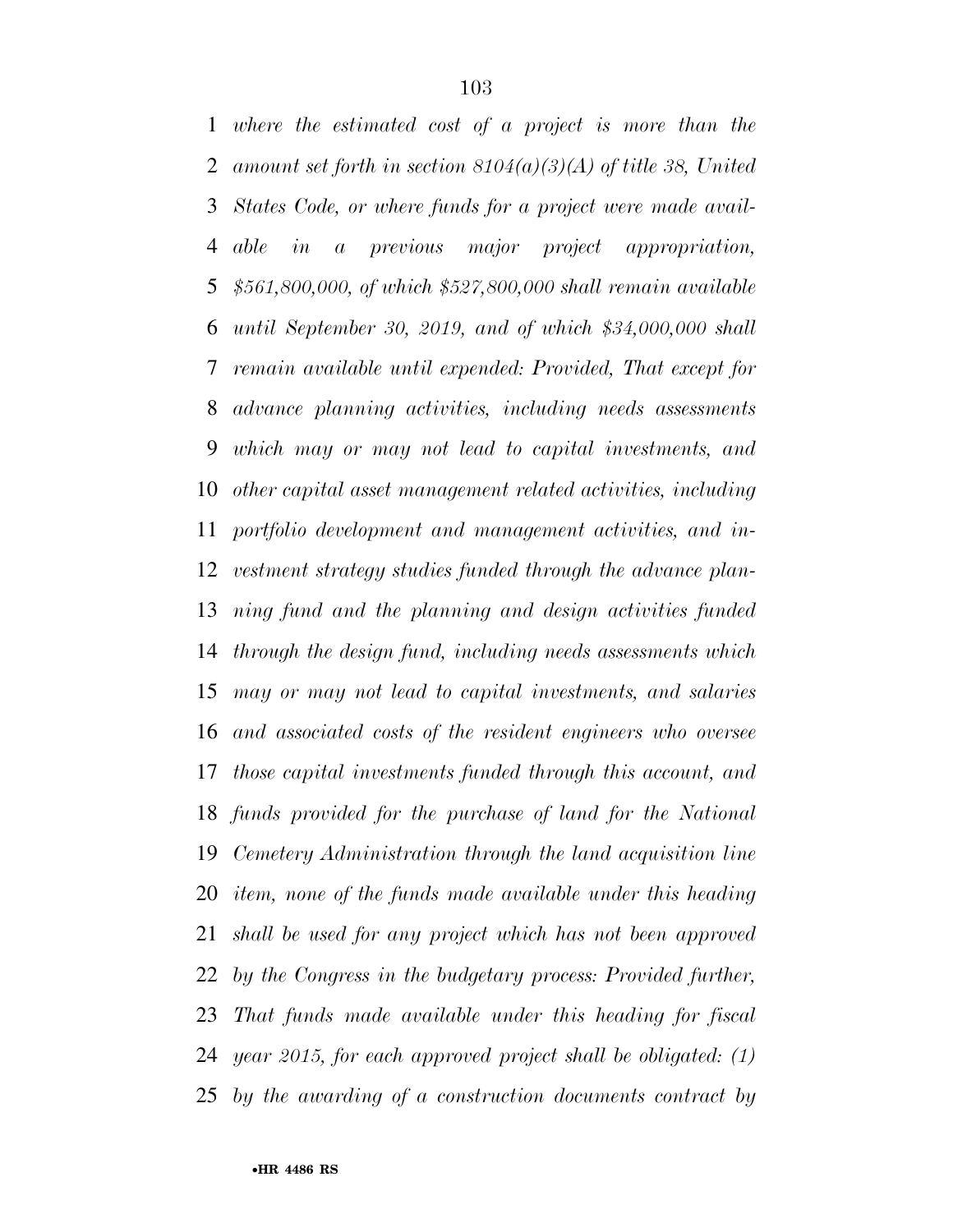*September 30, 2015; and (2) by the awarding of a construc- tion contract by September 30, 2016: Provided further, That the Secretary of Veterans Affairs shall promptly submit to the Committees on Appropriations of both Houses of Con- gress a written report on any approved major construction project for which obligations are not incurred within the time limitations established above.* 

#### *CONSTRUCTION, MINOR PROJECTS*

 *For constructing, altering, extending, and improving any of the facilities, including parking projects, under the jurisdiction or for the use of the Department of Veterans Affairs, including planning and assessments of needs which may lead to capital investments, architectural and engi- neering services, maintenance or guarantee period services costs associated with equipment guarantees provided under the project, services of claims analysts, offsite utility and storm drainage system construction costs, and site acquisi- tion, or for any of the purposes set forth in sections 316, 2404, 2406 and chapter 81 of title 38, United States Code, not otherwise provided for, where the estimated cost of a project is equal to or less than the amount set forth in sec- tion 8104(a)(3)(A) of title 38, United States Code, \$540,200,000, to remain available until September 30, 2019, along with unobligated balances of previous ''Con-struction, Minor Projects'' appropriations which are hereby*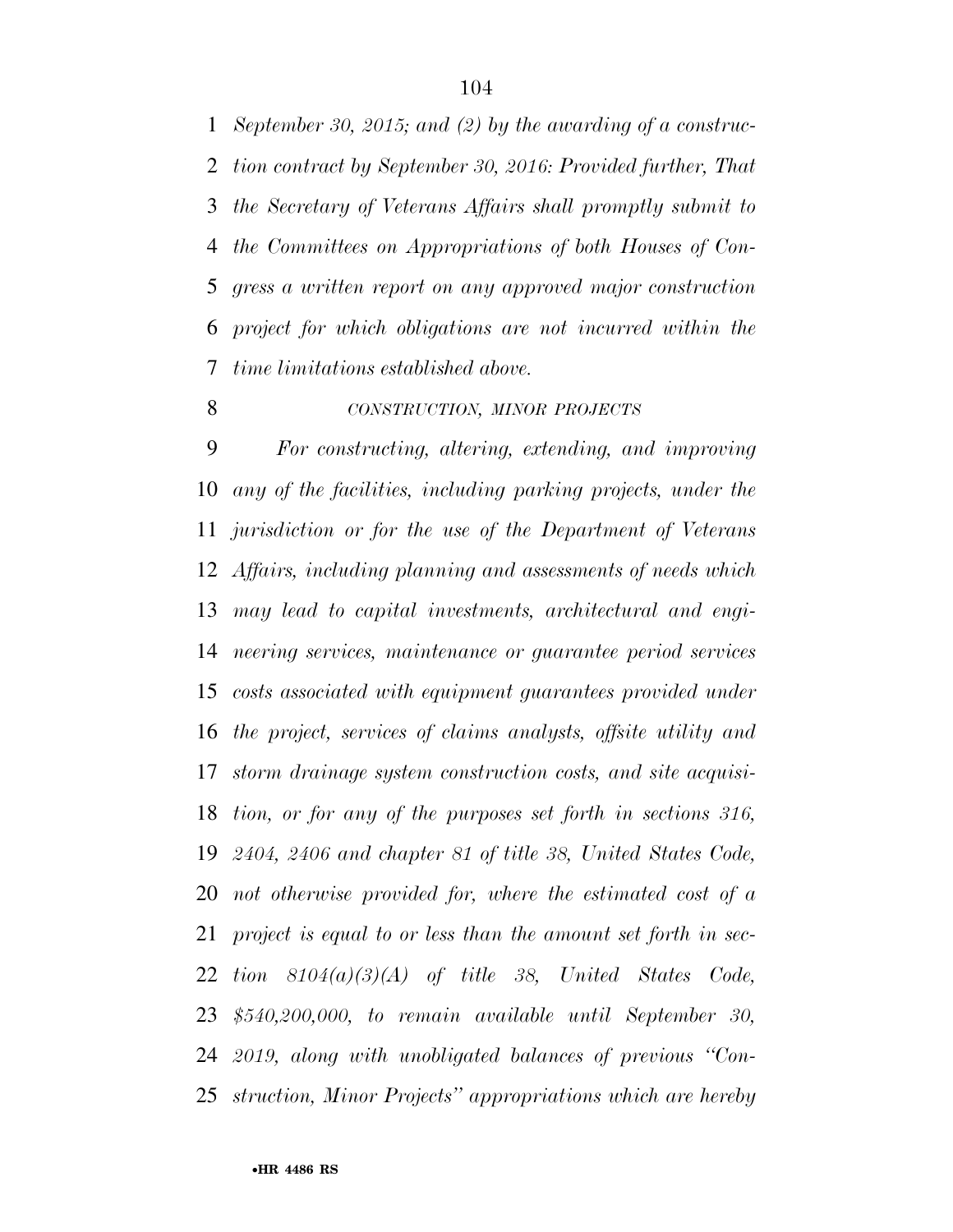*made available for any project where the estimated cost is equal to or less than the amount set forth in such section: Provided, That funds made available under this heading shall be for: (1) repairs to any of the nonmedical facilities under the jurisdiction or for the use of the Department which are necessary because of loss or damage caused by any natural disaster or catastrophe; and (2) temporary measures necessary to prevent or to minimize further loss by such causes.* 

# *GRANTS FOR CONSTRUCTION OF STATE EXTENDED CARE FACILITIES*

 *For grants to assist States to acquire or construct State nursing home and domiciliary facilities and to re- model, modify, or alter existing hospital, nursing home, and domiciliary facilities in State homes, for furnishing care to veterans as authorized by sections 8131 through 8137 of title 38, United States Code, \$100,000,000, to remain avail-able until expended.* 

*GRANTS FOR CONSTRUCTION OF VETERANS CEMETERIES*

 *For grants to assist States and tribal organizations in establishing, expanding, or improving veterans ceme- teries as authorized by section 2408 of title 38, United States Code, \$46,000,000, to remain available until ex-pended.*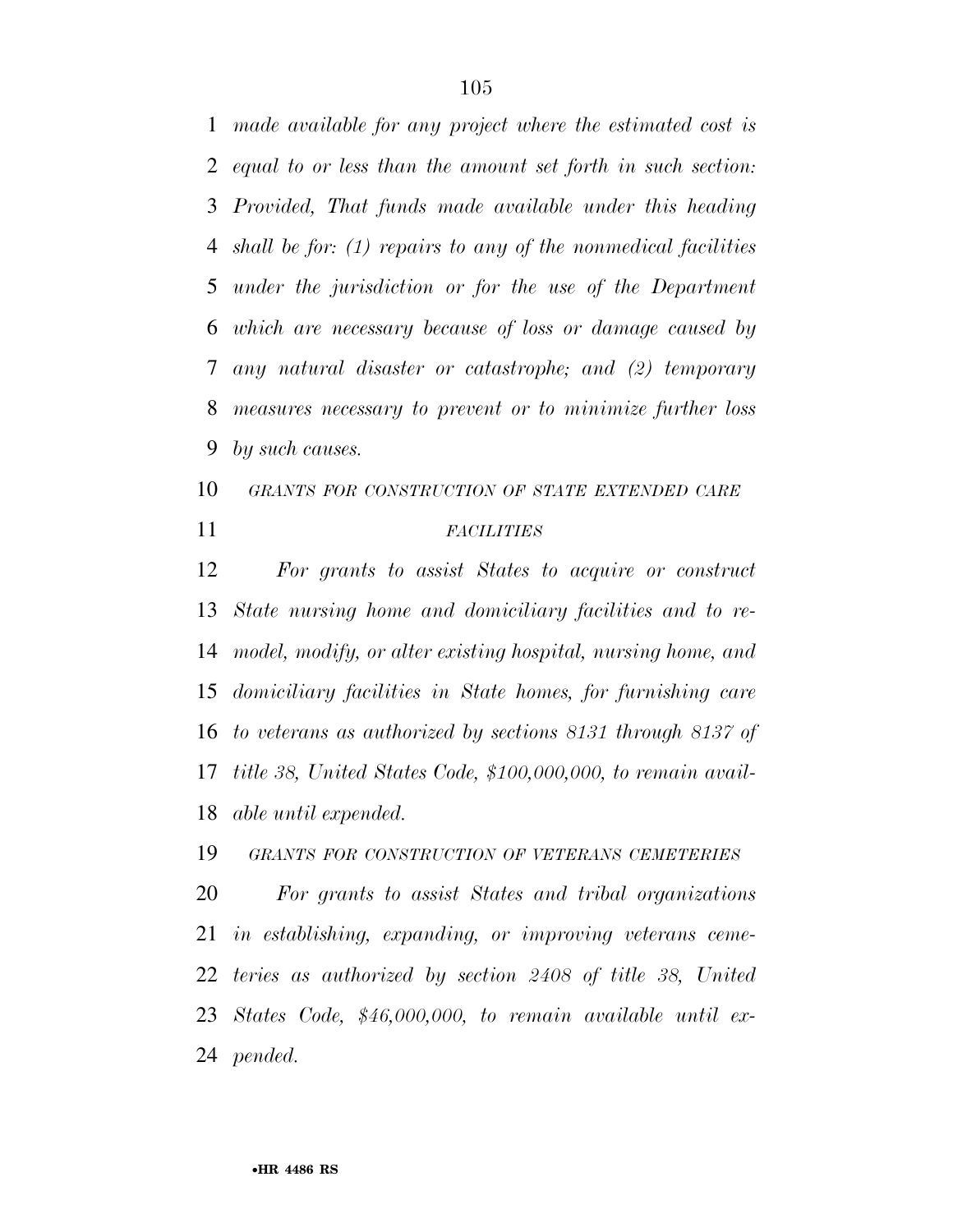## *ADMINISTRATIVE PROVISIONS*

*(INCLUDING TRANSFER OF FUNDS)*

 *SEC. 201. Any appropriation for fiscal year 2015 for ''Compensation and Pensions'', ''Readjustment Benefits'', and ''Veterans Insurance and Indemnities'' may be trans- ferred as necessary to any other of the mentioned appro- priations: Provided, That before a transfer may take place, the Secretary of Veterans Affairs shall request from the Committees on Appropriations of both Houses of Congress the authority to make the transfer and such Committees issue an approval, or absent a response, a period of 30 days has elapsed.* 

*(INCLUDING TRANSFER OF FUNDS)*

 *SEC. 202. Amounts made available for the Department of Veterans Affairs for fiscal year 2015, in this Act or any other Act, under the ''Medical Services'', ''Medical support and compliance'', and ''Medical Facilities'' accounts may be transferred among the accounts: Provided, That any transfers between the ''Medical Services'' and ''Medical Support and Compliance'' accounts of 1 percent or less of the total amount appropriated to the account in this or any other Act may take place subject to notification from the Secretary of Veterans Affairs to the Committees on Appro- priations of both Houses of Congress of the amount and purpose of the transfer: Provided further, That any trans-*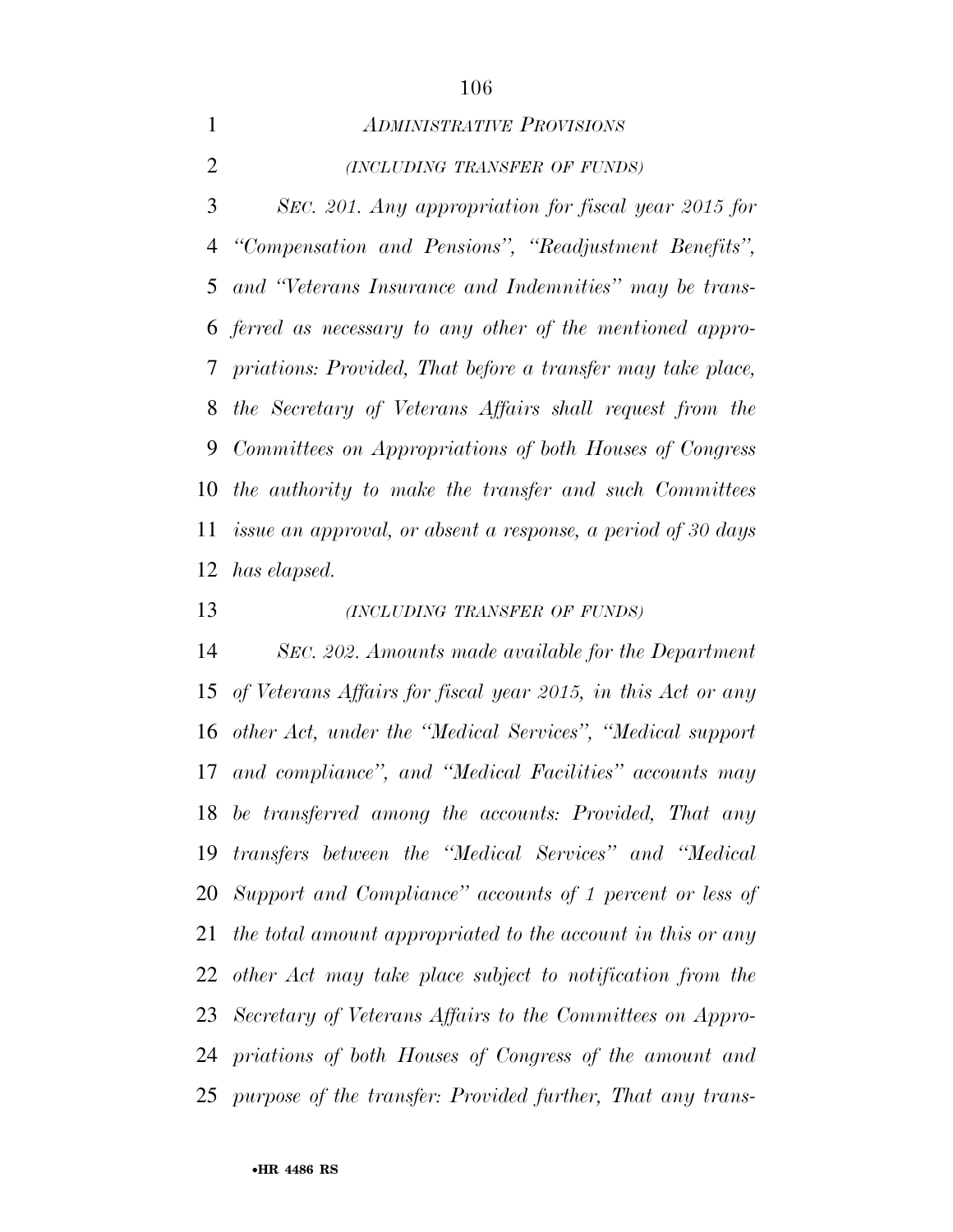*fers between the ''Medical Services'' and ''Medical Support and Compliance'' accounts in excess of 1 percent, or exceed- ing the cumulative 1 percent for the fiscal year, may take place only after the Secretary requests from the Committees on Appropriations of both Houses of Congress the authority to make the transfer and an approval is issued: Provided further, That any transfers to or from the ''Medical Facili- ties'' account may take place only after the Secretary re- quests from the Committees on Appropriations of both Houses of Congress the authority to make the transfer and an approval is issued.* 

 *SEC. 203. Appropriations available in this title for sal- aries and expenses shall be available for services authorized by section 3109 of title 5, United States Code; hire of pas- senger motor vehicles; lease of a facility or land or both; and uniforms or allowances therefore, as authorized by sec-tions 5901 through 5902 of title 5, United States Code.* 

 *SEC. 204. No appropriations in this title (except the appropriations for ''Construction, Major Projects'', and ''Construction, Minor Projects'') shall be available for the purchase of any site for or toward the construction of any new hospital or home.* 

 *SEC. 205. No appropriations in this title shall be available for hospitalization or examination of any persons (except beneficiaries entitled to such hospitalization or ex-*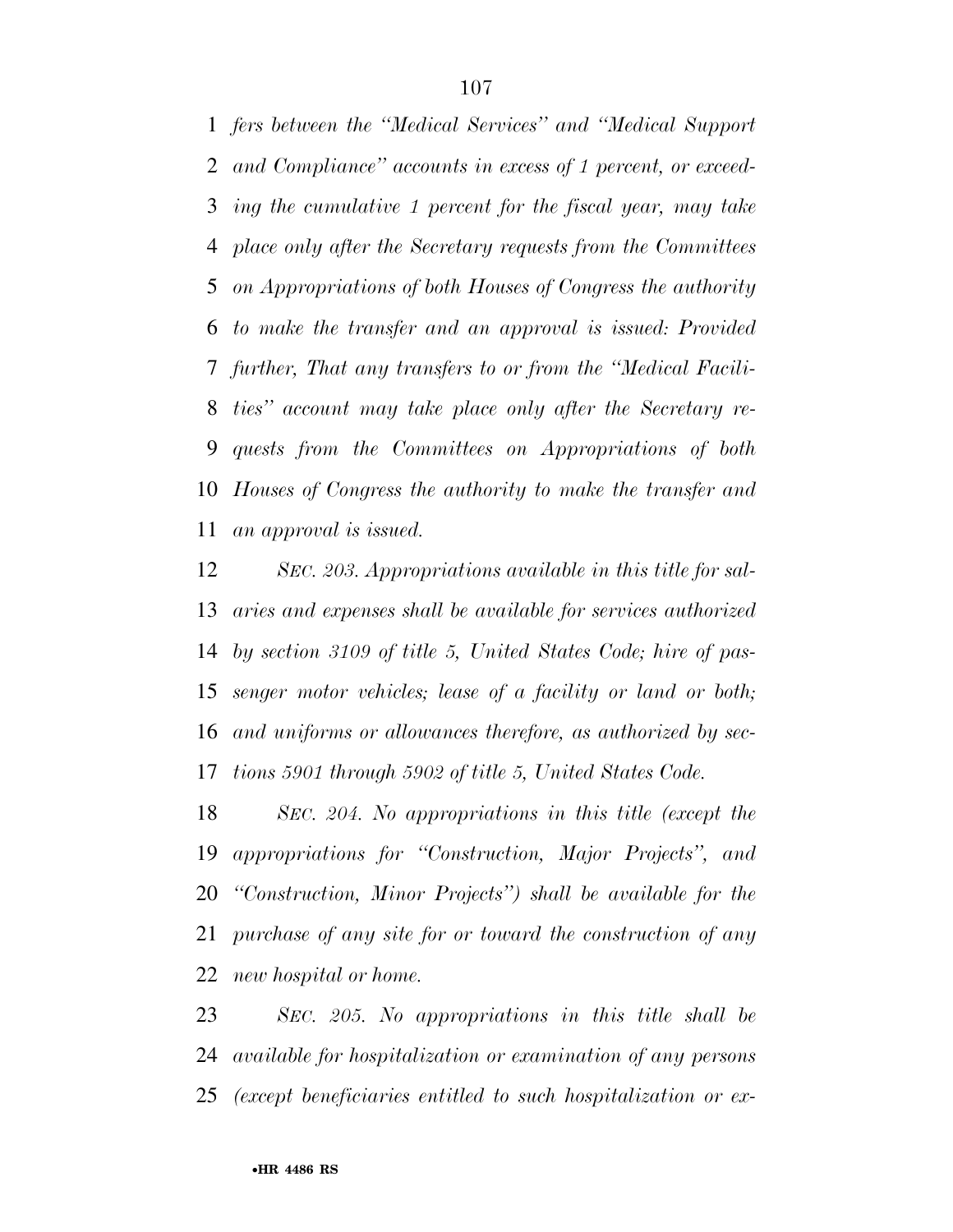*amination under the laws providing such benefits to vet- erans, and persons receiving such treatment under sections 7901 through 7904 of title 5, United States Code, or the Robert T. Stafford Disaster Relief and Emergency Assist- ance Act (42 U.S.C. 5121 et seq.)), unless reimbursement of the cost of such hospitalization or examination is made to the ''Medical services'' account at such rates as may be fixed by the Secretary of Veterans Affairs.* 

 *SEC. 206. Appropriations available in this title for ''Compensation and pensions'', ''Readjustment benefits'', and ''Veterans insurance and indemnities'' shall be avail- able for payment of prior year accrued obligations required to be recorded by law against the corresponding prior year accounts within the last quarter of fiscal year 2014.* 

 *SEC. 207. Appropriations available in this title shall be available to pay prior year obligations of corresponding prior year appropriations accounts resulting from sections 3328(a), 3334, and 3712(a) of title 31, United States Code, except that if such obligations are from trust fund accounts they shall be payable only from ''Compensation and pen-sions''.* 

*(INCLUDING TRANSFER OF FUNDS)*

 *SEC. 208. Notwithstanding any other provision of law, during fiscal year 2015, the Secretary of Veterans Affairs shall, from the National Service Life Insurance Fund under*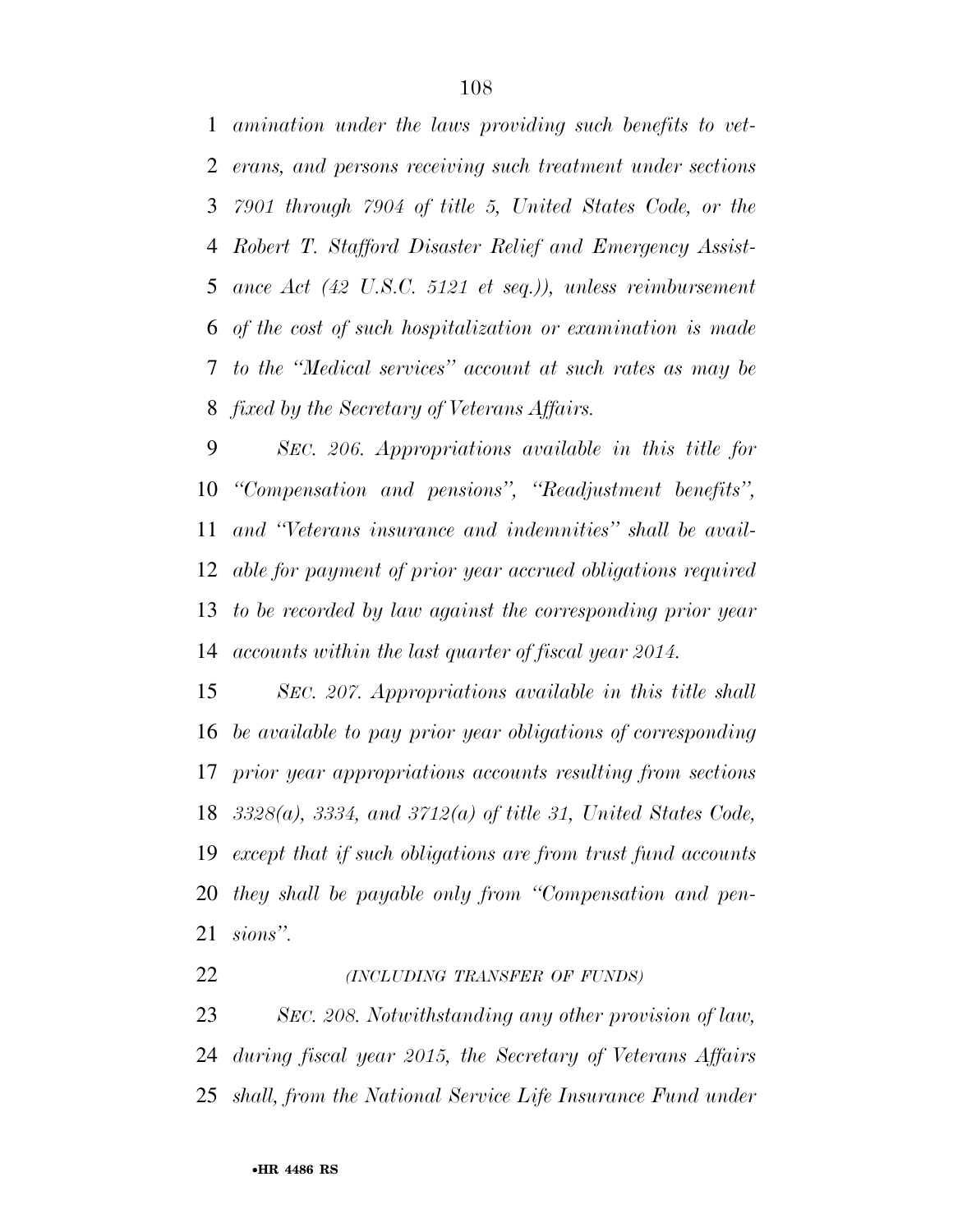*section 1920 of title 38, United States Code, the Veterans' Special Life Insurance Fund under section 1923 of title 38, United States Code, and the United States Government Life Insurance Fund under section 1955 of title 38, United States Code, reimburse the ''General operating expenses, Veterans Benefits Administration'' and ''Information Tech- nology Systems'' accounts for the cost of administration of the insurance programs financed through those accounts: Provided, That reimbursement shall be made only from the surplus earnings accumulated in such an insurance pro- gram during fiscal year 2015 that are available for divi- dends in that program after claims have been paid and ac- tuarially determined reserves have been set aside: Provided further, That if the cost of administration of such an insur- ance program exceeds the amount of surplus earnings accu- mulated in that program, reimbursement shall be made only to the extent of such surplus earnings: Provided fur- ther, That the Secretary shall determine the cost of adminis- tration for fiscal year 2015 which is properly allocable to the provision of each such insurance program and to the provision of any total disability income insurance included in that insurance program.* 

 *SEC. 209. Amounts deducted from enhanced-use lease proceeds to reimburse an account for expenses incurred by that account during a prior fiscal year for providing en-*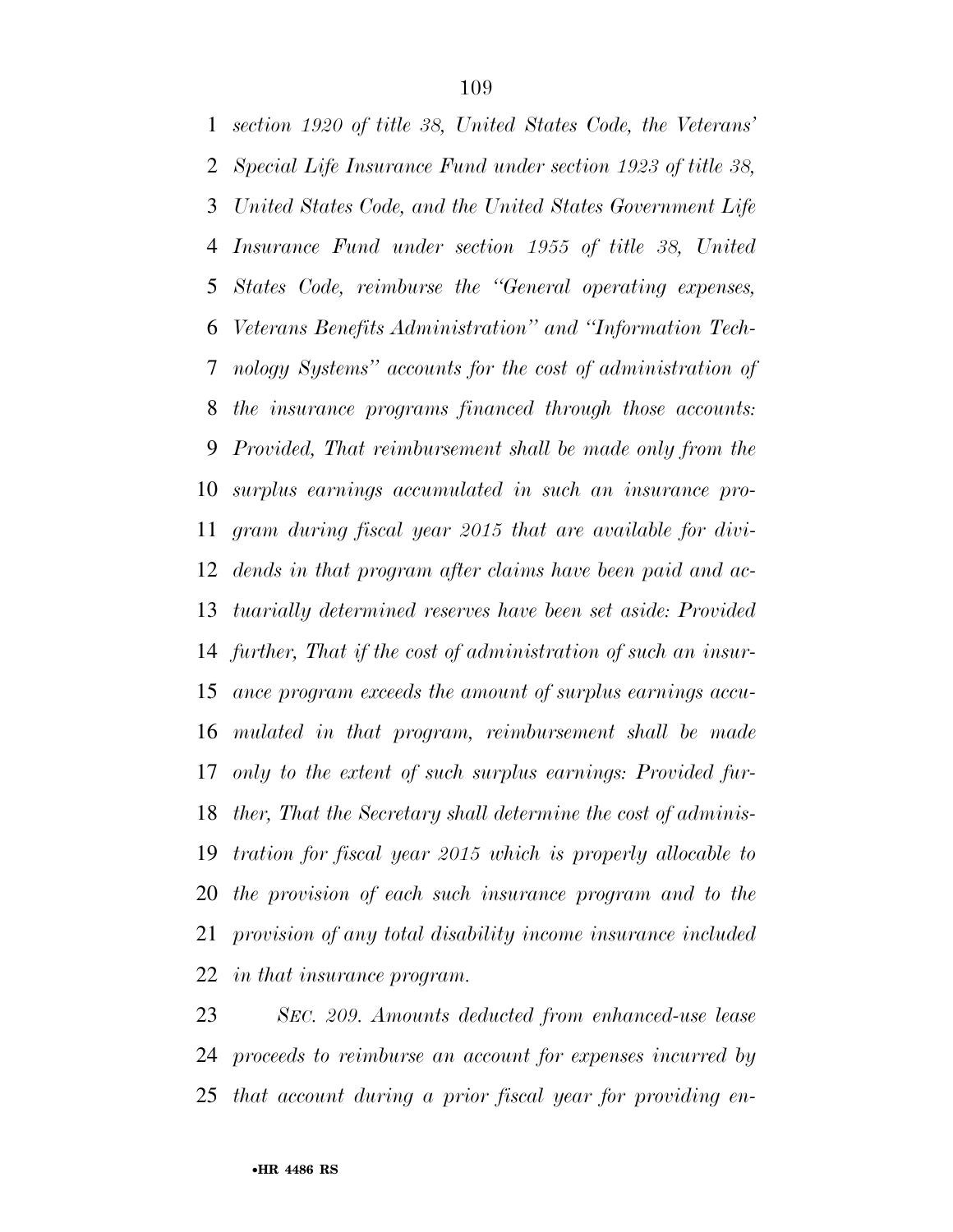*hanced-use lease services, may be obligated during the fiscal year in which the proceeds are received.* 

### *(TRANSFER OF FUNDS)*

 *SEC. 210. Funds available in this title or funds for salaries and other administrative expenses shall also be available to reimburse the Office of Resolution Management of the Department of Veterans Affairs and the Office of Em- ployment Discrimination Complaint Adjudication under section 319 of title 38, United States Code, for all services provided at rates which will recover actual costs but not to exceed \$42,904,000 for the Office of Resolution Manage- ment and \$3,400,000 for the Office of Employment Dis- crimination Complaint Adjudication: Provided, That pay- ments may be made in advance for services to be furnished based on estimated costs: Provided further, That amounts received shall be credited to the ''General Administration'' and ''Information Technology Systems'' accounts for use by the office that provided the service.* 

 *SEC. 211. No appropriations in this title shall be available to enter into any new lease of real property if the estimated annual rental cost is more than \$1,000,000, unless the Secretary submits a report which the Committees on Appropriations of both Houses of Congress approve with- in 30 days following the date on which the report is re-ceived.*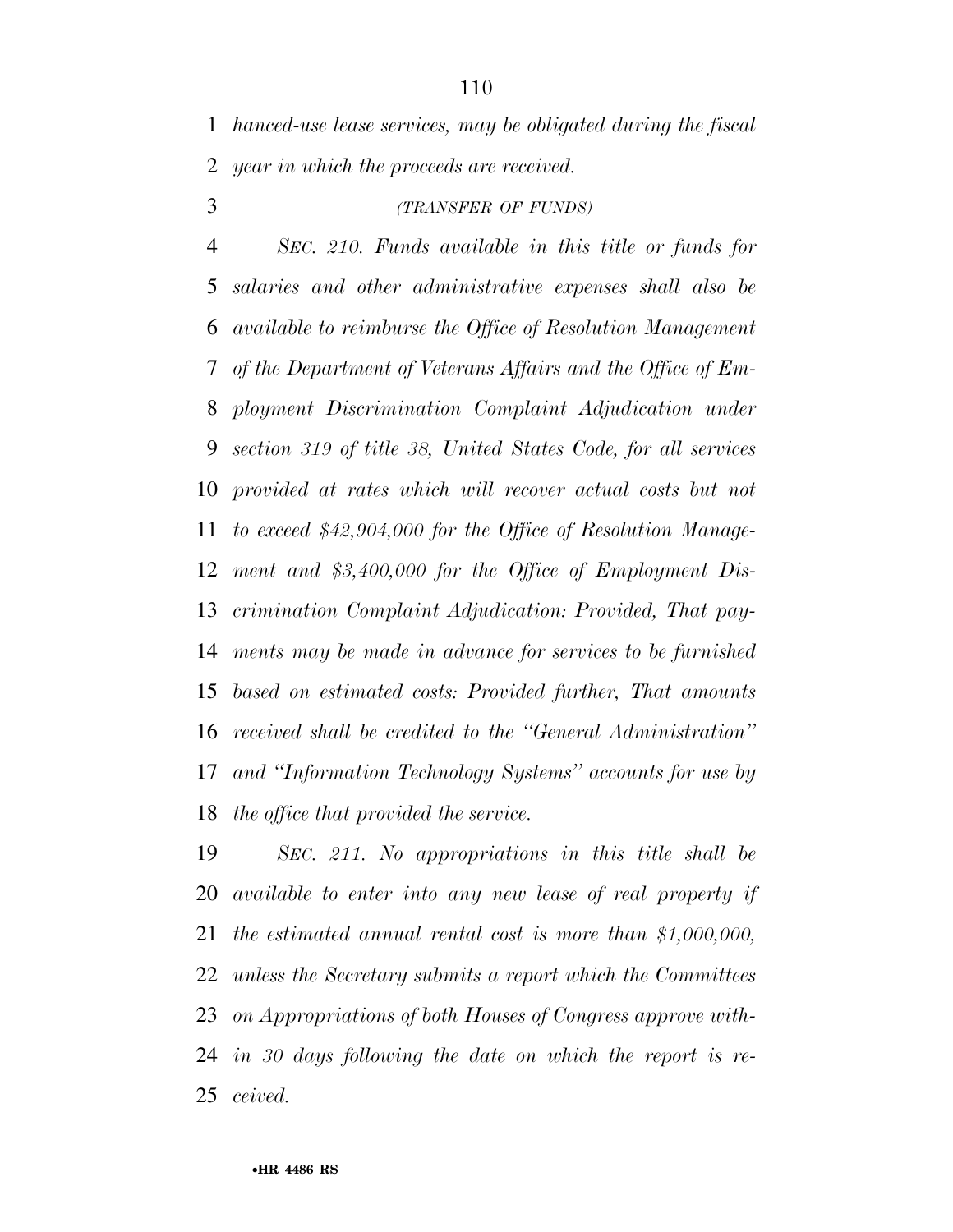*SEC. 212. No funds of the Department of Veterans Af- fairs shall be available for hospital care, nursing home care, or medical services provided to any person under chapter 17 of title 38, United States Code, for a non-service-con- nected disability described in section 1729(a)(2) of such title, unless that person has disclosed to the Secretary of Veterans Affairs, in such form as the Secretary may require, current, accurate third-party reimbursement information for purposes of section 1729 of such title: Provided, That the Secretary may recover, in the same manner as any other debt due the United States, the reasonable charges for such care or services from any person who does not make such disclosure as required: Provided further, That any amounts so recovered for care or services provided in a prior fiscal year may be obligated by the Secretary during the fiscal year in which amounts are received.* 

*(INCLUDING TRANSFER OF FUNDS)*

 *SEC. 213. Notwithstanding any other provision of law, proceeds or revenues derived from enhanced-use leasing ac- tivities (including disposal) may be deposited into the ''Construction, Major Projects'' and ''Construction, Minor Projects'' accounts and be used for construction (including site acquisition and disposition), alterations, and improve- ments of any medical facility under the jurisdiction or for the use of the Department of Veterans Affairs. Such sums*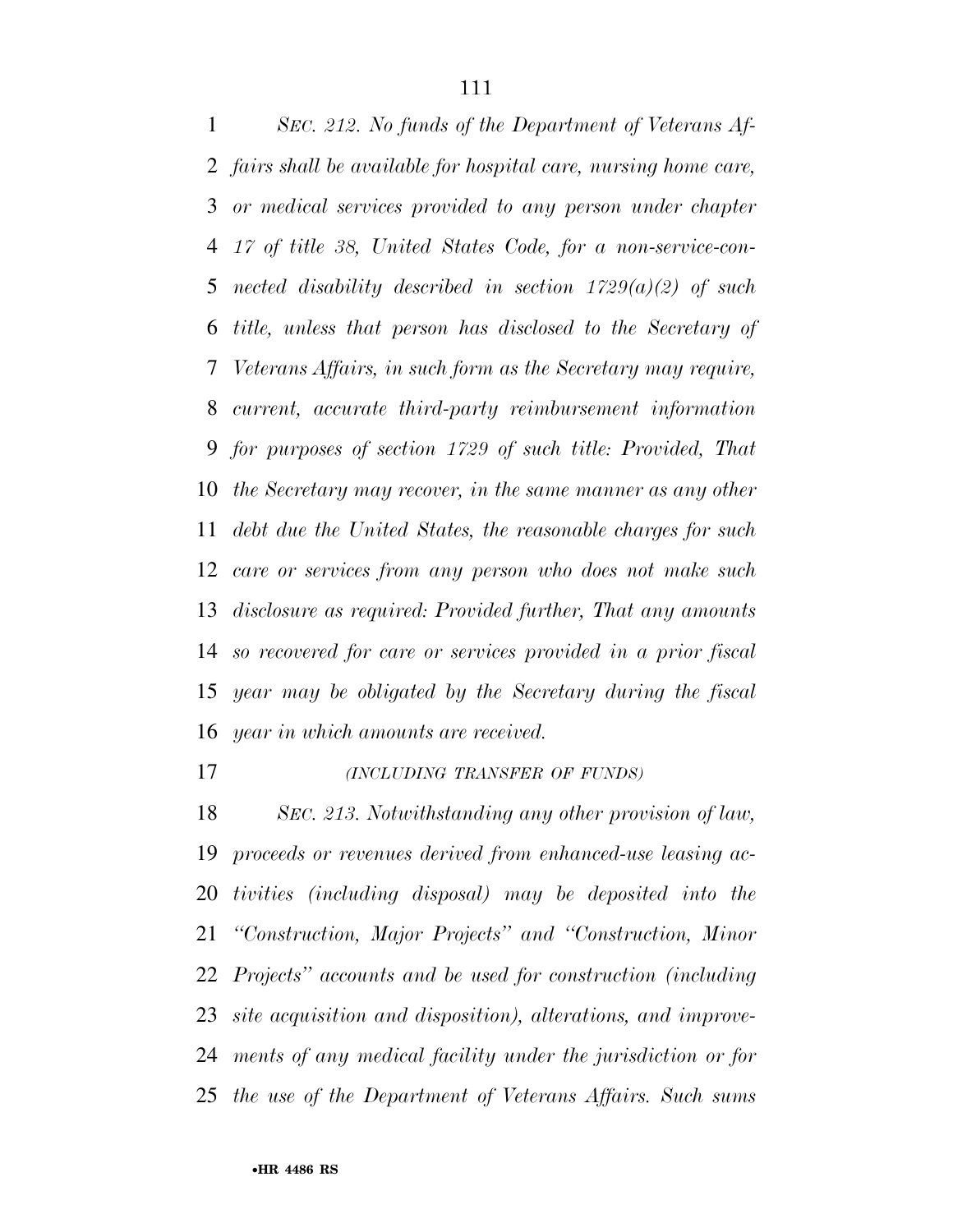*as realized are in addition to the amount provided for in ''Construction, Major Projects'' and ''Construction, Minor Projects''.* 

 *SEC. 214. Amounts made available under ''Medical Services'' are available—* 

 *(1) for furnishing recreational facilities, sup-plies, and equipment; and* 

 *(2) for funeral expenses, burial expenses, and other expenses incidental to funerals and burials for beneficiaries receiving care in the Department.* 

*(INCLUDING TRANSFER OF FUNDS)*

 *SEC. 215. Such sums as may be deposited to the Med- ical Care Collections Fund pursuant to section 1729A of title 38, United States Code, may be transferred to ''Medical Services'', to remain available until expended for the pur- poses of that account: Provided, That, for fiscal year 2015, \$250,000,000 deposited in the Department of Veterans Af- fairs Medical Care Collections Fund shall be transferred to ''Medical Facilities'', to remain available until expended, for non-recurring maintenance at existing Veterans Health Administration medical facilities.* 

 *SEC. 216. The Secretary of Veterans Affairs may enter into agreements with Indian tribes and tribal organizations which are party to the Alaska Native Health Compact with the Indian Health Service, and Indian tribes and tribal*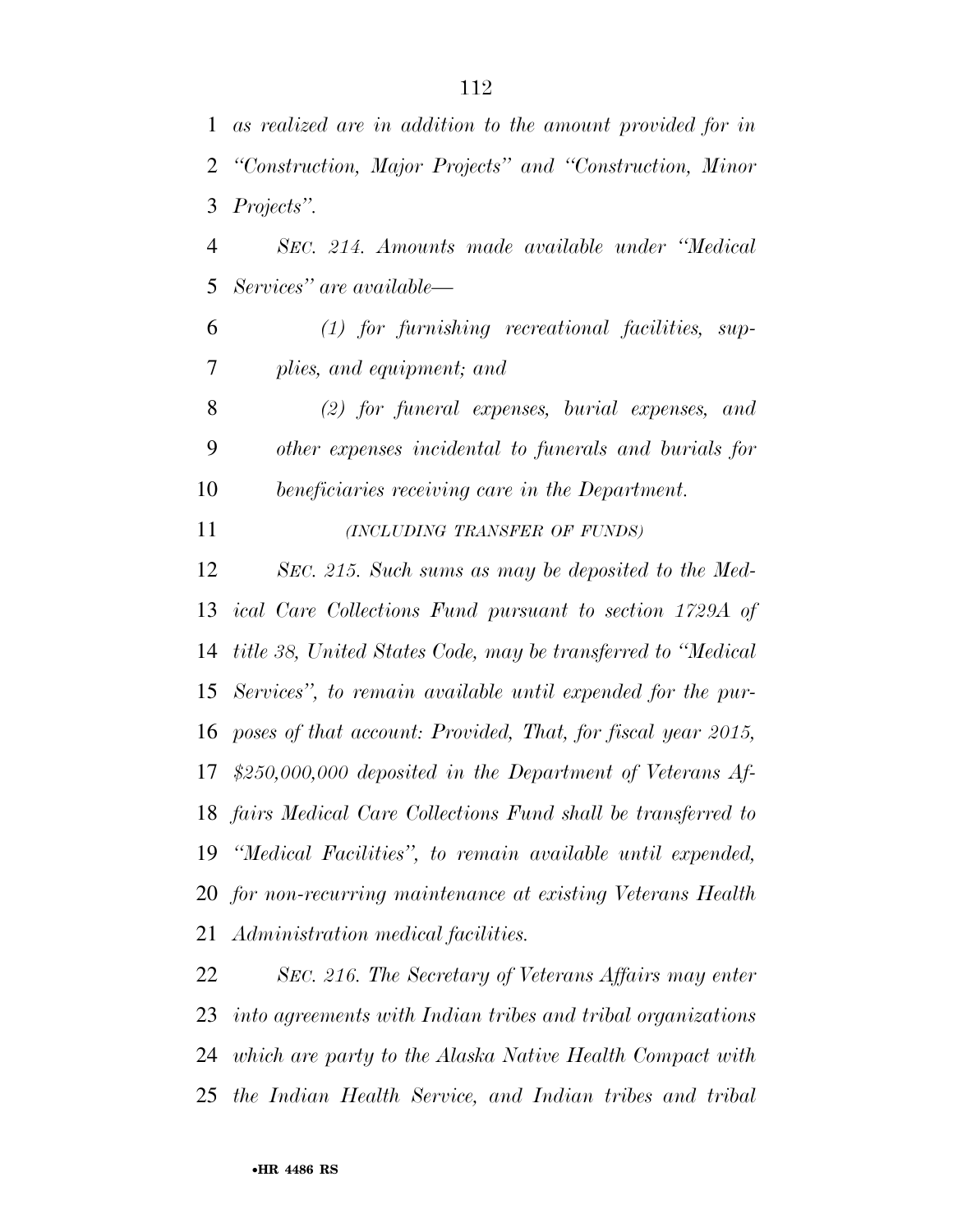*organizations serving rural Alaska which have entered into contracts with the Indian Health Service under the Indian Self Determination and Educational Assistance Act, to pro- vide healthcare, including behavioral health and dental care. The Secretary shall require participating veterans and facilities to comply with all appropriate rules and regula- tions, as established by the Secretary. The term ''rural Alas- ka'' shall mean those lands sited within the external bound- aries of the Alaska Native regions specified in sections 7(a)(1)–(4) and (7)–(12) of the Alaska Native Claims Set- tlement Act, as amended (43 U.S.C. 1606), and those lands within the Alaska Native regions specified in sections 7(a)(5) and 7(a)(6) of the Alaska Native Claims Settlement Act, as amended (43 U.S.C. 1606), which are not within the boundaries of the municipality of Anchorage, the Fair- banks North Star Borough, the Kenai Peninsula Borough or the Matanuska Susitna Borough.* 

*(INCLUDING TRANSFER OF FUNDS)*

 *SEC. 217. Such sums as may be deposited to the De- partment of Veterans Affairs Capital Asset Fund pursuant to section 8118 of title 38, United States Code, may be transferred to the ''Construction, Major Projects'' and ''Con- struction, Minor Projects'' accounts, to remain available until expended for the purposes of these accounts.*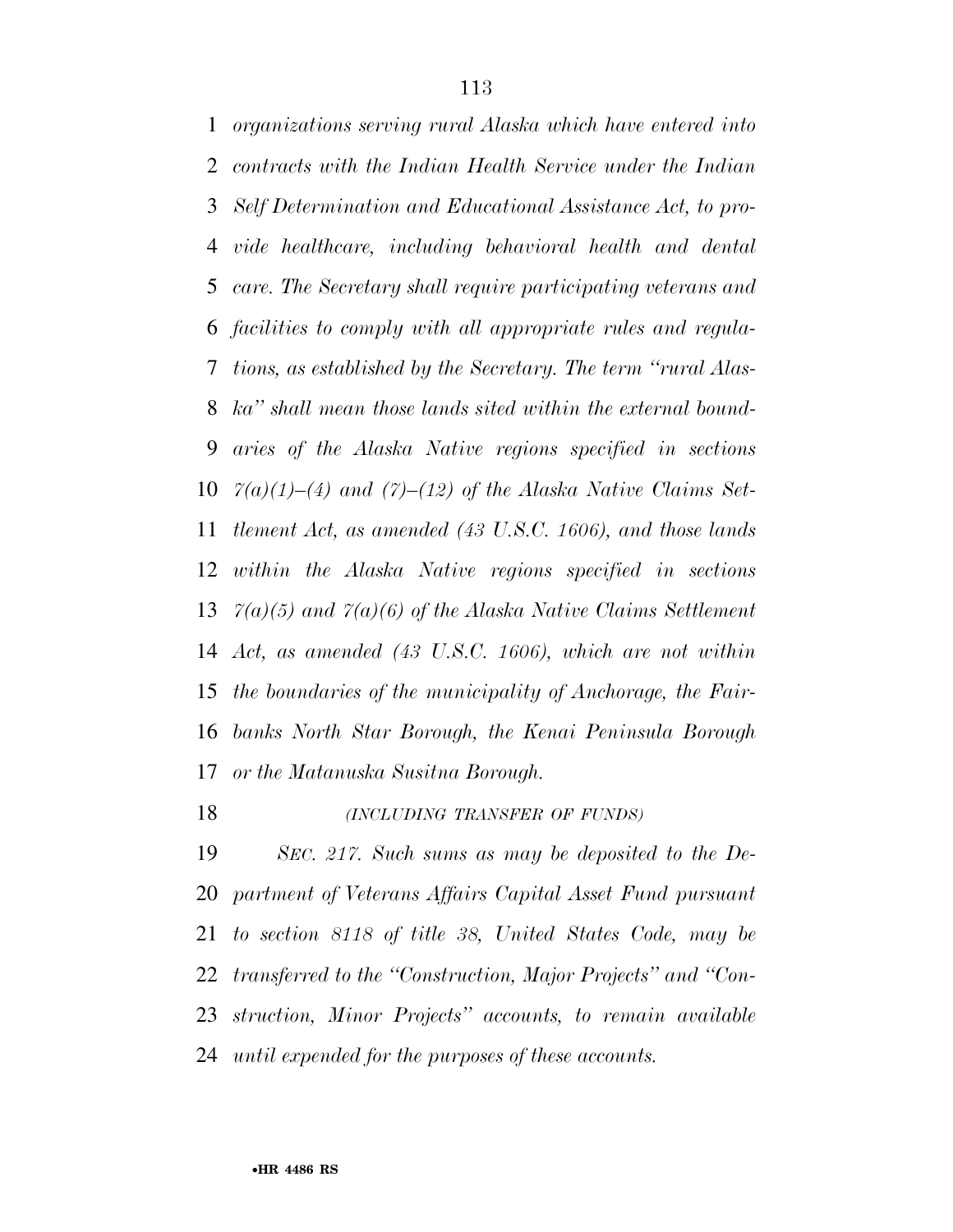*SEC. 218. None of the funds made available in this title may be used to implement any policy prohibiting the Directors of the Veterans Integrated Services Networks from conducting outreach or marketing to enroll new veterans within their respective Networks.* 

 *SEC. 219. The Secretary of Veterans Affairs shall sub- mit to the Committees on Appropriations of both Houses of Congress a quarterly report on the financial status of the Veterans Health Administration.* 

*(INCLUDING TRANSFER OF FUNDS)*

 *SEC. 220. Amounts made available under the ''Medical Services'', ''Medical Support and Compliance'', ''Medical Facilities'', ''General Operating Expenses, Veterans Bene- fits Administration'', ''General Administration'', and ''Na- tional Cemetery Administration'' accounts for fiscal year 2015 may be transferred to or from the ''Information Tech- nology Systems'' account: Provided, That before a transfer may take place, the Secretary of Veterans Affairs shall re- quest from the Committees on Appropriations of both Houses of Congress the authority to make the transfer and an approval is issued.* 

 *SEC. 221. None of the funds appropriated or otherwise made available by this Act or any other Act for the Depart- ment of Veterans Affairs may be used in a manner that is inconsistent with: (1) section 842 of the Transportation,*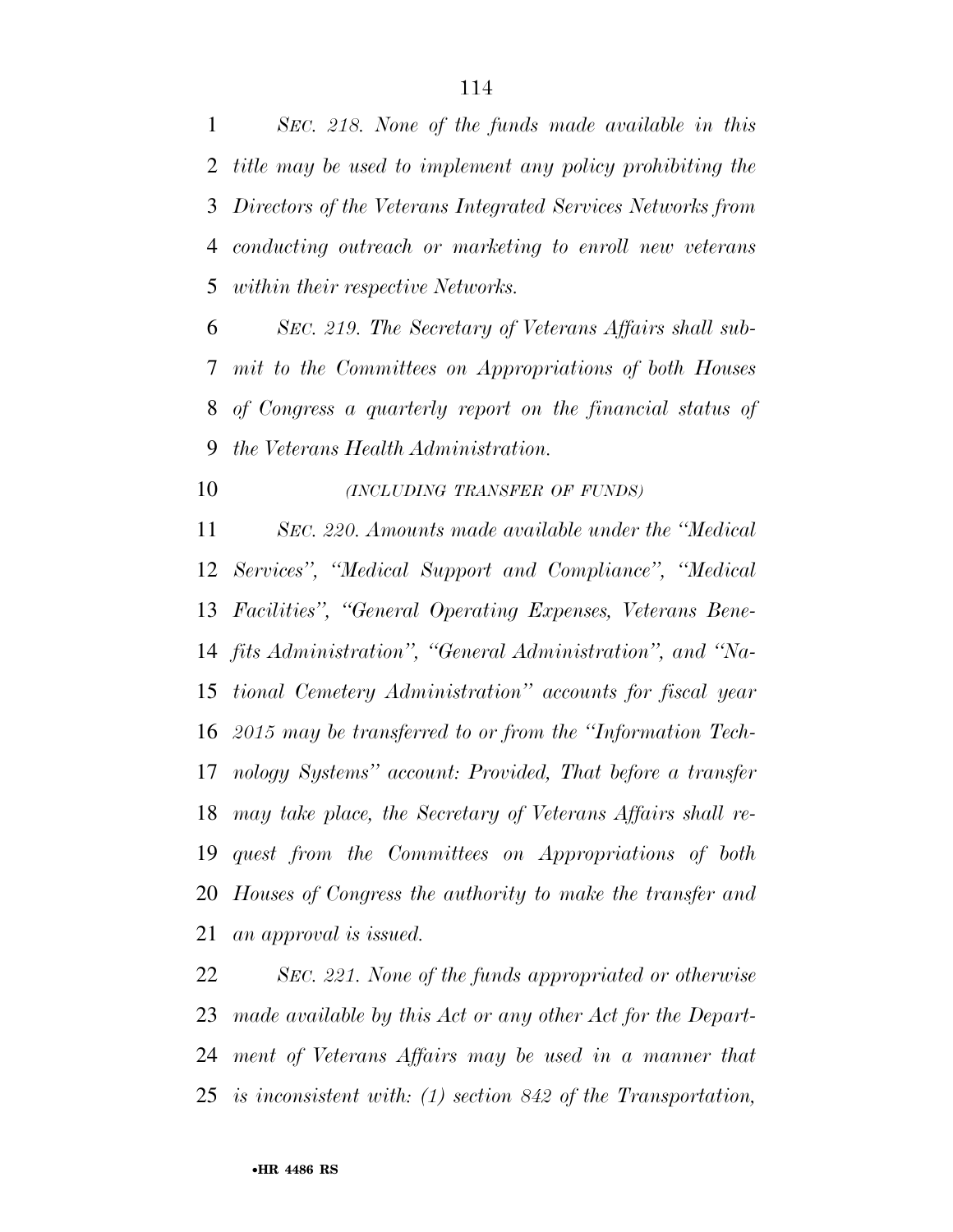*Treasury, Housing and Urban Development, the Judiciary, the District of Columbia, and Independent Agencies Appro- priations Act, 2006 (Public Law 109–115; 119 Stat. 2506); or (2) section 8110(a)(5) of title 38, United States Code. SEC. 222. Of the amounts made available to the De- partment of Veterans Affairs for fiscal year 2015, in this Act or any other Act, under the ''Medical Facilities'' ac- count for nonrecurring maintenance, not more than 20 per- cent of the funds made available shall be obligated during the last 2 months of that fiscal year: Provided, That the Secretary may waive this requirement after providing writ- ten notice to the Committees on Appropriations of both Houses of Congress.* 

#### *(INCLUDING TRANSFER OF FUNDS)*

 *SEC. 223. Of the amounts appropriated to the Depart- ment of Veterans Affairs for fiscal year 2015 for ''Medical Services'', ''Medical Support and Compliance'', ''Medical Facilities'', ''Construction, Minor Projects'', and ''Informa- tion Technology Systems'', up to \$252,366,000, plus reim- bursements, may be transferred to the Joint Department of Defense-Department of Veterans Affairs Medical Facility Demonstration Fund, established by section 1704 of the Na- tional Defense Authorization Act for Fiscal Year 2010 (Pub- lic Law 111–84; 123 Stat. 3571) and may be used for oper-ation of the facilities designated as combined Federal med-*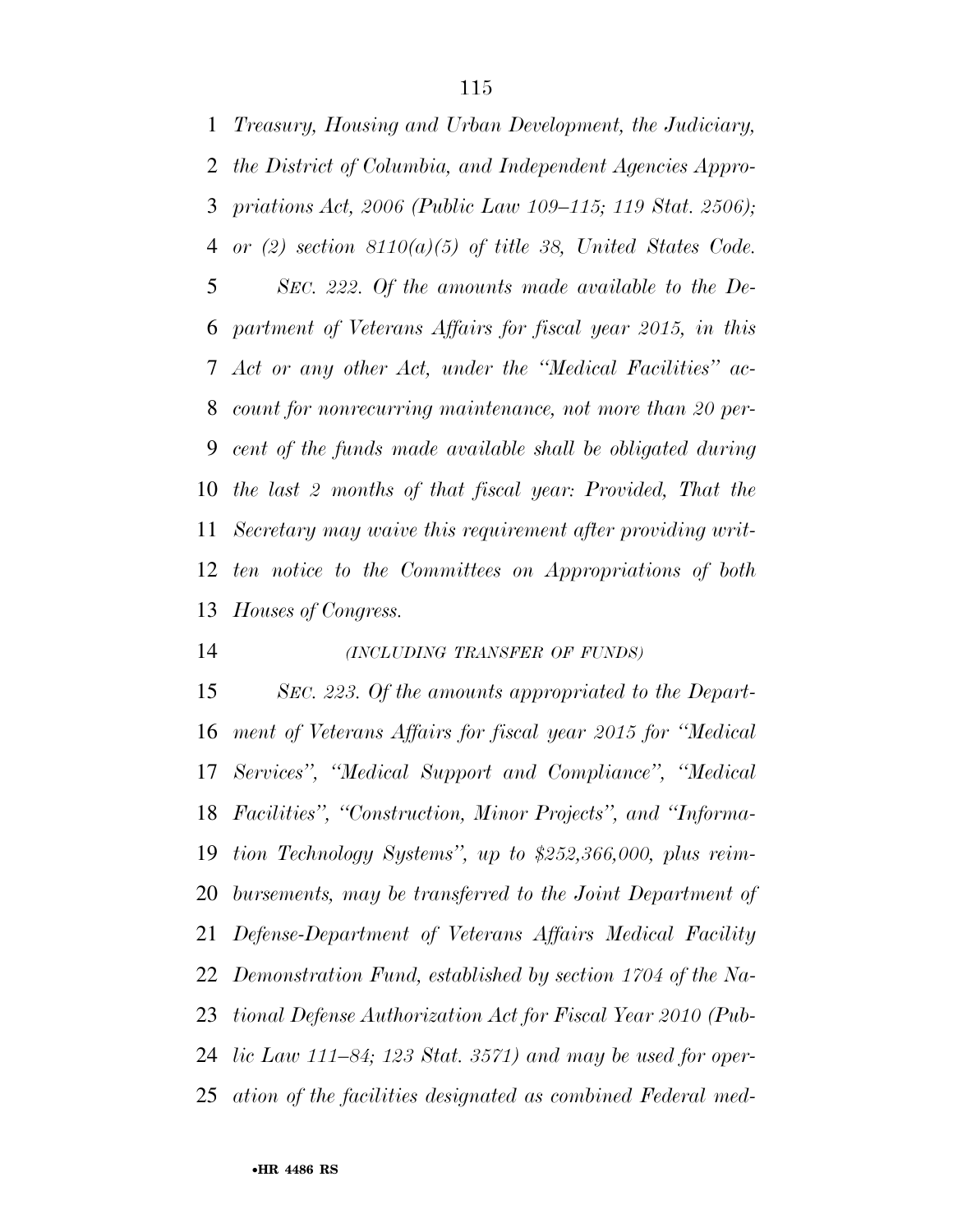*ical facilities as described by section 706 of the Duncan Hunter National Defense Authorization Act for Fiscal Year 2009 (Public Law 110–417; 122 Stat. 4500): Provided, That additional funds may be transferred from accounts designated in this section to the Joint Department of De- fense-Department of Veterans Affairs Medical Facility Demonstration Fund upon written notification by the Sec- retary of Veterans Affairs to the Committees on Appropria-tions of both Houses of Congress.* 

*(INCLUDING TRANSFER OF FUNDS)*

 *SEC. 224. Of the amounts appropriated to the Depart- ment of Veterans Affairs which become available on October 1, 2015, for ''Medical Services'', ''Medical Support and Compliance'', and ''Medical Facilities'', up to \$245,398,000, plus reimbursements, may be transferred to the Joint Department of Defense-Department of Veterans Affairs Medical Facility Demonstration Fund, established by section 1704 of the National Defense Authorization Act for Fiscal Year 2010 (Public Law 111–84; 123 Stat. 3571) and may be used for operation of the facilities designated as combined Federal medical facilities as described by sec- tion 706 of the Duncan Hunter National Defense Author- ization Act for Fiscal Year 2009 (Public Law 110–417; 122 Stat. 4500): Provided, That additional funds may be trans-ferred from accounts designated in this section to the Joint*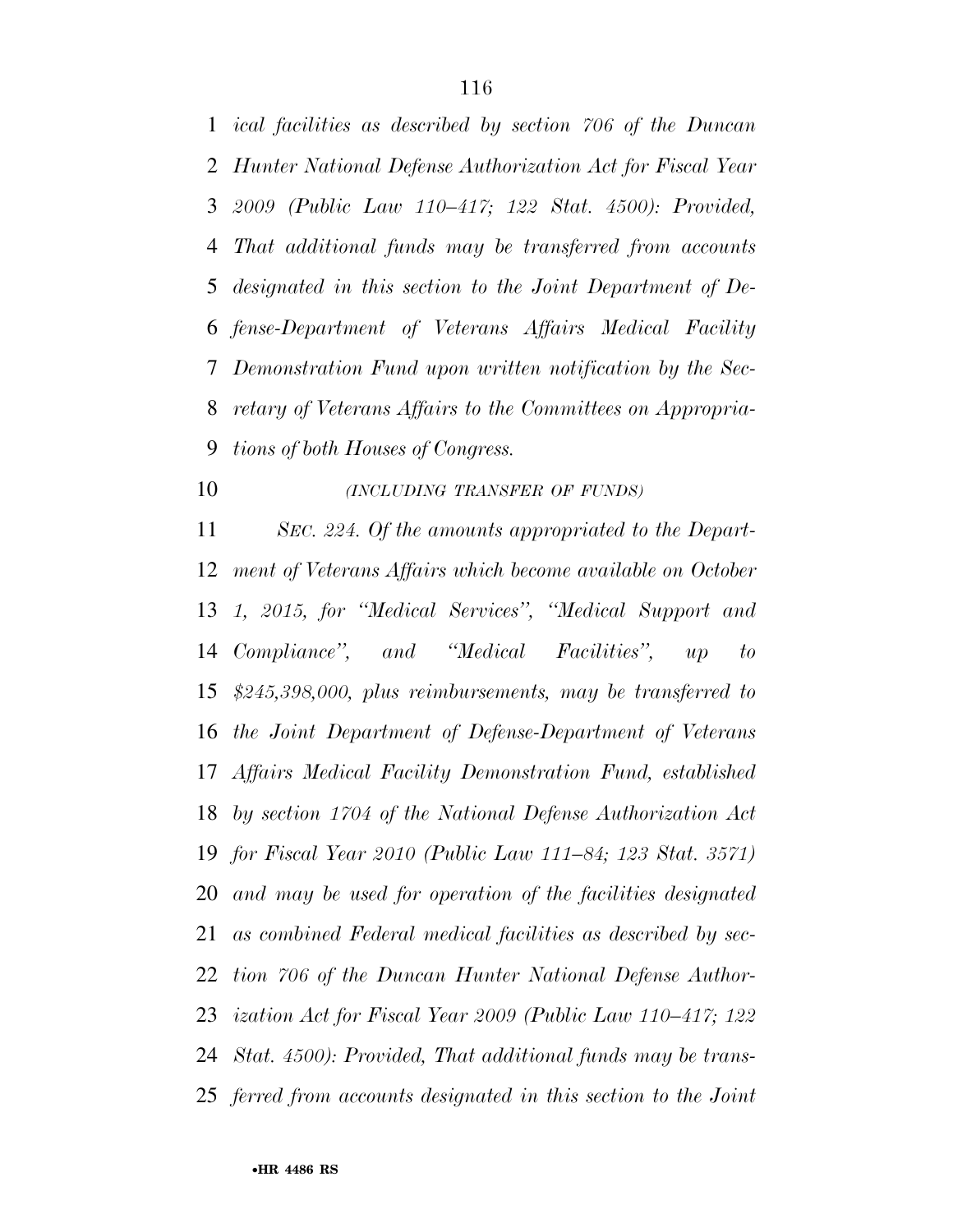*Department of Defense-Department of Veterans Affairs Medical Facility Demonstration Fund upon written notifi- cation by the Secretary of Veterans Affairs to the Commit-tees on Appropriations of both Houses of Congress.* 

*(INCLUDING TRANSFER OF FUNDS)*

 *SEC. 225. Such sums as may be deposited to the Med- ical Care Collections Fund pursuant to section 1729A of title 38, United States Code, for healthcare provided at fa- cilities designated as combined Federal medical facilities as described by section 706 of the Duncan Hunter National Defense Authorization Act for Fiscal Year 2009 (Public Law 110–417; 122 Stat. 4500) shall also be available: (1) for transfer to the Joint Department of Defense-Department of Veterans Affairs Medical Facility Demonstration Fund, established by section 1704 of the National Defense Author- ization Act for Fiscal Year 2010 (Public Law 111–84; 123 Stat. 3571); and (2) for operations of the facilities des- ignated as combined Federal medical facilities as described by section 706 of the Duncan Hunter National Defense Au- thorization Act for Fiscal Year 2009 (Public Law 110–417; 122 Stat. 4500).* 

*(INCLUDING TRANSFER OF FUNDS)*

 *SEC. 226. Of the amounts available in this title for ''Medical Services'', ''Medical Support and Compliance'', and ''Medical Facilities'', a minimum of \$15,000,000 shall*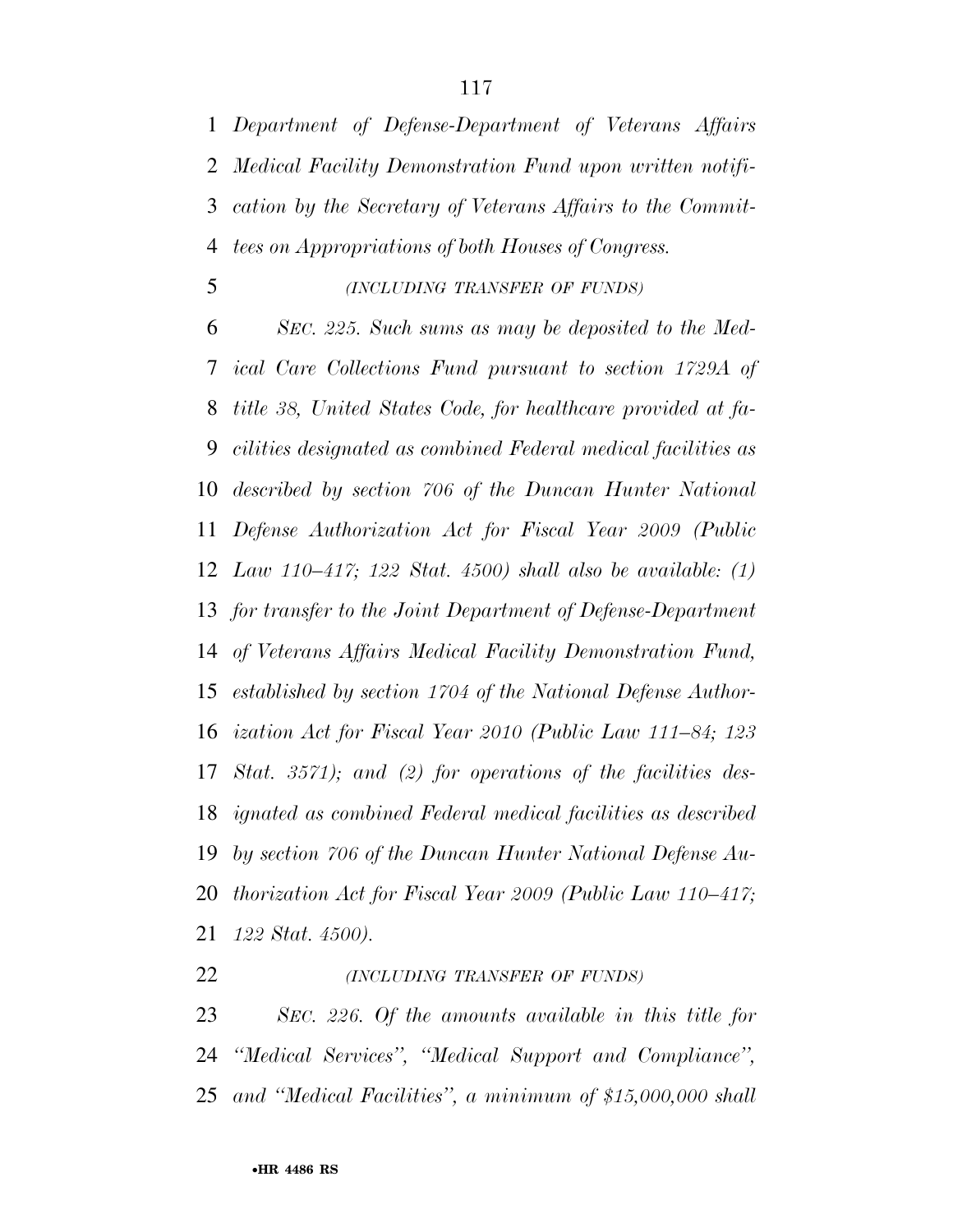*be transferred to the DOD–VA Health Care Sharing Incen- tive Fund, as authorized by section 8111(d) of title 38, United States Code, to remain available until expended, for any purpose authorized by section 8111 of title 38, United* 

 *(INCLUDING RESCISSIONS) SEC. 227. (a) Of the funds appropriated in division J of Public Law 113–76, the following amounts which be- come available on October 1, 2014, are hereby rescinded from the following accounts in the amounts specified:* 

 *(1) ''Department of Veterans Affairs, Medical Services'', \$1,400,000,000.* 

 *(2) ''Department of Veterans Affairs, Medical Support and Compliance'', \$100,000,000.* 

 *(3) ''Department of Veterans Affairs, Medical Facilities'', \$250,000,000.* 

 *(b) In addition to amounts provided elsewhere in this Act, an additional amount is appropriated to the following accounts in the amounts specified to remain available until September 30, 2016:* 

 *(1) ''Department of Veterans Affairs, Medical Services'', \$1,400,000,000.* 

 *(2) ''Department of Veterans Affairs, Medical Support and Compliance'', \$100,000,000.* 

*States Code.*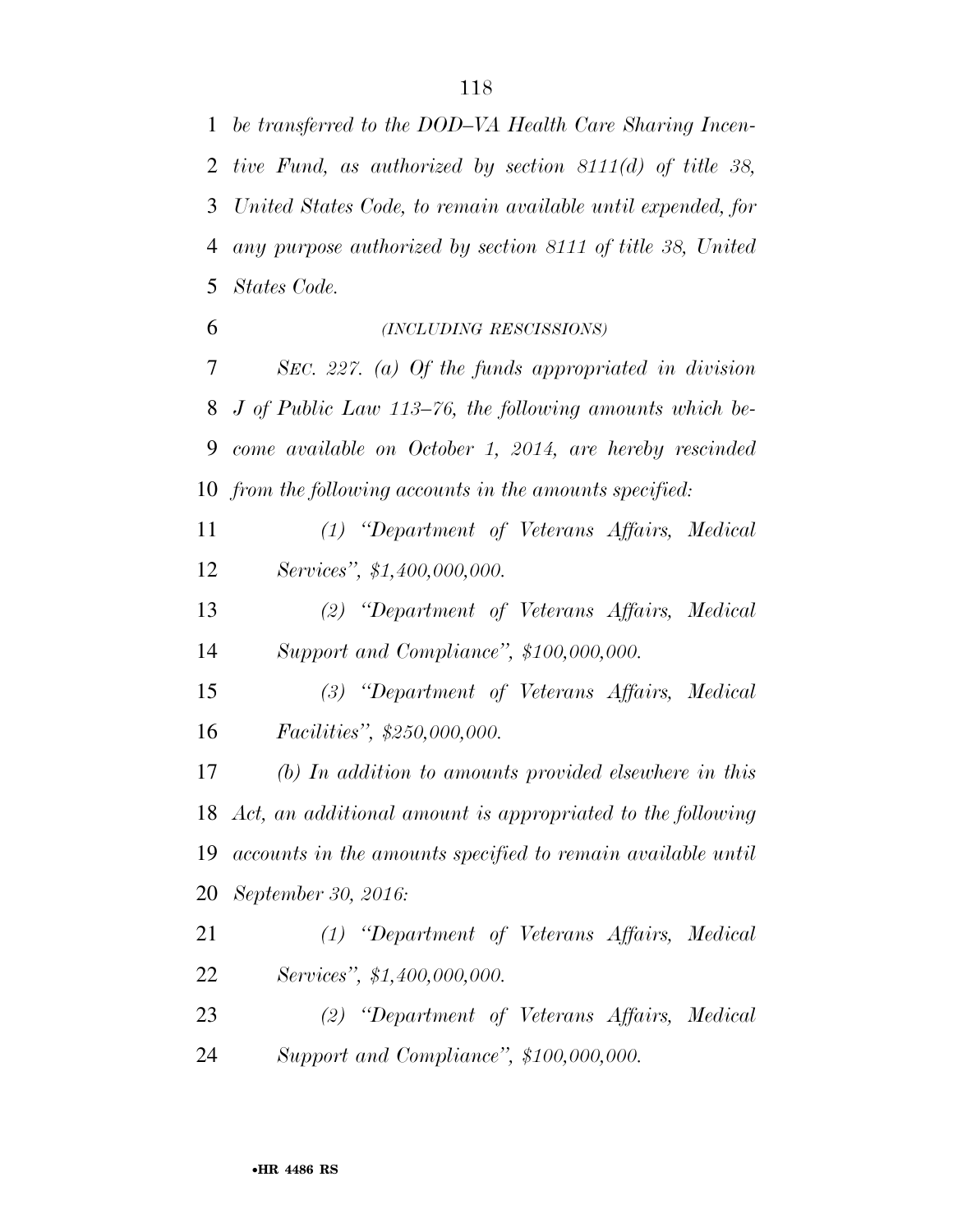*(3) ''Department of Veterans Affairs, Medical Facilities'', \$100,000,000.* 

 *SEC. 228. The Secretary of the Department of Veterans Affairs shall notify the Committees on Appropriations of both Houses of Congress of all bid savings in major con- struction projects that total at least \$5,000,000, or 5 percent of the programmed amount of the project, whichever is less: Provided, That such notification shall occur within 14 days of a contract identifying the programmed amount: Provided further, That the Secretary shall notify the Committees on Appropriations of both Houses of Congress 14 days prior to the obligation of such bid savings and shall describe the anticipated use of such savings.* 

 *SEC. 229. The scope of work for a project included in ''Construction, Major Projects'' may not be increased above the scope specified for that project in the original justifica- tion data provided to the Congress as part of the request for appropriations.* 

 *SEC. 230. The Secretary of Veterans Affairs shall sub- mit to the Committees on Appropriations of both Houses of Congress a quarterly report that contains the following information from each Veterans Benefits Administration Regional Office: (1) the average time to complete a dis- ability compensation claim; (2) the number of claims pend-ing more than 125 days; (3) error rates; (4) the number*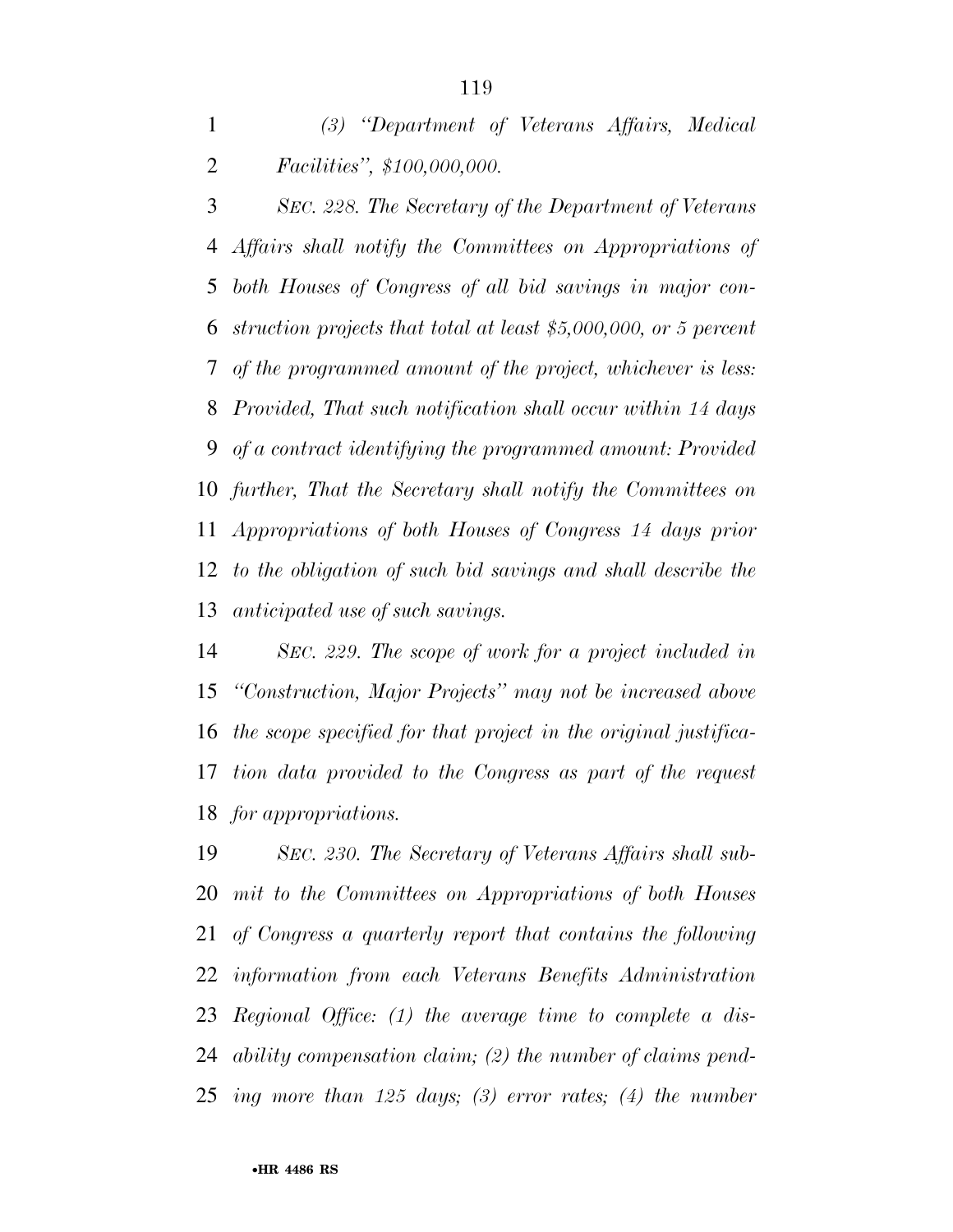*of claims personnel; (5) any corrective action taken within the quarter to address poor performance; (6) training pro- grams undertaken; and (7) the number and results of Qual- ity Review Team audits: Provided, That each quarterly re- port shall be submitted no later than 30 days after the end of the respective quarter.* 

 *SEC. 231. Of the funds provided to the Department of Veterans Affairs for fiscal year 2015 for ''Medical Services'' and ''Medical Support and Compliance'', a maximum of \$1,139,000 may be obligated from the ''Medical Services'' account and a maximum of \$69,804,000 may be obligated from the ''Medical Support and Compliance'' account for the VistA Evolution and electronic health record interoper- ability projects: Provided, That funds in addition to these amounts may be obligated for the VistA Evolution and elec- tronic health record interoperability projects upon written notification by the Secretary of Veterans Affairs to the Com-mittees on Appropriations of both Houses of Congress.* 

 *SEC. 232. The Secretary of Veterans Affairs shall pro- vide written notification to the Committees on Appropria- tions of both Houses of Congress 15 days prior to organiza- tional changes which result in the transfer of 25 or more full-time equivalents from one organizational unit of the Department of Veterans Affairs to another.*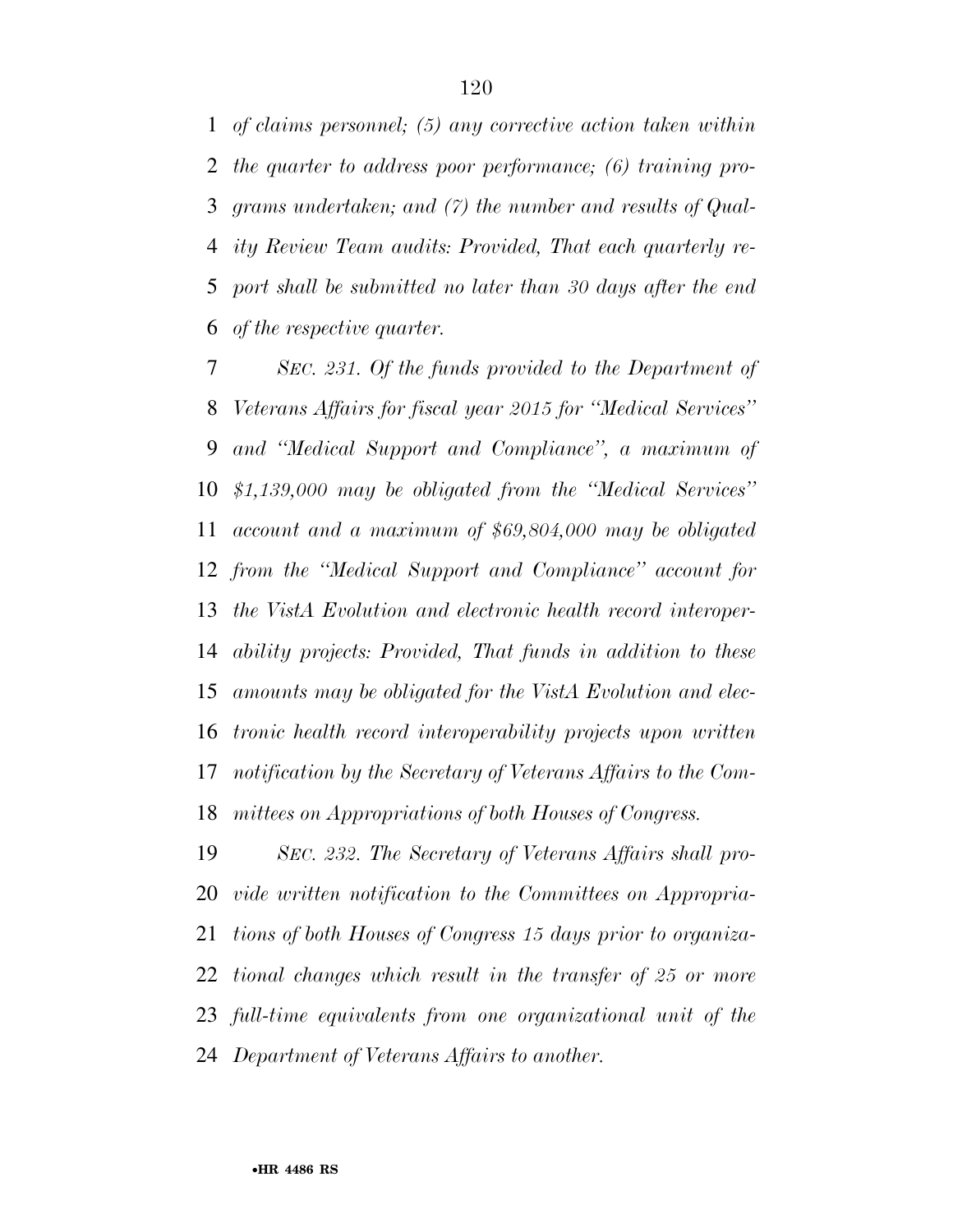*SEC. 233. The Secretary of the Department of Veterans Affairs shall provide on a quarterly basis to the Committees on Appropriations of both Houses of Congress notification of any single national outreach and awareness marketing campaign in which obligations exceed \$2,000,000.* 

 *SEC. 234. None of the funds in this or any other Act may be used to close Department of Veterans Affairs (VA) hospitals, domiciliaries, or clinics, conduct an environ- mental assessment, or to diminish healthcare services at ex- isting Veterans Health Administration medical facilities, located in Veterans Integrated Service Network 23, as part of a planned realignment of VA services until the Secretary provides to the Committees on Appropriations of both Houses of Congress a report including the following ele- ments: (1) a national realignment strategy that includes a detailed description of realignment plans within each Vet- erans Integrated Service Network (VISN); (2) an expla- nation of the process by which those plans were developed and coordinated within the VISN; (3) a cost vs. benefit analysis of each planned realignment, including the cost of replacing Veterans Health Administration services with contract care or other outsourced services; (4) an analysis of how any such planned realignment of services will im- pact access to care for veterans living in rural or highly rural areas, including travel distances and transportation*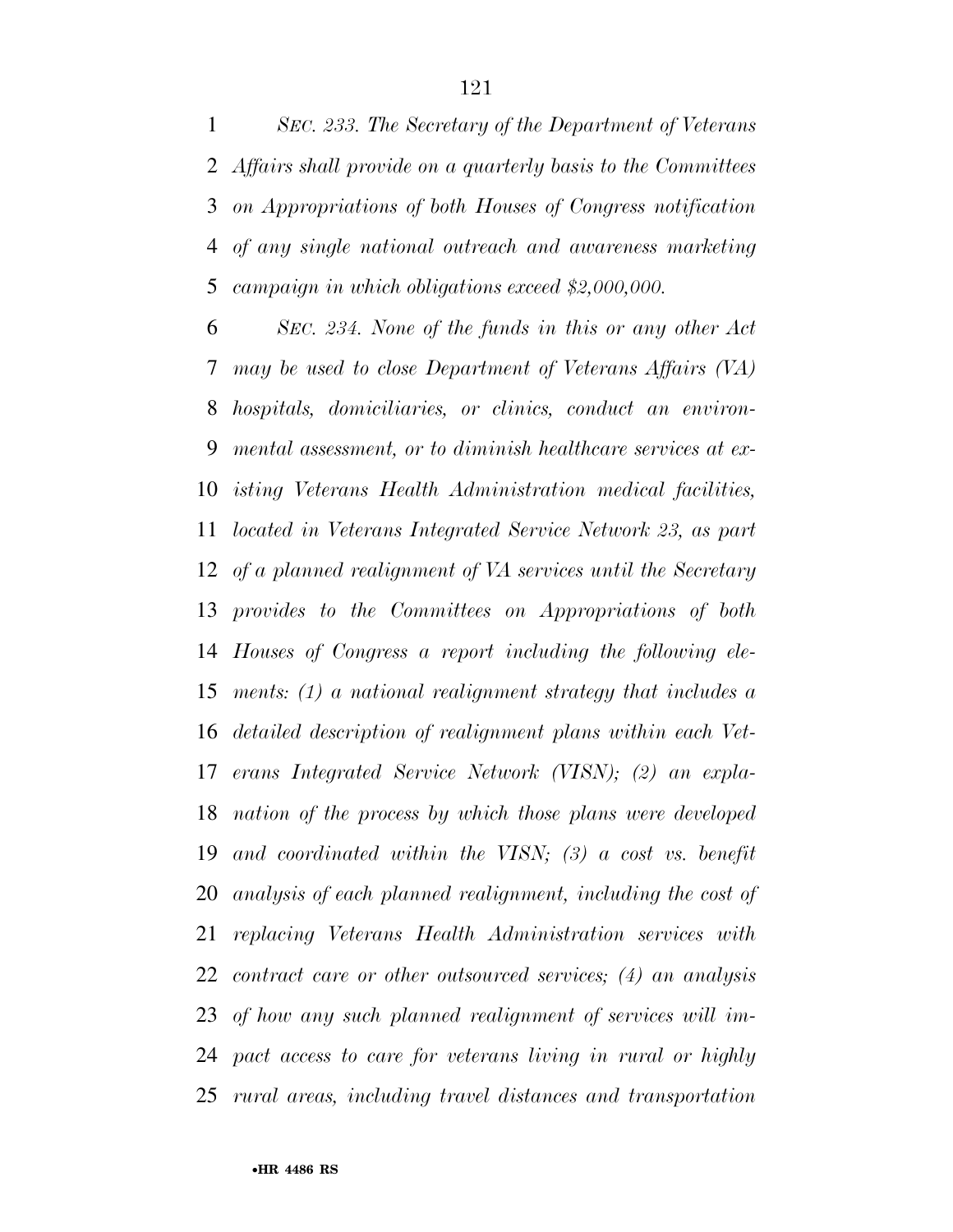*costs to access a VA medical facility and availability of local specialty and primary care; (5) an inventory of VA buildings with historic designation and the methodology used to determine the buildings condition and utilization; (6) a description of how any realignment will be consistent with requirements under the National Historic Preservation Act; and (7) consideration given for reuse of historic build-ings.* 

 *SEC. 235. None of the funds available to the Depart- ment of Veterans Affairs, in this or any other Act, may be used to replace the current system by which the Veterans Integrated Service Networks select and contract for diabetes monitoring supplies and equipment.* 

 *SEC. 236. None of the funds in this or any other Act shall be used to provide performance bonuses for Medical Directors, Assistant Medical Directors, or Senior Executive Service employees of the Veterans Health Administration until (1) the Department of Veterans Affairs (VA) Inspector General conducts an audit of scheduling practices and pro- cedures at VA medical centers across all Veteran Integrated Service Networks, (2) a report on the findings and rec- ommendations of the audit is submitted to Congress, and (3) the Secretary of Veterans Affairs provides Congress with an implementation plan to address the findings and rec-ommendations of the Inspector General audit.*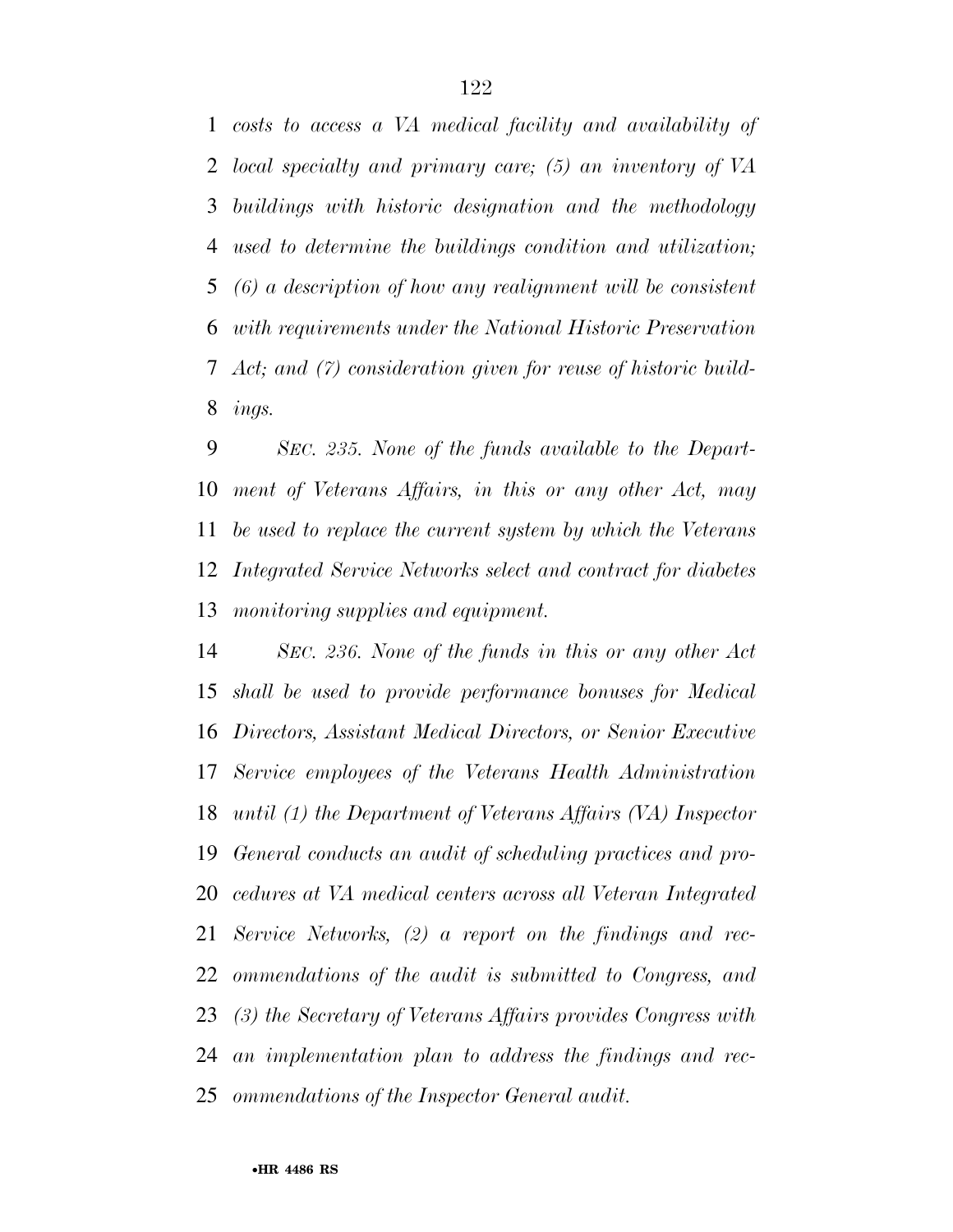*SEC. 237. Of the funds available to the Department for fiscal year 2015 for ''Medical Services'', not less than \$35,000,000 shall be available to provide contract care for veterans in rural and highly rural areas.* 

 *SEC. 238. (a) REPORTS.—Not later than 30 days after the date of the enactment of this Act, and not less frequently than once every 180 days thereafter, the Medical Inspector of the Department of Veterans Affairs shall submit to Con- gress a report on the programs and activities of the Veterans Health Administration.* 

*(b) ELEMENTS.—* 

| 12 | $(1)$ In GENERAL.—Each report submitted under |
|----|-----------------------------------------------|
| 13 | subsection $(a)$ shall include the following: |

 *(A) A description of such problems or defi- ciencies as the Medical Inspector may identify in programs and activities of the Veterans Health Administration.* 

 *(B) An indication of whether the General Counsel of the Department of Veterans Affairs has reviewed the findings of the Medical Inspec- tor with respect to such problems or deficiencies. (C) A description of any findings by the General Counsel of any violation of law com- mitted by an employee of the Department result-ing from the review under subparagraph (B).*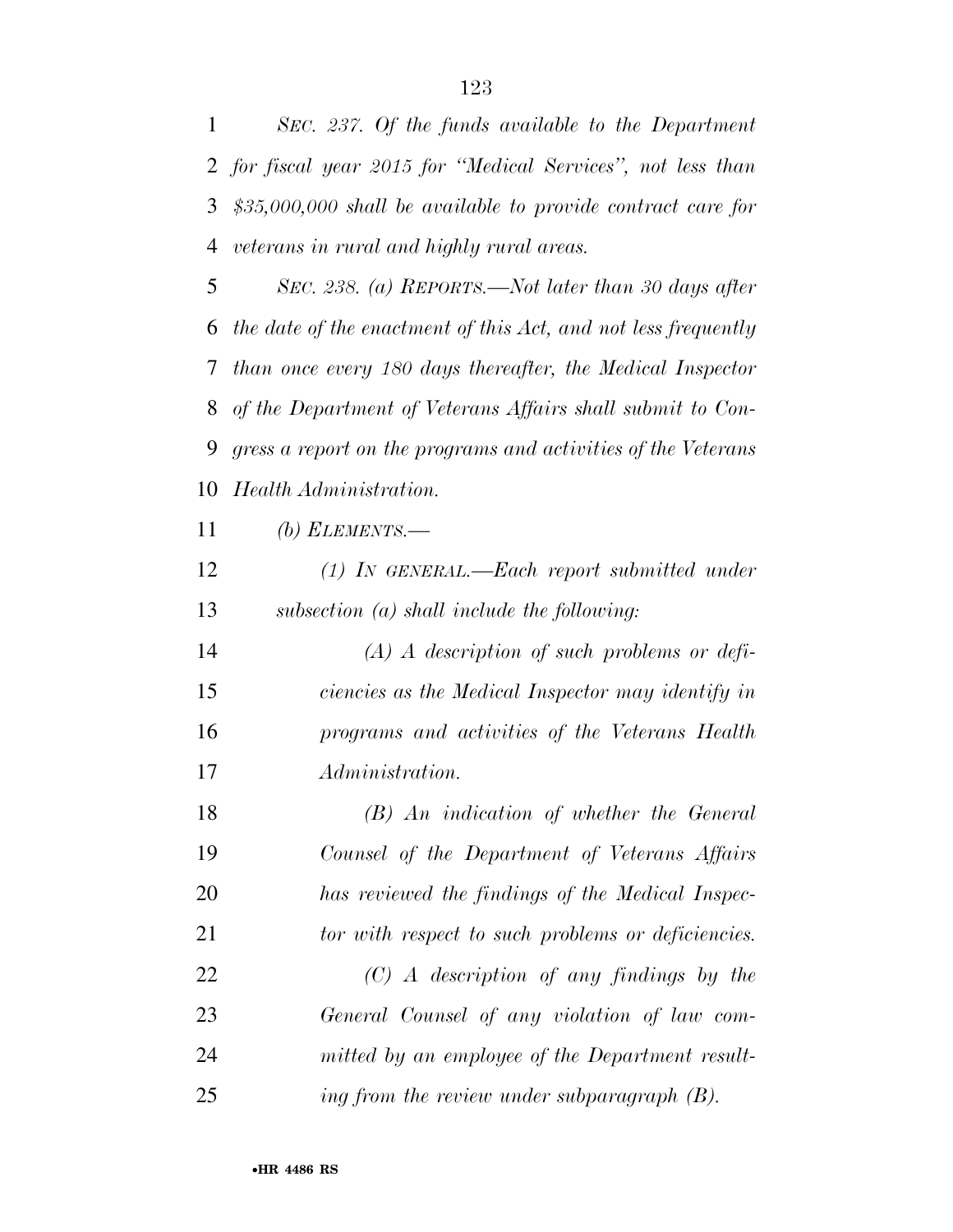| $\mathbf{1}$   | $(D)$ A description of any legal or adminis-             |
|----------------|----------------------------------------------------------|
| $\overline{2}$ | trative action taken with respect to any such em-        |
| 3              | ployee.                                                  |
| 4              | $(2)$ INITIAL REPORT.—The initial report re-             |
| 5              | quired by subsection $(a)$ shall include the following:  |
| 6              | $(A)$ The findings and recommendations for               |
| 7              | corrective action contained in reports submitted         |
| 8              | to the Secretary by the Medical Inspector during         |
| 9              | the four-year period ending on the day before the        |
| 10             | date of the enactment of this Act relating to the        |
| 11             | quality of health care provided to veterans by the       |
| 12             | Veterans Health Administration and the access            |
| 13             | of veterans to such health care.                         |
| 14             | $(B)$ A description of any legal or adminis-             |
| 15             | <i>trative action taken with respect to any employee</i> |
| 16             | of the Department of Veterans Affairs resulting          |
| 17             | from the findings and recommendations con-               |
| 18             | tained in the reports of the Medical Inspector de-       |
| 19             | scribed in subparagraph $(A)$ .                          |
| 20             | $(C)$ The status of any legal or administra-             |
| 21             | tive action described in subparagraph (B) as of          |
| 22             | the date of the submittal of the initial report          |
| 23             | under subsection $(a)$ .                                 |
| $2\pi$         | $(c)$ AVAILARLE TO THE PURLIC -The Secretary of          |

 *(c) AVAILABLE TO THE PUBLIC.—The Secretary of Veterans Affairs shall ensure that each report submitted*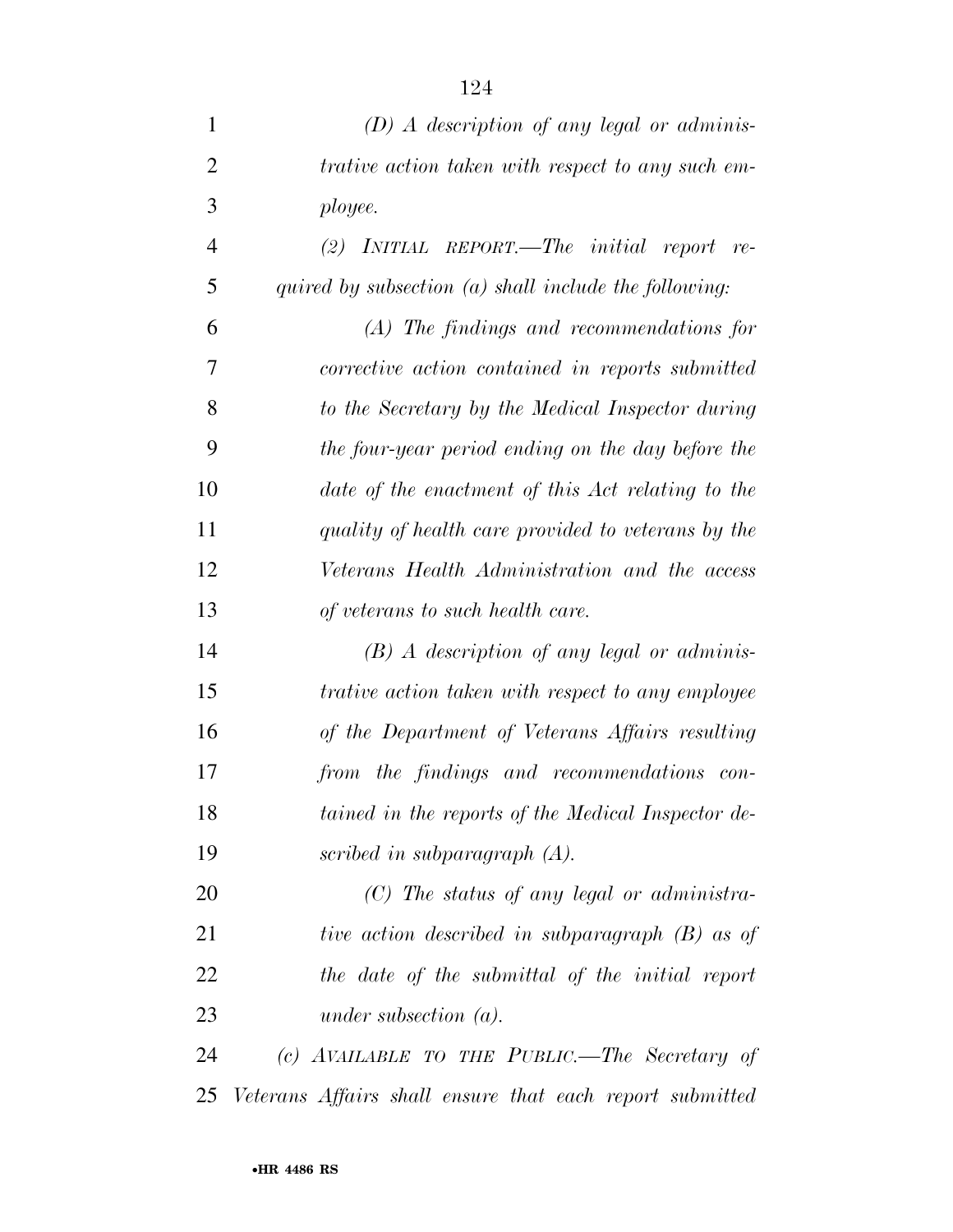*under subsection (a) is available to the public on an Inter- net website of the Department not later than 30 days after the submittal of the report to Congress.* 

 *(d) OTHER REPORTS.—In carrying out the functions of the Office of the Medical Inspector of the Department of Veterans Affairs, the Medical Inspector shall—* 

 *(1) submit to Congress any other report prepared by the Medical Inspector; and* 

 *(2) make such report available to the public on an Internet website of the Department.* 

 *(e) PRIVACY MATTERS.—Any medical or other per- sonal information contained in any report under this sec- tion shall be protected from disclosure or misuse in accord- ance with the laws on privacy applicable to such informa-tion.* 

*SEC. 239. (a) TRANSFER OF AMOUNT.—* 

 *(1) IN GENERAL.—Of amounts that are available to the Department of Veterans Affairs for the appro- priations account under the heading ''MEDICAL FA- CILITIES'' for fiscal year 2015, the amount specified in paragraph (2) shall be transferred to the appro- priations account under the heading ''MEDICAL SERV-ICES''.* 

 *(2) AMOUNT SPECIFIED.—The amount specified in this paragraph is the amount that the Secretary*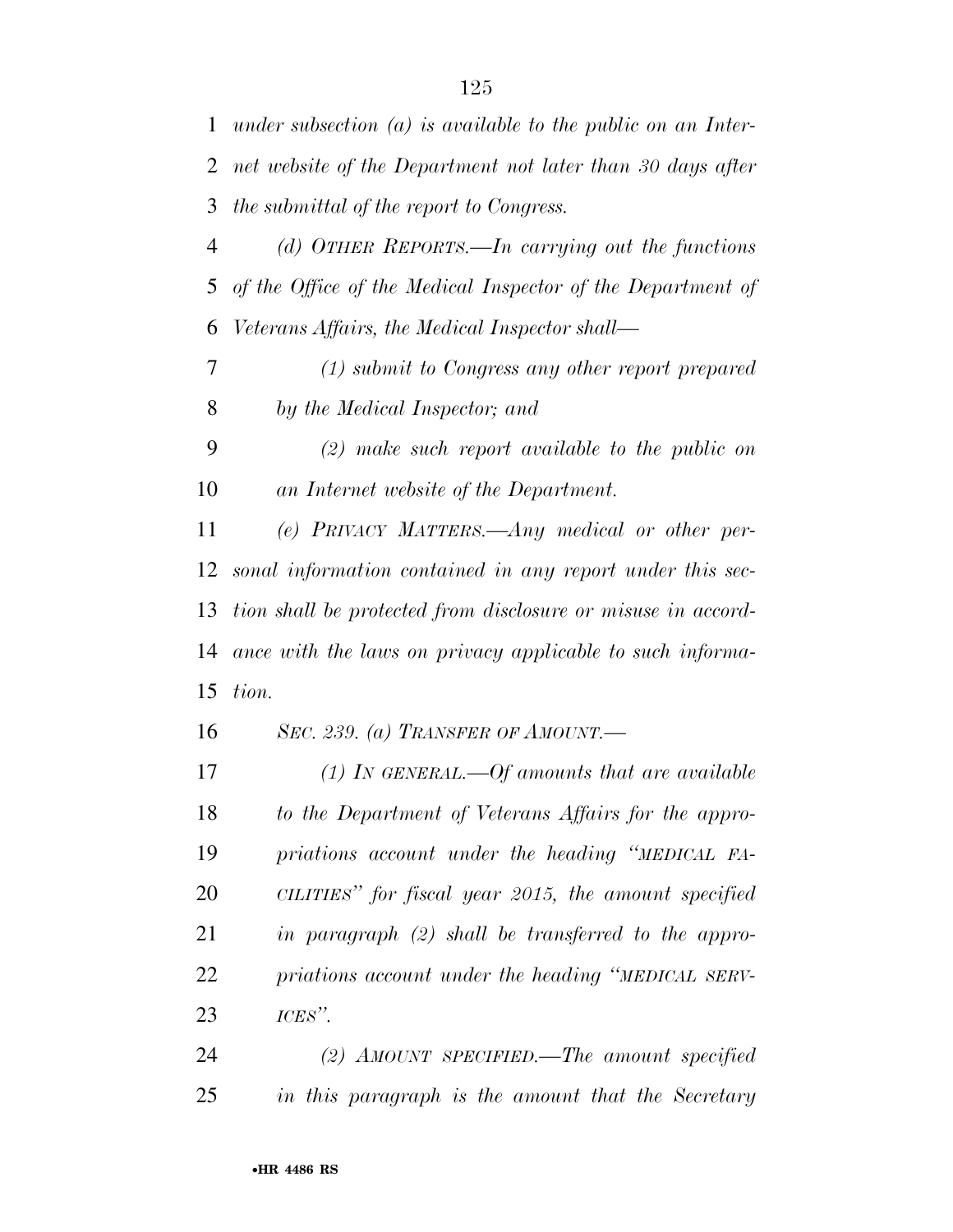*of Veterans Affairs determines is necessary to provide to veterans in the catchment area of any facility or proposed facility specified in subsection (d) health care services pursuant to contracts that are of equiva- lent or better quality than health care services pro-vided by community based outpatient clinics of the* 

*Department.* 

*(b) USE OF AMOUNTS.—* 

 *(1) IN GENERAL.—The Secretary shall use the amount transferred to the appropriations account under the heading ''MEDICAL SERVICES'' pursuant to subsection (a) to provide health care services to vet- erans in the catchment area of any facility or pro-posed facility specified in subsection (d).* 

 *(2) PRIORITY.—Priority for the receipt of health care services under paragraph (1) shall be given to veterans residing in areas that have been underserved by the Department for the longest period of time, as determined by the Secretary.* 

 *(3) SUPPLEMENT NOT SUPPLANT.—Any amounts transferred pursuant to subsection (a) for the purpose of providing health care services to veterans described in paragraph (1) are in addition to any other amounts appropriated or otherwise made available for such purpose.*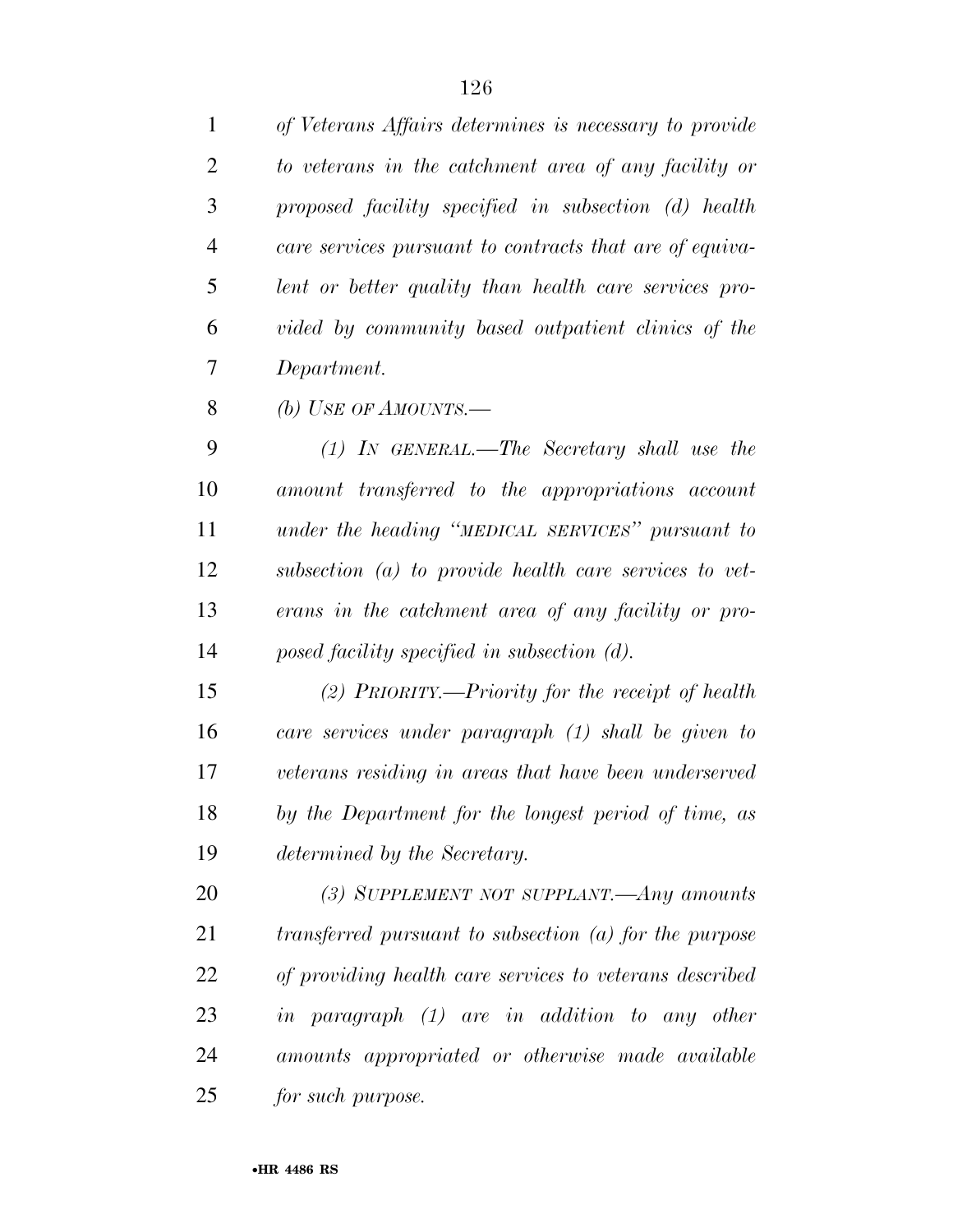*(c) TRANSFER FOR LEASES.—Effective on the date on which the Secretary of Veterans Affairs determines that a major medical facility lease for a facility or proposed facil- ity specified in subsection (d) is specifically authorized by law and the Secretary has entered into a contract for the lease of such facility, there is transferred from the unobli- gated balances of the amounts transferred under subsection (a) to the appropriations account of the Department of Vet- erans Affairs under the heading ''MEDICAL FACILITIES'' an amount equal to the amount specifically authorized by law for the major medical facility lease.* 

 *(d) FACILITIES AND PROPOSED FACILITIES SPECI- FIED.—The facilities and proposed facilities specified in this subsection are the following:* 

 *(1) A clinical research and pharmacy coordi-nating center in Albuquerque, New Mexico.* 

 *(2) A community-based outpatient clinic in Brick, New Jersey.* 

 *(3) A new primary care and dental clinic annex in Charleston, South Carolina.* 

 *(4) The Cobb County community-based Out-patient Clinic in Cobb County, Georgia.* 

 *(5) The Leeward Outpatient Healthcare Access Center in Honolulu, Hawaii, including a co-located clinic with the Department of Defense and the co-loca-*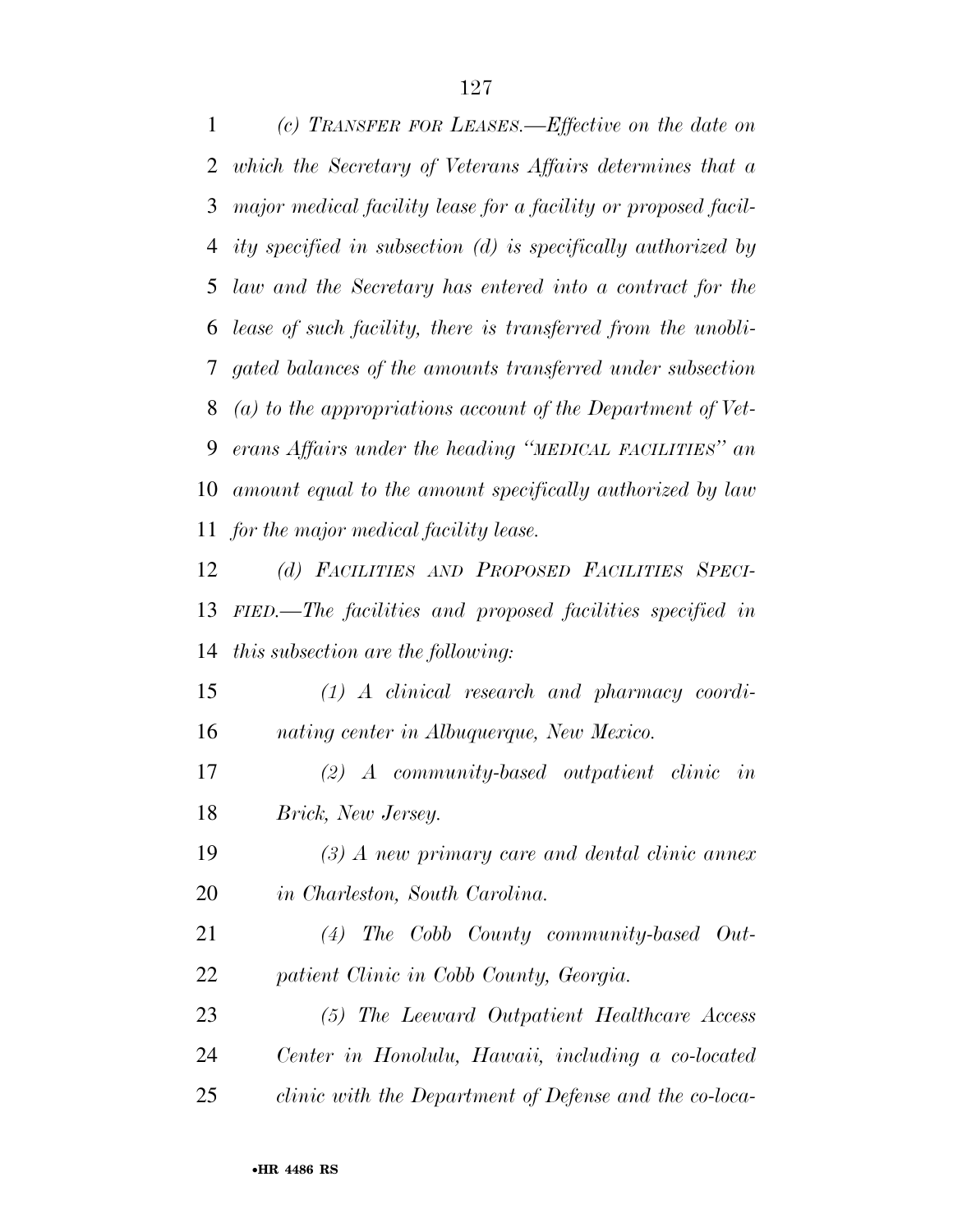| $\mathbf{1}$   | tion of the Honolulu Regional Office of the Veterans |
|----------------|------------------------------------------------------|
| $\overline{2}$ | Benefits Administration and the Kapolei Vet Center   |
| 3              | of the Department of Veterans Affairs.               |
| $\overline{4}$ | $(6)$ A community-based outpatient clinic<br>in      |
| 5              | Johnson County, Kansas.                              |
| 6              | $(7)$ A replacement community-based outpatient       |
| 7              | clinic in Lafayette, Louisiana.                      |
| 8              | $(8)$ A community-based outpatient clinic in Lake    |
| 9              | Charles, Louisiana.                                  |
| 10             | (9) Outpatient clinic consolidation in New Port      |
| 11             | Richey, Florida.                                     |
| 12             | (10) An outpatient clinic in Ponce, Puerto Rico.     |
| 13             | (11) Lease consolidation in San Antonio, Texas.      |
| 14             | $(12)$ A community-based outpatient clinic in        |
| 15             | San Diego, California.                               |
| 16             | $(13)$ An outpatient clinic in Tyler, Texas.         |
| 17             | (14) The Errera Community Care Center in             |
| 18             | West Haven, Connecticut.                             |
| 19             | $(15)$ The Worcester community-based Outpatient      |
| 20             | Clinic in Worcester, Massachusetts.                  |
| 21             | $(16)$ The expansion of a community-based out-       |
| 22             | patient clinic in Cape Girardeau, Missouri.          |
| 23             | $(17)$ A multispecialty clinic in Chattanooga,       |
| 24             | Tennessee.                                           |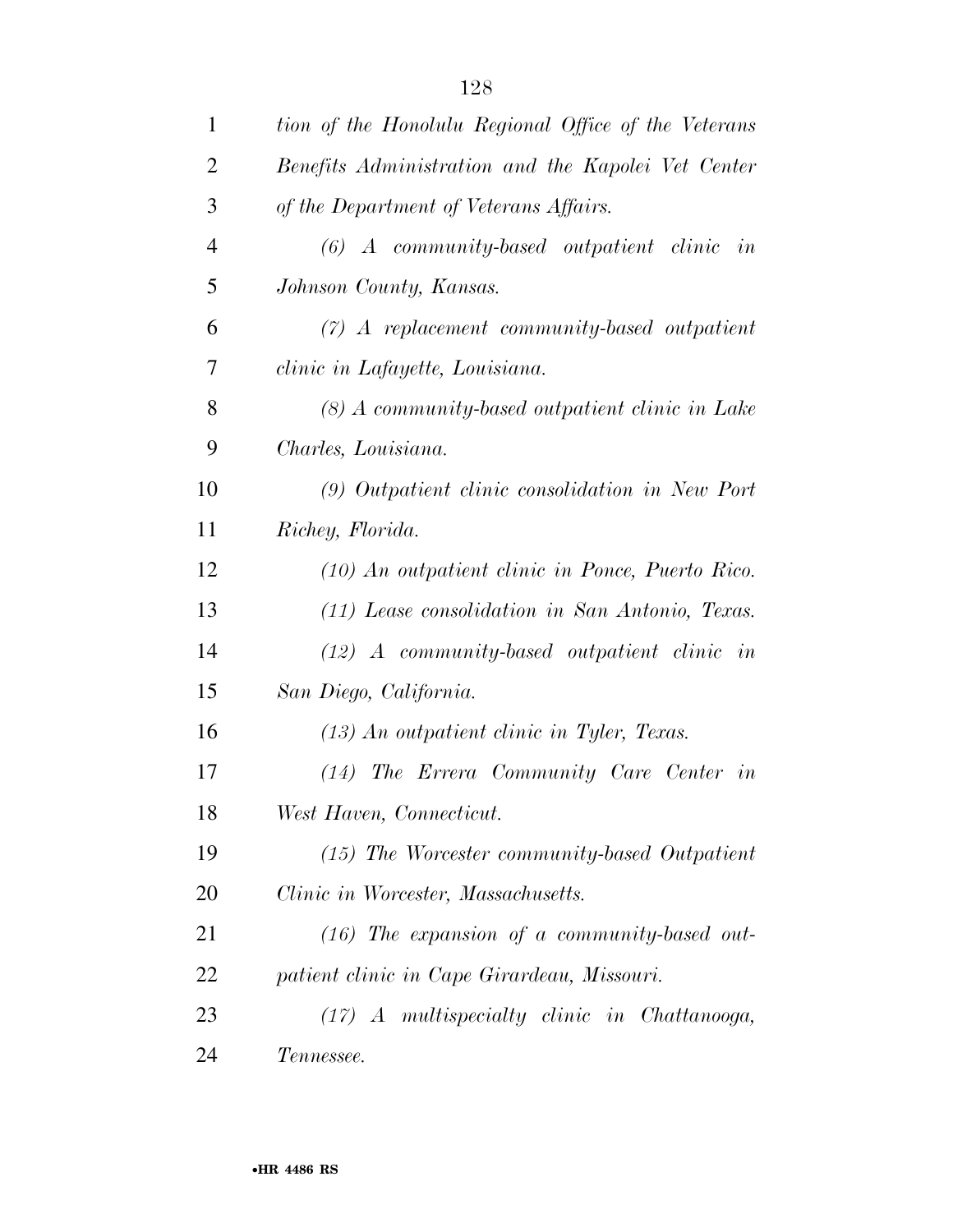| $\mathbf{1}$   | $(18)$ The expansion of a community-based out-             |
|----------------|------------------------------------------------------------|
| $\overline{2}$ | patient clinic in Chico, California.                       |
| 3              | $(19)$ A community-based outpatient clinic in              |
| $\overline{4}$ | Chula Vista, California.                                   |
| 5              | $(20)$ A new research lease in Hines, Illinois.            |
| 6              | $(21)$ A replacement research lease in Houston,            |
| $\overline{7}$ | Texas.                                                     |
| 8              | $(22)$ A community-based outpatient clinic in              |
| 9              | Lincoln, Nebraska.                                         |
| 10             | $(23)$ A community-based outpatient clinic in              |
| 11             | Lubbock, Texas.                                            |
| 12             | $(24)$ Community-based outpatient clinic consoli-          |
| 13             | dation in Myrtle Beach, South Carolina.                    |
| 14             | $(25)$ A community-based outpatient clinic in              |
| 15             | Phoenix, Arizona.                                          |
| 16             | $(26)$ The expansion of a community-based out-             |
| 17             | patient clinic in Redding, California.                     |
| 18             | $(27)$ The expansion of a community-based out-             |
| 19             | patient clinic in Tulsa, Oklahoma.                         |
| 20             | SEC. 240. (a) REMOVAL OF SENIOR EXECUTIVE SERV-            |
| 21             | ICE EMPLOYEES OF THE DEPARTMENT OF VETERANS AF-            |
| 22             | FAIRS FOR PERFORMANCE.—Chapter 7 of title 38, United       |
| 23             | States Code, is amended by adding at the end the following |
| 24             | new section:                                               |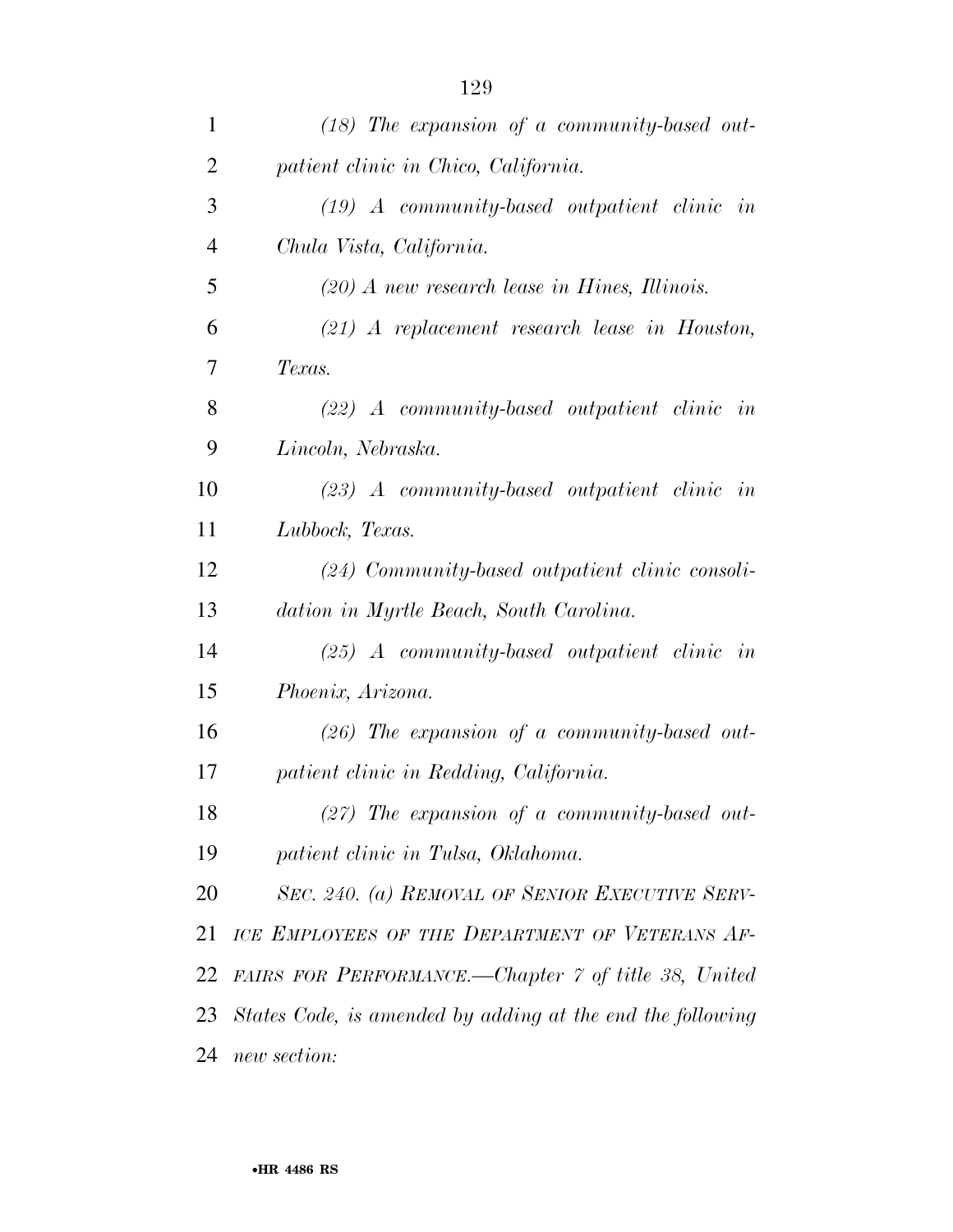*''§ 713. Senior Executive Service: removal based on performance ''(a) IN GENERAL.— ''(1) Notwithstanding subchapter V of chapter 35 of title 5, subchapter V of chapter 75 of title 5, or any other provision of law, the Secretary may remove any individual who is an employee of the Department from a Senior Executive Service position (as defined in section 3132(a) of title 5) if the Secretary deter- mines the performance of the individual warrants such removal. ''(2) If the Secretary so removes such an indi- vidual, the Secretary may— ''(A) remove the individual from the civil service (as defined in section 2101 of title 5); or ''(B) appoint the individual to a General Schedule position at any grade of the General Schedule the Secretary determines appropriate. ''(b) NOTICE TO CONGRESS.—Not later than 30 days after removing an individual from the Senior Executive Service under subsection (a), the Secretary shall submit to the Committee on Veterans' Affairs of the Senate and the Committee on Veterans' Affairs of the House of Representa-tives notice in writing of such removal and the reason for* 

*such removal.''.*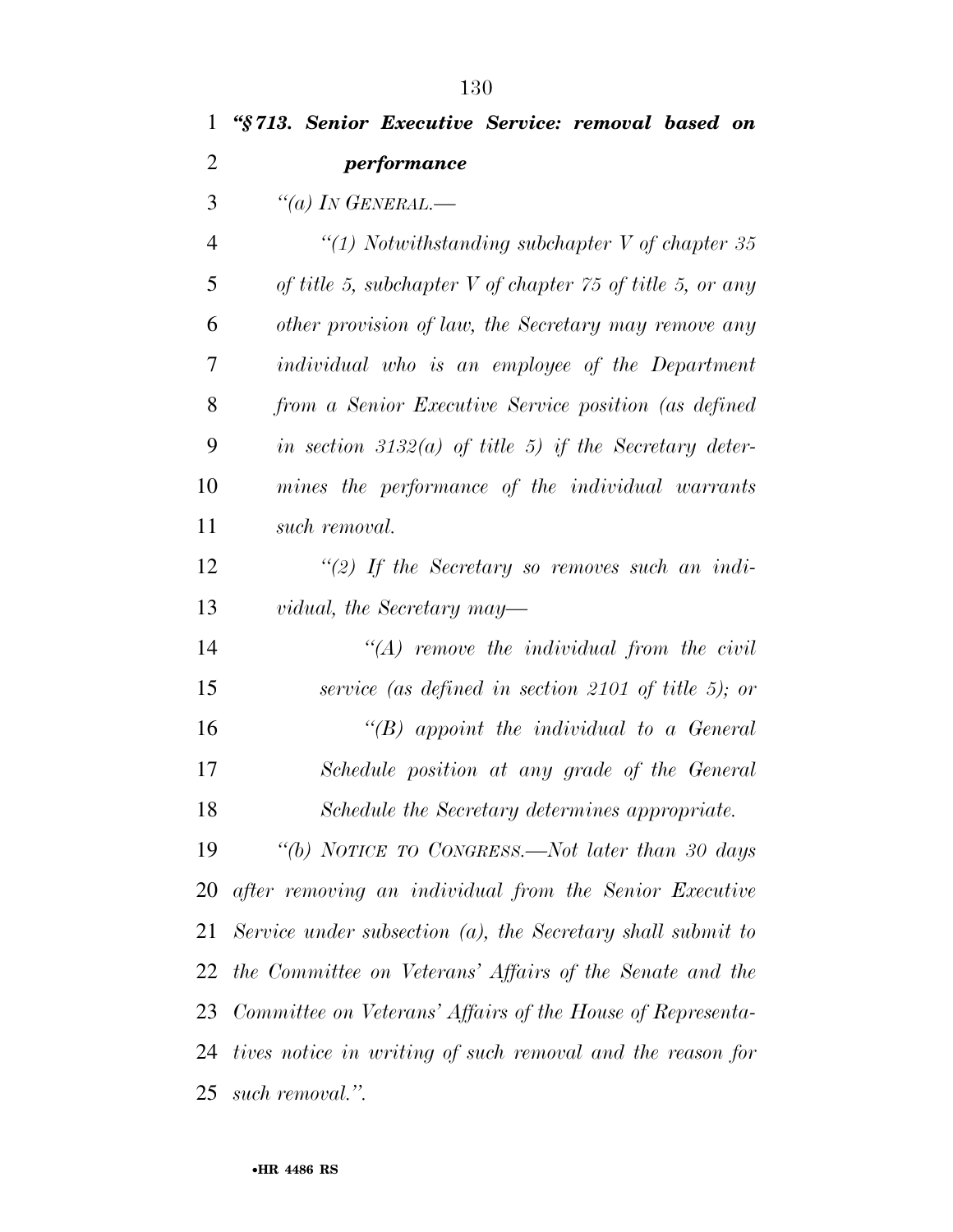*(b) CLERICAL AMENDMENT.—The table of sections at the beginning of such chapter is amended by adding at the end the following new item: ''713. Senior Executive Service: removal based on performance.''. TITLE III RELATED AGENCIES AMERICAN BATTLE MONUMENTS COMMISSION SALARIES AND EXPENSES For necessary expenses, not otherwise provided for, of the American Battle Monuments Commission, including the acquisition of land or interest in land in foreign countries; purchases and repair of uniforms for caretakers of national cemeteries and monuments outside of the United States and its territories and possessions; rent of office and garage space in foreign countries; purchase (one-for-one replace- ment basis only) and hire of passenger motor vehicles; not to exceed \$7,500 for official reception and representation expenses; and insurance of official motor vehicles in foreign countries, when required by law of such countries, \$73,285,000, to remain available until expended. FOREIGN CURRENCY FLUCTUATIONS ACCOUNT*

 *For necessary expenses, not otherwise provided for, of the American Battle Monuments Commission, such sums as may be necessary, to remain available until expended, for purposes authorized by section 2109 of title 36, United States Code.*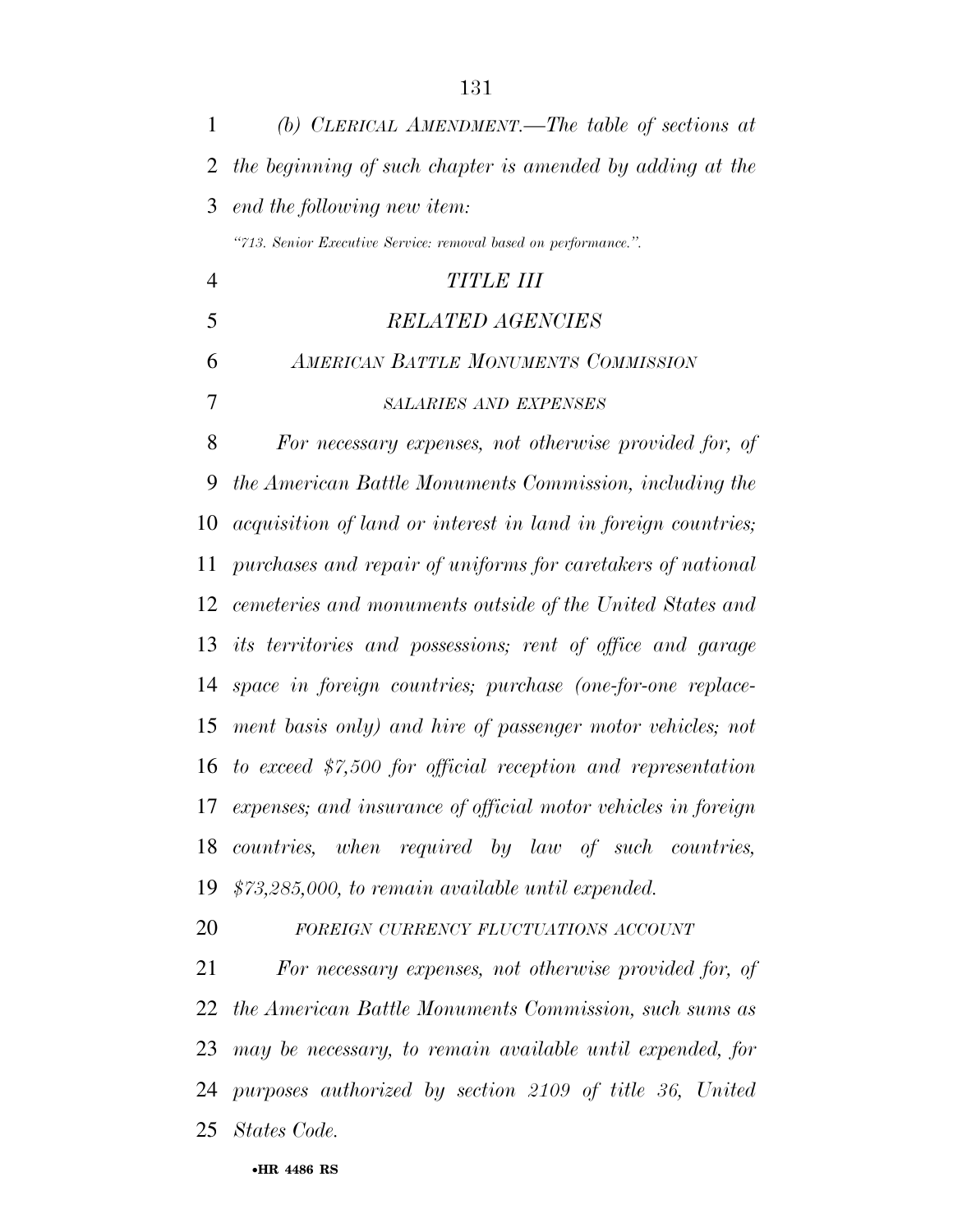| $\mathbf{1}$   | UNITED STATES COURT OF APPEALS FOR VETERANS                   |
|----------------|---------------------------------------------------------------|
| $\overline{2}$ | <i>CLAIMS</i>                                                 |
| 3              | <b>SALARIES AND EXPENSES</b>                                  |
| 4              | For necessary expenses for the operation of the United        |
|                | 5 States Court of Appeals for Veterans Claims as authorized   |
|                | 6 by sections 7251 through 7298 of title 38, United States    |
|                | 7 Code, \$34,390,000: Provided, That \$2,500,000 shall be     |
|                | 8 available for the purpose of providing financial assistance |
| 9              | as described, and in accordance with the process and report-  |
|                | 10 ing procedures set forth, under this heading in Public Law |
|                | $11 \t102 - 229.$                                             |
| 12             | Department of Defense—Civil                                   |

| 12 | <b>DEPARTMENT OF DEFENSE-CIVIL</b> |
|----|------------------------------------|
| 13 | CEMETERIAL EXPENSES, ARMY          |
| 14 | <b>SALARIES AND EXPENSES</b>       |

 *For necessary expenses for maintenance, operation, and improvement of Arlington National Cemetery and Sol- diers' and Airmen's Home National Cemetery, including the purchase or lease of passenger motor vehicles for replace- ment on a one-for-one basis only, and not to exceed \$1,000 for official reception and representation expenses, \$65,800,000, of which not to exceed \$3,000,000 shall remain available until September 30, 2016. In addition, such sums as may be necessary for parking maintenance, repairs and replacement, to be derived from the ''Lease of Department of Defense Real Property for Defense Agencies'' account.*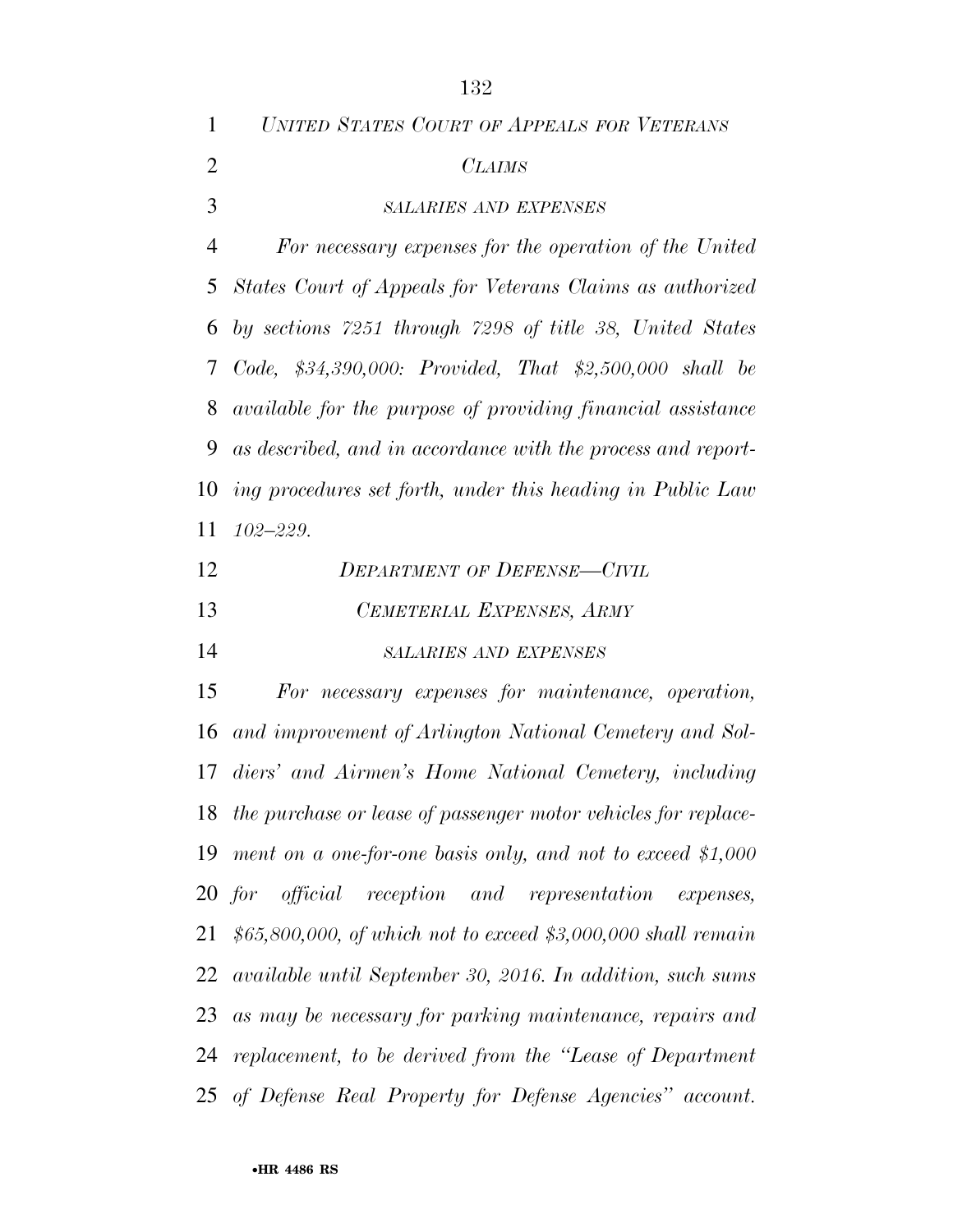*Funds appropriated in this Act under the heading, ''De- partment of Defense—Civil, Cemeterial Expenses, Army'', may be provided to Arlington County, Virginia, for the relo- cation of the federally owned water main at Arlington Na- tional Cemetery, making additional land available for ground burials. ARMED FORCES RETIREMENT HOME*

#### *TRUST FUND*

 *For expenses necessary for the Armed Forces Retire- ment Home to operate and maintain the Armed Forces Re- tirement Home—Washington, District of Columbia, and the Armed Forces Retirement Home—Gulfport, Mississippi, to be paid from funds available in the Armed Forces Retire- ment Home Trust Fund, \$63,400,000, of which \$1,000,000 shall remain available until expended for construction and renovation of the physical plants at the Armed Forces Re- tirement Home—Washington, District of Columbia, and the Armed Forces Retirement Home—Gulfport, Mississippi. TITLE IV* 

*GENERAL PROVISIONS* 

 *SEC. 401. No part of any appropriation contained in this Act shall remain available for obligation beyond the current fiscal year unless expressly so provided herein.* 

 *SEC. 402. None of the funds made available in this Act may be used for any program, project, or activity, when*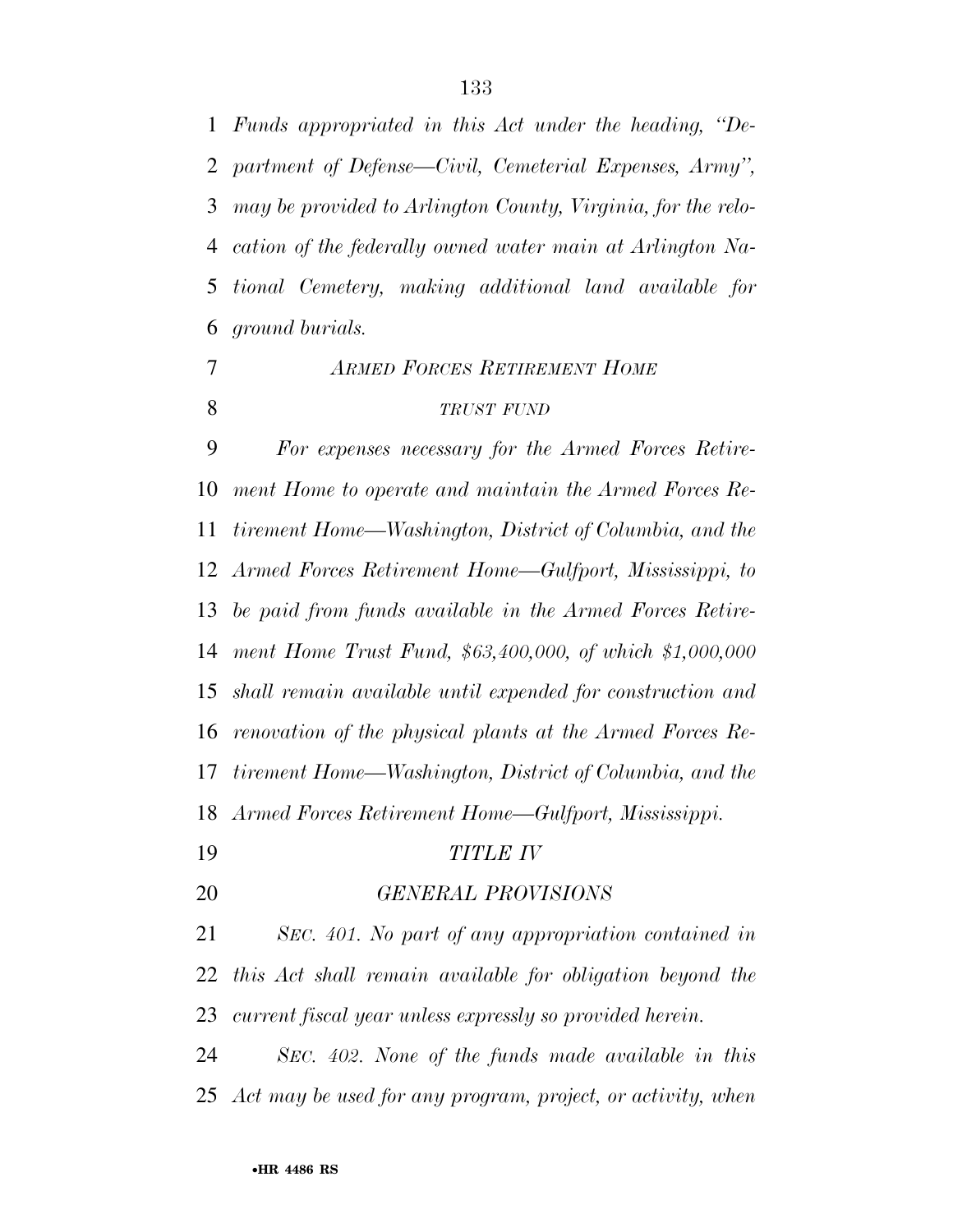*it is made known to the Federal entity or official to which the funds are made available that the program, project, or activity is not in compliance with any Federal law relating to risk assessment, the protection of private property rights, or unfunded mandates.* 

 *SEC. 403. Such sums as may be necessary for fiscal year 2015 for pay raises for programs funded by this Act shall be absorbed within the levels appropriated in this Act. SEC. 404. No part of any funds appropriated in this Act shall be used by an agency of the executive branch, other than for normal and recognized executive-legislative rela- tionships, for publicity or propaganda purposes, and for the preparation, distribution, or use of any kit, pamphlet, booklet, publication, radio, television, or film presentation designed to support or defeat legislation pending before Congress, except in presentation to Congress itself.* 

 *SEC. 405. All departments and agencies funded under this Act are encouraged, within the limits of the existing statutory authorities and funding, to expand their use of ''E-Commerce'' technologies and procedures in the conduct of their business practices and public service activities.* 

 *SEC. 406. Unless stated otherwise, all reports and noti- fications required by this Act shall be submitted to the Sub- committee on Military Construction and Veterans Affairs, and Related Agencies of the Committee on Appropriations*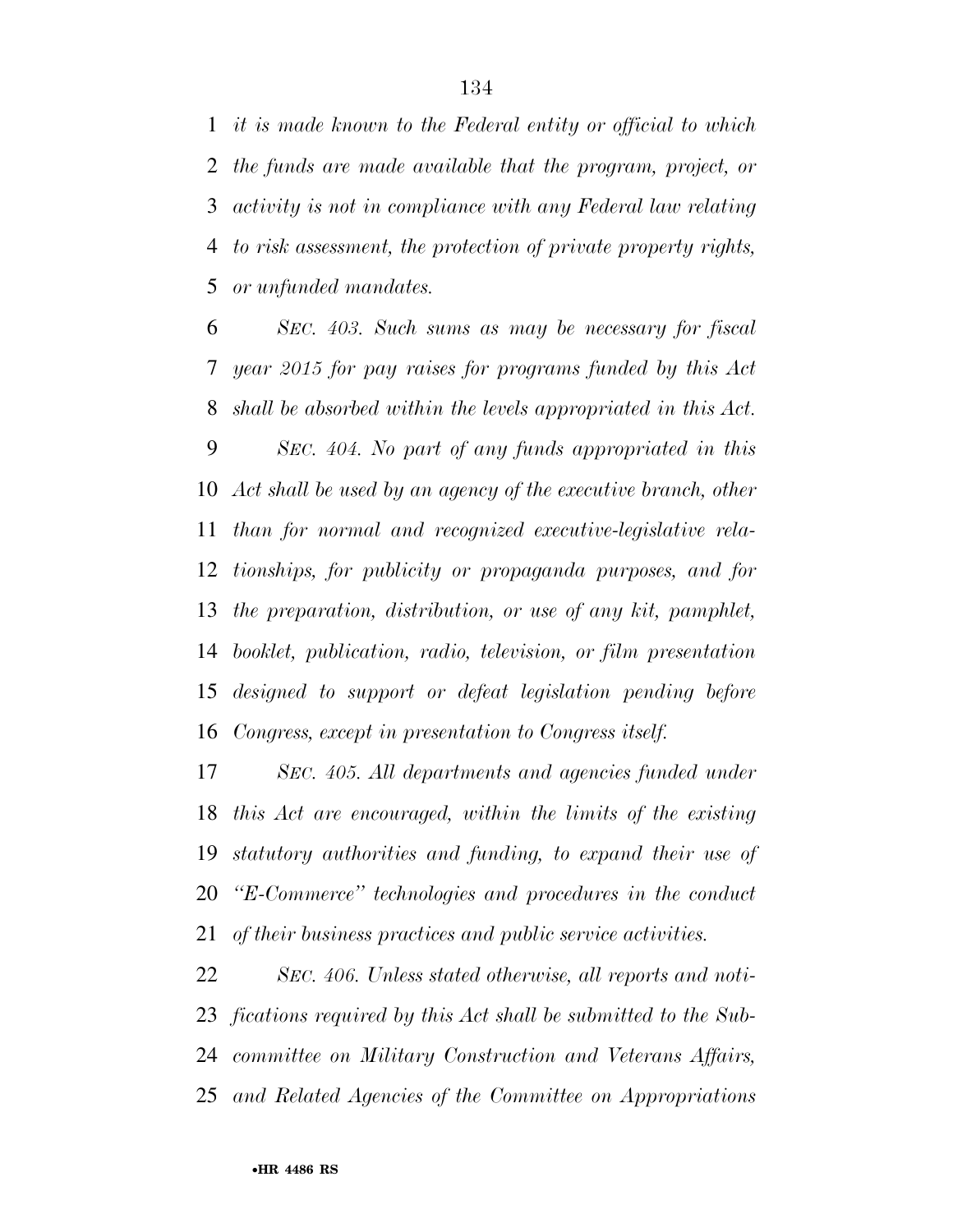*of the House of Representatives and the Subcommittee on Military Construction and Veterans Affairs, and Related Agencies of the Committee on Appropriations of the Senate. SEC. 407. None of the funds made available in this Act may be transferred to any department, agency, or in- strumentality of the United States Government except pur- suant to a transfer made by, or transfer authority provided in, this or any other appropriations Act.* 

 *SEC. 408. (a) Any agency receiving funds made avail- able in this Act, shall, subject to subsections (b) and (c), post on the public Web site of that agency any report re- quired to be submitted by the Congress in this or any other Act, upon the determination by the head of the agency that it shall serve the national interest.* 

*(b) Subsection (a) shall not apply to a report if—* 

 *(1) the public posting of the report compromises national security; or* 

 *(2) the report contains confidential or propri-etary information.* 

 *(c) The head of the agency posting such report shall do so only after such report has been made available to the requesting Committee or Committees of Congress for no less than 45 days.* 

 *SEC. 409. (a) None of the funds made available in this Act may be used to maintain or establish a computer net-*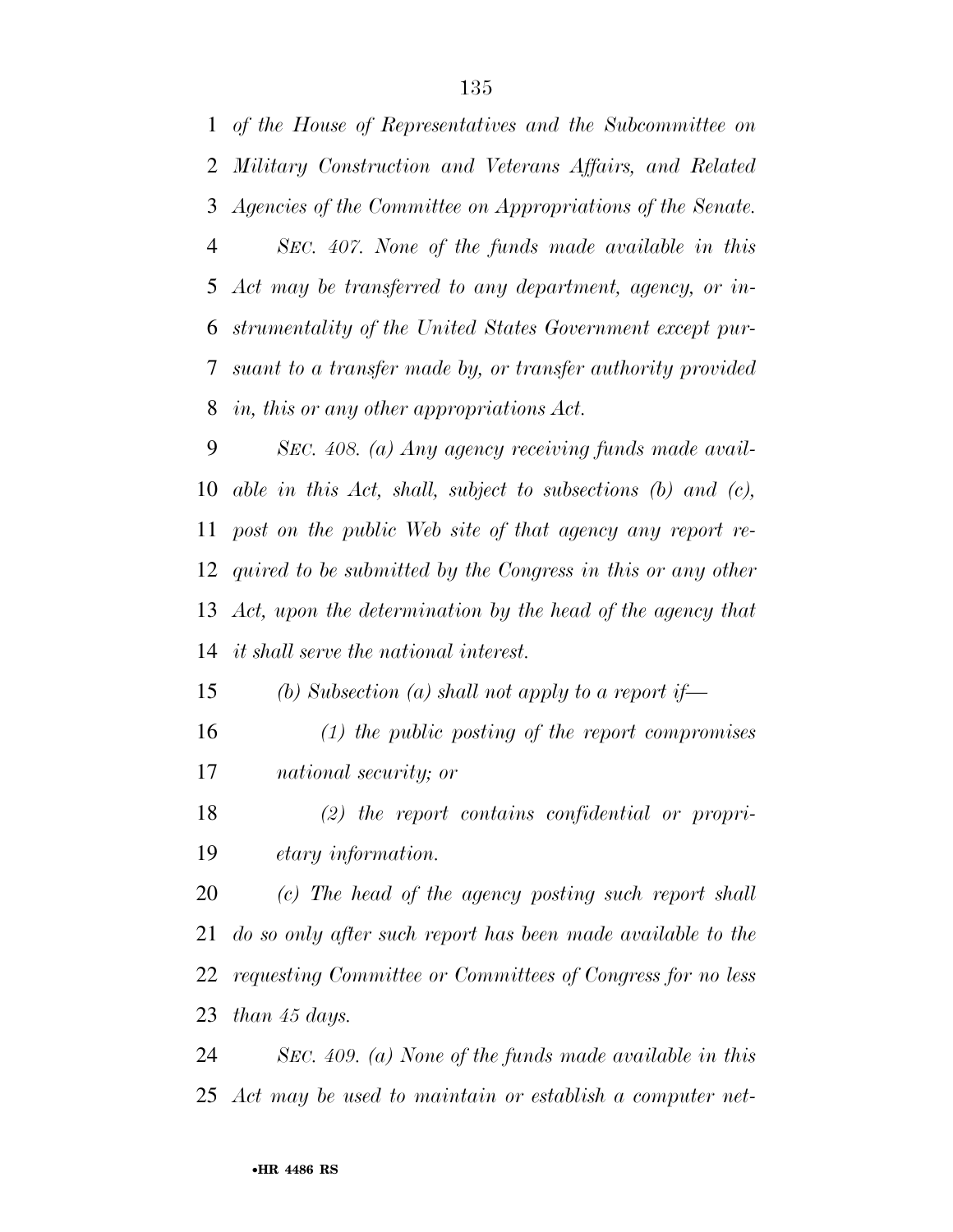*work unless such network blocks the viewing, downloading, and exchanging of pornography.* 

 *(b) Nothing in subsection (a) shall limit the use of funds necessary for any Federal, State, tribal, or local law enforcement agency or any other entity carrying out crimi- nal investigations, prosecution, or adjudication activities. SEC. 410. (a) IN GENERAL.—None of the funds appro- priated or otherwise made available to the Department of Defense in this Act may be used to construct, renovate, or expand any facility in the United States, its territories, or possessions to house any individual detained at United States Naval Station, Guantánamo Bay, Cuba, for the pur- poses of detention or imprisonment in the custody or under the control of the Department of Defense.* 

 *(b) The prohibition in subsection (a) shall not apply to any modification of facilities at United States Naval Station, Guanta´namo Bay, Cuba.* 

 *(c) An individual described in this subsection is any individual who, as of June 24, 2009, is located at United States Naval Station, Guanta´namo Bay, Cuba, and who— (1) is not a citizen of the United States or a* 

 *member of the Armed Forces of the United States; and (2) is—* 

 *(A) in the custody or under the effective control of the Department of Defense; or*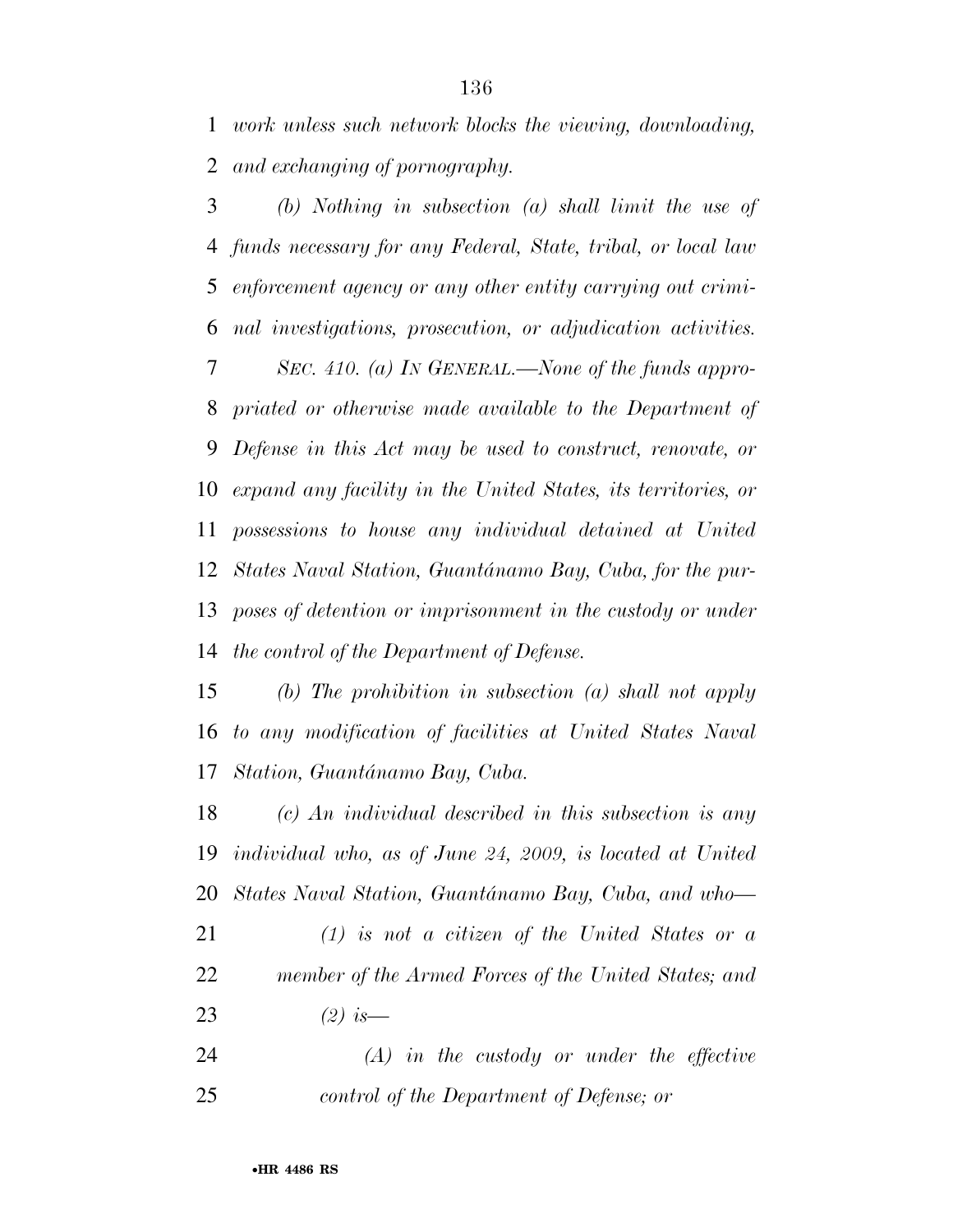*(B) otherwise under detention at United States Naval Station, Guanta´namo Bay, Cuba. SEC. 411. None of the funds made available in this Act may be used to send or otherwise pay for the attendance of more than 50 employees from a Federal department or agency that are stationed within the United States at any single conference occurring outside a state of the United States, except for employees of the Department of Veterans Affairs stationed in the Philippines, unless the relevant Sec- retary reports to the Committees on Appropriations of both Houses of Congress at least 5 days in advance that such attendance is important to the national interest.* 

 *SEC. 412. (a) The head of any executive branch depart- ment, agency, board, commission, or office funded by this Act shall submit annual reports to the Inspector General or senior ethics official for any entity without an Inspector General, regarding the costs and contracting procedures re- lated to each conference held by any such department, agen- cy, board, commission, or office during fiscal year 2015 for which the cost to the United States Government was more than \$100,000.* 

 *(b) Each report submitted shall include, for each con- ference described in subsection (a) held during the applica-ble period—* 

*(1) a description of its purpose;*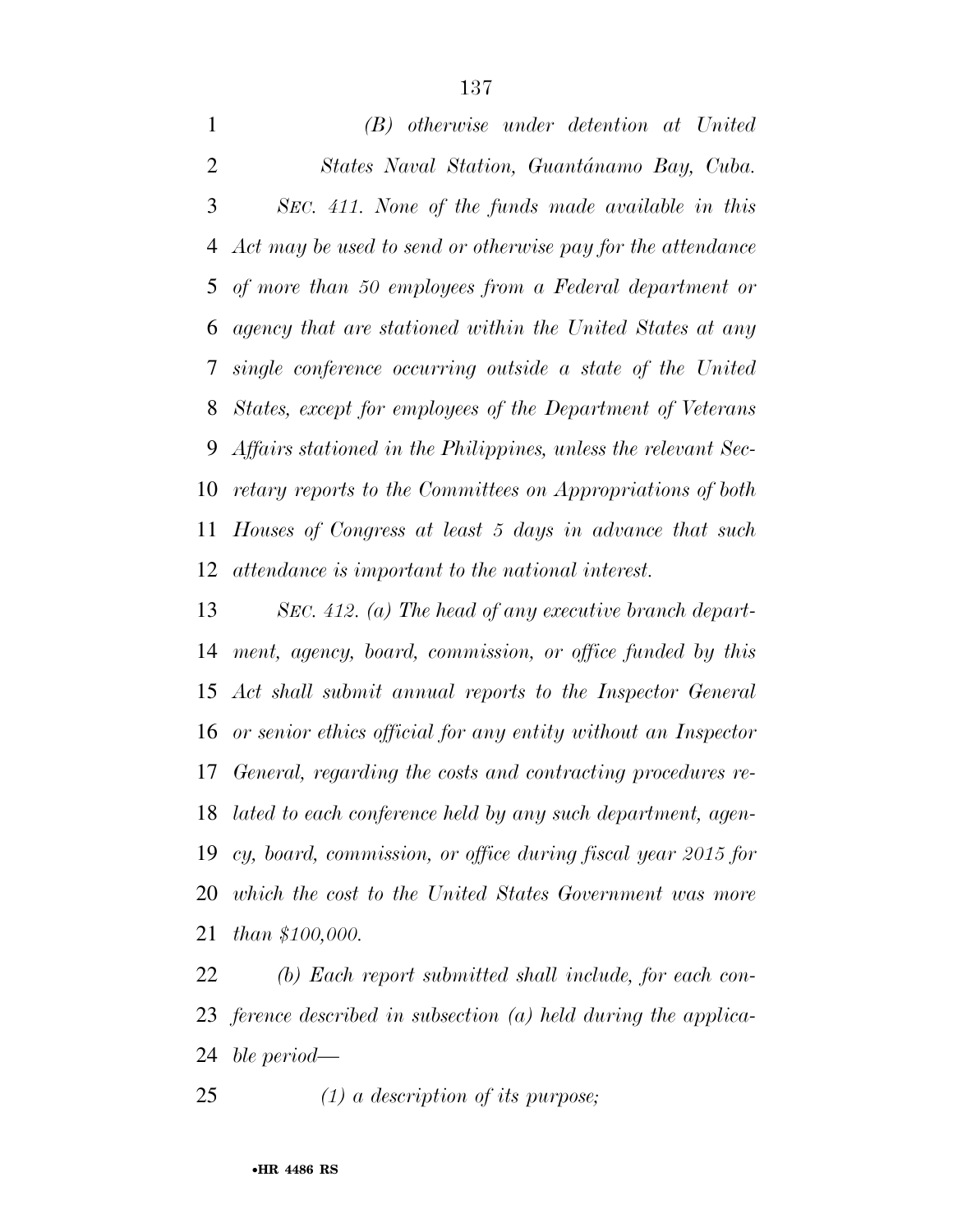| $\mathbf{1}$   | $(2)$ the number of participants attending;                    |
|----------------|----------------------------------------------------------------|
| $\overline{2}$ | $(3)$ a detailed statement of the costs to the United          |
| 3              | States Government, including-                                  |
| 4              | $(A)$ the cost of any food or beverages;                       |
| 5              | $(B)$ the cost of any audio-visual services;                   |
| 6              | $(C)$ the cost of employee or contractor travel                |
| 7              | to and from the conference; and                                |
| 8              | $(D)$ a discussion of the methodology used to                  |
| 9              | determine which costs relate to the conference;                |
| 10             | and                                                            |
| 11             | $(4)$ a description of the contracting procedures              |
| 12             | used including—                                                |
| 13             | $(A)$ whether contracts were awarded on a                      |
| 14             | <i>competitive basis; and</i>                                  |
| 15             | $(B)$ a discussion of any cost comparison                      |
| 16             | conducted by the departmental component or of-                 |
| 17             | fice in evaluating potential contractors for the               |
| 18             | conference.                                                    |
| 19             | $(c)$ Within 15 days of the date of a conference held          |
| 20             | by any executive branch department, agency, board, com-        |
| 21             | mission, or office funded by this Act during fiscal year 2015  |
|                | 22 for which the cost to the United States Government was      |
|                | 23 more than \$20,000, the head of any such department, agen-  |
|                | 24 cy, board, commission, or office shall notify the Inspector |
| 25             | General or senior ethics official for any entity without an    |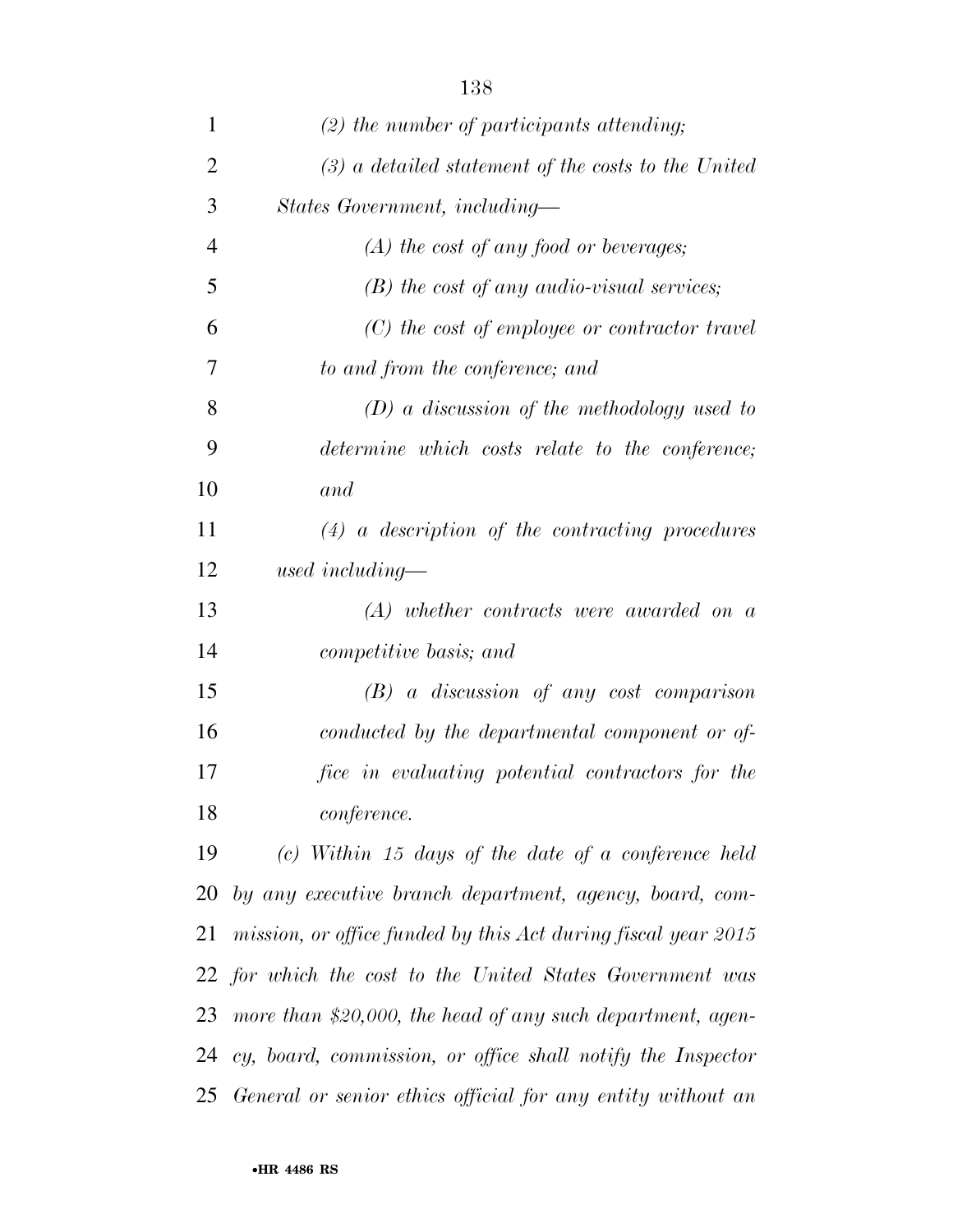*Inspector General, of the date, location, and number of em-ployees attending such conference.* 

 *(d) A grant or contract funded by amounts appro- priated by this Act to an executive branch agency may not be used for the purpose of defraying the costs of a conference described in subsection (c) that is not directly and program- matically related to the purpose for which the grant or con- tract was awarded, such as a conference held in connection with planning, training, assessment, review, or other rou- tine purposes related to a project funded by the grant or contract.* 

 *(e) None of the funds made available in this Act may be used for travel and conference activities that are not in compliance with Office of Management and Budget Memo-randum M–12–12 dated May 11, 2012.* 

 *This Act may be cited as the ''Military Construction and Veterans Affairs, and Related Agencies Appropriations Act, 2015''.*